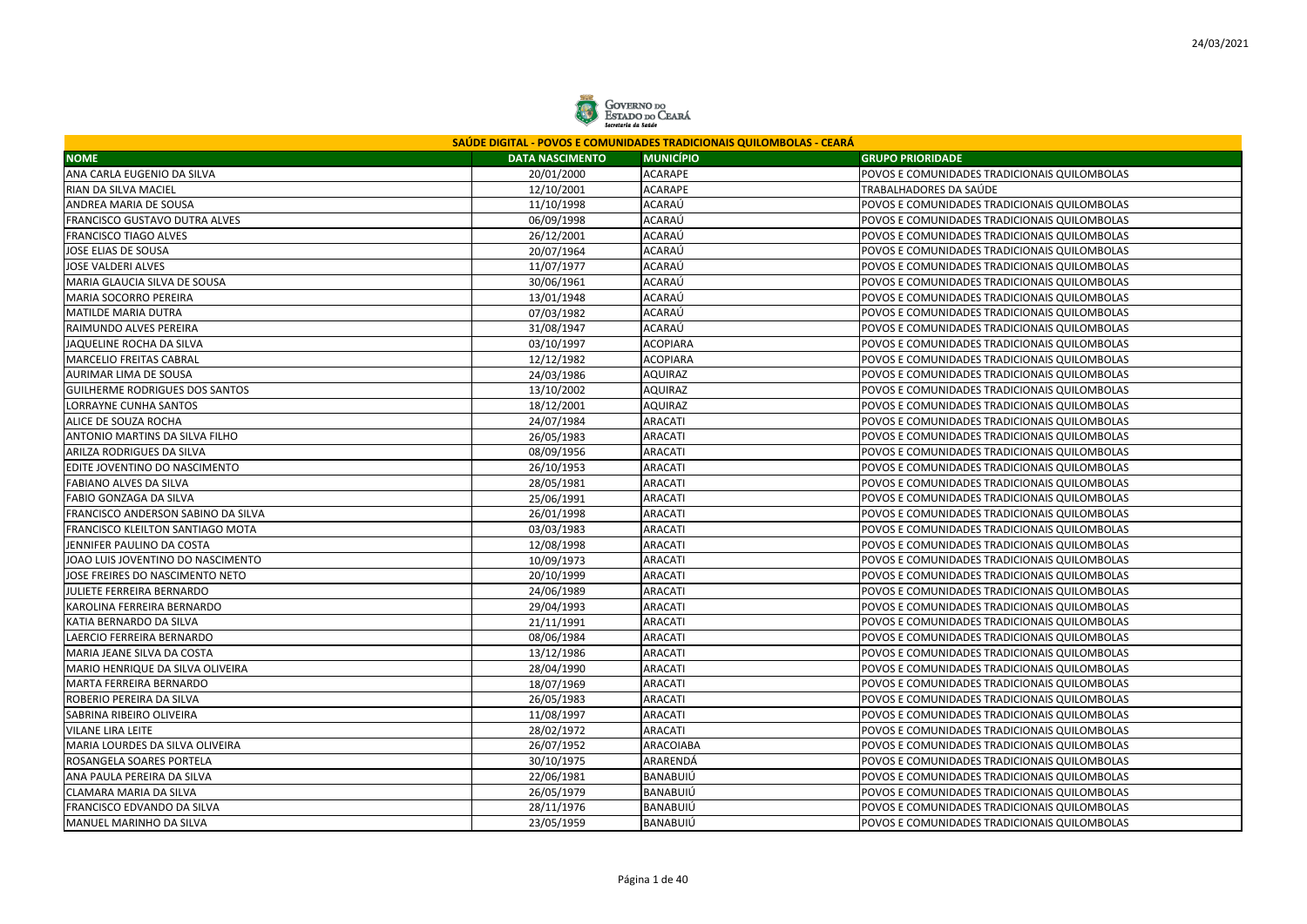| <b>WELLINGTON VITOR PEREIRA SILVA</b> | 15/06/2002 | <b>BARBALHA</b>    | POVOS E COMUNIDADES TRADICIONAIS QUILOMBOLAS |
|---------------------------------------|------------|--------------------|----------------------------------------------|
| ANA LARISSE ARAUJO DE SOUZA           | 08/10/2001 | <b>BATURITÉ</b>    | POVOS E COMUNIDADES TRADICIONAIS QUILOMBOLAS |
| ANTONIO GUSTAVO DE ARAUJO SOUZA       | 05/09/1998 | <b>BATURITÉ</b>    | POVOS E COMUNIDADES TRADICIONAIS QUILOMBOLAS |
| BRUNA RAQUEL BRITO CASTRO             | 10/06/2001 | <b>BATURITÉ</b>    | TRABALHADORES DA SAÚDE                       |
| ELISBETH RAMOS DE BRITO               | 07/08/1973 | <b>BATURITÉ</b>    | POVOS E COMUNIDADES TRADICIONAIS QUILOMBOLAS |
| FRANCISCA HELENA DE CASTRO            | 02/03/1963 | <b>BATURITÉ</b>    | POVOS E COMUNIDADES TRADICIONAIS QUILOMBOLAS |
| FRANCISCO WAGNER DA SILVA AQUINO      | 08/07/1990 | <b>BATURITÉ</b>    | POVOS E COMUNIDADES TRADICIONAIS QUILOMBOLAS |
| IZABEL SOARES DO NASCIMENTO           | 16/02/1951 | <b>BATURITÉ</b>    | POVOS E COMUNIDADES TRADICIONAIS QUILOMBOLAS |
| MARIA DAS GRACAS DA SILVA SOARES      | 12/08/1993 | <b>BATURITÉ</b>    | POVOS E COMUNIDADES TRADICIONAIS QUILOMBOLAS |
| PAULO MARCELO CASTRO GOMES            | 12/04/1995 | <b>BATURITÉ</b>    | POVOS E COMUNIDADES TRADICIONAIS QUILOMBOLAS |
| RAIMUNDO CARLOS DO NASCIMENTO         | 30/07/1944 | <b>BATURITÉ</b>    | PESSOAS DE 75 A 79 ANOS                      |
| VIRGINIA CLARA RAFAEL SALES           | 26/06/1998 | <b>BATURITÉ</b>    | TRABALHADORES DA SAÚDE                       |
| WALDISNEI DA SILVA RODRIGUES          | 15/03/1994 | <b>BATURITÉ</b>    | POVOS E COMUNIDADES TRADICIONAIS QUILOMBOLAS |
| CESAR DE HOLANDA OLIVEIRA             | 23/05/1999 | <b>BEBERIBE</b>    | POVOS E COMUNIDADES TRADICIONAIS QUILOMBOLAS |
| ZENAIDE DANTAS DE LIMA                | 02/08/1969 | <b>BEBERIBE</b>    | POVOS E COMUNIDADES TRADICIONAIS QUILOMBOLAS |
| <b>MARIA MARLENE FREITAS</b>          | 31/12/1963 | <b>BELA CRUZ</b>   | POVOS E COMUNIDADES TRADICIONAIS QUILOMBOLAS |
| FELICIANO ALVES DO NASCIMENTO         | 14/01/1962 | <b>BOA VIAGEM</b>  | POVOS E COMUNIDADES TRADICIONAIS QUILOMBOLAS |
| MARIA DEFATIMAPINHEIROROLIM           | 11/11/1954 | <b>BREJO SANTO</b> | POVOS E COMUNIDADES TRADICIONAIS QUILOMBOLAS |
| ANTONIO SANTOS SOUSA                  | 01/06/1989 | CANINDÉ            | POVOS E COMUNIDADES TRADICIONAIS QUILOMBOLAS |
| JOSE RODRIGUES DE SOUSA               | 13/04/1949 | CANINDÉ            | POVOS E COMUNIDADES TRADICIONAIS QUILOMBOLAS |
| MARIA DILMA SANTOS SOUSA              | 22/01/1951 | CANINDÉ            | POVOS E COMUNIDADES TRADICIONAIS QUILOMBOLAS |
| PAULO ROSSY CARNEIRO GOMES            | 10/03/1985 | CANINDÉ            | POVOS E COMUNIDADES TRADICIONAIS QUILOMBOLAS |
| RAFAEL SILVA BARROS                   | 26/09/1989 | CANINDÉ            | POVOS E COMUNIDADES TRADICIONAIS QUILOMBOLAS |
| KATIANE CANDIDO DA SILVA              | 05/02/1981 | CASCAVEL           | POVOS E COMUNIDADES TRADICIONAIS QUILOMBOLAS |
| MARILENE DA SILVA                     | 07/11/1963 | CASCAVEL           | POVOS E COMUNIDADES TRADICIONAIS QUILOMBOLAS |
| FERNANDA DE CARVALHO FLOR             | 23/02/1988 | CATUNDA            | POVOS E COMUNIDADES TRADICIONAIS QUILOMBOLAS |
| <b>ACRISIO DE ARAUJO FERREIRA</b>     | 01/08/1989 | CAUCAIA            | POVOS E COMUNIDADES TRADICIONAIS QUILOMBOLAS |
| ADILSON DE OLIVEIRA SOUSA             | 31/10/1998 | CAUCAIA            | POVOS E COMUNIDADES TRADICIONAIS QUILOMBOLAS |
| ADONES DA SILVA MENEZES               | 31/10/1990 | CAUCAIA            | POVOS E COMUNIDADES TRADICIONAIS QUILOMBOLAS |
| ADRIANA LIMA DA SILVA                 | 28/11/1987 | CAUCAIA            | POVOS E COMUNIDADES TRADICIONAIS QUILOMBOLAS |
| ADRIANO PAZ DE LIMA                   | 27/06/1986 | CAUCAIA            | POVOS E COMUNIDADES TRADICIONAIS QUILOMBOLAS |
| ADRIANO RICHARDSON DA SILVA           | 05/02/1977 | CAUCAIA            | POVOS E COMUNIDADES TRADICIONAIS QUILOMBOLAS |
| ADSON DE MELO DA SILVA                | 05/03/2000 | CAUCAIA            | POVOS E COMUNIDADES TRADICIONAIS QUILOMBOLAS |
| AILO TEIXEIRA DE MATOS MONTE          | 12/03/1976 | <b>CAUCAIA</b>     | POVOS E COMUNIDADES TRADICIONAIS QUILOMBOLAS |
| ALBERLANIA DE SOUZA LOREDO            | 22/02/1991 | CAUCAIA            | POVOS E COMUNIDADES TRADICIONAIS QUILOMBOLAS |
| ALBERTO GONCALVES MARIANO             | 12/01/1966 | CAUCAIA            | POVOS E COMUNIDADES TRADICIONAIS QUILOMBOLAS |
| ALDEMIR LIMA DE OLIVEIRA NETO         | 08/07/1993 | CAUCAIA            | POVOS E COMUNIDADES TRADICIONAIS QUILOMBOLAS |
| ALDEMIR MORAIS DA SILVA               | 10/05/1975 | CAUCAIA            | POVOS E COMUNIDADES TRADICIONAIS QUILOMBOLAS |
| ALDENIR PEREIRA DO NASCIMENTO         | 30/03/1970 | CAUCAIA            | POVOS E COMUNIDADES TRADICIONAIS QUILOMBOLAS |
| ALDENOR FERREIRA GONCALVES            | 19/04/1972 | CAUCAIA            | POVOS E COMUNIDADES TRADICIONAIS QUILOMBOLAS |
| ALDENOR MORAIS DA SILVA               | 11/02/1973 | CAUCAIA            | POVOS E COMUNIDADES TRADICIONAIS QUILOMBOLAS |
| ALESSANDRO DOS SANTOS SOARES          | 14/02/1999 | CAUCAIA            | POVOS E COMUNIDADES TRADICIONAIS QUILOMBOLAS |
| <b>ALEX BARBOSA SANTOS</b>            | 11/01/1991 | CAUCAIA            | POVOS E COMUNIDADES TRADICIONAIS QUILOMBOLAS |
| ALEX DO NASCIMENTO MARQUES            | 09/11/1993 | <b>CAUCAIA</b>     | POVOS E COMUNIDADES TRADICIONAIS QUILOMBOLAS |
| ALEXANDRA DO NASCIMENTO MARQUES       | 02/09/1988 | CAUCAIA            | POVOS E COMUNIDADES TRADICIONAIS QUILOMBOLAS |
| ALEXANDRE INACIO PEREIRA              | 08/08/2001 | CAUCAIA            | POVOS E COMUNIDADES TRADICIONAIS QUILOMBOLAS |
| ALEXANDRE PEREIRA DE MORAIS           | 25/10/1981 | CAUCAIA            | POVOS E COMUNIDADES TRADICIONAIS QUILOMBOLAS |
| ALEXSANDRA DA SILVA PONTE             | 10/12/1994 | <b>CAUCAIA</b>     | POVOS E COMUNIDADES TRADICIONAIS QUILOMBOLAS |
|                                       |            |                    |                                              |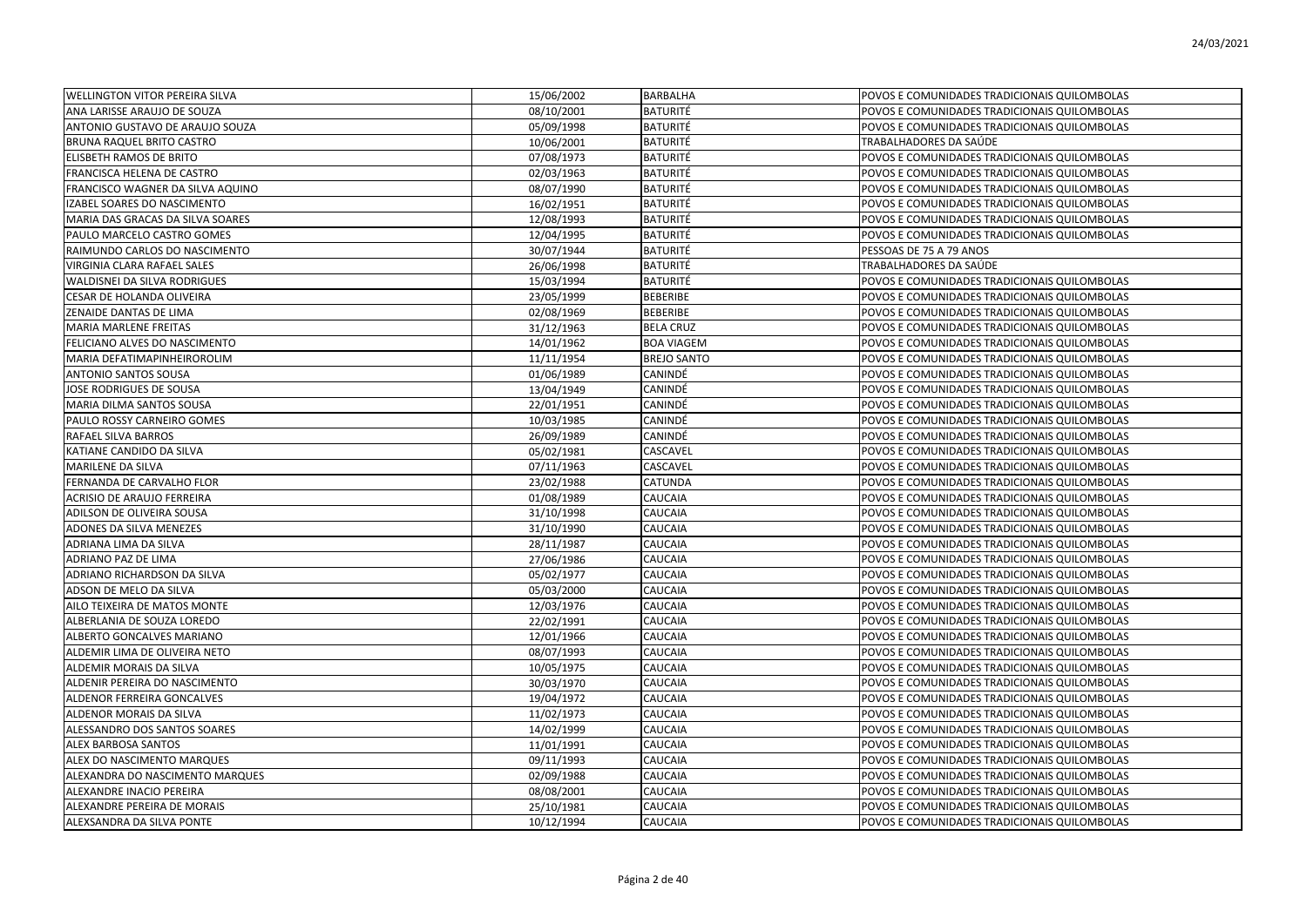| ALEXSANDRA DE SOUSA SILVA LIMA         | 01/11/1986 | CAUCAIA | POVOS E COMUNIDADES TRADICIONAIS QUILOMBOLAS |
|----------------------------------------|------------|---------|----------------------------------------------|
| ALEXSANDRO SILVALIMA                   | 16/07/1998 | CAUCAIA | POVOS E COMUNIDADES TRADICIONAIS QUILOMBOLAS |
| <b>ALISSON PEREIRA MARQUES</b>         | 26/07/1994 | CAUCAIA | POVOS E COMUNIDADES TRADICIONAIS QUILOMBOLAS |
| ALISSON SANTOS DE OLIVEIRA             | 06/05/2002 | CAUCAIA | POVOS E COMUNIDADES TRADICIONAIS QUILOMBOLAS |
| AMANDA MARQUES DO NASCIMENTO           | 15/08/1989 | CAUCAIA | POVOS E COMUNIDADES TRADICIONAIS QUILOMBOLAS |
| AMAURI DA SILVA COSTA                  | 17/02/1988 | CAUCAIA | POVOS E COMUNIDADES TRADICIONAIS QUILOMBOLAS |
| ANA ALICE SOUSA RODRIGUES              | 23/09/1982 | CAUCAIA | TRABALHADORES DA SAÚDE                       |
| ANA ANGELICA VENANCIO MORAES           | 26/03/1994 | CAUCAIA | POVOS E COMUNIDADES TRADICIONAIS QUILOMBOLAS |
| ANA BARBARA AGUIAR DO NASCIMENTO       | 14/02/1967 | CAUCAIA | POVOS E COMUNIDADES TRADICIONAIS QUILOMBOLAS |
| ANA BEATRIZ BARBOSA CHAVES             | 25/03/1998 | CAUCAIA | POVOS E COMUNIDADES TRADICIONAIS QUILOMBOLAS |
| ANA BEATRIZ LIMA DA SILVA              | 04/09/1999 | CAUCAIA | POVOS E COMUNIDADES TRADICIONAIS QUILOMBOLAS |
| ANA CAROLINE RODRIGUES DA ROCHA        | 09/07/1999 | CAUCAIA | POVOS E COMUNIDADES TRADICIONAIS QUILOMBOLAS |
| ANA CELIA PEREIRA DA SILVA             | 17/09/1972 | CAUCAIA | POVOS E COMUNIDADES TRADICIONAIS QUILOMBOLAS |
| ANA CRISTINA DO NASCIMENTO DE OLIVEIRA | 24/11/1992 | CAUCAIA | POVOS E COMUNIDADES TRADICIONAIS QUILOMBOLAS |
| ANA DOS SANTOS MARQUES                 | 30/01/1971 | CAUCAIA | POVOS E COMUNIDADES TRADICIONAIS QUILOMBOLAS |
| ANA ECHILEY LOPES SILVA                | 31/01/2000 | CAUCAIA | POVOS E COMUNIDADES TRADICIONAIS QUILOMBOLAS |
| ANA KESIA ALCANTARA DE LIMA            | 19/12/1993 | CAUCAIA | POVOS E COMUNIDADES TRADICIONAIS QUILOMBOLAS |
| ANA LARISSA ARAUJO DE LIMA             | 19/12/1999 | CAUCAIA | POVOS E COMUNIDADES TRADICIONAIS QUILOMBOLAS |
| ANA LIVIA DOS SANTOS DE MESQUITA       | 07/05/1996 | CAUCAIA | POVOS E COMUNIDADES TRADICIONAIS QUILOMBOLAS |
| ANA MARIA RODRIGUES DA SILVA BARROS    | 01/09/1974 | CAUCAIA | POVOS E COMUNIDADES TRADICIONAIS QUILOMBOLAS |
| ANA PAULA DA SILVA FELIX               | 26/10/1988 | CAUCAIA | POVOS E COMUNIDADES TRADICIONAIS QUILOMBOLAS |
| ANA PAULA DE AMARAL SILVA              | 14/02/1988 | CAUCAIA | POVOS E COMUNIDADES TRADICIONAIS QUILOMBOLAS |
| ANA PAULA DO NASCIMENTO OLIVEIRA       | 02/10/1995 | CAUCAIA | POVOS E COMUNIDADES TRADICIONAIS QUILOMBOLAS |
| ANA PAULA MIRANDA SANTOS               | 13/02/1993 | CAUCAIA | POVOS E COMUNIDADES TRADICIONAIS QUILOMBOLAS |
| ANA RAQUEL MATOS ALVES                 | 25/11/2002 | CAUCAIA | POVOS E COMUNIDADES TRADICIONAIS QUILOMBOLAS |
| ANA RUTE MONTE SAMPAIO                 | 18/03/2000 | CAUCAIA | POVOS E COMUNIDADES TRADICIONAIS QUILOMBOLAS |
| ANA TAYNARA CARNEIRO DE SOUZA          | 18/07/2002 | CAUCAIA | POVOS E COMUNIDADES TRADICIONAIS QUILOMBOLAS |
| ANA VITORIA SOUSA                      | 25/09/2002 | CAUCAIA | POVOS E COMUNIDADES TRADICIONAIS QUILOMBOLAS |
| ANDERSON COELHO MORAIS                 | 21/11/1997 | CAUCAIA | POVOS E COMUNIDADES TRADICIONAIS QUILOMBOLAS |
| ANDERSON VITORIO PEREIRA MARQUES       | 24/06/2001 | CAUCAIA | POVOS E COMUNIDADES TRADICIONAIS QUILOMBOLAS |
| ANDRE DE AMARAL SILVA                  | 22/10/1985 | CAUCAIA | POVOS E COMUNIDADES TRADICIONAIS QUILOMBOLAS |
| ANDRE LUIS FERREIRA SOUSA              | 02/01/1995 | CAUCAIA | POVOS E COMUNIDADES TRADICIONAIS QUILOMBOLAS |
| ANDRE SANTOS FERREIRA                  | 09/10/1991 | CAUCAIA | POVOS E COMUNIDADES TRADICIONAIS QUILOMBOLAS |
| ANDREIA DE OLIVEIRA SANTOS MENEZES     | 10/11/1980 | CAUCAIA | POVOS E COMUNIDADES TRADICIONAIS QUILOMBOLAS |
| ANDREIA DE PAULA MENEZES               | 17/11/1988 | CAUCAIA | POVOS E COMUNIDADES TRADICIONAIS QUILOMBOLAS |
| ANDRESSA MARQUES MESQUITA              | 29/12/1994 | CAUCAIA | POVOS E COMUNIDADES TRADICIONAIS QUILOMBOLAS |
| ANDREZA MARQUES DO NASCIMENTO          | 07/12/1995 | CAUCAIA | POVOS E COMUNIDADES TRADICIONAIS QUILOMBOLAS |
| ANDREZA PEREIRA MARQUES                | 22/05/1998 | CAUCAIA | POVOS E COMUNIDADES TRADICIONAIS QUILOMBOLAS |
| ANGELA MARIA CARNEIRO DOS SANTOS       | 02/08/2001 | CAUCAIA | POVOS E COMUNIDADES TRADICIONAIS QUILOMBOLAS |
| ANTONIA ANDREIA LEITE DA COSTA         | 01/02/1981 | CAUCAIA | POVOS E COMUNIDADES TRADICIONAIS QUILOMBOLAS |
| ANTONIA AURELICE BATISTA DO NS         | 07/12/1994 | CAUCAIA | POVOS E COMUNIDADES TRADICIONAIS QUILOMBOLAS |
| ANTONIA CAETANO DO NASCIMENTO          | 17/09/1966 | CAUCAIA | POVOS E COMUNIDADES TRADICIONAIS QUILOMBOLAS |
| ANTONIA CIMARIA PEREIRA SOUSA          | 10/05/1991 | CAUCAIA | POVOS E COMUNIDADES TRADICIONAIS QUILOMBOLAS |
| ANTONIA DA CONCEICAO SOARES VIEIRA     | 31/07/1968 | CAUCAIA | POVOS E COMUNIDADES TRADICIONAIS QUILOMBOLAS |
| ANTONIA DA SILVA OLIVEIRA              | 05/04/1951 | CAUCAIA | POVOS E COMUNIDADES TRADICIONAIS QUILOMBOLAS |
| ANTONIA DAVID ROGERIO                  | 07/02/1963 | CAUCAIA | POVOS E COMUNIDADES TRADICIONAIS QUILOMBOLAS |
| ANTONIA DOS SANTOS COSTA BEZERRA       | 17/06/1968 | CAUCAIA | POVOS E COMUNIDADES TRADICIONAIS QUILOMBOLAS |
| <b>ANTONIA FERREIRA SOUSA</b>          | 20/11/1965 | CAUCAIA | POVOS E COMUNIDADES TRADICIONAIS QUILOMBOLAS |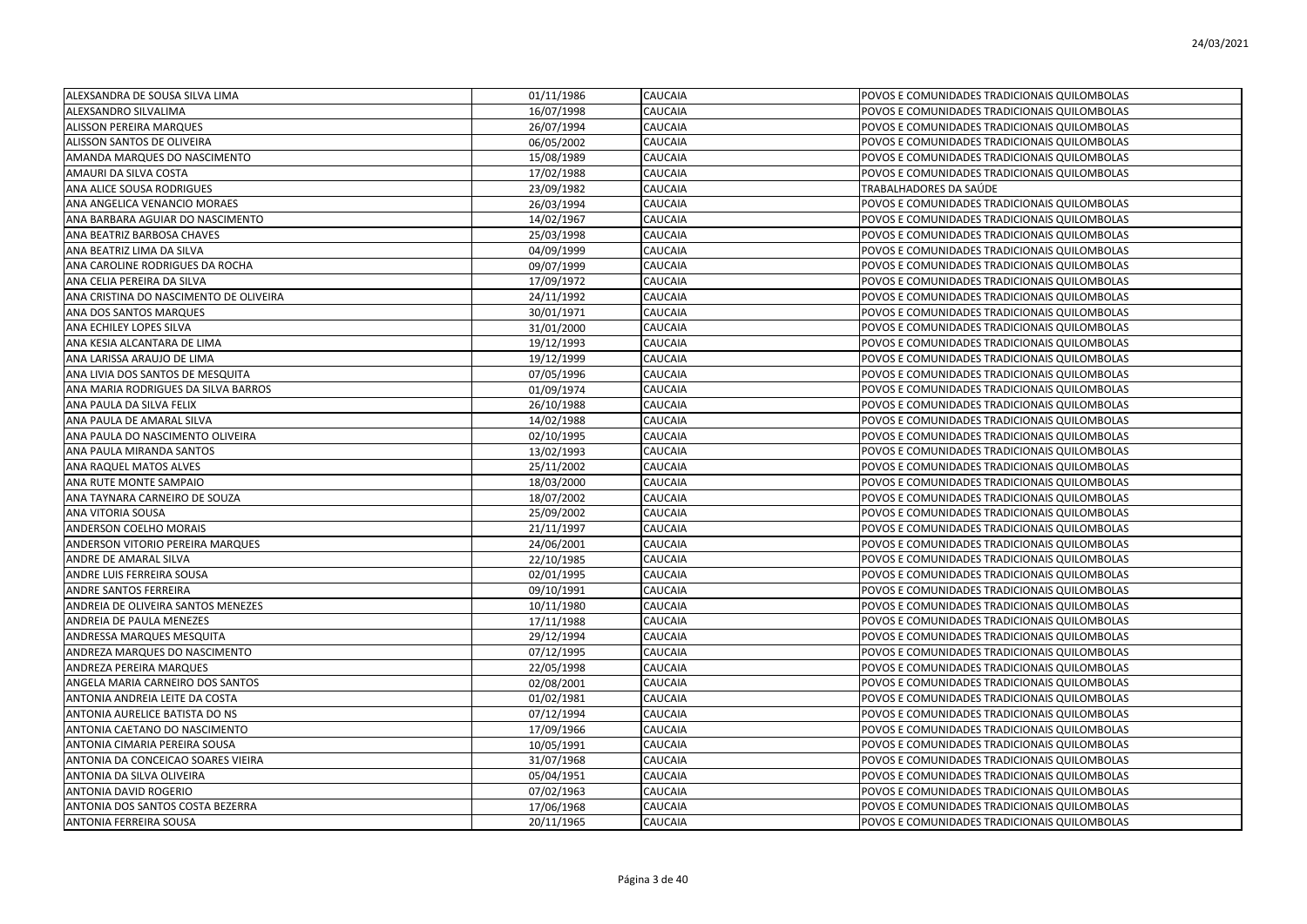| ANTONIA GEANE CARNEIRO DE SOUZA             | 23/09/1976 | CAUCAIA | POVOS E COMUNIDADES TRADICIONAIS QUILOMBOLAS |
|---------------------------------------------|------------|---------|----------------------------------------------|
| ANTONIA GERALDA DO NASCIMENTO SILVA         | 12/09/1962 | CAUCAIA | POVOS E COMUNIDADES TRADICIONAIS QUILOMBOLAS |
| ANTONIA LIDUINA MARQUES DO NASCIMENTO       | 09/11/1969 | CAUCAIA | POVOS E COMUNIDADES TRADICIONAIS QUILOMBOLAS |
| ANTONIA LOPES DA SILVA                      | 02/03/1971 | CAUCAIA | POVOS E COMUNIDADES TRADICIONAIS QUILOMBOLAS |
| ANTONIA MARGARIDA MARQUES DE SOUZA CARNEIRO | 15/03/1955 | CAUCAIA | POVOS E COMUNIDADES TRADICIONAIS QUILOMBOLAS |
| ANTONIA MARIA PEREIRA DA SILVA              | 05/10/1985 | CAUCAIA | POVOS E COMUNIDADES TRADICIONAIS QUILOMBOLAS |
| ANTONIO ALLAN PEREIRA MARQUES               | 05/11/1991 | CAUCAIA | POVOS E COMUNIDADES TRADICIONAIS QUILOMBOLAS |
| ANTONIO ARAUJO DA SILVA                     | 20/03/1954 | CAUCAIA | POVOS E COMUNIDADES TRADICIONAIS QUILOMBOLAS |
| ANTONIO CAMPOS DOS SANTOS                   | 30/03/1962 | CAUCAIA | POVOS E COMUNIDADES TRADICIONAIS QUILOMBOLAS |
| ANTONIO CARLOS PEREIRA DA SILVA             | 13/10/1991 | CAUCAIA | POVOS E COMUNIDADES TRADICIONAIS QUILOMBOLAS |
| ANTONIO CARLOS RODRIGUES DO NASCIMENTO      | 07/12/1975 | CAUCAIA | POVOS E COMUNIDADES TRADICIONAIS QUILOMBOLAS |
| ANTONIO CLEITON FERREIRA DA COSTA           | 17/08/1998 | CAUCAIA | POVOS E COMUNIDADES TRADICIONAIS QUILOMBOLAS |
| ANTONIO DA SILVA DOS SANTOS                 | 27/12/1988 | CAUCAIA | POVOS E COMUNIDADES TRADICIONAIS QUILOMBOLAS |
| ANTONIO DIEGO DE SOUZA DOS SANTOS           | 17/07/1995 | CAUCAIA | POVOS E COMUNIDADES TRADICIONAIS QUILOMBOLAS |
| ANTONIO DOS SANTOS MARQUES                  | 12/09/1965 | CAUCAIA | POVOS E COMUNIDADES TRADICIONAIS QUILOMBOLAS |
| ANTONIO ELDO FERREIRA NOGUEIRA              | 02/12/1991 | CAUCAIA | POVOS E COMUNIDADES TRADICIONAIS QUILOMBOLAS |
| ANTONIO FERNANDO PEREIRA DA SILVA           | 22/03/1970 | CAUCAIA | POVOS E COMUNIDADES TRADICIONAIS QUILOMBOLAS |
| ANTONIO FERNANDO SILVA DE MESSIAS           | 18/12/1987 | CAUCAIA | POVOS E COMUNIDADES TRADICIONAIS QUILOMBOLAS |
| ANTONIO FERREIRA DA SILVA                   | 15/04/1963 | CAUCAIA | POVOS E COMUNIDADES TRADICIONAIS QUILOMBOLAS |
| ANTONIO FERREIRA DA SILVA                   | 08/06/1940 | CAUCAIA | PESSOAS DE 80 A 89 ANOS OU MAIS              |
| ANTONIO FERREIRA FURTADO                    | 15/04/1951 | CAUCAIA | POVOS E COMUNIDADES TRADICIONAIS QUILOMBOLAS |
| ANTONIO GEOVANE DIAS PEREIRA                | 26/01/1994 | CAUCAIA | POVOS E COMUNIDADES TRADICIONAIS QUILOMBOLAS |
| ANTONIO GOMES DOS SANTOS                    | 11/07/1947 | CAUCAIA | POVOS E COMUNIDADES TRADICIONAIS QUILOMBOLAS |
| ANTONIO GONZAGA JUSTINO DA SILVA            | 19/06/1968 | CAUCAIA | POVOS E COMUNIDADES TRADICIONAIS QUILOMBOLAS |
| ANTONIO JENETO XAVIER DE SOUSA              | 04/11/1976 | CAUCAIA | POVOS E COMUNIDADES TRADICIONAIS QUILOMBOLAS |
| ANTONIO JOCELIO DOS SANTOS FERREIRA         | 02/06/1983 | CAUCAIA | POVOS E COMUNIDADES TRADICIONAIS QUILOMBOLAS |
| ANTONIO KLEBERSON RODRIGUES DA SILVA        | 18/07/2001 | CAUCAIA | POVOS E COMUNIDADES TRADICIONAIS QUILOMBOLAS |
| ANTONIO MARCOS PEREIRA DA SILVA             | 09/10/1973 | CAUCAIA | POVOS E COMUNIDADES TRADICIONAIS QUILOMBOLAS |
| ANTONIO ODAIR OLIVEIRA DA COSTA             | 14/09/1973 | CAUCAIA | POVOS E COMUNIDADES TRADICIONAIS QUILOMBOLAS |
| ANTONIO RODRIGUES DO NASCIMENTO             | 12/06/1959 | CAUCAIA | POVOS E COMUNIDADES TRADICIONAIS QUILOMBOLAS |
| ANTONIO RODRIGUES FERREIRA NETO             | 20/10/1970 | CAUCAIA | POVOS E COMUNIDADES TRADICIONAIS QUILOMBOLAS |
| ANTONIO ROGERIO OLIVEIRA DE ANDRADE         | 27/12/1982 | CAUCAIA | POVOS E COMUNIDADES TRADICIONAIS QUILOMBOLAS |
| ANTONIO ROSENDO PESSOA FILHO                | 20/01/1964 | CAUCAIA | POVOS E COMUNIDADES TRADICIONAIS QUILOMBOLAS |
| ANTONIO SILVA DE OLIVEIRA                   | 04/08/1988 | CAUCAIA | POVOS E COMUNIDADES TRADICIONAIS QUILOMBOLAS |
| ANTONIO TOMAZ MORAES                        | 27/05/1964 | CAUCAIA | POVOS E COMUNIDADES TRADICIONAIS QUILOMBOLAS |
| ANTONIO VICTOR BENTO DA SILVA               | 06/09/2001 | CAUCAIA | POVOS E COMUNIDADES TRADICIONAIS QUILOMBOLAS |
| ANTONIO YAGO SANTOS DA SILVA                | 12/09/1999 | CAUCAIA | POVOS E COMUNIDADES TRADICIONAIS QUILOMBOLAS |
| ANY NAYARA LIMA BRITO                       | 30/01/1993 | CAUCAIA | POVOS E COMUNIDADES TRADICIONAIS QUILOMBOLAS |
| ARIANE PEREIRA MARQUES                      | 31/05/1996 | CAUCAIA | POVOS E COMUNIDADES TRADICIONAIS QUILOMBOLAS |
| ARISTIDES TEIXEIRA PINTO SOUSA              | 10/09/1985 | CAUCAIA | POVOS E COMUNIDADES TRADICIONAIS QUILOMBOLAS |
| ARLENE FERREIRA SOUSA                       | 19/12/1985 | CAUCAIA | POVOS E COMUNIDADES TRADICIONAIS QUILOMBOLAS |
| ARLEY DE MELO DA SILVA                      | 04/03/2003 | CAUCAIA | POVOS E COMUNIDADES TRADICIONAIS QUILOMBOLAS |
| <b>ARTUR FLORENCIO MARQUES</b>              | 26/10/1994 | CAUCAIA | POVOS E COMUNIDADES TRADICIONAIS QUILOMBOLAS |
| ARTUR NOJOZA DA SILVA                       | 21/12/1956 | CAUCAIA | POVOS E COMUNIDADES TRADICIONAIS QUILOMBOLAS |
| ATONIA MARIA MARTINS DE OLIVEIRA            | 29/06/1986 | CAUCAIA | POVOS E COMUNIDADES TRADICIONAIS QUILOMBOLAS |
| AUDIZIO PEREIRA DE MORAIS                   | 06/05/1968 | CAUCAIA | POVOS E COMUNIDADES TRADICIONAIS QUILOMBOLAS |
| AURIMAR DA SILVA PINHEIRO                   | 29/07/1983 | CAUCAIA | POVOS E COMUNIDADES TRADICIONAIS QUILOMBOLAS |
| BEATRIZ GOMES DE OLIVEIRA                   | 09/01/2000 | CAUCAIA | POVOS E COMUNIDADES TRADICIONAIS QUILOMBOLAS |
|                                             |            |         |                                              |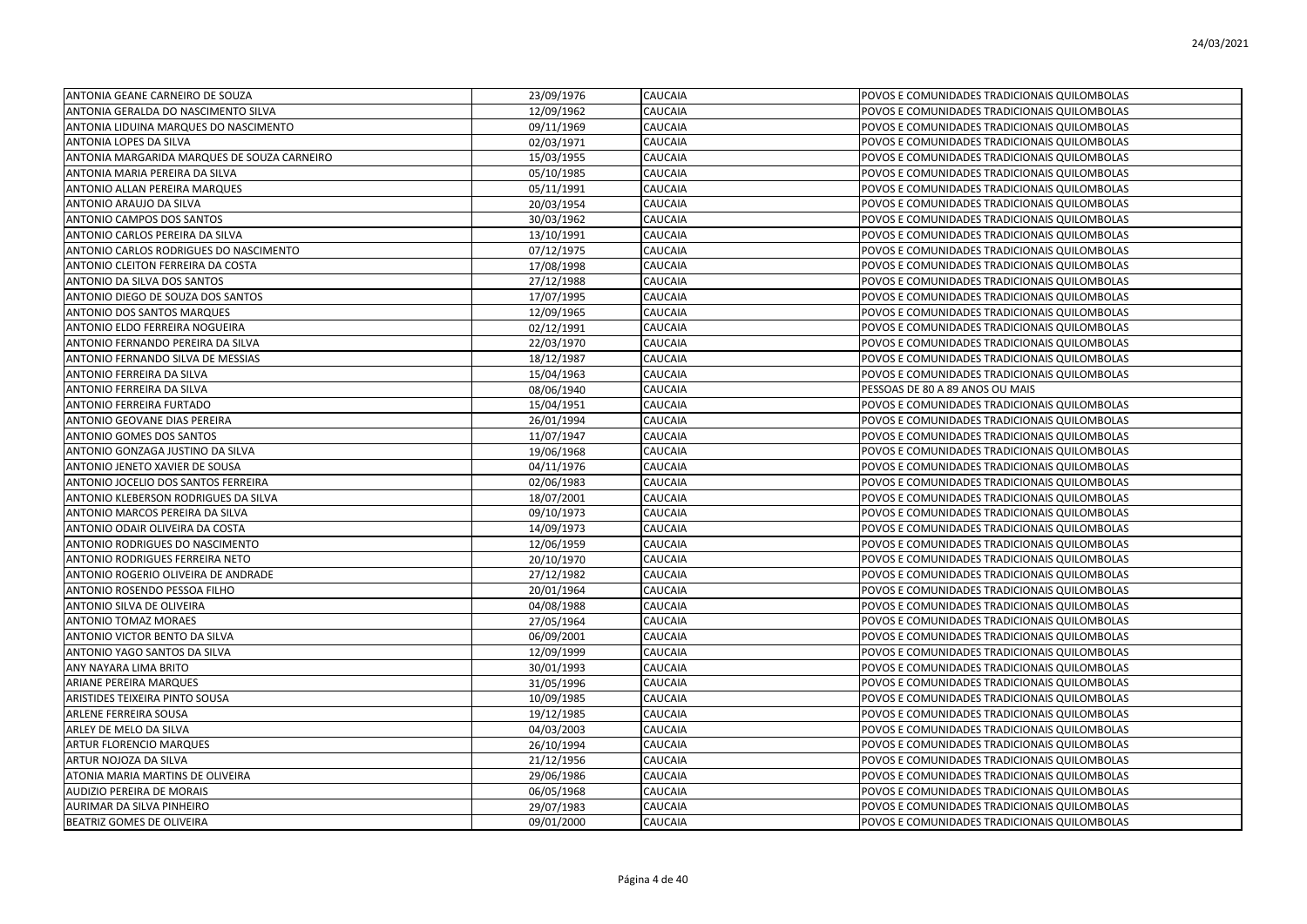| BELARMINO GOMES DE MORAIS                 | 13/01/1972 | <b>CAUCAIA</b> | POVOS E COMUNIDADES TRADICIONAIS QUILOMBOLAS |
|-------------------------------------------|------------|----------------|----------------------------------------------|
| BRENA DE OLIVEIRA ARAUJO                  | 27/09/2001 | CAUCAIA        | POVOS E COMUNIDADES TRADICIONAIS QUILOMBOLAS |
| <b>BRUNA NASCIMENTO MARQUES</b>           | 28/02/1996 | CAUCAIA        | POVOS E COMUNIDADES TRADICIONAIS QUILOMBOLAS |
| BRUNO DE AMARAL SILVA                     | 01/06/1993 | CAUCAIA        | POVOS E COMUNIDADES TRADICIONAIS QUILOMBOLAS |
| BRUNO DOS SANTOS DO NASCIMENTO            | 24/01/1994 | CAUCAIA        | POVOS E COMUNIDADES TRADICIONAIS QUILOMBOLAS |
| CAMILA DO NASCIMENTO SANTOS               | 18/06/1993 | CAUCAIA        | POVOS E COMUNIDADES TRADICIONAIS QUILOMBOLAS |
| CAMILLE CASSIANO GOMES                    | 08/08/1993 | CAUCAIA        | POVOS E COMUNIDADES TRADICIONAIS QUILOMBOLAS |
| CARLOS ANDRE FERREIRA SANTANA             | 25/07/1994 | CAUCAIA        | POVOS E COMUNIDADES TRADICIONAIS QUILOMBOLAS |
| CARLOS AUGUSTO FERREIRA SANTANA           | 09/10/2000 | CAUCAIA        | POVOS E COMUNIDADES TRADICIONAIS QUILOMBOLAS |
| CARLOS BATISTA DE ANDRADE                 | 20/05/1935 | CAUCAIA        | PESSOAS DE 80 A 89 ANOS OU MAIS              |
| CARLOS CELIO RODRIGUES DA SILVA           | 11/08/1983 | CAUCAIA        | POVOS E COMUNIDADES TRADICIONAIS QUILOMBOLAS |
| CARLOS EDUARDO DE SOUZA DA SILVA          | 08/05/1995 | CAUCAIA        | POVOS E COMUNIDADES TRADICIONAIS QUILOMBOLAS |
| CARLOS EDUARDO RODRIGUES DO NASCIMENTO    | 05/05/1980 | CAUCAIA        | POVOS E COMUNIDADES TRADICIONAIS QUILOMBOLAS |
| CARLOS GEOVANE DE OLIVEIRA COSTA          | 07/04/1995 | CAUCAIA        | POVOS E COMUNIDADES TRADICIONAIS QUILOMBOLAS |
| CARLOS HEBERSON DE OLIVEIRA COSTA         | 16/02/1987 | CAUCAIA        | POVOS E COMUNIDADES TRADICIONAIS QUILOMBOLAS |
| CARLOS HENRIQUE RUFINO DA SILVA           | 25/05/1997 | CAUCAIA        | POVOS E COMUNIDADES TRADICIONAIS QUILOMBOLAS |
| CARLOS MAGNO DANTAS DE ALMEIDA            | 26/02/1972 | CAUCAIA        | POVOS E COMUNIDADES TRADICIONAIS QUILOMBOLAS |
| CASSIA MARIA DE FREITAS CASTRO            | 27/02/1983 | CAUCAIA        | POVOS E COMUNIDADES TRADICIONAIS QUILOMBOLAS |
| CASSIANA DO ESPIRITO SANTO                | 28/03/1990 | CAUCAIA        | POVOS E COMUNIDADES TRADICIONAIS QUILOMBOLAS |
| CECILYA OLIVEIRA DE AGUIAR                | 18/07/2001 | CAUCAIA        | POVOS E COMUNIDADES TRADICIONAIS QUILOMBOLAS |
| CELINA MARIA GOIS DOS SANTOS              | 01/01/1974 | CAUCAIA        | POVOS E COMUNIDADES TRADICIONAIS QUILOMBOLAS |
| CHRISTINE DA COSTA DA SILVA               | 04/03/1997 | CAUCAIA        | POVOS E COMUNIDADES TRADICIONAIS QUILOMBOLAS |
| CICEROPAULO OLIVEIRA DE FREITAS           | 29/06/1974 | CAUCAIA        | POVOS E COMUNIDADES TRADICIONAIS QUILOMBOLAS |
| CILENILDA LIMA JARDIM                     | 28/10/1953 | CAUCAIA        | POVOS E COMUNIDADES TRADICIONAIS QUILOMBOLAS |
| CINTHYA VASCONCELOS MAGALHAES DE OLIVEIRA | 22/02/1994 | CAUCAIA        | POVOS E COMUNIDADES TRADICIONAIS QUILOMBOLAS |
| CINTIA MARIA DE MOURA VENANCIO            | 28/03/1970 | CAUCAIA        | POVOS E COMUNIDADES TRADICIONAIS QUILOMBOLAS |
| <b>CLARICE LOPES DE ALMEIDA</b>           | 15/05/1990 | CAUCAIA        | POVOS E COMUNIDADES TRADICIONAIS QUILOMBOLAS |
| <b>CLAUBENICE RIBEIRO DOS SANTOS</b>      | 06/03/1979 | CAUCAIA        | POVOS E COMUNIDADES TRADICIONAIS QUILOMBOLAS |
| CLAUDEMIR VIEIRA DA SILVA                 | 02/10/1977 | CAUCAIA        | POVOS E COMUNIDADES TRADICIONAIS QUILOMBOLAS |
| CLAUDIO AUGUSTO RODRIGUES DA SILVA        | 26/07/1984 | CAUCAIA        | POVOS E COMUNIDADES TRADICIONAIS QUILOMBOLAS |
| CLAUDIO RODRIGUES DE OLIVEIRA             | 20/02/1984 | CAUCAIA        | POVOS E COMUNIDADES TRADICIONAIS QUILOMBOLAS |
| <b>CLEILTON DOS SANTOS SILVA</b>          | 18/11/1987 | CAUCAIA        | POVOS E COMUNIDADES TRADICIONAIS QUILOMBOLAS |
| CLEOMAR DE SOUZA FORTE                    | 05/06/1966 | CAUCAIA        | POVOS E COMUNIDADES TRADICIONAIS QUILOMBOLAS |
| CLEONICE DOSSANTOSMOURA                   | 23/10/1973 | CAUCAIA        | POVOS E COMUNIDADES TRADICIONAIS QUILOMBOLAS |
| <b>CLERTON DA SILVA GOMES</b>             | 10/02/1987 | CAUCAIA        | POVOS E COMUNIDADES TRADICIONAIS QUILOMBOLAS |
| CLEUDIMAR DA SILVA SOUSA                  | 26/02/1988 | CAUCAIA        | POVOS E COMUNIDADES TRADICIONAIS QUILOMBOLAS |
| CLEVERTON ALVES DOS SANTOS SILVA          | 18/06/2001 | CAUCAIA        | POVOS E COMUNIDADES TRADICIONAIS QUILOMBOLAS |
| COSMA ALVES DA COSTA                      | 17/06/1987 | CAUCAIA        | POVOS E COMUNIDADES TRADICIONAIS QUILOMBOLAS |
| CREUZA ALVES DOS SANTOS SILVA             | 27/11/1967 | CAUCAIA        | POVOS E COMUNIDADES TRADICIONAIS QUILOMBOLAS |
| CRISTIANA DOS SANTOS DA SILVA             | 22/11/1975 | CAUCAIA        | POVOS E COMUNIDADES TRADICIONAIS QUILOMBOLAS |
| CRISTIANE DA SILVA GOMES                  | 19/11/1982 | CAUCAIA        | POVOS E COMUNIDADES TRADICIONAIS QUILOMBOLAS |
| <b>CRISTIANE FREITAS VERAS</b>            | 05/02/1983 | CAUCAIA        | POVOS E COMUNIDADES TRADICIONAIS QUILOMBOLAS |
| <b>CRISTIANEIDE DA SILVA GOMES</b>        | 26/11/1990 | CAUCAIA        | POVOS E COMUNIDADES TRADICIONAIS QUILOMBOLAS |
| CRISTIANO DO NASCIMENTO DE OLIVEIRA       | 03/09/1986 | CAUCAIA        | POVOS E COMUNIDADES TRADICIONAIS QUILOMBOLAS |
| CRISTIANO DOS SANTOS DA SILVA             | 15/07/1978 | CAUCAIA        | POVOS E COMUNIDADES TRADICIONAIS QUILOMBOLAS |
| CRISTIANO TARJINO DA SILVA                | 15/03/1988 | CAUCAIA        | POVOS E COMUNIDADES TRADICIONAIS QUILOMBOLAS |
| CYNARA CORTEZ TOMAZ                       | 13/02/1985 | CAUCAIA        | TRABALHADORES DA SAÚDE                       |
| DAIANE DA SILVA PACHECO                   | 24/05/1990 | <b>CAUCAIA</b> | POVOS E COMUNIDADES TRADICIONAIS QUILOMBOLAS |
|                                           |            |                |                                              |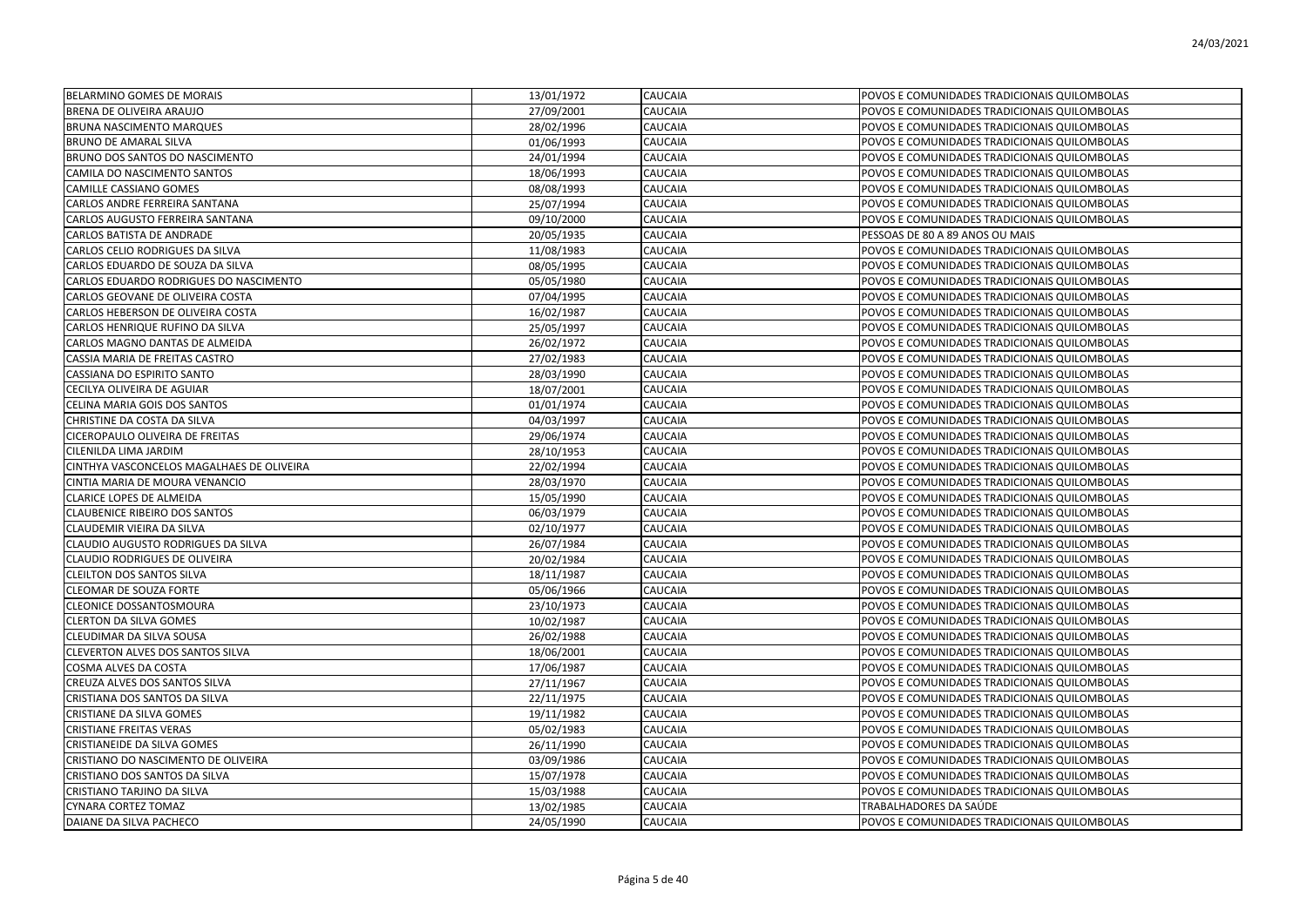| DALILA DE MORAIS DOS SANTOS           | 20/04/1986 | CAUCAIA        | POVOS E COMUNIDADES TRADICIONAIS QUILOMBOLAS |
|---------------------------------------|------------|----------------|----------------------------------------------|
| DAMIAO COSME DANTAS DE ALMEIDA        | 15/11/1979 | CAUCAIA        | POVOS E COMUNIDADES TRADICIONAIS QUILOMBOLAS |
| DANIEL COELHO DE MORAIS               | 28/03/1988 | CAUCAIA        | POVOS E COMUNIDADES TRADICIONAIS QUILOMBOLAS |
| DANIEL DA SILVA PACHECO               | 23/05/1985 | CAUCAIA        | POVOS E COMUNIDADES TRADICIONAIS QUILOMBOLAS |
| DANIEL DUARTE DE ABREU LOPES          | 28/11/1979 | CAUCAIA        | POVOS E COMUNIDADES TRADICIONAIS QUILOMBOLAS |
| DANIELA DA SILVA MOURA                | 06/08/1992 | CAUCAIA        | POVOS E COMUNIDADES TRADICIONAIS QUILOMBOLAS |
| DANIELE DA SILVA PACHECO              | 30/11/1982 | CAUCAIA        | POVOS E COMUNIDADES TRADICIONAIS QUILOMBOLAS |
| DANIELE MATOS CIPRIANO                | 11/08/1997 | <b>CAUCAIA</b> | POVOS E COMUNIDADES TRADICIONAIS QUILOMBOLAS |
| DARI DE MORAIS DOS SANTOS             | 14/07/1982 | CAUCAIA        | POVOS E COMUNIDADES TRADICIONAIS QUILOMBOLAS |
| DARIO DE MORAIS DOS SANTOS            | 12/06/1997 | CAUCAIA        | POVOS E COMUNIDADES TRADICIONAIS QUILOMBOLAS |
| DAVI DE AMARAL MENEZES                | 14/06/1981 | CAUCAIA        | POVOS E COMUNIDADES TRADICIONAIS QUILOMBOLAS |
| DAVI DE MORAIS DOS SANTOS             | 09/10/1980 | CAUCAIA        | POVOS E COMUNIDADES TRADICIONAIS QUILOMBOLAS |
| DAVI DE SOUZA                         | 19/05/1993 | CAUCAIA        | POVOS E COMUNIDADES TRADICIONAIS QUILOMBOLAS |
| DAVID DA SILVA                        | 17/12/2000 | CAUCAIA        | POVOS E COMUNIDADES TRADICIONAIS QUILOMBOLAS |
| DAVID DA SILVA DUARTE                 | 21/08/2001 | CAUCAIA        | POVOS E COMUNIDADES TRADICIONAIS QUILOMBOLAS |
| DAVID FLORENCIO MARQUES               | 14/07/1990 | CAUCAIA        | POVOS E COMUNIDADES TRADICIONAIS QUILOMBOLAS |
| DAYANA DE MORAIS DOS SANTOS           | 02/06/2002 | <b>CAUCAIA</b> | POVOS E COMUNIDADES TRADICIONAIS QUILOMBOLAS |
| DAYANNE DE MORAIS DOS SANTOS          | 20/05/1992 | CAUCAIA        | POVOS E COMUNIDADES TRADICIONAIS QUILOMBOLAS |
| DELMA MARIA DA SILVA DOS SANTOS       | 12/12/1977 | CAUCAIA        | POVOS E COMUNIDADES TRADICIONAIS QUILOMBOLAS |
| DEYVES FERREIRA GONCALVES             | 12/04/1996 | CAUCAIA        | POVOS E COMUNIDADES TRADICIONAIS QUILOMBOLAS |
| DIANA HOLANDA FERREIRA                | 16/11/1979 | CAUCAIA        | POVOS E COMUNIDADES TRADICIONAIS QUILOMBOLAS |
| DIEGO AUGUSTO DE ARAUJO DOS SANTOS    | 02/10/1990 | CAUCAIA        | POVOS E COMUNIDADES TRADICIONAIS QUILOMBOLAS |
| DOMINGOS OLIVEIRA DA SILVA            | 16/05/1943 | CAUCAIA        | PESSOAS DE 75 A 79 ANOS                      |
| EDIMILSON DAMASCENO DA SILVA          | 25/05/1979 | CAUCAIA        | POVOS E COMUNIDADES TRADICIONAIS QUILOMBOLAS |
| EDINARDO FERREIRA DE MORAES           | 23/06/1994 | <b>CAUCAIA</b> | POVOS E COMUNIDADES TRADICIONAIS QUILOMBOLAS |
| EDINETE RODRIGUES DO NASCIMENTO       | 15/07/1982 | CAUCAIA        | POVOS E COMUNIDADES TRADICIONAIS QUILOMBOLAS |
| EDIVAL MENDES DA SILVA                | 10/07/1972 | CAUCAIA        | POVOS E COMUNIDADES TRADICIONAIS QUILOMBOLAS |
| EDNARDO BRAGA DOS SANTOS              | 16/11/1982 | CAUCAIA        | POVOS E COMUNIDADES TRADICIONAIS QUILOMBOLAS |
| EDNUSA DE OLIVEIRA MARTINS            | 03/07/1971 | CAUCAIA        | POVOS E COMUNIDADES TRADICIONAIS QUILOMBOLAS |
| EDNUSIA RODRIGUES DE OLIVEIRA         | 13/02/1970 | CAUCAIA        | POVOS E COMUNIDADES TRADICIONAIS QUILOMBOLAS |
| <b>EDSON MONTE SILVA</b>              | 19/10/1975 | CAUCAIA        | POVOS E COMUNIDADES TRADICIONAIS QUILOMBOLAS |
| ELDA COSTA DA SILVA                   | 30/03/1978 | CAUCAIA        | POVOS E COMUNIDADES TRADICIONAIS QUILOMBOLAS |
| ELDON DA SILVA SANTOS                 | 01/01/1995 | <b>CAUCAIA</b> | POVOS E COMUNIDADES TRADICIONAIS QUILOMBOLAS |
| ELENILDA PEREIRA DE MORAIS            | 09/09/1969 | CAUCAIA        | POVOS E COMUNIDADES TRADICIONAIS QUILOMBOLAS |
| ELIANE DA CONCEICAO GOMES             | 24/06/1976 | <b>CAUCAIA</b> | POVOS E COMUNIDADES TRADICIONAIS QUILOMBOLAS |
| ELIANE GOMES DA SILVA                 | 17/01/1968 | CAUCAIA        | POVOS E COMUNIDADES TRADICIONAIS QUILOMBOLAS |
| ELIAS DOS SANTOS ALVES                | 24/07/1999 | CAUCAIA        | POVOS E COMUNIDADES TRADICIONAIS QUILOMBOLAS |
| ELIEL BARBOSA DE OLIVEIRA             | 28/04/1984 | CAUCAIA        | POVOS E COMUNIDADES TRADICIONAIS QUILOMBOLAS |
| ELIENE COSTA DA SILVA                 | 18/04/1978 | CAUCAIA        | POVOS E COMUNIDADES TRADICIONAIS QUILOMBOLAS |
| ELIS REGINA VASCONCELOS RIBEIRO       | 17/03/1977 | CAUCAIA        | POVOS E COMUNIDADES TRADICIONAIS QUILOMBOLAS |
| ELISIANE GOMES DA CONCEICAO           | 08/10/1998 | CAUCAIA        | POVOS E COMUNIDADES TRADICIONAIS QUILOMBOLAS |
| ELIVANIA HOLANDA DE MENESES           | 24/07/1992 | <b>CAUCAIA</b> | POVOS E COMUNIDADES TRADICIONAIS QUILOMBOLAS |
| ELIZANDA GONCALVES DE SOUZA MONTE     | 18/10/1979 | CAUCAIA        | POVOS E COMUNIDADES TRADICIONAIS QUILOMBOLAS |
| ELIZANIA HOLANDA DE MENESES           | 07/07/1997 | CAUCAIA        | POVOS E COMUNIDADES TRADICIONAIS QUILOMBOLAS |
| ELIZIANE GARCIA DE OLIVEIRA           | 13/10/1993 | CAUCAIA        | POVOS E COMUNIDADES TRADICIONAIS QUILOMBOLAS |
| ELQUE LAIS BARBOSA FERREIRA           | 05/08/2001 | CAUCAIA        | POVOS E COMUNIDADES TRADICIONAIS QUILOMBOLAS |
| <b>EMANUEL DOS SANTOS RODRIGUES</b>   | 25/01/1991 | CAUCAIA        | POVOS E COMUNIDADES TRADICIONAIS QUILOMBOLAS |
| EMANUEL MESSIAS DE MENEZES DOS SANTOS | 02/12/1986 | <b>CAUCAIA</b> | POVOS E COMUNIDADES TRADICIONAIS QUILOMBOLAS |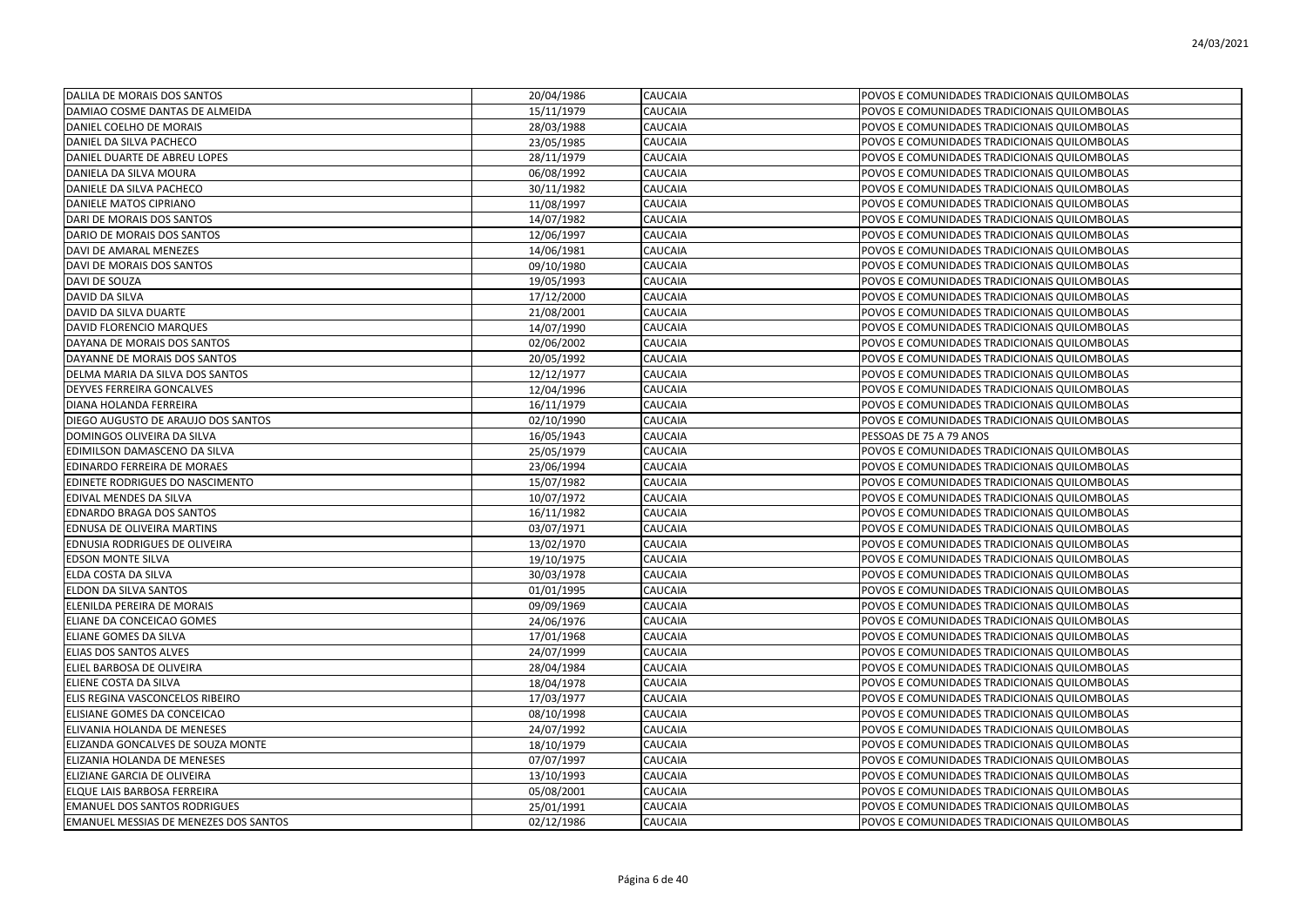| <b>EMANUELY LUCIANY DE SOUZA FORTE</b> | 22/09/1989 | <b>CAUCAIA</b> | POVOS E COMUNIDADES TRADICIONAIS QUILOMBOLAS |
|----------------------------------------|------------|----------------|----------------------------------------------|
| ERICA PEREIRA DA SILVA                 | 13/02/1999 | CAUCAIA        | POVOS E COMUNIDADES TRADICIONAIS QUILOMBOLAS |
| ERILANE SOUSA DE PAIVA                 | 06/03/1996 | CAUCAIA        | POVOS E COMUNIDADES TRADICIONAIS QUILOMBOLAS |
| ERIVELTON PEREIRA DA SILVA             | 02/03/1993 | CAUCAIA        | POVOS E COMUNIDADES TRADICIONAIS QUILOMBOLAS |
| ERLENE DO NASCIMENTO PEREIRA           | 04/05/1974 | CAUCAIA        | POVOS E COMUNIDADES TRADICIONAIS QUILOMBOLAS |
| ESTEFANY DAYANE DO NASCIMENTO          | 11/09/1996 | CAUCAIA        | POVOS E COMUNIDADES TRADICIONAIS QUILOMBOLAS |
| EUCLIDES BRUNO SOBRINHO                | 07/10/1938 | CAUCAIA        | PESSOAS DE 80 A 89 ANOS OU MAIS              |
| EUDENE GONCALVES DE MELO               | 08/06/1982 | CAUCAIA        | POVOS E COMUNIDADES TRADICIONAIS QUILOMBOLAS |
| EUGENIO DA SILVA DOS SANTOS            | 02/12/1972 | CAUCAIA        | POVOS E COMUNIDADES TRADICIONAIS QUILOMBOLAS |
| EVANDRO LIMA SEVERIANO                 | 12/01/1978 | <b>CAUCAIA</b> | POVOS E COMUNIDADES TRADICIONAIS QUILOMBOLAS |
| <b>EVANEIDE TEIXEIRA DOS SANTOS</b>    | 22/06/1981 | CAUCAIA        | POVOS E COMUNIDADES TRADICIONAIS QUILOMBOLAS |
| EVELANE DE OLIVEIRA MARIANO ARAUJO     | 19/04/1990 | CAUCAIA        | POVOS E COMUNIDADES TRADICIONAIS QUILOMBOLAS |
| <b>EVELINE MARTINS RODRIGUES</b>       | 17/01/1997 | CAUCAIA        | POVOS E COMUNIDADES TRADICIONAIS QUILOMBOLAS |
| EZEQUIEL RODRIGUES DA SILVA            | 02/01/1992 | CAUCAIA        | POVOS E COMUNIDADES TRADICIONAIS QUILOMBOLAS |
| FABIANA AUGUSTA BATISTA                | 06/10/1974 | CAUCAIA        | POVOS E COMUNIDADES TRADICIONAIS QUILOMBOLAS |
| FABIANE FRANCISCO DA SILVA FERREIRA    | 11/12/1979 | CAUCAIA        | POVOS E COMUNIDADES TRADICIONAIS QUILOMBOLAS |
| FARNCISCO KENIS ANDRADE DOS SANTOS     | 17/08/1980 | <b>CAUCAIA</b> | POVOS E COMUNIDADES TRADICIONAIS QUILOMBOLAS |
| FELIPE BENHUR DE OLIVEIRA              | 16/05/1982 | CAUCAIA        | POVOS E COMUNIDADES TRADICIONAIS QUILOMBOLAS |
| FELIPE DOS SANTOS PEREIRA              | 30/10/1999 | CAUCAIA        | POVOS E COMUNIDADES TRADICIONAIS QUILOMBOLAS |
| FELIPE GOMES DA ROCHA                  | 08/11/1990 | CAUCAIA        | POVOS E COMUNIDADES TRADICIONAIS QUILOMBOLAS |
| FERNANDA DE MENESES DOS SANTOS         | 09/02/1989 | CAUCAIA        | POVOS E COMUNIDADES TRADICIONAIS QUILOMBOLAS |
| FLAVIA DA SILVA OLIVEIRA               | 09/09/1985 | CAUCAIA        | POVOS E COMUNIDADES TRADICIONAIS QUILOMBOLAS |
| FLAVIO LUCIANO BARBOSA PEREIRA         | 18/09/1966 | CAUCAIA        | POVOS E COMUNIDADES TRADICIONAIS QUILOMBOLAS |
| FLAVIO VICTOR COSTA VIEIRA             | 28/12/2002 | CAUCAIA        | POVOS E COMUNIDADES TRADICIONAIS QUILOMBOLAS |
| FRANCIANE CAMPOS MEDEIROS              | 07/10/1991 | CAUCAIA        | POVOS E COMUNIDADES TRADICIONAIS QUILOMBOLAS |
| FRANCIANE DE OLIVEIRA SOARES           | 07/04/1980 | <b>CAUCAIA</b> | POVOS E COMUNIDADES TRADICIONAIS QUILOMBOLAS |
| FRANCIANO DE OLIVEIRA SOARES           | 23/06/1981 | CAUCAIA        | POVOS E COMUNIDADES TRADICIONAIS QUILOMBOLAS |
| FRANCILANE CAMPOS MEDEIROS             | 07/02/2000 | CAUCAIA        | POVOS E COMUNIDADES TRADICIONAIS QUILOMBOLAS |
| FRANCISCA ADRIELE FREITAS DE SOUSA     | 05/06/1999 | CAUCAIA        | POVOS E COMUNIDADES TRADICIONAIS QUILOMBOLAS |
| FRANCISCA AERISMAR ROCHA OLIVEIRA      | 10/05/1968 | CAUCAIA        | POVOS E COMUNIDADES TRADICIONAIS QUILOMBOLAS |
| FRANCISCA AILA DOS SANTOS RODRIGUES    | 02/02/1971 | CAUCAIA        | POVOS E COMUNIDADES TRADICIONAIS QUILOMBOLAS |
| FRANCISCA ALINE FERREIRA DE SOUSA      | 11/07/1984 | CAUCAIA        | POVOS E COMUNIDADES TRADICIONAIS QUILOMBOLAS |
| FRANCISCA ANTONIA SILVA DE SOUSA       | 16/06/1980 | CAUCAIA        | POVOS E COMUNIDADES TRADICIONAIS QUILOMBOLAS |
| FRANCISCA BRAGA DOS SANTOS             | 26/07/1951 | CAUCAIA        | POVOS E COMUNIDADES TRADICIONAIS QUILOMBOLAS |
| FRANCISCA CELENA DA SILVA SANTOS       | 09/09/1998 | <b>CAUCAIA</b> | POVOS E COMUNIDADES TRADICIONAIS QUILOMBOLAS |
| FRANCISCA CLAUDIA SILVA MENEZES        | 26/08/1984 | CAUCAIA        | POVOS E COMUNIDADES TRADICIONAIS QUILOMBOLAS |
| FRANCISCA CLAUDIANA DE SOUZA CARNEIRO  | 10/04/1985 | CAUCAIA        | POVOS E COMUNIDADES TRADICIONAIS QUILOMBOLAS |
| FRANCISCA COSTA MATIAS                 | 31/05/1951 | CAUCAIA        | POVOS E COMUNIDADES TRADICIONAIS QUILOMBOLAS |
| FRANCISCA DA SILVA ANDRADE VIANA       | 27/11/1978 | CAUCAIA        | POVOS E COMUNIDADES TRADICIONAIS QUILOMBOLAS |
| FRANCISCA DA SILVA DOS SANTOS          | 03/03/1953 | CAUCAIA        | POVOS E COMUNIDADES TRADICIONAIS QUILOMBOLAS |
| FRANCISCA DAS CHAGAS DE SOUZA GOMES    | 12/10/1980 | CAUCAIA        | POVOS E COMUNIDADES TRADICIONAIS QUILOMBOLAS |
| FRANCISCA EDIANA DOS SANTOS OLIVEIRA   | 14/06/1983 | CAUCAIA        | POVOS E COMUNIDADES TRADICIONAIS QUILOMBOLAS |
| FRANCISCA EDNA FREITAS DUTRA TARJINO   | 07/04/1968 | CAUCAIA        | POVOS E COMUNIDADES TRADICIONAIS QUILOMBOLAS |
| FRANCISCA FERREIRA DO NASCIMENTO       | 23/01/1939 | CAUCAIA        | PESSOAS DE 80 A 89 ANOS OU MAIS              |
| FRANCISCA GLAUCIA DA SILVA RODRIGUES   | 19/12/1994 | CAUCAIA        | POVOS E COMUNIDADES TRADICIONAIS QUILOMBOLAS |
| FRANCISCA GOMES DE SOUSA               | 09/05/1984 | CAUCAIA        | POVOS E COMUNIDADES TRADICIONAIS QUILOMBOLAS |
| FRANCISCA HELENA SANTOS DA SILVA       | 15/02/1955 | CAUCAIA        | POVOS E COMUNIDADES TRADICIONAIS QUILOMBOLAS |
| FRANCISCA KATIA FERREIRA DA SILVA      | 10/11/1979 | <b>CAUCAIA</b> | POVOS E COMUNIDADES TRADICIONAIS QUILOMBOLAS |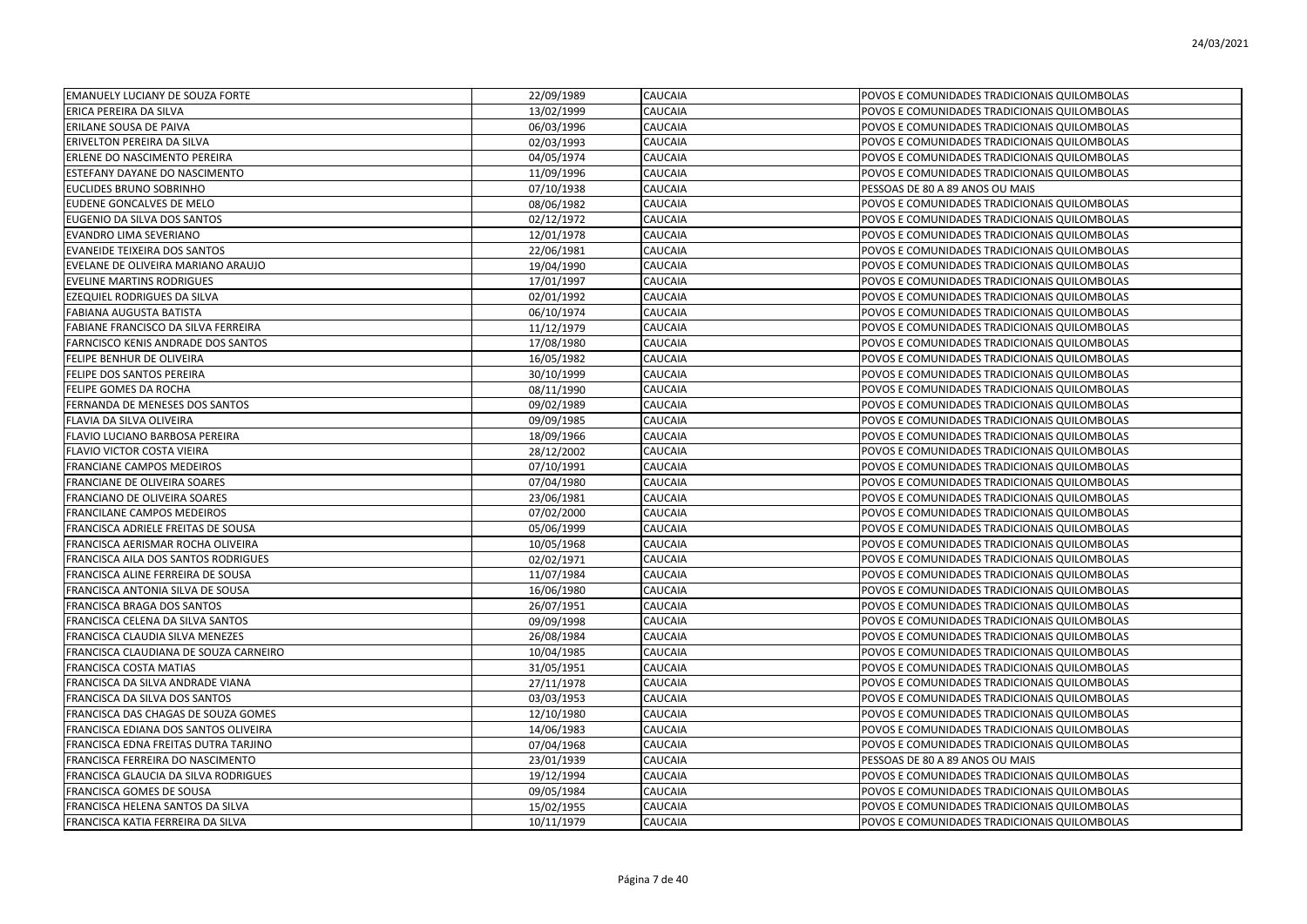| FRANCISCA LIVIANE GABRIEL PEREIRA           | 30/06/1998 | <b>CAUCAIA</b> | POVOS E COMUNIDADES TRADICIONAIS QUILOMBOLAS |
|---------------------------------------------|------------|----------------|----------------------------------------------|
| <b>FRANCISCA MARIA JUVENCIO ALVES</b>       | 25/03/1973 | CAUCAIA        | POVOS E COMUNIDADES TRADICIONAIS QUILOMBOLAS |
| FRANCISCA MARIA NASCIMENTO DA SILVA GOMES   | 08/10/1976 | CAUCAIA        | POVOS E COMUNIDADES TRADICIONAIS QUILOMBOLAS |
| FRANCISCA MILENA DA SILVA GOMES             | 06/01/1982 | CAUCAIA        | POVOS E COMUNIDADES TRADICIONAIS QUILOMBOLAS |
| FRANCISCA MIRLEIDE DA SILVA GOMES           | 02/12/1982 | CAUCAIA        | POVOS E COMUNIDADES TRADICIONAIS QUILOMBOLAS |
| FRANCISCA OSMARINA PEREIRA DIOGENES         | 17/01/1972 | CAUCAIA        | POVOS E COMUNIDADES TRADICIONAIS QUILOMBOLAS |
| FRANCISCA SUZANE GOMES DE PAULA             | 19/10/1984 | CAUCAIA        | POVOS E COMUNIDADES TRADICIONAIS QUILOMBOLAS |
| FRANCISCA TACIANE SOARES DO NASCIMENTO      | 08/09/2002 | CAUCAIA        | POVOS E COMUNIDADES TRADICIONAIS QUILOMBOLAS |
| FRANCISCA TOMAZ DE OLIVEIRA                 | 27/07/1957 | CAUCAIA        | POVOS E COMUNIDADES TRADICIONAIS QUILOMBOLAS |
| FRANCISCA VIANA DE OLIVEIRA MARIANO         | 06/02/1962 | CAUCAIA        | POVOS E COMUNIDADES TRADICIONAIS QUILOMBOLAS |
| FRANCISCO ADAILTON DOS SANTOS LIMA          | 01/05/1976 | CAUCAIA        | POVOS E COMUNIDADES TRADICIONAIS QUILOMBOLAS |
| FRANCISCO ADRIANO DA SILVA                  | 16/06/1974 | CAUCAIA        | POVOS E COMUNIDADES TRADICIONAIS QUILOMBOLAS |
| FRANCISCO ADRIANO DE FREITAS DE SOUSA       | 27/06/2000 | CAUCAIA        | POVOS E COMUNIDADES TRADICIONAIS QUILOMBOLAS |
| FRANCISCO ALEX DE OLIVEIRA MARTINS          | 21/04/1995 | CAUCAIA        | POVOS E COMUNIDADES TRADICIONAIS QUILOMBOLAS |
| FRANCISCO ALEXANDRE FERREIRA DE SOUSA       | 30/07/1982 | CAUCAIA        | POVOS E COMUNIDADES TRADICIONAIS QUILOMBOLAS |
| FRANCISCO ALEXMAR BARBOSA PRATA             | 23/04/1998 | CAUCAIA        | POVOS E COMUNIDADES TRADICIONAIS QUILOMBOLAS |
| FRANCISCO ALISSON MORAIS VIEIRA             | 15/07/2002 | CAUCAIA        | POVOS E COMUNIDADES TRADICIONAIS QUILOMBOLAS |
| FRANCISCO ANDRE LUIS MARQUES DA SILVA       | 09/07/1978 | CAUCAIA        | POVOS E COMUNIDADES TRADICIONAIS QUILOMBOLAS |
| FRANCISCO ANTONIO DA SILVA                  | 27/09/1953 | CAUCAIA        | POVOS E COMUNIDADES TRADICIONAIS QUILOMBOLAS |
| FRANCISCO ANTONIO DA SILVA GOMES            | 12/11/1960 | CAUCAIA        | POVOS E COMUNIDADES TRADICIONAIS QUILOMBOLAS |
| FRANCISCO ANTONIO MATOS CIPRIANO            | 26/09/1985 | CAUCAIA        | POVOS E COMUNIDADES TRADICIONAIS QUILOMBOLAS |
| FRANCISCO ANTONIO SAMPAIO MARINHO           | 10/06/1964 | CAUCAIA        | POVOS E COMUNIDADES TRADICIONAIS QUILOMBOLAS |
| FRANCISCO ANTONIO SILVA LIMA                | 19/11/1963 | CAUCAIA        | POVOS E COMUNIDADES TRADICIONAIS QUILOMBOLAS |
| FRANCISCO ANTONIO TARGINO DA SILVA          | 14/10/1995 | CAUCAIA        | POVOS E COMUNIDADES TRADICIONAIS QUILOMBOLAS |
| FRANCISCO CARLOS DE PAULA SILVA             | 05/10/1956 | CAUCAIA        | POVOS E COMUNIDADES TRADICIONAIS QUILOMBOLAS |
| FRANCISCO CARLOS SOARES DE ALMEIDA          | 28/07/1993 | CAUCAIA        | POVOS E COMUNIDADES TRADICIONAIS QUILOMBOLAS |
| FRANCISCO CELIO GOMES DE PAULA              | 23/01/1999 | CAUCAIA        | POVOS E COMUNIDADES TRADICIONAIS QUILOMBOLAS |
| FRANCISCO CESAR DOS SANTOS DA SILVA         | 01/06/1980 | CAUCAIA        | POVOS E COMUNIDADES TRADICIONAIS QUILOMBOLAS |
| FRANCISCO CHAGAS CAETANO                    | 01/07/1949 | CAUCAIA        | POVOS E COMUNIDADES TRADICIONAIS QUILOMBOLAS |
| FRANCISCO COUTINHO DA SILVA                 | 14/03/1957 | CAUCAIA        | POVOS E COMUNIDADES TRADICIONAIS QUILOMBOLAS |
| FRANCISCO DA PAZ DA SILVA DO NASCIMENTO     | 16/07/1974 | CAUCAIA        | POVOS E COMUNIDADES TRADICIONAIS QUILOMBOLAS |
| FRANCISCO DANIEL SOEIRO FONTELES            | 24/02/1992 | CAUCAIA        | POVOS E COMUNIDADES TRADICIONAIS QUILOMBOLAS |
| FRANCISCO DAS CHAGAS MENEZES DE MORAIS      | 10/06/1964 | CAUCAIA        | POVOS E COMUNIDADES TRADICIONAIS QUILOMBOLAS |
| FRANCISCO DAS CHAGAS SILVA DO NASCIMENTO    | 05/09/1994 | CAUCAIA        | POVOS E COMUNIDADES TRADICIONAIS QUILOMBOLAS |
| <b>FRANCISCO DE ASSIS</b>                   | 07/12/1983 | CAUCAIA        | POVOS E COMUNIDADES TRADICIONAIS QUILOMBOLAS |
| FRANCISCO DE ASSIS ALVES DA SILVA           | 16/01/2001 | CAUCAIA        | POVOS E COMUNIDADES TRADICIONAIS QUILOMBOLAS |
| FRANCISCO DE ASSIS DA SILVA SANTOS          | 06/02/1957 | CAUCAIA        | POVOS E COMUNIDADES TRADICIONAIS QUILOMBOLAS |
| FRANCISCO DE ASSIS RODRIGUES DE OLIVEIRA    | 12/10/1989 | CAUCAIA        | POVOS E COMUNIDADES TRADICIONAIS QUILOMBOLAS |
| FRANCISCO DE PAULA DA SILVA DOS SANTOS      | 21/10/1967 | CAUCAIA        | POVOS E COMUNIDADES TRADICIONAIS QUILOMBOLAS |
| FRANCISCO DO NASCIMENTO DA SILVA            | 20/04/1949 | CAUCAIA        | POVOS E COMUNIDADES TRADICIONAIS QUILOMBOLAS |
| FRANCISCO DOS SANTOS MOURA                  | 10/02/1975 | CAUCAIA        | POVOS E COMUNIDADES TRADICIONAIS QUILOMBOLAS |
| FRANCISCO EDILEUSO DO NASCIMENTO SOUSA      | 01/05/1988 | CAUCAIA        | POVOS E COMUNIDADES TRADICIONAIS QUILOMBOLAS |
| FRANCISCO EDNARDO TEIXEIRA PEREIRA          | 17/08/1973 | CAUCAIA        | POVOS E COMUNIDADES TRADICIONAIS QUILOMBOLAS |
| FRANCISCO EDSLEY BARBOSA DE OLIVEIRA MATIAS | 26/01/1992 | CAUCAIA        | POVOS E COMUNIDADES TRADICIONAIS QUILOMBOLAS |
| FRANCISCO EDUARDO NASCIMENTO                | 10/11/1986 | CAUCAIA        | POVOS E COMUNIDADES TRADICIONAIS QUILOMBOLAS |
| FRANCISCO ELANDIO PEREIRA DA SILVA          | 17/09/1983 | CAUCAIA        | POVOS E COMUNIDADES TRADICIONAIS QUILOMBOLAS |
| <b>FRANCISCO EUDES DOS SANTOS</b>           | 11/05/1975 | CAUCAIA        | POVOS E COMUNIDADES TRADICIONAIS QUILOMBOLAS |
| FRANCISCO EUDES LIMA DE SOUSA               | 30/01/1953 | <b>CAUCAIA</b> | POVOS E COMUNIDADES TRADICIONAIS QUILOMBOLAS |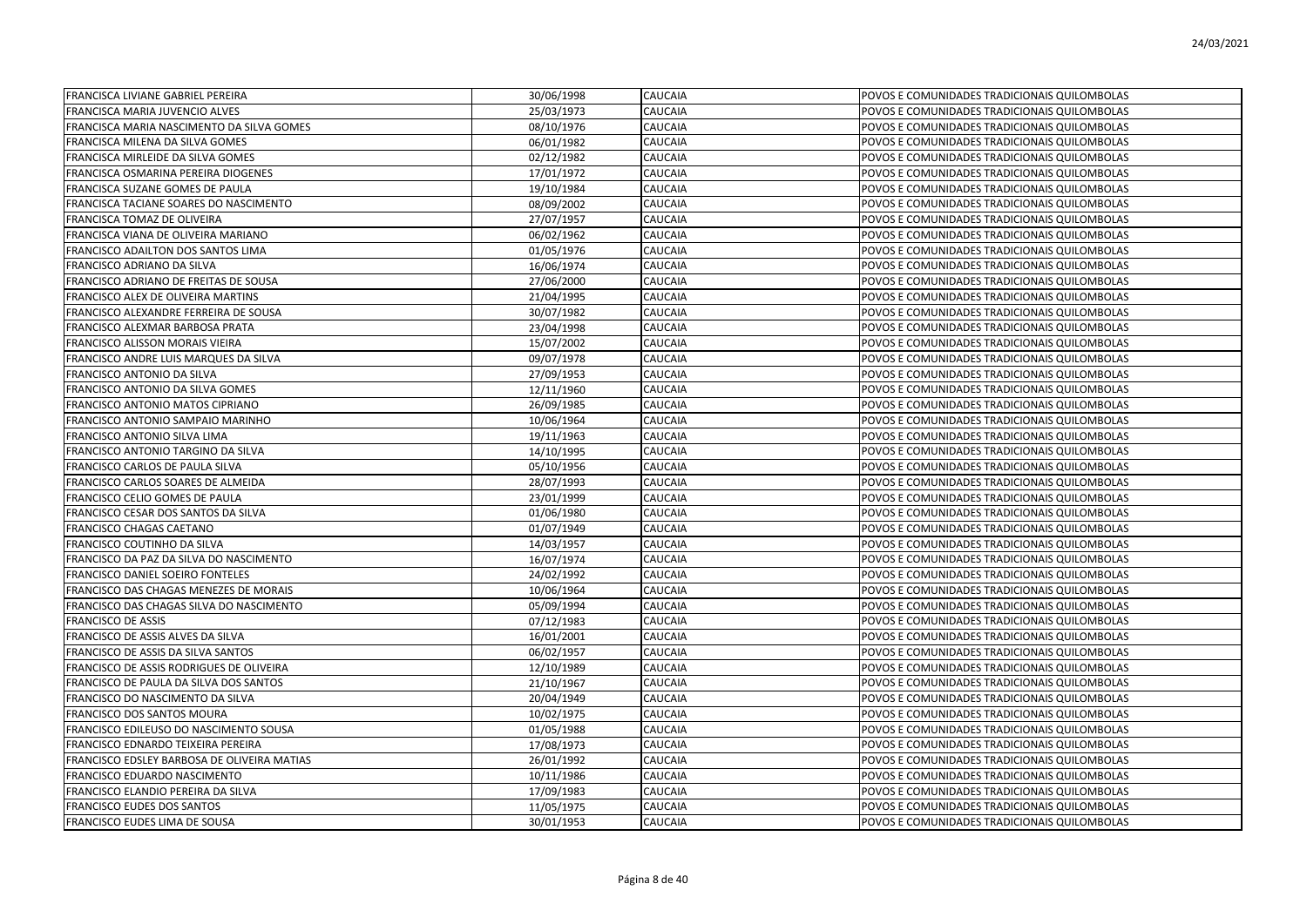| <b>FRANCISCO FABIO OLIVEIRA SANTOS</b>     | 16/06/1994 | <b>CAUCAIA</b> | POVOS E COMUNIDADES TRADICIONAIS QUILOMBOLAS |
|--------------------------------------------|------------|----------------|----------------------------------------------|
| <b>FRANCISCO FELIPE BARBOSA DE MORAIS</b>  | 25/02/1991 | CAUCAIA        | POVOS E COMUNIDADES TRADICIONAIS QUILOMBOLAS |
| FRANCISCO FERREIRA DA COSTA                | 16/02/1945 | CAUCAIA        | PESSOAS DE 75 A 79 ANOS                      |
| FRANCISCO FLAVIO OLIVEIRA SANTOS           | 25/07/1987 | CAUCAIA        | POVOS E COMUNIDADES TRADICIONAIS QUILOMBOLAS |
| FRANCISCO GABRIEL DOS SANTOS PEREIRA       | 04/04/1997 | CAUCAIA        | POVOS E COMUNIDADES TRADICIONAIS QUILOMBOLAS |
| FRANCISCO GELSON GOMES DA SILVA            | 12/09/1996 | CAUCAIA        | POVOS E COMUNIDADES TRADICIONAIS QUILOMBOLAS |
| FRANCISCO GENILSON DE SOUZA                | 07/12/1981 | CAUCAIA        | POVOS E COMUNIDADES TRADICIONAIS QUILOMBOLAS |
| FRANCISCO GLEIDSON VALENTIM DA SILVA       | 21/08/1995 | CAUCAIA        | POVOS E COMUNIDADES TRADICIONAIS QUILOMBOLAS |
| FRANCISCO HELIO FERREIRA DA CONCEICAOY     | 18/02/1976 | CAUCAIA        | POVOS E COMUNIDADES TRADICIONAIS QUILOMBOLAS |
| FRANCISCO IVANILDO DA SILVA DOS SANTOS     | 12/10/1980 | CAUCAIA        | POVOS E COMUNIDADES TRADICIONAIS QUILOMBOLAS |
| FRANCISCO JOAO MATEUS MOREIRA SIQUEIRA     | 11/12/2001 | CAUCAIA        | POVOS E COMUNIDADES TRADICIONAIS QUILOMBOLAS |
| FRANCISCO JOCELIO FERREIRA DE ALMEIDA      | 23/06/1973 | CAUCAIA        | POVOS E COMUNIDADES TRADICIONAIS QUILOMBOLAS |
| FRANCISCO JOHNNY MARQUES DO NASCIMENTO     | 24/07/1997 | CAUCAIA        | POVOS E COMUNIDADES TRADICIONAIS QUILOMBOLAS |
| FRANCISCO JOSE ALVES DA SILVA              | 16/01/1995 | CAUCAIA        | POVOS E COMUNIDADES TRADICIONAIS QUILOMBOLAS |
| FRANCISCO JOSE DA SILVA                    | 08/08/1960 | CAUCAIA        | POVOS E COMUNIDADES TRADICIONAIS QUILOMBOLAS |
| FRANCISCO JOSE DE OLIVEIRA DA SILVA        | 13/03/1994 | CAUCAIA        | POVOS E COMUNIDADES TRADICIONAIS QUILOMBOLAS |
| <b>FRANCISCO JOSE MEDEIROS</b>             | 12/04/1971 | CAUCAIA        | POVOS E COMUNIDADES TRADICIONAIS QUILOMBOLAS |
| FRANCISCO JUNIOR COSTA DA SILVA            | 05/07/1987 | CAUCAIA        | POVOS E COMUNIDADES TRADICIONAIS QUILOMBOLAS |
| <b>FRANCISCO JUVENCIO ALVES</b>            | 29/07/1976 | CAUCAIA        | POVOS E COMUNIDADES TRADICIONAIS QUILOMBOLAS |
| <b>FRANCISCO KLEBER RODRIGUES DA SILVA</b> | 07/08/1995 | CAUCAIA        | POVOS E COMUNIDADES TRADICIONAIS QUILOMBOLAS |
| FRANCISCO LEANDRO DA SILVA DOS SANTOS      | 25/09/1996 | CAUCAIA        | POVOS E COMUNIDADES TRADICIONAIS QUILOMBOLAS |
| FRANCISCO LUCIO SOUSA DA CRUZ              | 16/02/1994 | CAUCAIA        | POVOS E COMUNIDADES TRADICIONAIS QUILOMBOLAS |
| FRANCISCO MACIEL DE SOUZA DOS SANTOS       | 02/05/2000 | CAUCAIA        | POVOS E COMUNIDADES TRADICIONAIS QUILOMBOLAS |
| FRANCISCO MARCELIANO OLIVEIRA DE LIMA      | 12/04/1986 | CAUCAIA        | POVOS E COMUNIDADES TRADICIONAIS QUILOMBOLAS |
| FRANCISCO MARCILIO DUARTE DOS ANJOS        | 30/05/1994 | CAUCAIA        | POVOS E COMUNIDADES TRADICIONAIS QUILOMBOLAS |
| FRANCISCO MARCOS CAMPOS MEDEIROS           | 06/09/1993 | CAUCAIA        | POVOS E COMUNIDADES TRADICIONAIS QUILOMBOLAS |
| FRANCISCO MARCOS GOMES DA CONCEICAO        | 02/10/1976 | CAUCAIA        | POVOS E COMUNIDADES TRADICIONAIS QUILOMBOLAS |
| FRANCISCO MARCOS RODRIGUES TOMAZ           | 31/01/1982 | CAUCAIA        | POVOS E COMUNIDADES TRADICIONAIS QUILOMBOLAS |
| FRANCISCO MATEUS FERREIRA SANTANA          | 16/02/1997 | CAUCAIA        | POVOS E COMUNIDADES TRADICIONAIS QUILOMBOLAS |
| FRANCISCO MATEUS GOMES DA CONCEICAO        | 10/07/1997 | CAUCAIA        | POVOS E COMUNIDADES TRADICIONAIS QUILOMBOLAS |
| FRANCISCO MENDES DA CONCEICAO              | 16/01/1946 | CAUCAIA        | PESSOAS DE 75 A 79 ANOS                      |
| FRANCISCO MIGUEL FILHO                     | 12/09/1973 | CAUCAIA        | POVOS E COMUNIDADES TRADICIONAIS QUILOMBOLAS |
| FRANCISCO NATAELSON BARROS DO MONTE        | 05/04/1966 | CAUCAIA        | POVOS E COMUNIDADES TRADICIONAIS QUILOMBOLAS |
| FRANCISCO NILDO DE SOUZA RODRIGUES         | 12/02/1990 | CAUCAIA        | POVOS E COMUNIDADES TRADICIONAIS QUILOMBOLAS |
| FRANCISCO NILTO FERREIRA PEREIRA           | 04/10/1960 | CAUCAIA        | POVOS E COMUNIDADES TRADICIONAIS QUILOMBOLAS |
| <b>FRANCISCO PAULINO GOMESJUNIOR</b>       | 09/04/1999 | CAUCAIA        | POVOS E COMUNIDADES TRADICIONAIS QUILOMBOLAS |
| FRANCISCO PAULO DE ASSIS DO NASCIMENTO     | 07/05/1957 | CAUCAIA        | POVOS E COMUNIDADES TRADICIONAIS QUILOMBOLAS |
| FRANCISCO PAULO OLIVEIRA DA SILVA          | 09/11/1943 | CAUCAIA        | PESSOAS DE 75 A 79 ANOS                      |
| FRANCISCO RAFAEL DE OLIVEIRA GOMES         | 07/03/1976 | CAUCAIA        | POVOS E COMUNIDADES TRADICIONAIS QUILOMBOLAS |
| FRANCISCO ROGER COSTA DE MENEZES           | 04/11/1983 | CAUCAIA        | POVOS E COMUNIDADES TRADICIONAIS QUILOMBOLAS |
| FRANCISCO SERGIO PEREIRA DO NASCIMENTO     | 27/02/1968 | CAUCAIA        | POVOS E COMUNIDADES TRADICIONAIS QUILOMBOLAS |
| FRANCISCO TOMAZ DO NASCIMENTO SANTOS       | 10/07/1985 | CAUCAIA        | POVOS E COMUNIDADES TRADICIONAIS QUILOMBOLAS |
| <b>FRANCISCO TOME PASCOA NETO</b>          | 28/10/1956 | CAUCAIA        | POVOS E COMUNIDADES TRADICIONAIS QUILOMBOLAS |
| FRANCISCO WAGNER DA SILVA BARBOSA          | 10/06/1989 | CAUCAIA        | POVOS E COMUNIDADES TRADICIONAIS QUILOMBOLAS |
| FRANCISCO WEVERTON DE OLIVEIRA GOM         | 14/06/1998 | CAUCAIA        | POVOS E COMUNIDADES TRADICIONAIS QUILOMBOLAS |
| FRANCISCO ZACARIAS DOS SANTOS              | 25/06/1961 | CAUCAIA        | POVOS E COMUNIDADES TRADICIONAIS QUILOMBOLAS |
| <b>GABRIEL DE SOUSA</b>                    | 19/11/1980 | CAUCAIA        | POVOS E COMUNIDADES TRADICIONAIS QUILOMBOLAS |
| <b>GABRIELA SOARES DE ALMEIDA</b>          | 20/04/1999 | <b>CAUCAIA</b> | POVOS E COMUNIDADES TRADICIONAIS QUILOMBOLAS |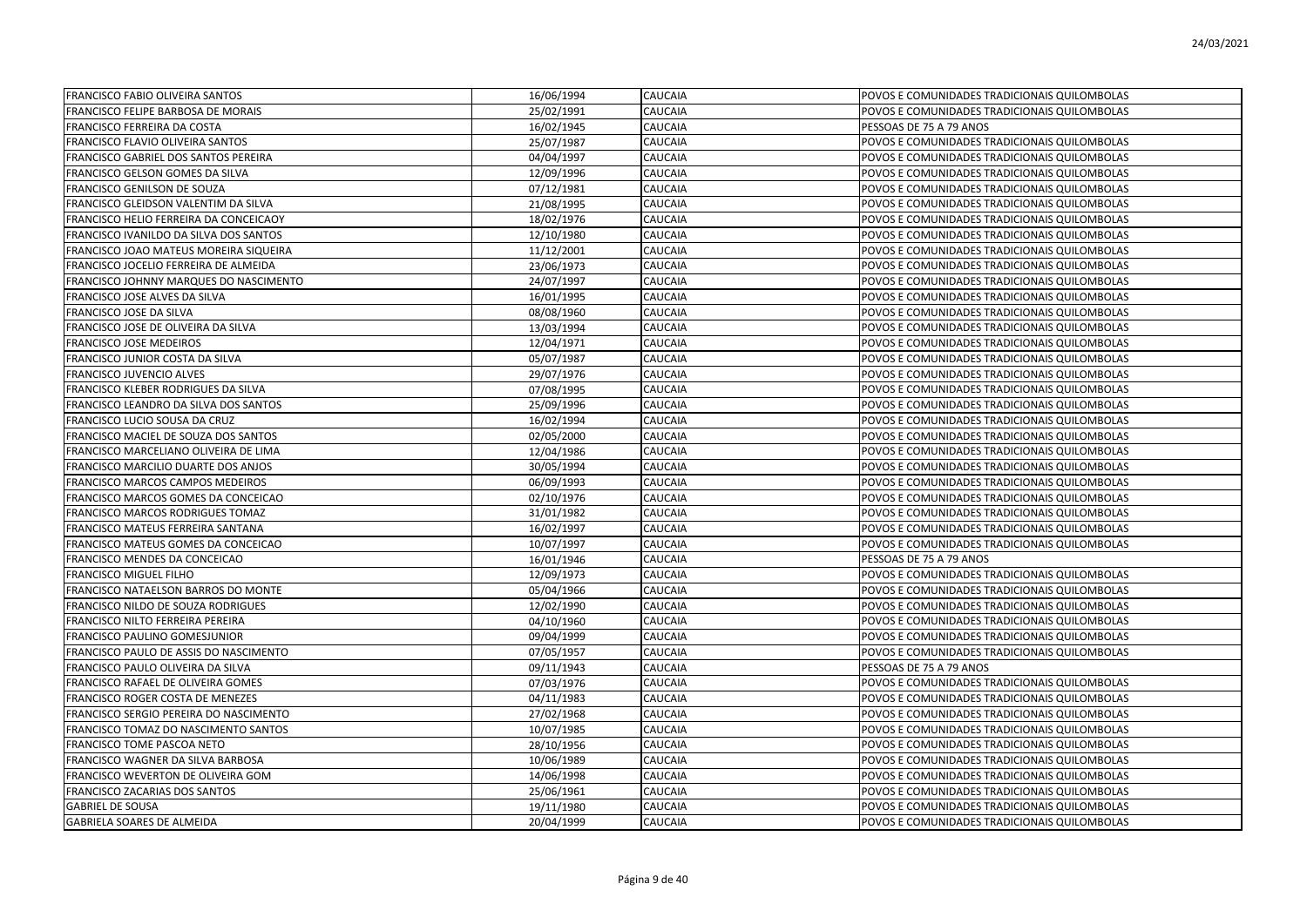| GABRIELE DE SOUZA DA COSTA                | 07/02/1998 | <b>CAUCAIA</b> | POVOS E COMUNIDADES TRADICIONAIS QUILOMBOLAS |
|-------------------------------------------|------------|----------------|----------------------------------------------|
| <b>GECILENE BORGES SOUSA</b>              | 11/10/1975 | CAUCAIA        | POVOS E COMUNIDADES TRADICIONAIS QUILOMBOLAS |
| <b>GEDEAO ALVES DE OLIVEIRA</b>           | 04/02/1972 | CAUCAIA        | POVOS E COMUNIDADES TRADICIONAIS QUILOMBOLAS |
| <b>GEORGE ANDREY COSTA FONSECA</b>        | 15/07/1986 | CAUCAIA        | POVOS E COMUNIDADES TRADICIONAIS QUILOMBOLAS |
| <b>GEORGEANA GONCALVES MONTE</b>          | 10/12/1997 | CAUCAIA        | POVOS E COMUNIDADES TRADICIONAIS QUILOMBOLAS |
| <b>GEOVANNA GONCALVES MONTE</b>           | 14/05/1996 | CAUCAIA        | POVOS E COMUNIDADES TRADICIONAIS QUILOMBOLAS |
| GERMANA CRISTINA MORAIS DA SILVA          | 03/06/1987 | CAUCAIA        | POVOS E COMUNIDADES TRADICIONAIS QUILOMBOLAS |
| GETULIO HERCULES DE BRITO AUGUSTO         | 20/06/1984 | CAUCAIA        | POVOS E COMUNIDADES TRADICIONAIS QUILOMBOLAS |
| <b>GILBERTO SILVA DA COSTA</b>            | 09/01/1974 | CAUCAIA        | POVOS E COMUNIDADES TRADICIONAIS QUILOMBOLAS |
| GISELIANA MARQUES BARBOSA                 | 23/12/1988 | CAUCAIA        | POVOS E COMUNIDADES TRADICIONAIS QUILOMBOLAS |
| GIZELE DA SILVA DO NASCIMENTO             | 15/10/1992 | CAUCAIA        | POVOS E COMUNIDADES TRADICIONAIS QUILOMBOLAS |
| <b>GLEISON RODRIGUES TOMAZ</b>            | 09/01/1992 | CAUCAIA        | POVOS E COMUNIDADES TRADICIONAIS QUILOMBOLAS |
| GUSTAVO SOUZA DA COSTA                    | 10/03/2003 | CAUCAIA        | POVOS E COMUNIDADES TRADICIONAIS QUILOMBOLAS |
| <b>GUTEMBERG GONCALVES MONTE</b>          | 25/09/1994 | CAUCAIA        | POVOS E COMUNIDADES TRADICIONAIS QUILOMBOLAS |
| HELDERVANIA FERREIRA DE ALMEIDA           | 29/03/1986 | CAUCAIA        | POVOS E COMUNIDADES TRADICIONAIS QUILOMBOLAS |
| HERMISIO CLAVIO DA SILVA                  | 10/07/1969 | CAUCAIA        | POVOS E COMUNIDADES TRADICIONAIS QUILOMBOLAS |
| HOSANA DE SOUSA MARQUES                   | 10/12/1989 | CAUCAIA        | POVOS E COMUNIDADES TRADICIONAIS QUILOMBOLAS |
| HUGO BARBOSA DO NASCIMENTO                | 01/05/1974 | CAUCAIA        | POVOS E COMUNIDADES TRADICIONAIS QUILOMBOLAS |
| HUGO FLORENCIO MARQUES                    | 12/01/1997 | CAUCAIA        | POVOS E COMUNIDADES TRADICIONAIS QUILOMBOLAS |
| IAN DE OLIVEIRA SOUSA                     | 07/07/1999 | CAUCAIA        | POVOS E COMUNIDADES TRADICIONAIS QUILOMBOLAS |
| <b>GOR COSTA BEZERRA</b>                  | 17/09/2000 | CAUCAIA        | POVOS E COMUNIDADES TRADICIONAIS QUILOMBOLAS |
| INGRID RODRIGUES DE MORAIS                | 24/05/1995 | CAUCAIA        | POVOS E COMUNIDADES TRADICIONAIS QUILOMBOLAS |
| IRACEMA FERREIRA FURTADO                  | 29/06/1965 | CAUCAIA        | POVOS E COMUNIDADES TRADICIONAIS QUILOMBOLAS |
| <b>IRANILDA PEREIRA DE MORAIS</b>         | 21/03/1966 | CAUCAIA        | POVOS E COMUNIDADES TRADICIONAIS QUILOMBOLAS |
| IRENE COELHO DE MORAIS                    | 20/08/1964 | CAUCAIA        | POVOS E COMUNIDADES TRADICIONAIS QUILOMBOLAS |
| <b>IRENE MONTE SILVA</b>                  | 30/07/1938 | <b>CAUCAIA</b> | PESSOAS DE 80 A 89 ANOS OU MAIS              |
| IRINEU CARNEIRO DOS SANTOS                | 25/05/1992 | CAUCAIA        | POVOS E COMUNIDADES TRADICIONAIS QUILOMBOLAS |
| ISAAC GOMES OLIVEIRA                      | 20/07/1993 | CAUCAIA        | POVOS E COMUNIDADES TRADICIONAIS QUILOMBOLAS |
| ISLANIA SANTOS FERREIRA                   | 19/04/1996 | CAUCAIA        | POVOS E COMUNIDADES TRADICIONAIS QUILOMBOLAS |
| <b>SMAEL DA SILVA DOS SANTOS DE SOUSA</b> | 12/05/1999 | CAUCAIA        | POVOS E COMUNIDADES TRADICIONAIS QUILOMBOLAS |
| <b>ITALO DE SOUZA BRAGA</b>               | 05/04/2001 | CAUCAIA        | POVOS E COMUNIDADES TRADICIONAIS QUILOMBOLAS |
| ITALO DOS SANTOS DA SILVA                 | 20/07/1997 | CAUCAIA        | POVOS E COMUNIDADES TRADICIONAIS QUILOMBOLAS |
| ITALO RAVEL FERREIRA DA SILVA             | 06/04/2000 | CAUCAIA        | POVOS E COMUNIDADES TRADICIONAIS QUILOMBOLAS |
| <b>ITAMAR VIEIRA DA SILVA</b>             | 24/09/1987 | CAUCAIA        | POVOS E COMUNIDADES TRADICIONAIS QUILOMBOLAS |
| IVANETE DA SILVA OLIVEIRA                 | 08/08/1978 | CAUCAIA        | POVOS E COMUNIDADES TRADICIONAIS QUILOMBOLAS |
| IVANICE DA SILVA OLIVEIRA                 | 01/07/1994 | CAUCAIA        | POVOS E COMUNIDADES TRADICIONAIS QUILOMBOLAS |
| IVANIDA DA SILVA OLIVEIRA                 | 03/03/1976 | CAUCAIA        | POVOS E COMUNIDADES TRADICIONAIS QUILOMBOLAS |
| <b>IVANILDO ALVES DE FREITAS</b>          | 13/07/1987 | CAUCAIA        | POVOS E COMUNIDADES TRADICIONAIS QUILOMBOLAS |
| IVANIRA DA SILVA DOS SANTOS DE SOUSA      | 19/04/1974 | CAUCAIA        | POVOS E COMUNIDADES TRADICIONAIS QUILOMBOLAS |
| IVONEIDE MARIA DE OLIVEIRA CRUZ           | 13/08/1972 | CAUCAIA        | TRABALHADORES DA SAÚDE                       |
| IZA DA SILVA DOS SANTOS DE SOUSA          | 15/03/2003 | CAUCAIA        | POVOS E COMUNIDADES TRADICIONAIS QUILOMBOLAS |
| IZAIAS SANTOS DE SOUSA                    | 09/09/1992 | CAUCAIA        | POVOS E COMUNIDADES TRADICIONAIS QUILOMBOLAS |
| JACINTA DE OLIVEIRA DOS SANTOS            | 17/02/1964 | CAUCAIA        | POVOS E COMUNIDADES TRADICIONAIS QUILOMBOLAS |
| JACINTA DOS SANTOS SILVA                  | 28/12/1972 | CAUCAIA        | POVOS E COMUNIDADES TRADICIONAIS QUILOMBOLAS |
| JACINTA LEILA OLIVEIRA DOS SANTOS         | 22/03/1996 | CAUCAIA        | POVOS E COMUNIDADES TRADICIONAIS QUILOMBOLAS |
| JACKSON MARQUES NUNES                     | 27/04/1989 | CAUCAIA        | POVOS E COMUNIDADES TRADICIONAIS QUILOMBOLAS |
| JAILSON DE SOUSA OLIVEIRA                 | 07/02/2003 | CAUCAIA        | POVOS E COMUNIDADES TRADICIONAIS QUILOMBOLAS |
| JAMERSON COSTA DE ARRUDA                  | 16/03/1995 | <b>CAUCAIA</b> | POVOS E COMUNIDADES TRADICIONAIS QUILOMBOLAS |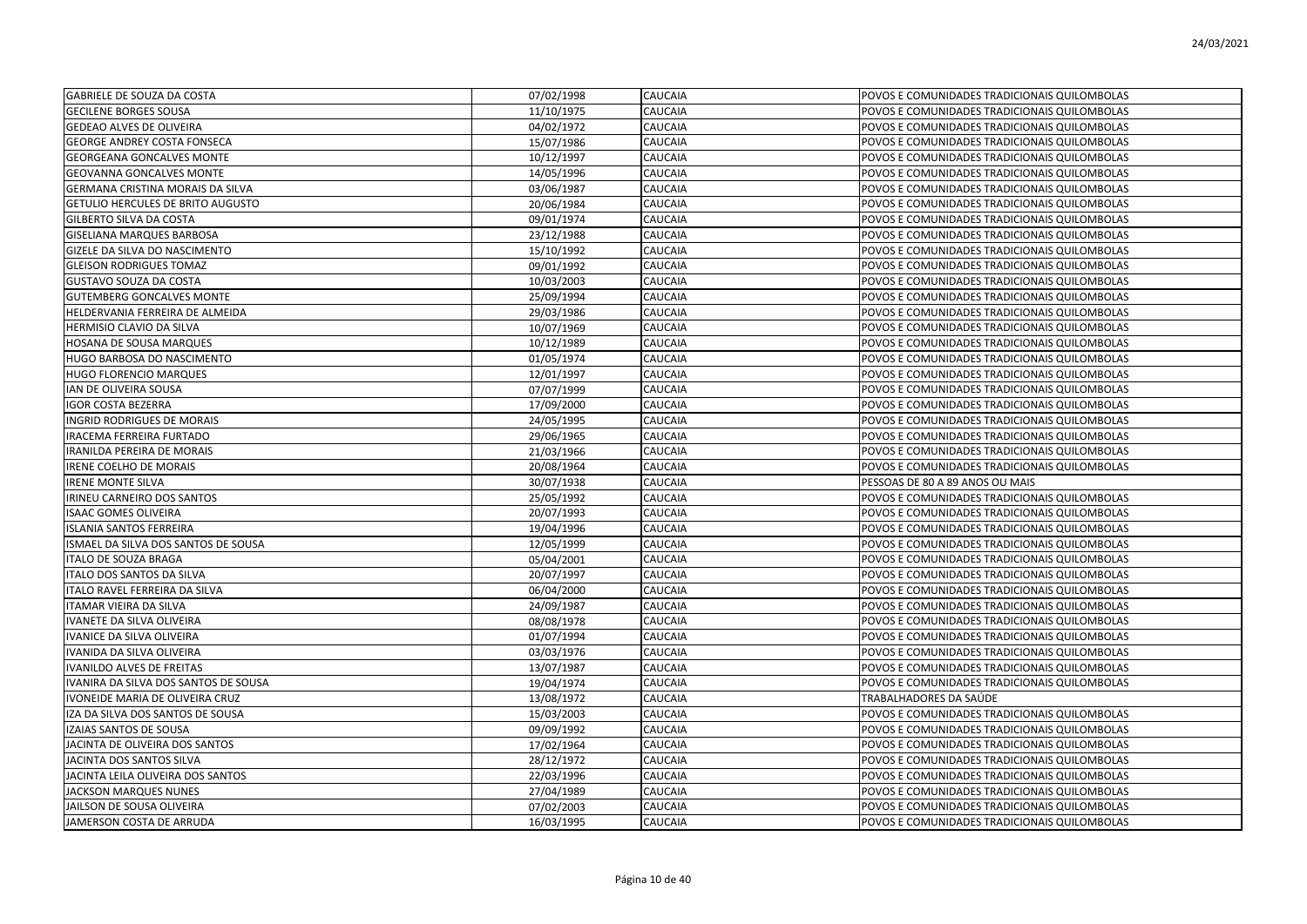| JAMILA MARTINS DA SILVA                       | 04/04/1988 | <b>CAUCAIA</b> | POVOS E COMUNIDADES TRADICIONAIS QUILOMBOLAS |
|-----------------------------------------------|------------|----------------|----------------------------------------------|
| JAMILLE COSTA DE ARRUDA                       | 04/07/1991 | CAUCAIA        | POVOS E COMUNIDADES TRADICIONAIS QUILOMBOLAS |
| JANAINA DA SILVA DOS SANTOS                   | 12/01/1997 | CAUCAIA        | POVOS E COMUNIDADES TRADICIONAIS QUILOMBOLAS |
| JANAINA DE ABREU MACIEL                       | 23/03/1992 | CAUCAIA        | POVOS E COMUNIDADES TRADICIONAIS QUILOMBOLAS |
| JANAINA DE OLIVEIRA NOGUEIRA SILVA DOS SANTOS | 03/07/1999 | CAUCAIA        | POVOS E COMUNIDADES TRADICIONAIS QUILOMBOLAS |
| <b>JANAINA SANTOS SILVA</b>                   | 14/03/1990 | CAUCAIA        | POVOS E COMUNIDADES TRADICIONAIS QUILOMBOLAS |
| <b>JANALIA SANTOS SILVA</b>                   | 26/10/1991 | CAUCAIA        | POVOS E COMUNIDADES TRADICIONAIS QUILOMBOLAS |
| JANDRO DE OLIVEIRA GOMES                      | 22/01/1988 | CAUCAIA        | POVOS E COMUNIDADES TRADICIONAIS QUILOMBOLAS |
| JANIELE MATOS CIPRIANO                        | 23/10/1993 | CAUCAIA        | POVOS E COMUNIDADES TRADICIONAIS QUILOMBOLAS |
| JANIELE SANTOS SILVA                          | 07/04/1998 | CAUCAIA        | POVOS E COMUNIDADES TRADICIONAIS QUILOMBOLAS |
| JAQUELINE MARQUES NUNES                       | 12/07/1985 | CAUCAIA        | POVOS E COMUNIDADES TRADICIONAIS QUILOMBOLAS |
| JARDEL BRAGA DE SOUSA                         | 10/05/1990 | <b>CAUCAIA</b> | POVOS E COMUNIDADES TRADICIONAIS QUILOMBOLAS |
| JARDEL SANTOS SILVA                           | 09/11/2001 | CAUCAIA        | POVOS E COMUNIDADES TRADICIONAIS QUILOMBOLAS |
| JARDENIA SANTOS SILVA                         | 25/10/1999 | CAUCAIA        | POVOS E COMUNIDADES TRADICIONAIS QUILOMBOLAS |
| JEAN CARLOS DA SILVA DO NASCIMENTO            | 02/04/2002 | CAUCAIA        | POVOS E COMUNIDADES TRADICIONAIS QUILOMBOLAS |
| JEFFERSON SANTOS DA SILVA                     | 04/09/1998 | CAUCAIA        | POVOS E COMUNIDADES TRADICIONAIS QUILOMBOLAS |
| JEFTE BATISTA DA SILVA                        | 09/11/1994 | CAUCAIA        | POVOS E COMUNIDADES TRADICIONAIS QUILOMBOLAS |
| JERONIMO CARNEIRO DOS SANTOS                  | 07/11/1994 | CAUCAIA        | POVOS E COMUNIDADES TRADICIONAIS QUILOMBOLAS |
| JESSICA DE SOUZA ALVES DA CRUZ                | 25/04/1998 | CAUCAIA        | POVOS E COMUNIDADES TRADICIONAIS QUILOMBOLAS |
| JESSICA MARIA SOUZA DA CRUZ                   | 23/03/1997 | CAUCAIA        | POVOS E COMUNIDADES TRADICIONAIS QUILOMBOLAS |
| JOANA SOARES DE ALMEIDA                       | 05/08/1974 | CAUCAIA        | POVOS E COMUNIDADES TRADICIONAIS QUILOMBOLAS |
| JOAO ALBERTO DE MELO JUNIOR                   | 14/01/1985 | CAUCAIA        | POVOS E COMUNIDADES TRADICIONAIS QUILOMBOLAS |
| JOAO ANTONIODO NASCIMENTO SANTOS              | 01/07/1990 | CAUCAIA        | POVOS E COMUNIDADES TRADICIONAIS QUILOMBOLAS |
| JOAO AUGUSTO DO NASCIMENTO SILVA              | 17/05/1967 | CAUCAIA        | POVOS E COMUNIDADES TRADICIONAIS QUILOMBOLAS |
| JOAO BARROSO LIMA                             | 24/06/1964 | CAUCAIA        | POVOS E COMUNIDADES TRADICIONAIS QUILOMBOLAS |
| JOAO BATISTA CAMPOS DOS SANTOS                | 24/06/1959 | CAUCAIA        | POVOS E COMUNIDADES TRADICIONAIS QUILOMBOLAS |
| JOAO CLEMENTINO LEITE                         | 01/10/1965 | CAUCAIA        | POVOS E COMUNIDADES TRADICIONAIS QUILOMBOLAS |
| JOAO DA SILVA LIMA                            | 08/05/1969 | CAUCAIA        | POVOS E COMUNIDADES TRADICIONAIS QUILOMBOLAS |
| JOAO LUIS TAVARES GASPAR                      | 26/07/1995 | CAUCAIA        | POVOS E COMUNIDADES TRADICIONAIS QUILOMBOLAS |
| JOAO MARCOS MARQUES BARBOSA                   | 07/02/1990 | CAUCAIA        | POVOS E COMUNIDADES TRADICIONAIS QUILOMBOLAS |
| JOAO PAULINO DO NASCIMENTO                    | 26/05/1956 | CAUCAIA        | POVOS E COMUNIDADES TRADICIONAIS QUILOMBOLAS |
| JOAO PAULO DO NASCIMENTO DE OLIVEIRA          | 20/01/1998 | CAUCAIA        | POVOS E COMUNIDADES TRADICIONAIS QUILOMBOLAS |
| JOAO PAULO OLIVEIRA RODRIGUES                 | 30/11/1980 | <b>CAUCAIA</b> | POVOS E COMUNIDADES TRADICIONAIS QUILOMBOLAS |
| JOAO PAULO SANTOS FERREIRA                    | 26/06/1986 | CAUCAIA        | POVOS E COMUNIDADES TRADICIONAIS QUILOMBOLAS |
| JOAO PEDRO DE OLIVEIRA SOUSA                  | 09/09/1999 | CAUCAIA        | POVOS E COMUNIDADES TRADICIONAIS QUILOMBOLAS |
| JOAO PEDRO RIBEIRO DOS SANTOS                 | 24/01/1999 | CAUCAIA        | POVOS E COMUNIDADES TRADICIONAIS QUILOMBOLAS |
| JOAO SANTOS LIMA                              | 03/03/2002 | CAUCAIA        | POVOS E COMUNIDADES TRADICIONAIS QUILOMBOLAS |
| JOAO TOMAZ DE OLIVEIRA                        | 21/04/1963 | CAUCAIA        | POVOS E COMUNIDADES TRADICIONAIS QUILOMBOLAS |
| JOAO VICTOR PEREIRA DO MONTE                  | 28/09/2000 | CAUCAIA        | POVOS E COMUNIDADES TRADICIONAIS QUILOMBOLAS |
| JOAQUIM AUGUSTO FILHO                         | 01/10/1955 | CAUCAIA        | POVOS E COMUNIDADES TRADICIONAIS QUILOMBOLAS |
| JOAQUIM BALBINO DOS SANTOS OLIVEIRA           | 08/12/1972 | CAUCAIA        | POVOS E COMUNIDADES TRADICIONAIS QUILOMBOLAS |
| JOAQUIM BARBOSA DA SILVA                      | 21/08/1938 | CAUCAIA        | PESSOAS DE 80 A 89 ANOS OU MAIS              |
| JOAQUIM GOMES DOS SANTOS NETO                 | 17/12/1992 | CAUCAIA        | POVOS E COMUNIDADES TRADICIONAIS QUILOMBOLAS |
| JOAQUIM VIEIRA DA SILVA                       | 12/01/1943 | CAUCAIA        | PESSOAS DE 75 A 79 ANOS                      |
| JOEL CARVALHO DA SILVA                        | 08/03/1984 | CAUCAIA        | POVOS E COMUNIDADES TRADICIONAIS QUILOMBOLAS |
| JOEL RODRIGUES COSTA                          | 25/10/1983 | CAUCAIA        | POVOS E COMUNIDADES TRADICIONAIS QUILOMBOLAS |
| JOELSON FERREIRA DA SILVA BARROS              | 22/09/1997 | CAUCAIA        | POVOS E COMUNIDADES TRADICIONAIS QUILOMBOLAS |
| JOHNNY KELSON DA SILVA PACHECO                | 21/02/2000 | <b>CAUCAIA</b> | POVOS E COMUNIDADES TRADICIONAIS QUILOMBOLAS |
|                                               |            |                |                                              |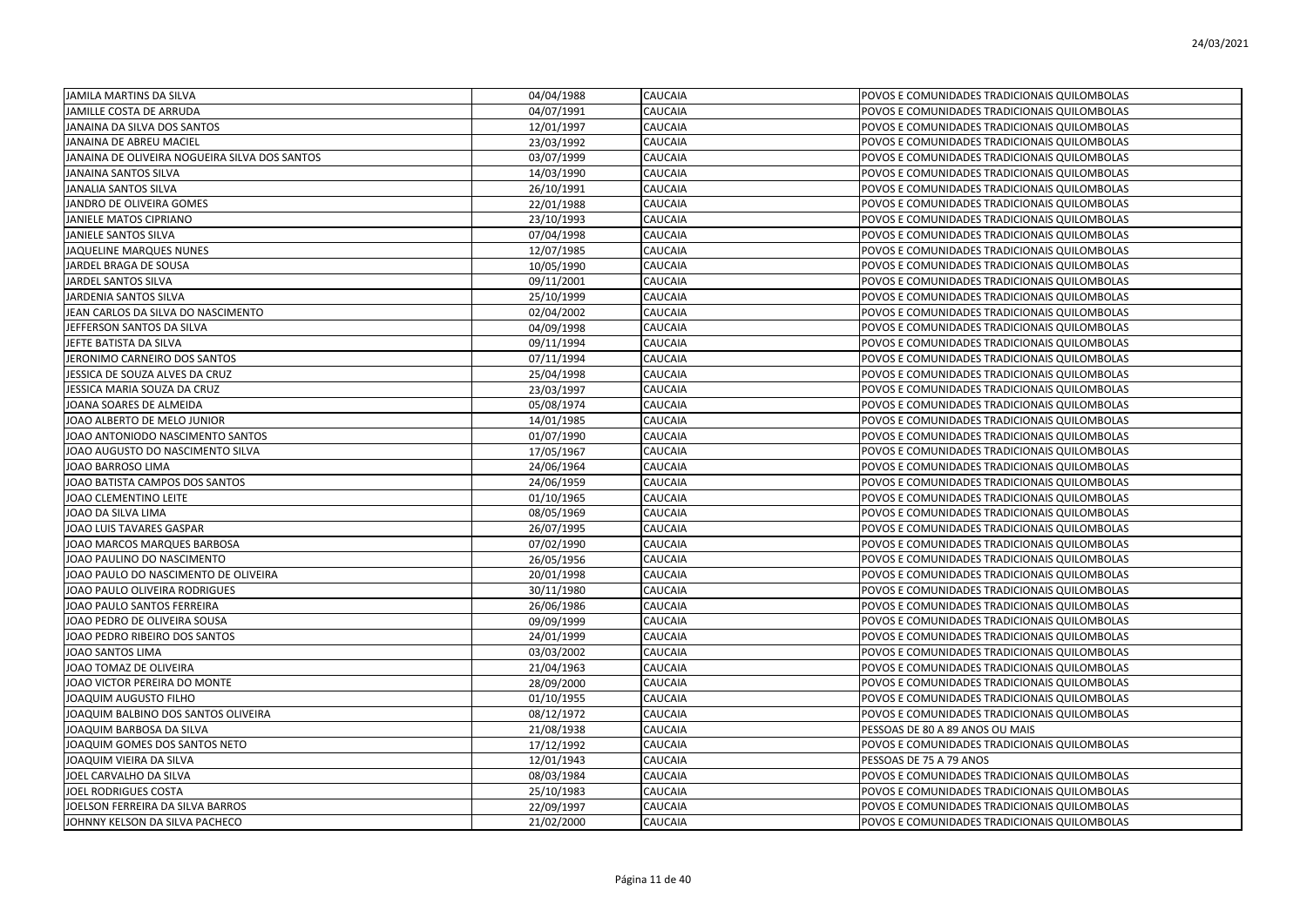| JOICE SANTOS DA SILVA                   | 20/10/1995 | CAUCAIA | POVOS E COMUNIDADES TRADICIONAIS QUILOMBOLAS |
|-----------------------------------------|------------|---------|----------------------------------------------|
| JOMARCIO SILVA DE LIMA                  | 08/03/1985 | CAUCAIA | POVOS E COMUNIDADES TRADICIONAIS QUILOMBOLAS |
| JORDANIA MARIA FERREIRA NOGUIEIRA       | 24/03/1998 | CAUCAIA | POVOS E COMUNIDADES TRADICIONAIS QUILOMBOLAS |
| JORGE ANDRE DA SILVA PONTES             | 18/01/1986 | CAUCAIA | POVOS E COMUNIDADES TRADICIONAIS QUILOMBOLAS |
| JORGE DOS SANTOS MARQUES                | 12/07/1973 | CAUCAIA | POVOS E COMUNIDADES TRADICIONAIS QUILOMBOLAS |
| JORGE LUIZ FERREIRA DE MATOS            | 25/08/1998 | CAUCAIA | POVOS E COMUNIDADES TRADICIONAIS QUILOMBOLAS |
| JOSE ADAILTON DA SILVA LIMA             | 29/09/1998 | CAUCAIA | POVOS E COMUNIDADES TRADICIONAIS QUILOMBOLAS |
| JOSE ADAILTON DE FREITAS DE SOUSA       | 18/09/1995 | CAUCAIA | POVOS E COMUNIDADES TRADICIONAIS QUILOMBOLAS |
| JOSE ADAUTO DE SOUSA                    | 19/03/1974 | CAUCAIA | POVOS E COMUNIDADES TRADICIONAIS QUILOMBOLAS |
| JOSE ADRIANO DE SOUSA RODRIGUES         | 22/04/1990 | CAUCAIA | POVOS E COMUNIDADES TRADICIONAIS QUILOMBOLAS |
| JOSE ALVES DE ARRUDA                    | 12/12/1963 | CAUCAIA | POVOS E COMUNIDADES TRADICIONAIS QUILOMBOLAS |
| JOSE ALVES DOS SANTOS                   | 30/12/1975 | CAUCAIA | POVOS E COMUNIDADES TRADICIONAIS QUILOMBOLAS |
| JOSE ANTONIO DO NASCIMENTO SILVA        | 04/09/1969 | CAUCAIA | POVOS E COMUNIDADES TRADICIONAIS QUILOMBOLAS |
| JOSE ANTONIO DO NASCIMENTO SILVA JUNIOR | 06/06/1994 | CAUCAIA | POVOS E COMUNIDADES TRADICIONAIS QUILOMBOLAS |
| JOSE ARAUJO DE SOUSA                    | 03/03/1954 | CAUCAIA | POVOS E COMUNIDADES TRADICIONAIS QUILOMBOLAS |
| JOSE AROLDO MORAIS DE PAIVA             | 06/04/1979 | CAUCAIA | POVOS E COMUNIDADES TRADICIONAIS QUILOMBOLAS |
| JOSE AUGUSTO GONCALVES MATOS            | 28/04/1958 | CAUCAIA | POVOS E COMUNIDADES TRADICIONAIS QUILOMBOLAS |
| JOSE BEZERRA DO NASCIMENTO              | 07/09/1947 | CAUCAIA | POVOS E COMUNIDADES TRADICIONAIS QUILOMBOLAS |
| JOSE BINE TARGINO DA SILVA              | 17/07/1966 | CAUCAIA | POVOS E COMUNIDADES TRADICIONAIS QUILOMBOLAS |
| JOSE CAETANO DO NASCIMENTO              | 14/03/1970 | CAUCAIA | POVOS E COMUNIDADES TRADICIONAIS QUILOMBOLAS |
| JOSE CANAFISTULA NETO                   | 29/11/1972 | CAUCAIA | POVOS E COMUNIDADES TRADICIONAIS QUILOMBOLAS |
| JOSE CARLOS DOS SANTOS MOURA            | 20/01/1988 | CAUCAIA | POVOS E COMUNIDADES TRADICIONAIS QUILOMBOLAS |
| JOSE CARLOS GOMES DA COSTA              | 09/05/1957 | CAUCAIA | POVOS E COMUNIDADES TRADICIONAIS QUILOMBOLAS |
| JOSE CARLOS GOMES DE OLIVEIRA           | 27/09/1999 | CAUCAIA | POVOS E COMUNIDADES TRADICIONAIS QUILOMBOLAS |
| JOSE CLAUDIO SILVA MENEZES              | 28/05/1986 | CAUCAIA | POVOS E COMUNIDADES TRADICIONAIS QUILOMBOLAS |
| JOSE COELHO CARNEIRO                    | 12/09/1951 | CAUCAIA | POVOS E COMUNIDADES TRADICIONAIS QUILOMBOLAS |
| JOSE DE SOUZA FURTADO                   | 12/12/1977 | CAUCAIA | POVOS E COMUNIDADES TRADICIONAIS QUILOMBOLAS |
| JOSE DEJEAN PAIXAO PONTES               | 14/01/1962 | CAUCAIA | POVOS E COMUNIDADES TRADICIONAIS QUILOMBOLAS |
| JOSE EDER BARBOSA DA COSTA              | 16/03/1986 | CAUCAIA | POVOS E COMUNIDADES TRADICIONAIS QUILOMBOLAS |
| JOSE EDILBERTO RODRIGUES DE FREITAS     | 18/10/1965 | CAUCAIA | TRABALHADORES DA SAÚDE                       |
| JOSE EDIVAN DE SOUSA ARAUJO             | 06/07/1983 | CAUCAIA | POVOS E COMUNIDADES TRADICIONAIS QUILOMBOLAS |
| JOSE EDNARDO DA SILVA RODRIGUES         | 17/04/1987 | CAUCAIA | POVOS E COMUNIDADES TRADICIONAIS QUILOMBOLAS |
| JOSE EDNILTON RIBEIRO PEREIRA           | 07/12/1992 | CAUCAIA | POVOS E COMUNIDADES TRADICIONAIS QUILOMBOLAS |
| JOSE EDUARDO DA SILVA DOS SANTOS        | 26/12/1980 | CAUCAIA | POVOS E COMUNIDADES TRADICIONAIS QUILOMBOLAS |
| JOSE ERIVANDO DE SOUZA FREITAS          | 31/05/1971 | CAUCAIA | POVOS E COMUNIDADES TRADICIONAIS QUILOMBOLAS |
| <b>JOSE FERNANDES</b>                   | 27/03/1965 | CAUCAIA | POVOS E COMUNIDADES TRADICIONAIS QUILOMBOLAS |
| JOSE GERLAN SIQUEIRA GIRAO              | 08/07/1989 | CAUCAIA | POVOS E COMUNIDADES TRADICIONAIS QUILOMBOLAS |
| JOSE GOMES DE MORAIS                    | 04/08/1943 | CAUCAIA | PESSOAS DE 75 A 79 ANOS                      |
| JOSE GOMES DE MORAIS FILHO              | 13/05/1974 | CAUCAIA | POVOS E COMUNIDADES TRADICIONAIS QUILOMBOLAS |
| JOSE IVAN RODRIGUES DA SILVA            | 13/12/1953 | CAUCAIA | POVOS E COMUNIDADES TRADICIONAIS QUILOMBOLAS |
| JOSE IVANEUDO DA SILVA BARROS           | 04/12/1973 | CAUCAIA | POVOS E COMUNIDADES TRADICIONAIS QUILOMBOLAS |
| JOSE JULIO OTAVIANO DA SILVA            | 05/11/1970 | CAUCAIA | POVOS E COMUNIDADES TRADICIONAIS QUILOMBOLAS |
| JOSE LAERTE DA SILVA DO NASCIMENTO      | 09/03/1993 | CAUCAIA | POVOS E COMUNIDADES TRADICIONAIS QUILOMBOLAS |
| JOSE LAZARO FERREIRA DA COSTA           | 09/08/1999 | CAUCAIA | POVOS E COMUNIDADES TRADICIONAIS QUILOMBOLAS |
| JOSE LEONARDO DA SILVA DO NASCIMENTO    | 05/11/1998 | CAUCAIA | POVOS E COMUNIDADES TRADICIONAIS QUILOMBOLAS |
| JOSE MARIA DO NASCIMENTO SILVA          | 29/06/1966 | CAUCAIA | POVOS E COMUNIDADES TRADICIONAIS QUILOMBOLAS |
| JOSE MARIA DOS SANTOS MARQUES           | 09/11/1962 | CAUCAIA | POVOS E COMUNIDADES TRADICIONAIS QUILOMBOLAS |
| JOSE MILTON SOUSA RODRIGUES             | 25/05/1962 | CAUCAIA | POVOS E COMUNIDADES TRADICIONAIS QUILOMBOLAS |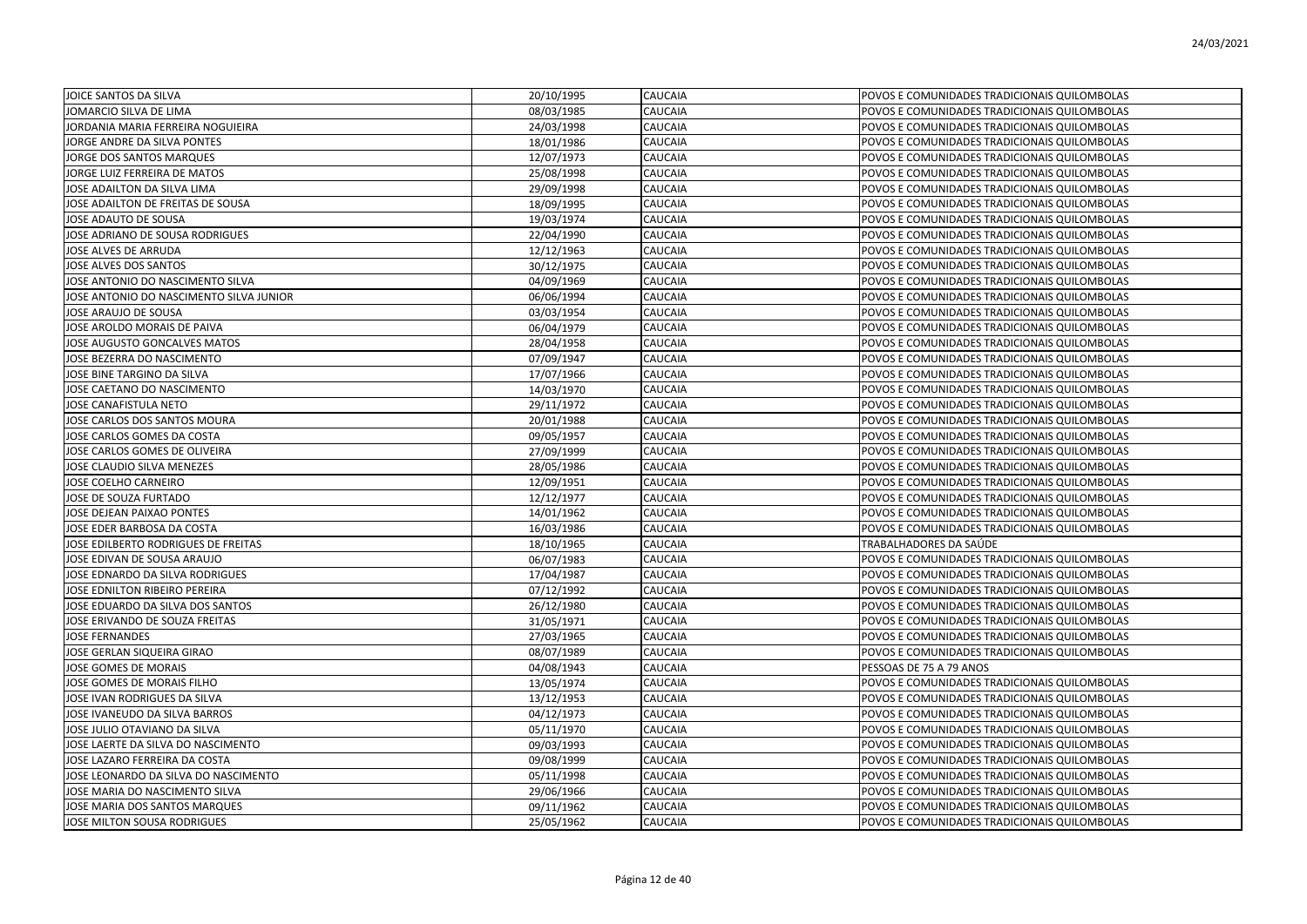| JOSE ORLANDO DE OLIVEIRA RODRIGUES   | 26/07/1988 | <b>CAUCAIA</b> | POVOS E COMUNIDADES TRADICIONAIS QUILOMBOLAS |
|--------------------------------------|------------|----------------|----------------------------------------------|
| JOSE PONTE DO NASCIMENTO             | 23/02/1971 | <b>CAUCAIA</b> | POVOS E COMUNIDADES TRADICIONAIS QUILOMBOLAS |
| JOSE RAIMUNDO DA SILVA DOS SANTOS    | 18/05/1976 | <b>CAUCAIA</b> | POVOS E COMUNIDADES TRADICIONAIS QUILOMBOLAS |
| JOSE RAIMUNDO DOS SANTOS NASCIMENTO  | 16/07/1965 | CAUCAIA        | POVOS E COMUNIDADES TRADICIONAIS QUILOMBOLAS |
| JOSE RAULE MORAIS DA SILVA           | 02/08/1984 | CAUCAIA        | POVOS E COMUNIDADES TRADICIONAIS QUILOMBOLAS |
| JOSE REGIANO DOS SANTOS MOURA        | 08/08/1977 | <b>CAUCAIA</b> | POVOS E COMUNIDADES TRADICIONAIS QUILOMBOLAS |
| JOSE RICARDO DA SILVA DOS SANTOS     | 15/12/1978 | <b>CAUCAIA</b> | POVOS E COMUNIDADES TRADICIONAIS QUILOMBOLAS |
| JOSE SANTOS DA SILVA                 | 14/07/1976 | <b>CAUCAIA</b> | POVOS E COMUNIDADES TRADICIONAIS QUILOMBOLAS |
| JOSE SARAIVA DOS SANTOS              | 12/07/1971 | <b>CAUCAIA</b> | POVOS E COMUNIDADES TRADICIONAIS QUILOMBOLAS |
| JOSE VALDIR RODRIGUES DE SOUSA       | 09/09/1969 | <b>CAUCAIA</b> | POVOS E COMUNIDADES TRADICIONAIS QUILOMBOLAS |
| JOSE WILAME PEREIRA DE OLIVEIRA      | 30/08/1966 | CAUCAIA        | POVOS E COMUNIDADES TRADICIONAIS QUILOMBOLAS |
| JOSE WILBUR DOS SANTOS               | 04/04/1953 | <b>CAUCAIA</b> | POVOS E COMUNIDADES TRADICIONAIS QUILOMBOLAS |
| JOSE YURI DA SILVA VIANA             | 11/06/2001 | CAUCAIA        | POVOS E COMUNIDADES TRADICIONAIS QUILOMBOLAS |
| JOSEFA DA SILVA PACHECO              | 29/06/1965 | <b>CAUCAIA</b> | POVOS E COMUNIDADES TRADICIONAIS QUILOMBOLAS |
| JOSELINA DA SILVA RODRIGUES          | 30/03/1988 | <b>CAUCAIA</b> | POVOS E COMUNIDADES TRADICIONAIS QUILOMBOLAS |
| JOSIANE DE OLIVEIRA NOGUEIRA SILVA   | 20/09/2001 | <b>CAUCAIA</b> | POVOS E COMUNIDADES TRADICIONAIS QUILOMBOLAS |
| JOSIMAR DE ANDRADE MONTE             | 15/03/1972 | <b>CAUCAIA</b> | POVOS E COMUNIDADES TRADICIONAIS QUILOMBOLAS |
| JOSIVAN MORAIS DA SILVA              | 05/09/1988 | <b>CAUCAIA</b> | POVOS E COMUNIDADES TRADICIONAIS QUILOMBOLAS |
| JUCILENE DE OLIVEIRA DA SILVA DUARTE | 19/08/1979 | CAUCAIA        | POVOS E COMUNIDADES TRADICIONAIS QUILOMBOLAS |
| JULIANA DA SILVA GOMES               | 19/03/1945 | CAUCAIA        | PESSOAS DE 75 A 79 ANOS                      |
| JULIO DOS SANTOS SILVA               | 23/03/1988 | <b>CAUCAIA</b> | POVOS E COMUNIDADES TRADICIONAIS QUILOMBOLAS |
| JURACI SANTOS DA SILVA               | 10/01/1989 | <b>CAUCAIA</b> | POVOS E COMUNIDADES TRADICIONAIS QUILOMBOLAS |
| KAROLAINE BARROS DA SILVA            | 21/04/2000 | <b>CAUCAIA</b> | POVOS E COMUNIDADES TRADICIONAIS QUILOMBOLAS |
| KATIA MARIA DE OLIVEIRA              | 10/05/1976 | <b>CAUCAIA</b> | POVOS E COMUNIDADES TRADICIONAIS QUILOMBOLAS |
| KATIA RUFINO DA SILVA                | 23/07/1982 | <b>CAUCAIA</b> | POVOS E COMUNIDADES TRADICIONAIS QUILOMBOLAS |
| LAURA VENANCIO GOMES                 | 03/02/2001 | <b>CAUCAIA</b> | POVOS E COMUNIDADES TRADICIONAIS QUILOMBOLAS |
| LAVINIA MORAIS DA SILVA              | 24/04/1997 | CAUCAIA        | POVOS E COMUNIDADES TRADICIONAIS QUILOMBOLAS |
| LAVYNIA VENANCIO GOMES               | 21/01/2000 | <b>CAUCAIA</b> | POVOS E COMUNIDADES TRADICIONAIS QUILOMBOLAS |
| LEANDRA OLIVEIRA VIEIRA              | 05/04/1999 | CAUCAIA        | POVOS E COMUNIDADES TRADICIONAIS QUILOMBOLAS |
| LEANDRO DE MENESES GOMES             | 11/08/1995 | <b>CAUCAIA</b> | POVOS E COMUNIDADES TRADICIONAIS QUILOMBOLAS |
| LEANDRO RODRIGUES BARBOSA            | 20/05/1991 | <b>CAUCAIA</b> | POVOS E COMUNIDADES TRADICIONAIS QUILOMBOLAS |
| LEIDIANE DA SILVA                    | 05/10/1987 | <b>CAUCAIA</b> | POVOS E COMUNIDADES TRADICIONAIS QUILOMBOLAS |
| LEILIANE SANTOS FERREIRA             | 17/09/1987 | <b>CAUCAIA</b> | POVOS E COMUNIDADES TRADICIONAIS QUILOMBOLAS |
| LEONARDO DA SILVA PONTES             | 05/06/1995 | <b>CAUCAIA</b> | POVOS E COMUNIDADES TRADICIONAIS QUILOMBOLAS |
| LEONARDO DOS SANTOS DE MESQUITA      | 07/07/2000 | <b>CAUCAIA</b> | TRABALHADORES DA SAÚDE                       |
| LEONARDO GOMES DA SILVA              | 09/05/2001 | CAUCAIA        | POVOS E COMUNIDADES TRADICIONAIS QUILOMBOLAS |
| LEONARDO PINHEIRO RODRIGUES          | 21/01/1993 | <b>CAUCAIA</b> | POVOS E COMUNIDADES TRADICIONAIS QUILOMBOLAS |
| LEONILDO GARCIA RODRIGUES            | 17/07/1995 | CAUCAIA        | POVOS E COMUNIDADES TRADICIONAIS QUILOMBOLAS |
| LETICIA DO NASCIMENTO PEREIRA        | 02/09/1999 | <b>CAUCAIA</b> | POVOS E COMUNIDADES TRADICIONAIS QUILOMBOLAS |
| LIANA MARCIA PEREIRA DO NASCIMENTO   | 06/01/1982 | <b>CAUCAIA</b> | POVOS E COMUNIDADES TRADICIONAIS QUILOMBOLAS |
| LIANA RODRIGUES PINHEIRO             | 16/06/1999 | <b>CAUCAIA</b> | POVOS E COMUNIDADES TRADICIONAIS QUILOMBOLAS |
| LIDIANE DE AMARAL SILVA              | 21/10/1984 | <b>CAUCAIA</b> | POVOS E COMUNIDADES TRADICIONAIS QUILOMBOLAS |
| LIDIANE MORAIS DA SILVA              | 15/02/1984 | <b>CAUCAIA</b> | POVOS E COMUNIDADES TRADICIONAIS QUILOMBOLAS |
| LIDUINA RODRIGUES BRAGA              | 28/09/1963 | <b>CAUCAIA</b> | POVOS E COMUNIDADES TRADICIONAIS QUILOMBOLAS |
| LINDALVA PINTO DE MESQUITA           | 18/09/1950 | <b>CAUCAIA</b> | POVOS E COMUNIDADES TRADICIONAIS QUILOMBOLAS |
| LIVIA DOS SANTOS MENEZES             | 10/01/2003 | <b>CAUCAIA</b> | POVOS E COMUNIDADES TRADICIONAIS QUILOMBOLAS |
| LUAN MARQUES DOS SANTOS              | 30/07/2001 | <b>CAUCAIA</b> | POVOS E COMUNIDADES TRADICIONAIS QUILOMBOLAS |
| LUAN SALES DE SOUZA                  | 19/07/2001 | <b>CAUCAIA</b> | POVOS E COMUNIDADES TRADICIONAIS QUILOMBOLAS |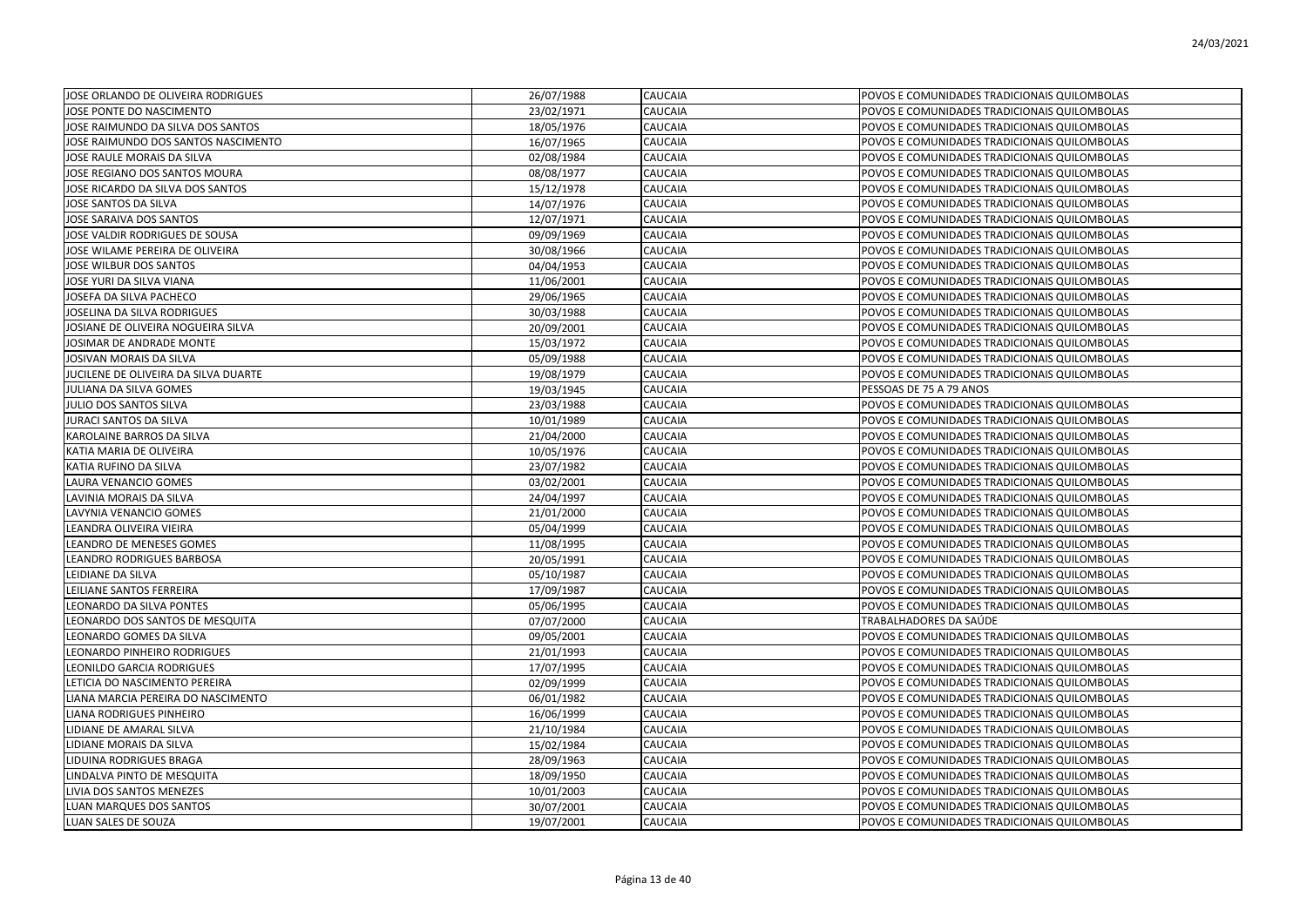| LUANA ALVES DOS SANTOS               | 14/11/1998 | <b>CAUCAIA</b> | POVOS E COMUNIDADES TRADICIONAIS QUILOMBOLAS |
|--------------------------------------|------------|----------------|----------------------------------------------|
| LUCAS CARNEIRO DE SOUZA              | 29/05/1995 | CAUCAIA        | POVOS E COMUNIDADES TRADICIONAIS QUILOMBOLAS |
| LUCAS DOS SANTOS MENEZES             | 07/09/1995 | CAUCAIA        | POVOS E COMUNIDADES TRADICIONAIS QUILOMBOLAS |
| LUCAS GOMES DE OLIVEIRA              | 08/11/1994 | CAUCAIA        | POVOS E COMUNIDADES TRADICIONAIS QUILOMBOLAS |
| LUCE JOANE CRISOSTOMO MATOS CIPRIANO | 08/03/1961 | CAUCAIA        | POVOS E COMUNIDADES TRADICIONAIS QUILOMBOLAS |
| LUCI FERREIRA DE OLIVEIRA            | 30/10/1955 | CAUCAIA        | POVOS E COMUNIDADES TRADICIONAIS QUILOMBOLAS |
| LUCIA DE FATIMA DE MORAIS DOS SANTOS | 22/07/1961 | CAUCAIA        | POVOS E COMUNIDADES TRADICIONAIS QUILOMBOLAS |
| LUCIA DE FATIMA DE SOUSA             | 18/08/1994 | CAUCAIA        | POVOS E COMUNIDADES TRADICIONAIS QUILOMBOLAS |
| LUCIA DE OLIVEIRA SOUSA              | 12/01/1961 | CAUCAIA        | POVOS E COMUNIDADES TRADICIONAIS QUILOMBOLAS |
| LUCIA DE OLIVEIRA SOUSA              | 12/01/1961 | CAUCAIA        | POVOS E COMUNIDADES TRADICIONAIS QUILOMBOLAS |
| LUCIANA MORAIS DA SILVA              | 06/01/1981 | CAUCAIA        | POVOS E COMUNIDADES TRADICIONAIS QUILOMBOLAS |
| LUCIANA SILVA SOUSA                  | 21/07/1990 | CAUCAIA        | POVOS E COMUNIDADES TRADICIONAIS QUILOMBOLAS |
| LUCIANE NASCIMENTO DOS SANTOS        | 17/08/1973 | CAUCAIA        | POVOS E COMUNIDADES TRADICIONAIS QUILOMBOLAS |
| LUCIANO DE SOUZA DA SILVA            | 24/05/1999 | CAUCAIA        | POVOS E COMUNIDADES TRADICIONAIS QUILOMBOLAS |
| LUCIANO LIMA RODRIGUES               | 19/04/1967 | CAUCAIA        | POVOS E COMUNIDADES TRADICIONAIS QUILOMBOLAS |
| LUCILENE MORAIS DA SILVA             | 22/09/1965 | CAUCAIA        | POVOS E COMUNIDADES TRADICIONAIS QUILOMBOLAS |
| LUCIMARA NASCIMENTO DOS SANTOS       | 09/10/1974 | CAUCAIA        | POVOS E COMUNIDADES TRADICIONAIS QUILOMBOLAS |
| LUCINEUMA DE OLIVEIRA SOUSA          | 05/12/2000 | CAUCAIA        | POVOS E COMUNIDADES TRADICIONAIS QUILOMBOLAS |
| LUCIVANIA HOLANDA DE MENEZES         | 14/04/1981 | CAUCAIA        | POVOS E COMUNIDADES TRADICIONAIS QUILOMBOLAS |
| LUIS ARAUJO HOLANDA                  | 09/10/1984 | CAUCAIA        | POVOS E COMUNIDADES TRADICIONAIS QUILOMBOLAS |
| LUIS VIDAL DE SOUSA                  | 05/02/1986 | CAUCAIA        | POVOS E COMUNIDADES TRADICIONAIS QUILOMBOLAS |
| LUIZ CARLOS LIMA RODRIGUES           | 02/07/1962 | CAUCAIA        | POVOS E COMUNIDADES TRADICIONAIS QUILOMBOLAS |
| LUIZ DA SILVA SOUSA                  | 01/08/2001 | CAUCAIA        | POVOS E COMUNIDADES TRADICIONAIS QUILOMBOLAS |
| LUIZ EDUARDO VIEIRA MARREIRA         | 23/12/1991 | CAUCAIA        | POVOS E COMUNIDADES TRADICIONAIS QUILOMBOLAS |
| LUIZA KEYLLA DE OLIVEIRA DOS SANTOS  | 22/11/2000 | CAUCAIA        | POVOS E COMUNIDADES TRADICIONAIS QUILOMBOLAS |
| LUIZA MARCILA DO NASCIMENTO          | 25/03/1987 | CAUCAIA        | POVOS E COMUNIDADES TRADICIONAIS QUILOMBOLAS |
| LUIZA MARIA LEITE DA COSTA           | 21/06/1975 | CAUCAIA        | POVOS E COMUNIDADES TRADICIONAIS QUILOMBOLAS |
| LUZIA ADRIANA LEITE DA COSTA         | 20/12/1976 | CAUCAIA        | POVOS E COMUNIDADES TRADICIONAIS QUILOMBOLAS |
| LUZIA MARIA DA SILVA GONCALVES       | 29/03/1964 | CAUCAIA        | POVOS E COMUNIDADES TRADICIONAIS QUILOMBOLAS |
| LUZIANA DE OLIVEIRA SOUSA            | 16/01/1995 | CAUCAIA        | POVOS E COMUNIDADES TRADICIONAIS QUILOMBOLAS |
| LUZIENE LIMA DO NASCIMENTO           | 15/12/1989 | CAUCAIA        | POVOS E COMUNIDADES TRADICIONAIS QUILOMBOLAS |
| MADALENA BARBOSA PRATA               | 08/06/1978 | CAUCAIA        | POVOS E COMUNIDADES TRADICIONAIS QUILOMBOLAS |
| MADALENA SALES FERREIRA              | 21/02/1974 | CAUCAIA        | POVOS E COMUNIDADES TRADICIONAIS QUILOMBOLAS |
| MANOEL CAETANO NASCIMENTO            | 05/12/1962 | CAUCAIA        | POVOS E COMUNIDADES TRADICIONAIS QUILOMBOLAS |
| MANOEL CORREIA MONTE                 | 22/09/1945 | CAUCAIA        | PESSOAS DE 75 A 79 ANOS                      |
| MANOEL FRANCISCO XAVIER FILHO        | 04/06/1958 | CAUCAIA        | POVOS E COMUNIDADES TRADICIONAIS QUILOMBOLAS |
| MANOEL GOMES DA COSTA                | 18/11/1943 | CAUCAIA        | PESSOAS DE 75 A 79 ANOS                      |
| MANOEL GOMES DOS SANTOS NETO         | 02/02/2002 | CAUCAIA        | POVOS E COMUNIDADES TRADICIONAIS QUILOMBOLAS |
| MANOEL ROSA DE MESQUITA              | 08/10/1968 | CAUCAIA        | POVOS E COMUNIDADES TRADICIONAIS QUILOMBOLAS |
| MANOEL TARJINO DA SILVA              | 24/10/1965 | CAUCAIA        | POVOS E COMUNIDADES TRADICIONAIS QUILOMBOLAS |
| MANOEL ZACARIAS DOS SANTOS MARQUES   | 24/12/1967 | CAUCAIA        | POVOS E COMUNIDADES TRADICIONAIS QUILOMBOLAS |
| MANUEL GOMES DOS SANTOS              | 04/06/1936 | CAUCAIA        | PESSOAS DE 80 A 89 ANOS OU MAIS              |
| MANUEL RODRIGUES DE MORAIS           | 14/03/1993 | CAUCAIA        | POVOS E COMUNIDADES TRADICIONAIS QUILOMBOLAS |
| MANUELE LOPES FERREIRA               | 03/07/1984 | CAUCAIA        | POVOS E COMUNIDADES TRADICIONAIS QUILOMBOLAS |
| MARCIA GLEISSAN LOPES SILVA          | 25/11/1980 | CAUCAIA        | POVOS E COMUNIDADES TRADICIONAIS QUILOMBOLAS |
| MARCIA MARIA DA SILVA DOS SANTOS     | 07/06/1994 | CAUCAIA        | POVOS E COMUNIDADES TRADICIONAIS QUILOMBOLAS |
| MARCIA MARIA DE ARAUJO VIEIRA        | 17/06/1967 | CAUCAIA        | POVOS E COMUNIDADES TRADICIONAIS QUILOMBOLAS |
| MARCILIO DA ROCHA RODRIGUES          | 01/05/1992 | CAUCAIA        | POVOS E COMUNIDADES TRADICIONAIS QUILOMBOLAS |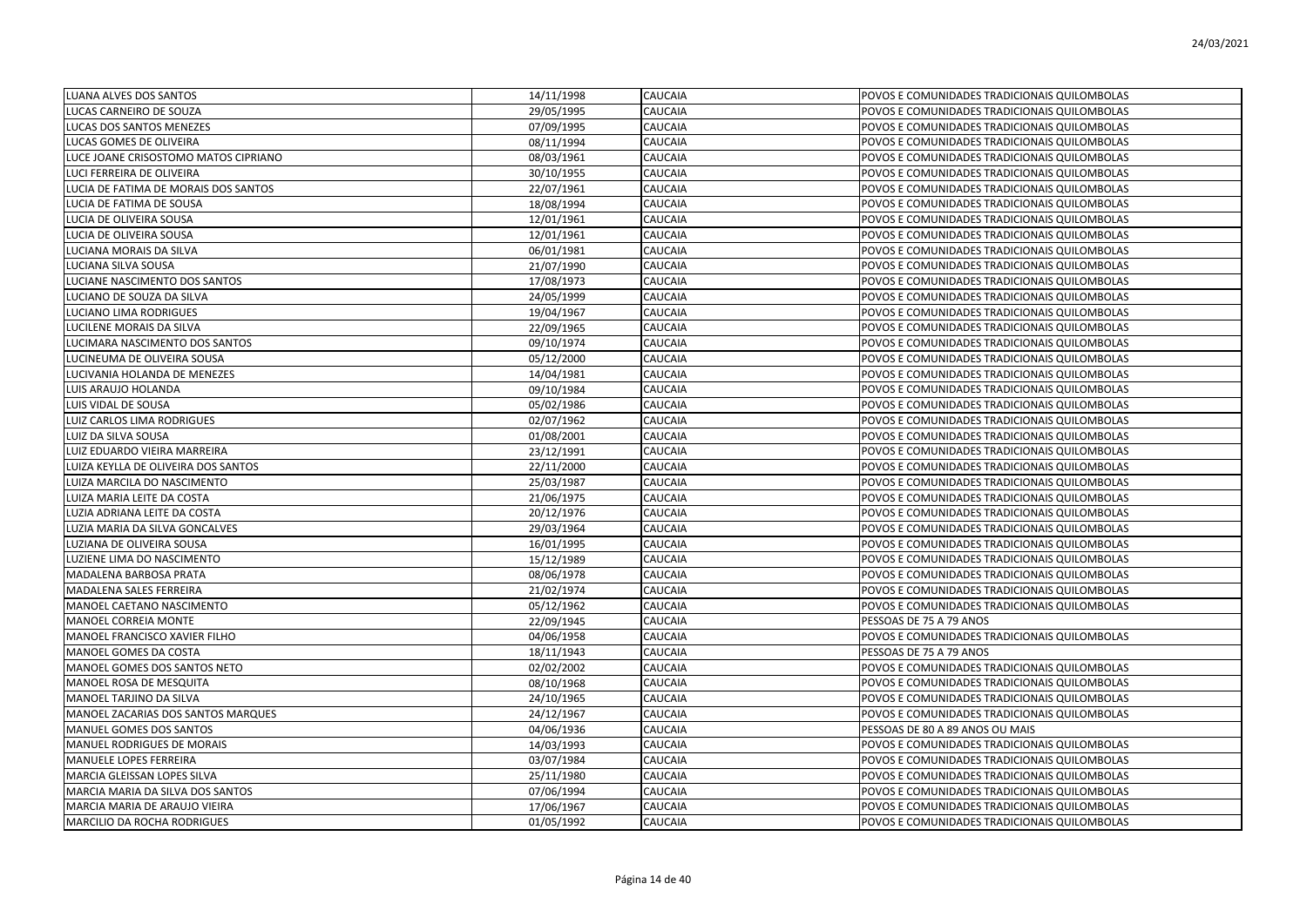| MARCIO GLEISSON DE OLIVEIRA LIMA            | 29/07/1987 | <b>CAUCAIA</b> | POVOS E COMUNIDADES TRADICIONAIS QUILOMBOLAS |
|---------------------------------------------|------------|----------------|----------------------------------------------|
| MARCOS ANTONIO DA SILVA DO NASCIMENTO       | 04/10/1970 | CAUCAIA        | POVOS E COMUNIDADES TRADICIONAIS QUILOMBOLAS |
| MARCOS ANTONIO FERREIRA NOGUEIRA            | 12/05/1990 | CAUCAIA        | POVOS E COMUNIDADES TRADICIONAIS QUILOMBOLAS |
| MARCOS DANIEL DA SILVA COSTA                | 17/04/1988 | CAUCAIA        | POVOS E COMUNIDADES TRADICIONAIS QUILOMBOLAS |
| MARCOS GLEDSON LOPES SILVA                  | 08/03/1982 | CAUCAIA        | POVOS E COMUNIDADES TRADICIONAIS QUILOMBOLAS |
| MARCOS KENNEDY DE OLIVEIRA ROCHA            | 08/11/1982 | CAUCAIA        | POVOS E COMUNIDADES TRADICIONAIS QUILOMBOLAS |
| MARGARIDA DE SOUSA DO NASCIMENTO            | 05/03/1967 | CAUCAIA        | POVOS E COMUNIDADES TRADICIONAIS QUILOMBOLAS |
| MARGARIDA TERTO DE MENEZES                  | 08/12/1959 | <b>CAUCAIA</b> | POVOS E COMUNIDADES TRADICIONAIS QUILOMBOLAS |
| MARIA ADRIANA NASCIMENTO OLIVEIRA           | 10/10/1989 | <b>CAUCAIA</b> | POVOS E COMUNIDADES TRADICIONAIS QUILOMBOLAS |
| MARIA AIRLES ALEXANDRE DA COSTA             | 05/08/1965 | CAUCAIA        | POVOS E COMUNIDADES TRADICIONAIS QUILOMBOLAS |
| MARIA ALINE DE OLIVEIRA SANTOS              | 17/09/1984 | CAUCAIA        | POVOS E COMUNIDADES TRADICIONAIS QUILOMBOLAS |
| MARIA ALTAIDE SILVA DA COSTA                | 12/09/1946 | CAUCAIA        | POVOS E COMUNIDADES TRADICIONAIS QUILOMBOLAS |
| MARIA AMALIA DE OLIVEIRA                    | 29/07/1973 | CAUCAIA        | POVOS E COMUNIDADES TRADICIONAIS QUILOMBOLAS |
| MARIA AMELIA FERREIRA DE MORAES             | 02/04/1952 | CAUCAIA        | POVOS E COMUNIDADES TRADICIONAIS QUILOMBOLAS |
| MARIA AMELIA MORAIS DA SILVA                | 30/09/1960 | CAUCAIA        | POVOS E COMUNIDADES TRADICIONAIS QUILOMBOLAS |
| MARIA ANGELA NUNES DA SILVA                 | 12/04/1966 | CAUCAIA        | POVOS E COMUNIDADES TRADICIONAIS QUILOMBOLAS |
| MARIA AODENIRA DA SILVA                     | 02/08/1964 | <b>CAUCAIA</b> | POVOS E COMUNIDADES TRADICIONAIS QUILOMBOLAS |
| MARIA AUGUSTA ALEXANDRE DE OLIVEIRA         | 08/04/1944 | CAUCAIA        | PESSOAS DE 75 A 79 ANOS                      |
| MARIA AURINETE SILVA DA PONTE               | 25/05/1986 | CAUCAIA        | POVOS E COMUNIDADES TRADICIONAIS QUILOMBOLAS |
| MARIA BERNADETE LOPES SILVA                 | 16/04/1959 | CAUCAIA        | POVOS E COMUNIDADES TRADICIONAIS QUILOMBOLAS |
| MARIA BERNARDINO DE SOUZA RODRIGUES         | 25/05/1971 | CAUCAIA        | POVOS E COMUNIDADES TRADICIONAIS QUILOMBOLAS |
| MARIA BRAGA DOS SANTOS LIMA                 | 28/11/1973 | CAUCAIA        | POVOS E COMUNIDADES TRADICIONAIS QUILOMBOLAS |
| MARIA CAETANO DO NASCIMENTO                 | 18/01/1964 | CAUCAIA        | POVOS E COMUNIDADES TRADICIONAIS QUILOMBOLAS |
| MARIA CELIA PEREIRA DA SILVA                | 27/03/1970 | CAUCAIA        | POVOS E COMUNIDADES TRADICIONAIS QUILOMBOLAS |
| MARIA CELINEIDE SANTOS DA SILVA             | 14/11/1993 | <b>CAUCAIA</b> | POVOS E COMUNIDADES TRADICIONAIS QUILOMBOLAS |
| MARIA CELY PEREIRA DA SILVA DE SOUSA        | 03/07/1976 | CAUCAIA        | POVOS E COMUNIDADES TRADICIONAIS QUILOMBOLAS |
| MARIA CLAUDEZA CASTRO BATISTA               | 26/07/1974 | CAUCAIA        | POVOS E COMUNIDADES TRADICIONAIS QUILOMBOLAS |
| MARIA CLEIDINARIA SOUSA COSTA               | 30/09/1992 | CAUCAIA        | POVOS E COMUNIDADES TRADICIONAIS QUILOMBOLAS |
| MARIA CLEIZANE SOUSA DA SILVA               | 24/12/1977 | CAUCAIA        | POVOS E COMUNIDADES TRADICIONAIS QUILOMBOLAS |
| MARIA CONCEICAO RODRIGUES DO NASCIMENTO     | 08/12/1950 | CAUCAIA        | POVOS E COMUNIDADES TRADICIONAIS QUILOMBOLAS |
| MARIA CREUZA DE OLIVEIRA                    | 28/03/1951 | CAUCAIA        | POVOS E COMUNIDADES TRADICIONAIS QUILOMBOLAS |
| MARIA CRISTINA DE LIMA                      | 05/04/1977 | CAUCAIA        | POVOS E COMUNIDADES TRADICIONAIS QUILOMBOLAS |
| MARIA CRISTINA DOS SANTOS DA COSTA          | 13/09/1975 | <b>CAUCAIA</b> | POVOS E COMUNIDADES TRADICIONAIS QUILOMBOLAS |
| MARIA DA CONCEICAO CHAVES LUZ               | 02/01/1994 | CAUCAIA        | TRABALHADORES DA SAÚDE                       |
| MARIA DA CONCEICAO DA SILVA OLIVEIRA MORAIS | 15/11/1978 | <b>CAUCAIA</b> | POVOS E COMUNIDADES TRADICIONAIS QUILOMBOLAS |
| MARIA DA PENHA DE SOUSA                     | 18/01/1988 | CAUCAIA        | POVOS E COMUNIDADES TRADICIONAIS QUILOMBOLAS |
| MARIA DA SILVA DOS SANTOS RIBEIRO           | 18/04/1966 | CAUCAIA        | POVOS E COMUNIDADES TRADICIONAIS QUILOMBOLAS |
| MARIA DAS DORES DE SOUSA TOME               | 10/08/1938 | CAUCAIA        | PESSOAS DE 80 A 89 ANOS OU MAIS              |
| MARIA DAS GRACAS DANTAS                     | 01/09/1970 | CAUCAIA        | POVOS E COMUNIDADES TRADICIONAIS QUILOMBOLAS |
| MARIA DAS GRACAS DE OLIVEIRA COSTA          | 23/01/1960 | CAUCAIA        | POVOS E COMUNIDADES TRADICIONAIS QUILOMBOLAS |
| MARIA DAS GRACAS DOS ANJOS OSTA             | 26/05/1954 | CAUCAIA        | POVOS E COMUNIDADES TRADICIONAIS QUILOMBOLAS |
| MARIA DAS GRACAS MARTINS CARNEIRO           | 24/04/1967 | <b>CAUCAIA</b> | POVOS E COMUNIDADES TRADICIONAIS QUILOMBOLAS |
| MARIA DAS LUZES BRAGA DA SILVA              | 02/02/1965 | <b>CAUCAIA</b> | POVOS E COMUNIDADES TRADICIONAIS QUILOMBOLAS |
| MARIA DE FATIMA BRAGA DA SILVA              | 12/05/1994 | CAUCAIA        | POVOS E COMUNIDADES TRADICIONAIS QUILOMBOLAS |
| MARIA DE FATIMA DA SILVA OLIVEIRA           | 11/09/1988 | CAUCAIA        | POVOS E COMUNIDADES TRADICIONAIS QUILOMBOLAS |
| MARIA DE FATIMA DO NASCIMENTO SOUSA         | 04/04/2000 | CAUCAIA        | POVOS E COMUNIDADES TRADICIONAIS QUILOMBOLAS |
| MARIA DE FATIMA DOS SANTOS OLIVEIRA         | 01/04/1965 | CAUCAIA        | POVOS E COMUNIDADES TRADICIONAIS QUILOMBOLAS |
| MARIA DE FATIMA HOLANDA DE MENEZES          | 30/10/1961 | <b>CAUCAIA</b> | POVOS E COMUNIDADES TRADICIONAIS QUILOMBOLAS |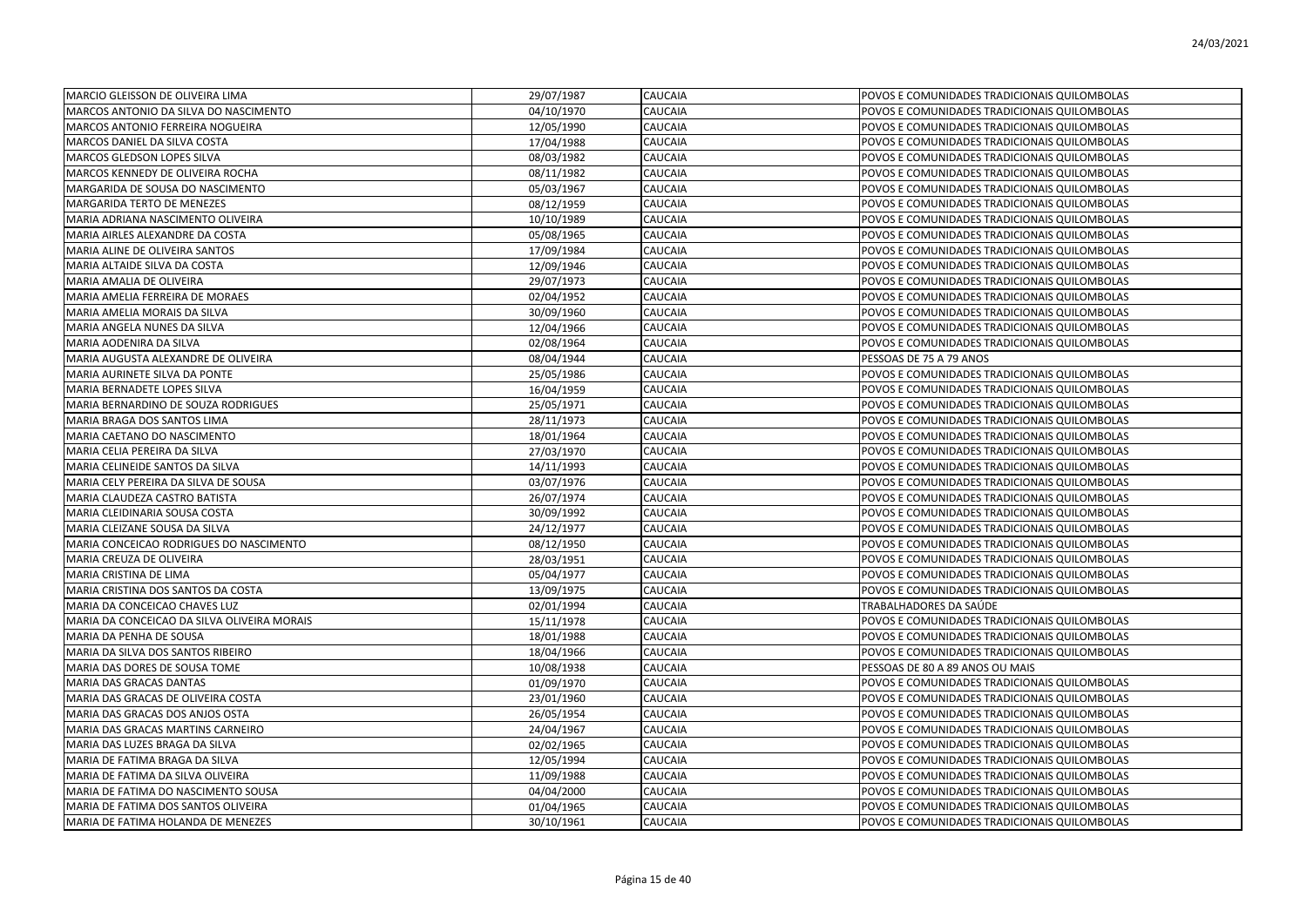| MARIA DE FATIMA RODRIGUES DO NASCIMENTO    | 21/09/1984 | <b>CAUCAIA</b> | POVOS E COMUNIDADES TRADICIONAIS QUILOMBOLAS |
|--------------------------------------------|------------|----------------|----------------------------------------------|
| MARIA DE LOURDES CAMPOS DOS SANTOS         | 11/04/1972 | CAUCAIA        | POVOS E COMUNIDADES TRADICIONAIS QUILOMBOLAS |
| MARIA DE LOURDES DA COSTA SILVA            | 01/07/1946 | <b>CAUCAIA</b> | POVOS E COMUNIDADES TRADICIONAIS QUILOMBOLAS |
| MARIA DE LOURDES RODRIGUES DE OLIVEIRA     | 24/03/1943 | CAUCAIA        | PESSOAS DE 75 A 79 ANOS                      |
| MARIA DE OLIVEIRA GOMES                    | 26/07/1995 | CAUCAIA        | POVOS E COMUNIDADES TRADICIONAIS QUILOMBOLAS |
| MARIA DO CARMO SANTOS FERREIRA             | 21/10/1965 | CAUCAIA        | POVOS E COMUNIDADES TRADICIONAIS QUILOMBOLAS |
| MARIA DO SOCORRO GARCIA DE OLIVEIRA        | 10/03/1978 | CAUCAIA        | POVOS E COMUNIDADES TRADICIONAIS QUILOMBOLAS |
| MARIA DO SOCORRO GOMES DE PAULA            | 10/10/1961 | CAUCAIA        | POVOS E COMUNIDADES TRADICIONAIS QUILOMBOLAS |
| MARIA DO SOCORRO SILVA DE OLIVEIRA         | 26/04/1957 | CAUCAIA        | POVOS E COMUNIDADES TRADICIONAIS QUILOMBOLAS |
| MARIA DOS PRAZERES CAMPOS DOS SANTOS       | 07/01/1966 | CAUCAIA        | POVOS E COMUNIDADES TRADICIONAIS QUILOMBOLAS |
| MARIA DOS PRAZERES MARQUES DO NASCIMENTO   | 26/02/1966 | CAUCAIA        | POVOS E COMUNIDADES TRADICIONAIS QUILOMBOLAS |
| MARIA ECLESIA GOMES DA SILVA               | 22/06/1959 | CAUCAIA        | POVOS E COMUNIDADES TRADICIONAIS QUILOMBOLAS |
| MARIA EDIANE CAETANO DA SILVA              | 20/09/1996 | CAUCAIA        | POVOS E COMUNIDADES TRADICIONAIS QUILOMBOLAS |
| MARIA EDUARDA FERREIRA SANTANA             | 29/08/1998 | CAUCAIA        | POVOS E COMUNIDADES TRADICIONAIS QUILOMBOLAS |
| MARIA EDUARDA SILVA CANAFISTULA            | 05/09/1998 | CAUCAIA        | POVOS E COMUNIDADES TRADICIONAIS QUILOMBOLAS |
| MARIA EDUARDA SOARES VIEIRA                | 23/05/1994 | CAUCAIA        | POVOS E COMUNIDADES TRADICIONAIS QUILOMBOLAS |
| MARIA ELIZANGELA CARNEIRO DE SOUZA         | 03/08/1979 | CAUCAIA        | POVOS E COMUNIDADES TRADICIONAIS QUILOMBOLAS |
| MARIA ERENILDA TEIXEIRA PEREIRA            | 10/03/1970 | CAUCAIA        | POVOS E COMUNIDADES TRADICIONAIS QUILOMBOLAS |
| MARIA ERICA BRAGA DA SILVA                 | 13/11/1989 | CAUCAIA        | POVOS E COMUNIDADES TRADICIONAIS QUILOMBOLAS |
| MARIA FABIANA DE SOUZA                     | 21/10/2002 | CAUCAIA        | POVOS E COMUNIDADES TRADICIONAIS QUILOMBOLAS |
| MARIA FABRICIA SANTOS LOPES                | 16/05/1985 | CAUCAIA        | POVOS E COMUNIDADES TRADICIONAIS QUILOMBOLAS |
| MARIA FATIMA DE SOUSA                      | 04/09/1950 | CAUCAIA        | POVOS E COMUNIDADES TRADICIONAIS QUILOMBOLAS |
| MARIA FRANCISCA DO NASCIMENTO SILVA        | 03/10/1963 | CAUCAIA        | POVOS E COMUNIDADES TRADICIONAIS QUILOMBOLAS |
| MARIA GLEICIANE FERREIRA LIMA              | 29/08/1991 | CAUCAIA        | POVOS E COMUNIDADES TRADICIONAIS QUILOMBOLAS |
| <b>MARIA GOMES BRAGA</b>                   | 03/09/1974 | CAUCAIA        | POVOS E COMUNIDADES TRADICIONAIS QUILOMBOLAS |
| MARIA GOMES DE MORAIS MARINHO              | 18/03/1968 | CAUCAIA        | POVOS E COMUNIDADES TRADICIONAIS QUILOMBOLAS |
| MARIA ILMA DA MOTA                         | 05/05/1990 | CAUCAIA        | POVOS E COMUNIDADES TRADICIONAIS QUILOMBOLAS |
| MARIA INES GOMES DA SILVA                  | 18/07/2001 | <b>CAUCAIA</b> | POVOS E COMUNIDADES TRADICIONAIS QUILOMBOLAS |
| MARIA IRACEMA SOUSA DA SILVA               | 14/04/1975 | CAUCAIA        | POVOS E COMUNIDADES TRADICIONAIS QUILOMBOLAS |
| MARIA IRENE DE SOUSA                       | 13/01/1960 | CAUCAIA        | POVOS E COMUNIDADES TRADICIONAIS QUILOMBOLAS |
| MARIA IRENE SANTOS DA SILVA                | 15/12/1949 | CAUCAIA        | POVOS E COMUNIDADES TRADICIONAIS QUILOMBOLAS |
| MARIA ISABEL MARQUES NUNES                 | 06/01/1966 | CAUCAIA        | POVOS E COMUNIDADES TRADICIONAIS QUILOMBOLAS |
| MARIA ISABELLY DA SILVA DOS SANTOS RIBEIRO | 30/04/1996 | CAUCAIA        | POVOS E COMUNIDADES TRADICIONAIS QUILOMBOLAS |
| MARIA IVONE DA SILVA DOS SANTOS            | 08/09/1967 | CAUCAIA        | POVOS E COMUNIDADES TRADICIONAIS QUILOMBOLAS |
| MARIA IVONE SOUSA                          | 05/09/1976 | CAUCAIA        | POVOS E COMUNIDADES TRADICIONAIS QUILOMBOLAS |
| MARIA IVONI DO NASCIMENTO RIOS             | 04/06/1962 | <b>CAUCAIA</b> | POVOS E COMUNIDADES TRADICIONAIS QUILOMBOLAS |
| MARIA JANAINA MARQUES DA SILVA             | 18/07/1982 | CAUCAIA        | POVOS E COMUNIDADES TRADICIONAIS QUILOMBOLAS |
| MARIA JEANNE DOS SANTOS GOMES              | 01/08/1991 | CAUCAIA        | POVOS E COMUNIDADES TRADICIONAIS QUILOMBOLAS |
| MARIA JISENI DA SILVA RODRIGUES            | 15/11/1962 | CAUCAIA        | POVOS E COMUNIDADES TRADICIONAIS QUILOMBOLAS |
| MARIA JOSE COUTO DO AMARAL                 | 25/02/1959 | CAUCAIA        | POVOS E COMUNIDADES TRADICIONAIS QUILOMBOLAS |
| MARIA JOSE DA SILVA SANTOS                 | 18/03/1970 | CAUCAIA        | POVOS E COMUNIDADES TRADICIONAIS QUILOMBOLAS |
| MARIA JOSE DE SOUSA ROCHA                  | 25/04/1970 | CAUCAIA        | POVOS E COMUNIDADES TRADICIONAIS QUILOMBOLAS |
| MARIA JOSE DO NASCIMENTO PEREIRA           | 08/05/1948 | CAUCAIA        | POVOS E COMUNIDADES TRADICIONAIS QUILOMBOLAS |
| MARIA JOSILENE MOREIRA SIQUEIRA            | 24/01/1988 | CAUCAIA        | POVOS E COMUNIDADES TRADICIONAIS QUILOMBOLAS |
| MARIA JULIANA NASCIMENTO                   | 30/10/1981 | CAUCAIA        | POVOS E COMUNIDADES TRADICIONAIS QUILOMBOLAS |
| MARIA KAROLINE RODRIGUES DA SILVA          | 31/10/1990 | CAUCAIA        | POVOS E COMUNIDADES TRADICIONAIS QUILOMBOLAS |
| MARIA LAIANE GOMES DE SOUSA                | 09/04/2000 | CAUCAIA        | POVOS E COMUNIDADES TRADICIONAIS QUILOMBOLAS |
| MARIA LEIDIANE DE SOUSA RODRIGUES          | 19/11/1996 | <b>CAUCAIA</b> | POVOS E COMUNIDADES TRADICIONAIS QUILOMBOLAS |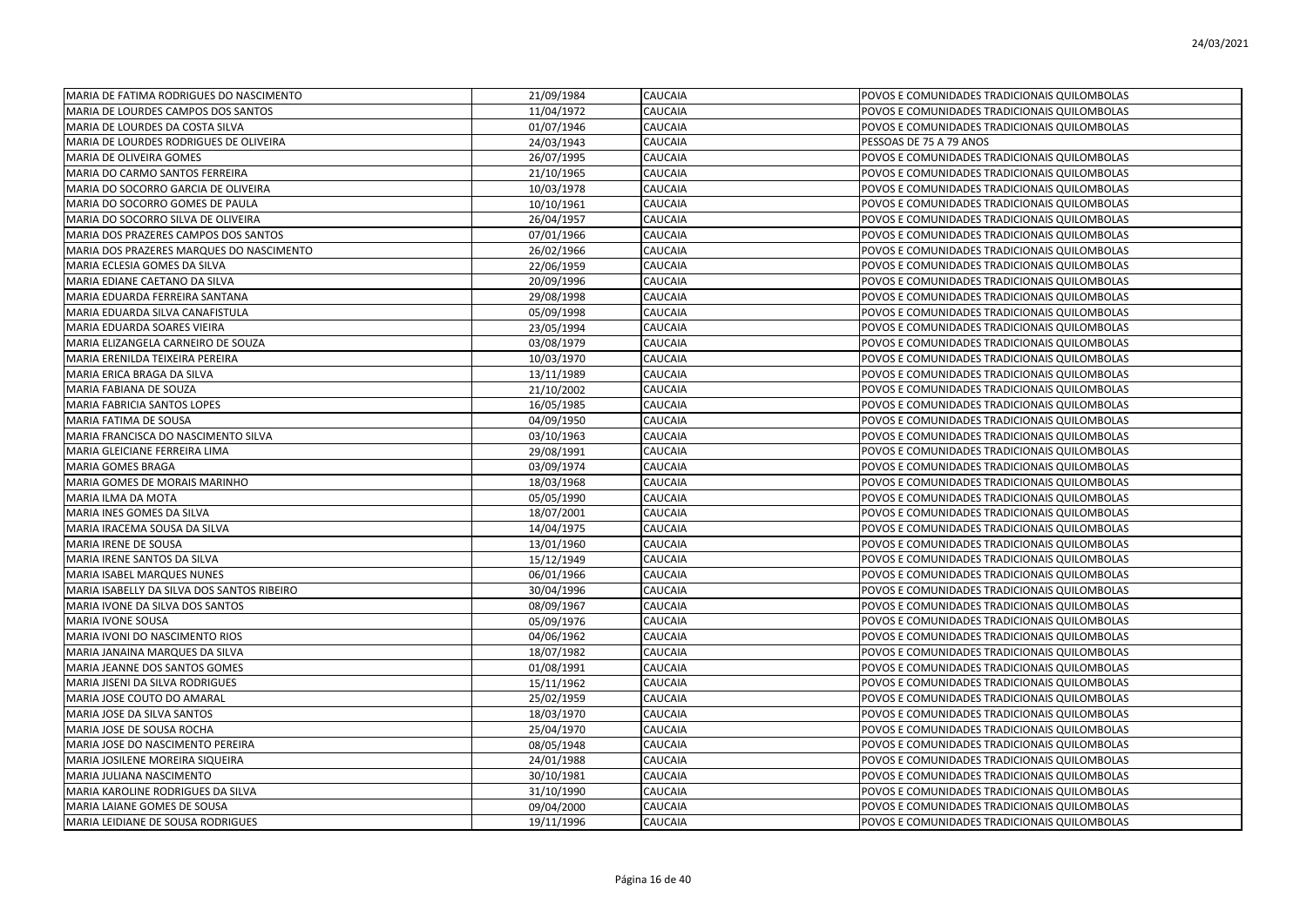| MARIA LEUDA MIRANDA GARCIA                      | 23/09/1971 | CAUCAIA        | POVOS E COMUNIDADES TRADICIONAIS QUILOMBOLAS |
|-------------------------------------------------|------------|----------------|----------------------------------------------|
| MARIA LIDUINA OLIVEIRA TOMAZ DA COSTA           | 09/05/1961 | CAUCAIA        | POVOS E COMUNIDADES TRADICIONAIS QUILOMBOLAS |
| MARIA LORENA PEREIRA DE MELO                    | 14/07/2001 | CAUCAIA        | POVOS E COMUNIDADES TRADICIONAIS QUILOMBOLAS |
| MARIA LUCI XAVIER MARTINS                       | 26/08/1949 | CAUCAIA        | POVOS E COMUNIDADES TRADICIONAIS QUILOMBOLAS |
| MARIA LUCIA DE MENESES DOS SANTOS               | 22/04/1964 | CAUCAIA        | POVOS E COMUNIDADES TRADICIONAIS QUILOMBOLAS |
| MARIA LUCIA INACIO DIAS                         | 01/05/1967 | CAUCAIA        | POVOS E COMUNIDADES TRADICIONAIS QUILOMBOLAS |
| MARIA LUCIA MORAIS DA SILVA                     | 15/02/1954 | CAUCAIA        | POVOS E COMUNIDADES TRADICIONAIS QUILOMBOLAS |
| MARIA LUCILEUDA DE OLIVEIRA SOUSA               | 27/08/1981 | CAUCAIA        | POVOS E COMUNIDADES TRADICIONAIS QUILOMBOLAS |
| MARIA LUCINEIDE BARBOSA DE MORAIS               | 07/07/1968 | CAUCAIA        | POVOS E COMUNIDADES TRADICIONAIS QUILOMBOLAS |
| MARIA MADALENA DE OLIVEIRA                      | 14/10/1948 | CAUCAIA        | POVOS E COMUNIDADES TRADICIONAIS QUILOMBOLAS |
| MARIA MARTA DA SILVA COSTA                      | 25/03/1992 | CAUCAIA        | POVOS E COMUNIDADES TRADICIONAIS QUILOMBOLAS |
| MARIA MIRTINS SILVA DOS SANTOS                  | 13/03/1958 | CAUCAIA        | POVOS E COMUNIDADES TRADICIONAIS QUILOMBOLAS |
| MARIA NECI MENDES FERREIRA                      | 08/04/1964 | CAUCAIA        | POVOS E COMUNIDADES TRADICIONAIS QUILOMBOLAS |
| MARIA NILZA SANTOS DA COSTA                     | 10/07/1962 | CAUCAIA        | POVOS E COMUNIDADES TRADICIONAIS QUILOMBOLAS |
| MARIA NOELIA LOPES VALENTIM                     | 06/02/1971 | CAUCAIA        | POVOS E COMUNIDADES TRADICIONAIS QUILOMBOLAS |
| MARIA NUBIA TARGINO DA SILVA                    | 13/06/1963 | CAUCAIA        | POVOS E COMUNIDADES TRADICIONAIS QUILOMBOLAS |
| MARIA ODETE DA SILVA PONTES                     | 04/10/1967 | <b>CAUCAIA</b> | POVOS E COMUNIDADES TRADICIONAIS QUILOMBOLAS |
| MARIA PEREIRA DA SILVA                          | 13/05/1943 | CAUCAIA        | PESSOAS DE 75 A 79 ANOS                      |
| MARIA REGIANE CARNEIRO DE SOUZA                 | 27/06/1986 | CAUCAIA        | POVOS E COMUNIDADES TRADICIONAIS QUILOMBOLAS |
| MARIA RENATA SILVA DE SOUSA                     | 12/12/2000 | CAUCAIA        | POVOS E COMUNIDADES TRADICIONAIS QUILOMBOLAS |
| MARIA RODRIGUES PEREIRA                         | 30/08/1950 | CAUCAIA        | POVOS E COMUNIDADES TRADICIONAIS QUILOMBOLAS |
| MARIA ROSANGELA CARNEIRO DE SOUZA               | 27/06/1982 | CAUCAIA        | POVOS E COMUNIDADES TRADICIONAIS QUILOMBOLAS |
| MARIA ROSENILDE FREIRE DA SILVA                 | 13/08/1968 | CAUCAIA        | POVOS E COMUNIDADES TRADICIONAIS QUILOMBOLAS |
| MARIA ROSIANE CARNEIRO DOS SANTOS               | 02/05/2000 | CAUCAIA        | POVOS E COMUNIDADES TRADICIONAIS QUILOMBOLAS |
| MARIA ROSILANE DE SOUSA RODRIGUES               | 11/05/1986 | <b>CAUCAIA</b> | POVOS E COMUNIDADES TRADICIONAIS QUILOMBOLAS |
| MARIA ROSIMEIRE FERREIRA DO NASCIMENTO          | 16/03/1974 | CAUCAIA        | POVOS E COMUNIDADES TRADICIONAIS QUILOMBOLAS |
| MARIA ROSINETE DE SOUSA RODRIGUES               | 02/03/1975 | CAUCAIA        | POVOS E COMUNIDADES TRADICIONAIS QUILOMBOLAS |
| MARIA ROZANIRA BARBOSA DE OLIVEIRA BRAGA        | 15/07/1977 | CAUCAIA        | POVOS E COMUNIDADES TRADICIONAIS QUILOMBOLAS |
| MARIA SILVANIA DE SOUZA                         | 14/02/1996 | CAUCAIA        | POVOS E COMUNIDADES TRADICIONAIS QUILOMBOLAS |
| MARIA SOLANGE MINEL PEREIRA                     | 21/06/1985 | CAUCAIA        | POVOS E COMUNIDADES TRADICIONAIS QUILOMBOLAS |
| MARIA TEREZA DE OLIVEIRA                        | 28/04/1947 | CAUCAIA        | POVOS E COMUNIDADES TRADICIONAIS QUILOMBOLAS |
| MARIA VALDELICE FERREIRA DA CONCEICAO GONCALVES | 07/11/1970 | CAUCAIA        | POVOS E COMUNIDADES TRADICIONAIS QUILOMBOLAS |
| MARIA VANELIA LOPES VALENTIM                    | 19/04/1994 | CAUCAIA        | POVOS E COMUNIDADES TRADICIONAIS QUILOMBOLAS |
| MARIA VERONICA OLIVEIRA DA SILVA                | 06/01/1959 | CAUCAIA        | POVOS E COMUNIDADES TRADICIONAIS QUILOMBOLAS |
| MARIA VIVIANE FERREIRA PEREIRA                  | 14/11/1976 | <b>CAUCAIA</b> | POVOS E COMUNIDADES TRADICIONAIS QUILOMBOLAS |
| MARIA ZELDE DE OLIVEIRA                         | 03/03/1945 | CAUCAIA        | PESSOAS DE 75 A 79 ANOS                      |
| MARIA ZENAIDE DA SILVA BEZERRA                  | 11/11/1946 | CAUCAIA        | POVOS E COMUNIDADES TRADICIONAIS QUILOMBOLAS |
| MARIA ZENOR MENEZES DOS SANTOS                  | 13/09/1947 | CAUCAIA        | POVOS E COMUNIDADES TRADICIONAIS QUILOMBOLAS |
| MARIANA BORGES SOUSA                            | 15/10/1949 | CAUCAIA        | POVOS E COMUNIDADES TRADICIONAIS QUILOMBOLAS |
| MARIANA DO NASCIMENTO COSTA ROCHA               | 12/05/2000 | CAUCAIA        | POVOS E COMUNIDADES TRADICIONAIS QUILOMBOLAS |
| MARIANA GOMES DE MORAIS                         | 26/05/1989 | CAUCAIA        | POVOS E COMUNIDADES TRADICIONAIS QUILOMBOLAS |
| MARILIA SILVA DA COSTA ARAUJO                   | 04/08/1989 | CAUCAIA        | POVOS E COMUNIDADES TRADICIONAIS QUILOMBOLAS |
| MARINA GOMES ALEXANDRE                          | 05/05/1980 | CAUCAIA        | POVOS E COMUNIDADES TRADICIONAIS QUILOMBOLAS |
| MARIO CESAR DO NASCIMENTO PEREIRA               | 14/07/1969 | CAUCAIA        | POVOS E COMUNIDADES TRADICIONAIS QUILOMBOLAS |
| MARIO LUCIO DOS SANTOS DA COSTA                 | 14/02/1970 | CAUCAIA        | POVOS E COMUNIDADES TRADICIONAIS QUILOMBOLAS |
| MARLENE DO NASCIMENTO SILVA                     | 22/09/1964 | CAUCAIA        | POVOS E COMUNIDADES TRADICIONAIS QUILOMBOLAS |
| MARLI DA SILVA GOMES                            | 17/06/1984 | CAUCAIA        | POVOS E COMUNIDADES TRADICIONAIS QUILOMBOLAS |
| MARLUCE RICARDO LIMA DE SOUZA                   | 06/07/1962 | <b>CAUCAIA</b> | POVOS E COMUNIDADES TRADICIONAIS QUILOMBOLAS |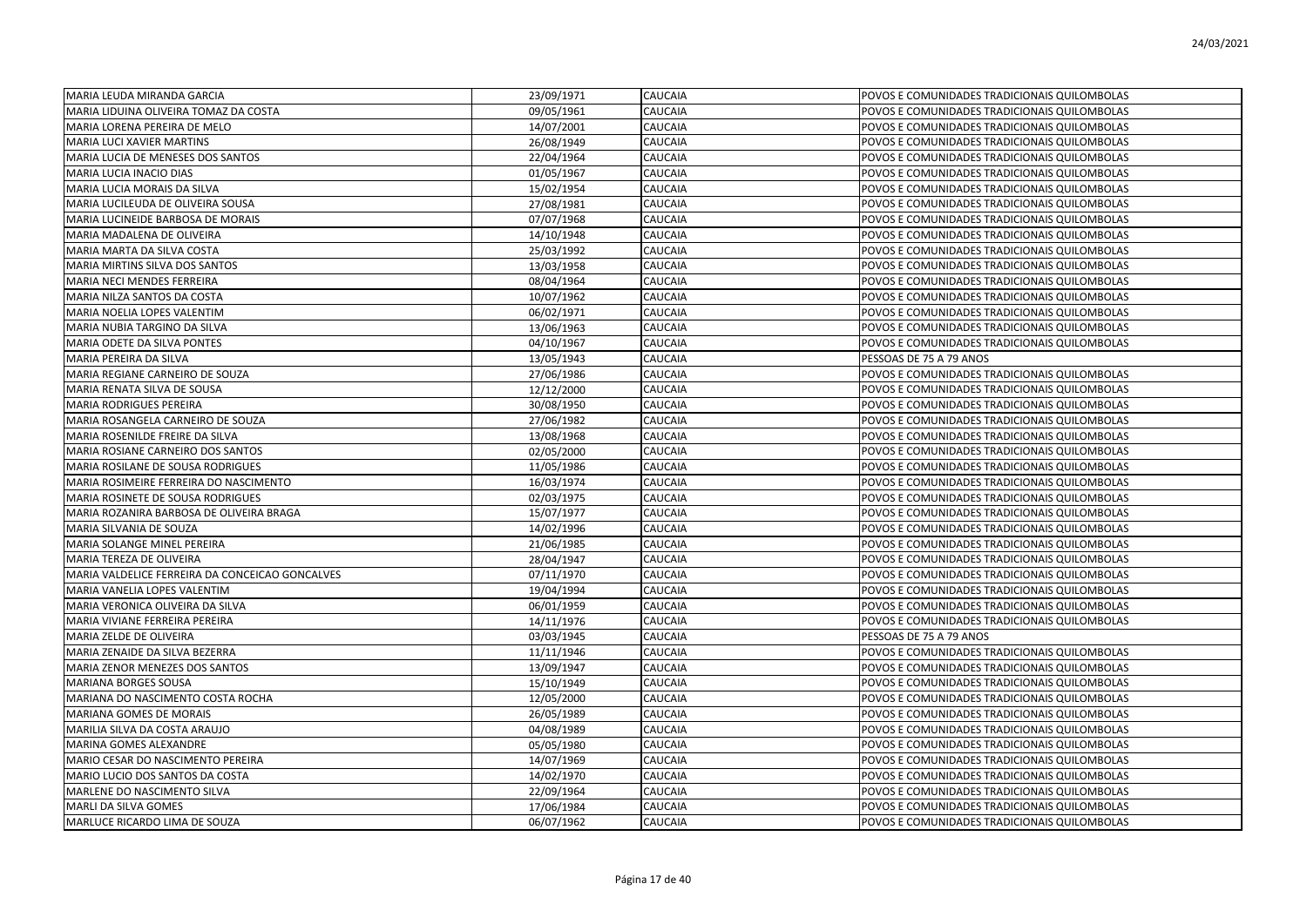| MARLUCIA DA SILVA GOMES                | 06/07/1962 | <b>CAUCAIA</b> | POVOS E COMUNIDADES TRADICIONAIS QUILOMBOLAS |
|----------------------------------------|------------|----------------|----------------------------------------------|
| MARLUCIA DO ESPIRITO SANTO ALVES       | 19/03/1996 | CAUCAIA        | POVOS E COMUNIDADES TRADICIONAIS QUILOMBOLAS |
| MARLUCIA GOMES FERREIRA SOUSA          | 27/09/1972 | CAUCAIA        | POVOS E COMUNIDADES TRADICIONAIS QUILOMBOLAS |
| MARLUZA RODRIGUES DA SILVA             | 01/09/1967 | CAUCAIA        | POVOS E COMUNIDADES TRADICIONAIS QUILOMBOLAS |
| MARTA GOMES DA CONCEICAO               | 06/09/1955 | CAUCAIA        | POVOS E COMUNIDADES TRADICIONAIS QUILOMBOLAS |
| MARTA MARIA SILVA DOS SANTOS           | 18/02/1987 | CAUCAIA        | POVOS E COMUNIDADES TRADICIONAIS QUILOMBOLAS |
| MARTA RODRIGUES DO NASCIMENTO          | 19/07/1971 | CAUCAIA        | POVOS E COMUNIDADES TRADICIONAIS QUILOMBOLAS |
| MARZINHO MARQUES DA COSTA              | 15/05/1974 | CAUCAIA        | POVOS E COMUNIDADES TRADICIONAIS QUILOMBOLAS |
| MATHEUS FARIAS CAVALCANTE              | 04/04/1998 | CAUCAIA        | POVOS E COMUNIDADES TRADICIONAIS QUILOMBOLAS |
| MATHEUS GARCIA DA SILVA                | 19/05/2000 | CAUCAIA        | POVOS E COMUNIDADES TRADICIONAIS QUILOMBOLAS |
| MAURA DE MENESES GOMES                 | 24/02/1992 | CAUCAIA        | POVOS E COMUNIDADES TRADICIONAIS QUILOMBOLAS |
| MAURICIO DE ARAUJO FONTENELE           | 26/10/1955 | CAUCAIA        | POVOS E COMUNIDADES TRADICIONAIS QUILOMBOLAS |
| MAURICIO NASCIMENTO PEREIRA            | 21/10/1977 | CAUCAIA        | POVOS E COMUNIDADES TRADICIONAIS QUILOMBOLAS |
| MAURILIO DO NASCIMENTO PEREIRA         | 05/07/1980 | CAUCAIA        | POVOS E COMUNIDADES TRADICIONAIS QUILOMBOLAS |
| MAXIMINA MARIA BRAGA PEREIRA           | 10/11/1994 | CAUCAIA        | POVOS E COMUNIDADES TRADICIONAIS QUILOMBOLAS |
| <b>MAYANE SANTOS LIMA</b>              | 08/08/1997 | CAUCAIA        | POVOS E COMUNIDADES TRADICIONAIS QUILOMBOLAS |
| <b>MAYARA DOS SANTOS RODRIGUES</b>     | 18/07/1994 | CAUCAIA        | POVOS E COMUNIDADES TRADICIONAIS QUILOMBOLAS |
| MEIREVONE VIANA DE SOUZA               | 11/07/1977 | CAUCAIA        | POVOS E COMUNIDADES TRADICIONAIS QUILOMBOLAS |
| MEIRIANE DA SILVA NASCIMENTO           | 19/01/1992 | CAUCAIA        | POVOS E COMUNIDADES TRADICIONAIS QUILOMBOLAS |
| MEIRIANE LOPES DE MENEZES              | 26/01/1983 | CAUCAIA        | POVOS E COMUNIDADES TRADICIONAIS QUILOMBOLAS |
| MILENA DOS SANTOS DA COSTA             | 06/11/1977 | CAUCAIA        | POVOS E COMUNIDADES TRADICIONAIS QUILOMBOLAS |
| MIRLENA SILVACARDOSO                   | 07/11/1995 | CAUCAIA        | POVOS E COMUNIDADES TRADICIONAIS QUILOMBOLAS |
| MISSIELE COELHO DE MORAIS              | 10/12/1993 | CAUCAIA        | POVOS E COMUNIDADES TRADICIONAIS QUILOMBOLAS |
| MOISES DA SILVA DOS SANTOS             | 07/10/1982 | CAUCAIA        | POVOS E COMUNIDADES TRADICIONAIS QUILOMBOLAS |
| MONICA MARIA DO NASCIMENTO DE FREITAS  | 23/08/1989 | CAUCAIA        | POVOS E COMUNIDADES TRADICIONAIS QUILOMBOLAS |
| NAELSON PINTO DA SILVA                 | 21/01/1997 | CAUCAIA        | POVOS E COMUNIDADES TRADICIONAIS QUILOMBOLAS |
| NAIZETE GONCALVES DE SOUSA             | 06/12/1957 | CAUCAIA        | POVOS E COMUNIDADES TRADICIONAIS QUILOMBOLAS |
| NAPOLEAO NASCIMENTO DE SOUSA           | 07/09/1954 | CAUCAIA        | POVOS E COMUNIDADES TRADICIONAIS QUILOMBOLAS |
| NARA ALVES DOS SANTOS SILVA            | 02/03/1998 | CAUCAIA        | POVOS E COMUNIDADES TRADICIONAIS QUILOMBOLAS |
| NARCELIO GOMES DE OLIVEIRA             | 21/04/2002 | CAUCAIA        | POVOS E COMUNIDADES TRADICIONAIS QUILOMBOLAS |
| NARCILIO DE SOUSA DE OLIVEIRA          | 13/04/1981 | CAUCAIA        | POVOS E COMUNIDADES TRADICIONAIS QUILOMBOLAS |
| NATASHA COSTA DOS SANTOS               | 27/12/2000 | CAUCAIA        | POVOS E COMUNIDADES TRADICIONAIS QUILOMBOLAS |
| NATHANAEL DA SILVA DOS SANTOS DE SOUSA | 23/03/1995 | CAUCAIA        | POVOS E COMUNIDADES TRADICIONAIS QUILOMBOLAS |
| NAYANE GOMES LIMA                      | 23/12/2002 | <b>CAUCAIA</b> | POVOS E COMUNIDADES TRADICIONAIS QUILOMBOLAS |
| NAYANE SANTOS LIMA                     | 13/06/1995 | <b>CAUCAIA</b> | POVOS E COMUNIDADES TRADICIONAIS QUILOMBOLAS |
| NAYARA ALVES DOS SANTOS SILVA          | 21/01/2003 | CAUCAIA        | POVOS E COMUNIDADES TRADICIONAIS QUILOMBOLAS |
| NELSON SILVA CARDOSO                   | 02/01/1985 | CAUCAIA        | POVOS E COMUNIDADES TRADICIONAIS QUILOMBOLAS |
| NITON CESAR FERREIRA FURTADO           | 12/12/1969 | CAUCAIA        | POVOS E COMUNIDADES TRADICIONAIS QUILOMBOLAS |
| NUBIA PAULINA DA SILVA                 | 05/08/1974 | CAUCAIA        | POVOS E COMUNIDADES TRADICIONAIS QUILOMBOLAS |
| OLAVO FERREIRA DOS SANTOS              | 06/02/1969 | CAUCAIA        | POVOS E COMUNIDADES TRADICIONAIS QUILOMBOLAS |
| OTILIA SOUSA DE OLIVEIRA               | 14/07/1975 | CAUCAIA        | POVOS E COMUNIDADES TRADICIONAIS QUILOMBOLAS |
| OZELIANA BARBOSA DE SOUZA              | 10/04/1984 | CAUCAIA        | POVOS E COMUNIDADES TRADICIONAIS QUILOMBOLAS |
| OZENIRA BEZERRA DE AZEVEDO MESQUITA    | 15/09/1973 | CAUCAIA        | POVOS E COMUNIDADES TRADICIONAIS QUILOMBOLAS |
| PABLO HENRIQUE DE SOUZA CARNEIRO       | 10/04/2001 | CAUCAIA        | POVOS E COMUNIDADES TRADICIONAIS QUILOMBOLAS |
| PALOMA DE OLIVEIRA DOS SANTOS          | 03/04/1993 | CAUCAIA        | POVOS E COMUNIDADES TRADICIONAIS QUILOMBOLAS |
| PATRICIA TARGINO DA SILVA              | 24/11/1996 | CAUCAIA        | POVOS E COMUNIDADES TRADICIONAIS QUILOMBOLAS |
| PATRICIANE FERREIRA SANTANA            | 18/02/1992 | CAUCAIA        | POVOS E COMUNIDADES TRADICIONAIS QUILOMBOLAS |
| PAULEIVA CREMILDA PAZ DE SOUZA         | 09/07/1973 | <b>CAUCAIA</b> | POVOS E COMUNIDADES TRADICIONAIS QUILOMBOLAS |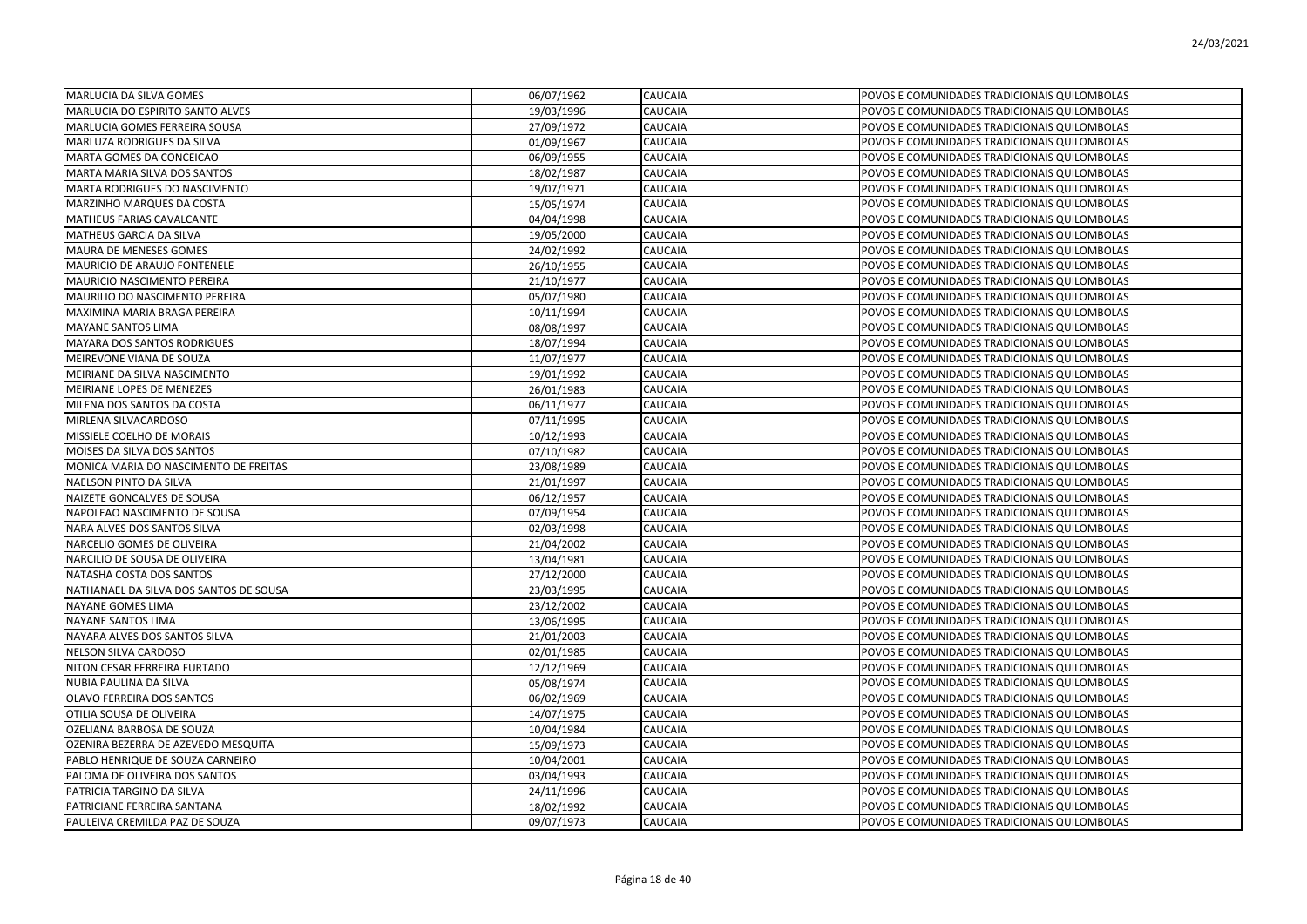| PAULO HENRIQUE PEREIRA CAVALCANTE          | 17/09/1978 | CAUCAIA        | POVOS E COMUNIDADES TRADICIONAIS QUILOMBOLAS |
|--------------------------------------------|------------|----------------|----------------------------------------------|
| PAULO RUBENS ARAUJO DA SILVA               | 21/11/1980 | CAUCAIA        | POVOS E COMUNIDADES TRADICIONAIS QUILOMBOLAS |
| PAULO SERGIO RODRIGUES DE OLIVEIRA         | 05/12/1977 | CAUCAIA        | POVOS E COMUNIDADES TRADICIONAIS QUILOMBOLAS |
| PAULO SERGIO SANTOS DA SILVA               | 22/05/1982 | CAUCAIA        | POVOS E COMUNIDADES TRADICIONAIS QUILOMBOLAS |
| PAULO VICTOR DA SILVA DO NASCIMENTO        | 13/11/2000 | CAUCAIA        | POVOS E COMUNIDADES TRADICIONAIS QUILOMBOLAS |
| PEDRINA ALVES DE SOUSA                     | 26/06/1991 | CAUCAIA        | POVOS E COMUNIDADES TRADICIONAIS QUILOMBOLAS |
| PEDRO FERREIRA DE HOLANDA                  | 04/08/1954 | CAUCAIA        | POVOS E COMUNIDADES TRADICIONAIS QUILOMBOLAS |
| PEDRO FLAVIODO NASCIMENTO DOS SANTOS       | 16/09/1961 | CAUCAIA        | POVOS E COMUNIDADES TRADICIONAIS QUILOMBOLAS |
| PEDRO GOMES DOS SANTOS NETO                | 06/04/1997 | CAUCAIA        | POVOS E COMUNIDADES TRADICIONAIS QUILOMBOLAS |
| PEDRO HENRIQUE MENESES SIQUEIRA            | 27/11/1997 | CAUCAIA        | POVOS E COMUNIDADES TRADICIONAIS QUILOMBOLAS |
| PEDRO HENRIQUE RODRIGUES DE LIMA           | 09/04/1997 | CAUCAIA        | POVOS E COMUNIDADES TRADICIONAIS QUILOMBOLAS |
| PEDRO MARINHO DA SILVA                     | 04/07/1961 | CAUCAIA        | POVOS E COMUNIDADES TRADICIONAIS QUILOMBOLAS |
| PEDRO PAULO DO NASCIMENTO DOS SANTOS SILVA | 27/03/1970 | CAUCAIA        | POVOS E COMUNIDADES TRADICIONAIS QUILOMBOLAS |
| PEDRO PAULO JUVENCIO ALVES                 | 20/03/1979 | CAUCAIA        | POVOS E COMUNIDADES TRADICIONAIS QUILOMBOLAS |
| PEDRO RAIMUNDO DA SILVA SIQUEIRA           | 24/01/1973 | CAUCAIA        | POVOS E COMUNIDADES TRADICIONAIS QUILOMBOLAS |
| PEDRO VICTOR DA SILVA DO NASCIMENTO        | 13/11/2000 | CAUCAIA        | POVOS E COMUNIDADES TRADICIONAIS QUILOMBOLAS |
| PRISCILA MARQUES DO NASCIMENTO             | 27/07/1997 | CAUCAIA        | POVOS E COMUNIDADES TRADICIONAIS QUILOMBOLAS |
| <b>QNTINIA ELIANE OLIVEIRA</b>             | 16/09/1978 | CAUCAIA        | POVOS E COMUNIDADES TRADICIONAIS QUILOMBOLAS |
| RAFAEL CAMPOS DO NASCIMENTO                | 06/07/1988 | CAUCAIA        | POVOS E COMUNIDADES TRADICIONAIS QUILOMBOLAS |
| RAFAEL DE OLIVEIRA RODRIGUES               | 08/04/1995 | CAUCAIA        | POVOS E COMUNIDADES TRADICIONAIS QUILOMBOLAS |
| RAFAEL FERREIRA SOUSA                      | 10/03/1994 | CAUCAIA        | POVOS E COMUNIDADES TRADICIONAIS QUILOMBOLAS |
| RAFAEL MARTINS DA SILVA                    | 10/01/1992 | CAUCAIA        | POVOS E COMUNIDADES TRADICIONAIS QUILOMBOLAS |
| RAFAELA DE OLIVEIRA RODRIGUES              | 05/07/1996 | CAUCAIA        | POVOS E COMUNIDADES TRADICIONAIS QUILOMBOLAS |
| RAFAELA MARTINS DA SILVA                   | 10/01/1992 | CAUCAIA        | POVOS E COMUNIDADES TRADICIONAIS QUILOMBOLAS |
| RAIMUNDA BARBOSA DE FREITAS                | 04/02/1980 | CAUCAIA        | POVOS E COMUNIDADES TRADICIONAIS QUILOMBOLAS |
| <b>RAIMUNDA MOTA NUNES</b>                 | 14/10/1970 | CAUCAIA        | POVOS E COMUNIDADES TRADICIONAIS QUILOMBOLAS |
| RAIMUNDA OLIVEIRA TOMAZ                    | 02/01/1925 | CAUCAIA        | PESSOAS DE 90 ANOS OU MAIS                   |
| RAIMUNDA REGINA MATOS ALVES                | 13/08/1975 | CAUCAIA        | POVOS E COMUNIDADES TRADICIONAIS QUILOMBOLAS |
| RAIMUNDA RODRIGUES DE OLIVEIRA             | 06/03/1952 | CAUCAIA        | POVOS E COMUNIDADES TRADICIONAIS QUILOMBOLAS |
| RAIMUNDO CLEITON FERREIRA DA COSTA         | 09/12/1996 | CAUCAIA        | POVOS E COMUNIDADES TRADICIONAIS QUILOMBOLAS |
| RAIMUNDO GENIVALDO FERREIRA                | 25/01/1976 | CAUCAIA        | POVOS E COMUNIDADES TRADICIONAIS QUILOMBOLAS |
| RAIMUNDO GOMES DOS SANTOS                  | 11/12/1949 | CAUCAIA        | POVOS E COMUNIDADES TRADICIONAIS QUILOMBOLAS |
| RAIMUNDO GOMES DOS SANTOS NETO             | 13/05/1959 | CAUCAIA        | POVOS E COMUNIDADES TRADICIONAIS QUILOMBOLAS |
| RAIMUNDO GOMES TARGINO                     | 31/01/1955 | CAUCAIA        | POVOS E COMUNIDADES TRADICIONAIS QUILOMBOLAS |
| RAIMUNDO NONATO DA SILVA                   | 24/10/1962 | <b>CAUCAIA</b> | POVOS E COMUNIDADES TRADICIONAIS QUILOMBOLAS |
| RAIMUNDO NONATO FERREIRA SOUSA             | 02/02/1991 | CAUCAIA        | POVOS E COMUNIDADES TRADICIONAIS QUILOMBOLAS |
| RAIMUNDO NONATO FURTADO DOS SANTOS         | 27/04/1971 | CAUCAIA        | POVOS E COMUNIDADES TRADICIONAIS QUILOMBOLAS |
| RAIMUNDO NONATO LIMA PACHECO               | 01/11/1956 | CAUCAIA        | POVOS E COMUNIDADES TRADICIONAIS QUILOMBOLAS |
| RAIMUNDO RENATO CARNEIRO DE SOUZA FILHO    | 08/06/2000 | CAUCAIA        | POVOS E COMUNIDADES TRADICIONAIS QUILOMBOLAS |
| RAIMUNDO ZACARIAS DOS SANTOS               | 26/05/1960 | CAUCAIA        | POVOS E COMUNIDADES TRADICIONAIS QUILOMBOLAS |
| RAQUEL RIBEIRO PINHO                       | 13/11/1997 | CAUCAIA        | POVOS E COMUNIDADES TRADICIONAIS QUILOMBOLAS |
| RAYSSA RODRIGUES DOS SANTOS                | 29/12/1996 | CAUCAIA        | POVOS E COMUNIDADES TRADICIONAIS QUILOMBOLAS |
| REGIANE BARBOSA DE OLIVEIRA MATIAS         | 03/07/1970 | CAUCAIA        | POVOS E COMUNIDADES TRADICIONAIS QUILOMBOLAS |
| REGIANE DA SILVA DO NASCIMENTO             | 01/04/1975 | CAUCAIA        | POVOS E COMUNIDADES TRADICIONAIS QUILOMBOLAS |
| REGINA DE FATIMA OLIVEIRA DE SOUSA         | 21/01/1984 | CAUCAIA        | POVOS E COMUNIDADES TRADICIONAIS QUILOMBOLAS |
| REGINALDO DE ANDRADE MONTE                 | 25/05/1978 | CAUCAIA        | POVOS E COMUNIDADES TRADICIONAIS QUILOMBOLAS |
| REGINALDO FERREIRA DE MORAES               | 17/09/1976 | CAUCAIA        | POVOS E COMUNIDADES TRADICIONAIS QUILOMBOLAS |
| <b>REGIS RAFAEL ALEXANDRE FURTADO</b>      | 13/01/1988 | <b>CAUCAIA</b> | POVOS E COMUNIDADES TRADICIONAIS QUILOMBOLAS |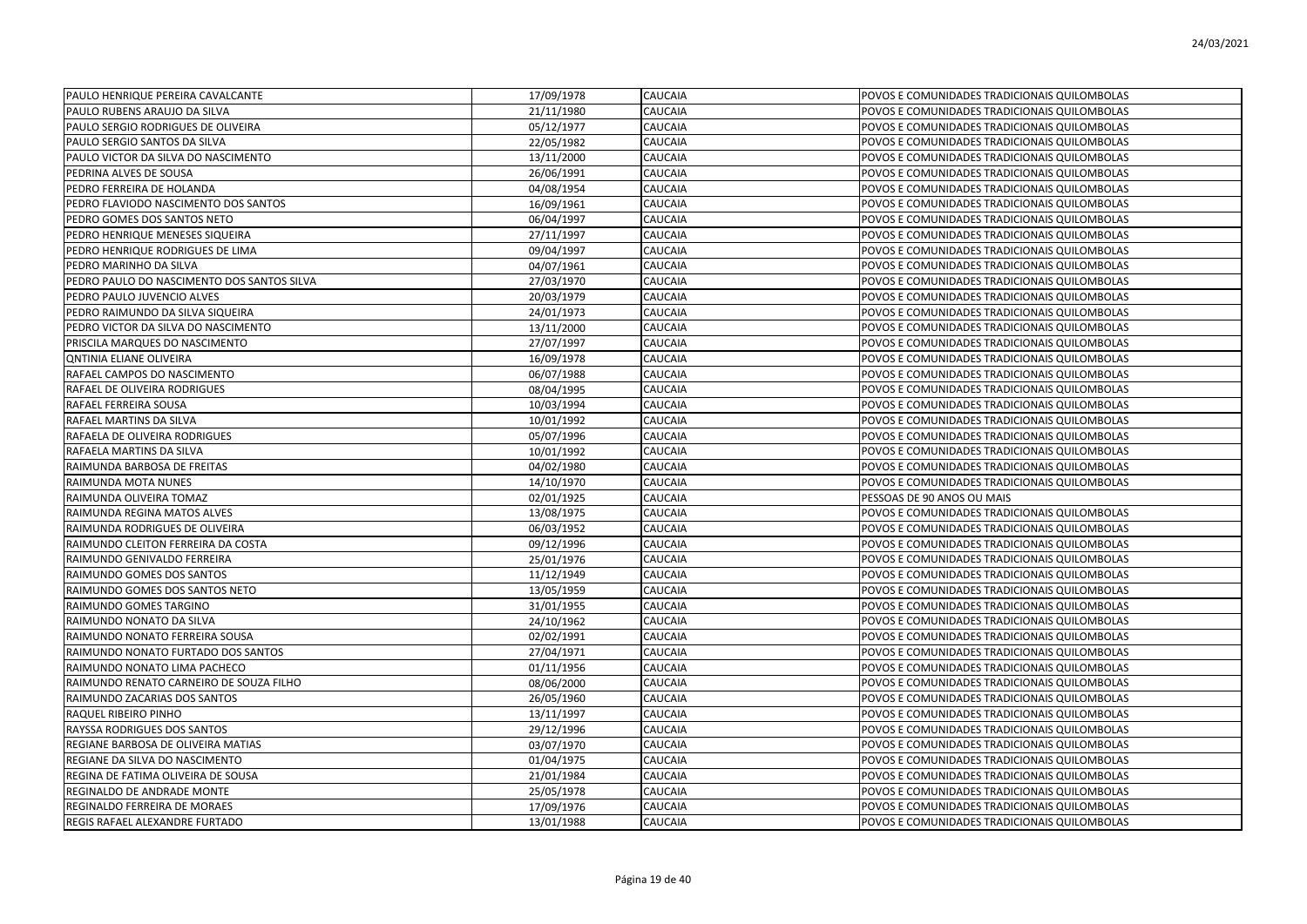| RELBER GABRIEL ALEXANDRE FURTADO          | 02/10/1996 | <b>CAUCAIA</b> | POVOS E COMUNIDADES TRADICIONAIS QUILOMBOLAS |
|-------------------------------------------|------------|----------------|----------------------------------------------|
| RENAN MENEZES DE SOUSA                    | 11/12/2002 | CAUCAIA        | POVOS E COMUNIDADES TRADICIONAIS QUILOMBOLAS |
| RENAN PINTO DE HOLANDA                    | 20/05/1994 | <b>CAUCAIA</b> | POVOS E COMUNIDADES TRADICIONAIS QUILOMBOLAS |
| RENATA DA SILVA COSTA                     | 06/07/1993 | CAUCAIA        | POVOS E COMUNIDADES TRADICIONAIS QUILOMBOLAS |
| RENATO FERREIRA SOUSA                     | 13/02/1987 | CAUCAIA        | POVOS E COMUNIDADES TRADICIONAIS QUILOMBOLAS |
| RENATO RICARDO DE SOUZA                   | 19/06/1978 | CAUCAIA        | POVOS E COMUNIDADES TRADICIONAIS QUILOMBOLAS |
| REYNALDO DA SILVA RODRIGUES               | 13/03/2002 | <b>CAUCAIA</b> | POVOS E COMUNIDADES TRADICIONAIS QUILOMBOLAS |
| RITA CELIA DE AMARAL SILVA                | 19/08/1968 | CAUCAIA        | POVOS E COMUNIDADES TRADICIONAIS QUILOMBOLAS |
| RITA DE CASSIA FERREIRA DE ALMEIDA        | 13/10/1966 | CAUCAIA        | POVOS E COMUNIDADES TRADICIONAIS QUILOMBOLAS |
| RITA DE CASSIA VENANCIO MORAES            | 02/09/1970 | CAUCAIA        | POVOS E COMUNIDADES TRADICIONAIS QUILOMBOLAS |
| RITA MARTINS RODRIGUES                    | 28/02/1957 | CAUCAIA        | POVOS E COMUNIDADES TRADICIONAIS QUILOMBOLAS |
| ROBERTO CARLOS DE OLIVEIRA NOGUEIRA SILVA | 07/02/2003 | CAUCAIA        | POVOS E COMUNIDADES TRADICIONAIS QUILOMBOLAS |
| ROBERTO DERREIRA FURTADO                  | 01/09/1989 | CAUCAIA        | POVOS E COMUNIDADES TRADICIONAIS QUILOMBOLAS |
| ROBERTO PEREIRA DE MORAIS                 | 24/12/1970 | CAUCAIA        | POVOS E COMUNIDADES TRADICIONAIS QUILOMBOLAS |
| ROBSON DE SOUSA DO NASCIMENTO             | 12/12/1997 | CAUCAIA        | POVOS E COMUNIDADES TRADICIONAIS QUILOMBOLAS |
| RODRIGO DE AMARAL SILVA                   | 25/03/1992 | CAUCAIA        | POVOS E COMUNIDADES TRADICIONAIS QUILOMBOLAS |
| ROGER DE SOUSA DO NASCIMENTO              | 23/08/1996 | CAUCAIA        | POVOS E COMUNIDADES TRADICIONAIS QUILOMBOLAS |
| ROGERIO FERREIRA FURTADO                  | 01/01/1976 | CAUCAIA        | POVOS E COMUNIDADES TRADICIONAIS QUILOMBOLAS |
| ROGERIO PEREIRA DE MORAIS                 | 24/05/1973 | <b>CAUCAIA</b> | POVOS E COMUNIDADES TRADICIONAIS QUILOMBOLAS |
| RONALDO DA SILVA SOUSA                    | 07/12/1961 | CAUCAIA        | POVOS E COMUNIDADES TRADICIONAIS QUILOMBOLAS |
| RONALDO DE SOUSA RAMOS                    | 06/11/1989 | CAUCAIA        | POVOS E COMUNIDADES TRADICIONAIS QUILOMBOLAS |
| RONIEL CARNEIRO DE MENEZES                | 06/11/1997 | CAUCAIA        | POVOS E COMUNIDADES TRADICIONAIS QUILOMBOLAS |
| ROSA DE LIMA DA SILVA CUNHA               | 30/08/1943 | CAUCAIA        | PESSOAS DE 75 A 79 ANOS                      |
| ROSA MARIA DE BRITO AUGUSTO               | 20/08/1958 | CAUCAIA        | POVOS E COMUNIDADES TRADICIONAIS QUILOMBOLAS |
| ROSA MARIA SOARES CAETANO                 | 21/11/1983 | CAUCAIA        | POVOS E COMUNIDADES TRADICIONAIS QUILOMBOLAS |
| ROSA PINHEIRO GARCIA                      | 15/01/1962 | CAUCAIA        | POVOS E COMUNIDADES TRADICIONAIS QUILOMBOLAS |
| ROSALIA GOMES DE MORAIS                   | 27/02/1969 | CAUCAIA        | POVOS E COMUNIDADES TRADICIONAIS QUILOMBOLAS |
| ROSANA PEREIRA HOLANDA                    | 23/07/1988 | CAUCAIA        | POVOS E COMUNIDADES TRADICIONAIS QUILOMBOLAS |
| ROSANGELA DA SILVA DO AMARAL              | 13/07/1980 | CAUCAIA        | POVOS E COMUNIDADES TRADICIONAIS QUILOMBOLAS |
| ROSANGELA PEREIRA HOLANDA                 | 01/10/1985 | CAUCAIA        | POVOS E COMUNIDADES TRADICIONAIS QUILOMBOLAS |
| ROSE MEIRE DA SILVA NASCIMENTO            | 08/03/1968 | CAUCAIA        | POVOS E COMUNIDADES TRADICIONAIS QUILOMBOLAS |
| ROSILANE SANTOS DE OLIVEIRA               | 12/03/2000 | CAUCAIA        | POVOS E COMUNIDADES TRADICIONAIS QUILOMBOLAS |
| ROSILENE SANTOS DA COSTA                  | 20/01/1983 | CAUCAIA        | POVOS E COMUNIDADES TRADICIONAIS QUILOMBOLAS |
| RYAN MENEZES DE MORAES                    | 02/08/2001 | CAUCAIA        | POVOS E COMUNIDADES TRADICIONAIS QUILOMBOLAS |
| SAMIA PEREIRA DO MONTE                    | 21/09/1986 | CAUCAIA        | POVOS E COMUNIDADES TRADICIONAIS QUILOMBOLAS |
| SAMIRES DA SILVA GOMES                    | 01/01/2002 | CAUCAIA        | POVOS E COMUNIDADES TRADICIONAIS QUILOMBOLAS |
| SAMUEL DE OLIVEIRA ARAUJO                 | 19/10/1993 | CAUCAIA        | POVOS E COMUNIDADES TRADICIONAIS QUILOMBOLAS |
| SANARA PEREIRA DO MONTE                   | 30/06/1994 | CAUCAIA        | POVOS E COMUNIDADES TRADICIONAIS QUILOMBOLAS |
| SANDRA DO NASCIMENTO PEEIRA DO MONTE      | 04/04/1967 | CAUCAIA        | POVOS E COMUNIDADES TRADICIONAIS QUILOMBOLAS |
| SANDRA ELIZABETE CORREIA DE SOUZA         | 05/02/1979 | CAUCAIA        | POVOS E COMUNIDADES TRADICIONAIS QUILOMBOLAS |
| SANDRA MARIA DE OLIVEIRA DOS SANTOS       | 28/06/1981 | CAUCAIA        | POVOS E COMUNIDADES TRADICIONAIS QUILOMBOLAS |
| SANDRA MARIA DO NASCIMENTO MARQUES        | 08/09/1966 | CAUCAIA        | POVOS E COMUNIDADES TRADICIONAIS QUILOMBOLAS |
| SANEVA MARQUES DE SOUSA                   | 02/11/1976 | CAUCAIA        | POVOS E COMUNIDADES TRADICIONAIS QUILOMBOLAS |
| SARA ASSIS VALE                           | 27/09/1993 | CAUCAIA        | POVOS E COMUNIDADES TRADICIONAIS QUILOMBOLAS |
| SEBASTIAO GOMES DA SILVA                  | 20/01/1967 | CAUCAIA        | POVOS E COMUNIDADES TRADICIONAIS QUILOMBOLAS |
| SEBASTIAO LUIZ PEREIRA                    | 17/09/1985 | CAUCAIA        | POVOS E COMUNIDADES TRADICIONAIS QUILOMBOLAS |
| SERGIANO DO NASCIMENTO DOS SANTOS         | 16/12/1983 | CAUCAIA        | POVOS E COMUNIDADES TRADICIONAIS QUILOMBOLAS |
| SERGIO DOS SANTOS GOMES                   | 17/06/1978 | <b>CAUCAIA</b> | POVOS E COMUNIDADES TRADICIONAIS QUILOMBOLAS |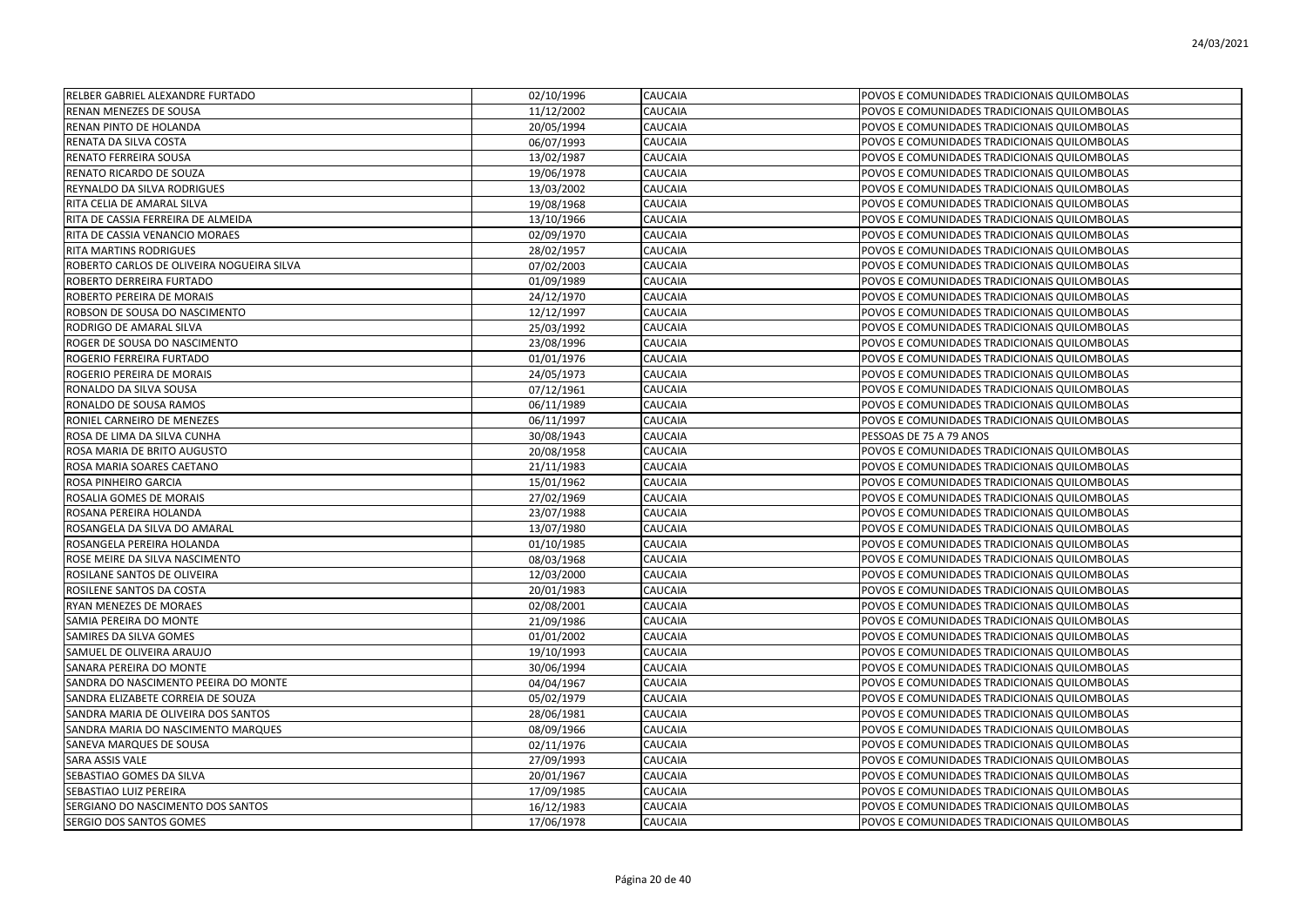| SERGIO RODRIGUES DA SILVA             | 16/08/1968                      | CAUCAIA        | POVOS E COMUNIDADES TRADICIONAIS QUILOMBOLAS |
|---------------------------------------|---------------------------------|----------------|----------------------------------------------|
| SILVANA DOS SANTOS                    | 30/11/1984                      | CAUCAIA        | POVOS E COMUNIDADES TRADICIONAIS QUILOMBOLAS |
| SILVIA HELENA DA SILVA SANTOS         | 22/11/1974                      | CAUCAIA        | POVOS E COMUNIDADES TRADICIONAIS QUILOMBOLAS |
| SILVIO SILVA JUSTINO                  | 21/02/1981                      | CAUCAIA        | POVOS E COMUNIDADES TRADICIONAIS QUILOMBOLAS |
| SILVIO SOUSA DE OLIVEIRA              | 22/12/1971                      | CAUCAIA        | POVOS E COMUNIDADES TRADICIONAIS QUILOMBOLAS |
| SOFIA DE ARAUJO ROCHA                 | 28/09/1942                      | CAUCAIA        | PESSOAS DE 75 A 79 ANOS                      |
| SOLANGE MARIA RODRIGUES DA SILVA      | 25/05/1971                      | CAUCAIA        | POVOS E COMUNIDADES TRADICIONAIS QUILOMBOLAS |
| SOLANGE VIEIRA DA SILVA               | 28/03/1981                      | <b>CAUCAIA</b> | POVOS E COMUNIDADES TRADICIONAIS QUILOMBOLAS |
| STEPHANIE VASCONCELOS RIBEIRO         | 26/10/1992                      | <b>CAUCAIA</b> | POVOS E COMUNIDADES TRADICIONAIS QUILOMBOLAS |
| SUELLEN DE GOIS DE FREITAS            | 24/05/1994                      | CAUCAIA        | POVOS E COMUNIDADES TRADICIONAIS QUILOMBOLAS |
| TALITA BATISTA DO NASCIMENTO          | $\frac{27}{11}{\frac{1995}{2}}$ | CAUCAIA        | POVOS E COMUNIDADES TRADICIONAIS QUILOMBOLAS |
| TARCISIO DOS SANTOS DA COSTA          | 20/09/1985                      | CAUCAIA        | POVOS E COMUNIDADES TRADICIONAIS QUILOMBOLAS |
| TATIANA DA SILVA                      | 06/05/1988                      | CAUCAIA        | POVOS E COMUNIDADES TRADICIONAIS QUILOMBOLAS |
| TERESA DA SILVA PINHEIRO              | 22/01/1958                      | CAUCAIA        | POVOS E COMUNIDADES TRADICIONAIS QUILOMBOLAS |
| TEREZA CRISTINA DA SILVA MESQUITA     | 10/03/1964                      | CAUCAIA        | POVOS E COMUNIDADES TRADICIONAIS QUILOMBOLAS |
| TEREZINHA RIBEIRO DO NASCIMENTO       | 16/03/1992                      | CAUCAIA        | POVOS E COMUNIDADES TRADICIONAIS QUILOMBOLAS |
| THAIS DE SOUSA LIMA MENEZES           | 03/11/1995                      | <b>CAUCAIA</b> | POVOS E COMUNIDADES TRADICIONAIS QUILOMBOLAS |
| THAIS SOUSA DA CRUZ                   | 19/05/2001                      | CAUCAIA        | POVOS E COMUNIDADES TRADICIONAIS QUILOMBOLAS |
| TYAGO BARROSO SILVA                   | 27/03/1990                      | CAUCAIA        | POVOS E COMUNIDADES TRADICIONAIS QUILOMBOLAS |
| VALDA MATOS DE FREITAS                | 31/07/1964                      | CAUCAIA        | POVOS E COMUNIDADES TRADICIONAIS QUILOMBOLAS |
| VALDELENA MENEZES DOS SANTOS          | 12/03/1981                      | CAUCAIA        | POVOS E COMUNIDADES TRADICIONAIS QUILOMBOLAS |
| VALDELINA MENEZES DOS SANTOS          | 09/11/1976                      | CAUCAIA        | POVOS E COMUNIDADES TRADICIONAIS QUILOMBOLAS |
| VALDENEIDE FERREIRA GONCALVES         | 01/06/1974                      | CAUCAIA        | POVOS E COMUNIDADES TRADICIONAIS QUILOMBOLAS |
| VALDENICE PAIVA DA ROCHA              | 06/09/1991                      | CAUCAIA        | POVOS E COMUNIDADES TRADICIONAIS QUILOMBOLAS |
| VALDENORA MENEZES DOS SANTOS          | 10/07/1972                      | CAUCAIA        | POVOS E COMUNIDADES TRADICIONAIS QUILOMBOLAS |
| VALDERI FERREIRA DA SILVA             | 24/01/1963                      | <b>CAUCAIA</b> | POVOS E COMUNIDADES TRADICIONAIS QUILOMBOLAS |
| VALDERINA RODRIGUES DE MORAIS         | 22/09/1972                      | CAUCAIA        | POVOS E COMUNIDADES TRADICIONAIS QUILOMBOLAS |
| VALDIANE RODRIGUES DA SILVA           | 01/03/1988                      | CAUCAIA        | POVOS E COMUNIDADES TRADICIONAIS QUILOMBOLAS |
| VALDIMAR FIRMINO RIBEIRO              | 21/07/1963                      | CAUCAIA        | POVOS E COMUNIDADES TRADICIONAIS QUILOMBOLAS |
| VALDIR VIEIRA DA SILVA                | 07/09/1985                      | CAUCAIA        | POVOS E COMUNIDADES TRADICIONAIS QUILOMBOLAS |
| VALERIA DA SILVA DOS SANTOS           | 22/06/1996                      | CAUCAIA        | POVOS E COMUNIDADES TRADICIONAIS QUILOMBOLAS |
| VALMEIRES FERREIRA DE OLIVEIRA        | 05/05/1975                      | CAUCAIA        | POVOS E COMUNIDADES TRADICIONAIS QUILOMBOLAS |
| VANESSA EVENI DA SILVA DOS SANTOS     | 03/04/2001                      | <b>CAUCAIA</b> | POVOS E COMUNIDADES TRADICIONAIS QUILOMBOLAS |
| VANESSA KELE MENESES SIQUEIRA         | 20/05/1999                      | CAUCAIA        | POVOS E COMUNIDADES TRADICIONAIS QUILOMBOLAS |
| VANESSA LIMA DE SOUSA                 | 27/05/1990                      | CAUCAIA        | POVOS E COMUNIDADES TRADICIONAIS QUILOMBOLAS |
| VANESSA RIBEIRO DE SOUSA              | 17/03/1991                      | CAUCAIA        | POVOS E COMUNIDADES TRADICIONAIS QUILOMBOLAS |
| VICENCIA MARIA OLIVEIRA DE ANDRADE    | 04/04/1947                      | CAUCAIA        | POVOS E COMUNIDADES TRADICIONAIS QUILOMBOLAS |
| VICENCIA MOTA NUNES                   | 19/12/1988                      | CAUCAIA        | POVOS E COMUNIDADES TRADICIONAIS QUILOMBOLAS |
| VICTOR COSTA ROSENDO                  | 09/12/1996                      | CAUCAIA        | POVOS E COMUNIDADES TRADICIONAIS QUILOMBOLAS |
| VILMA DA SILVA DOS SANTOS             | 29/04/1972                      | CAUCAIA        | POVOS E COMUNIDADES TRADICIONAIS QUILOMBOLAS |
| VITORIA DE FATIMA NOJOZA PATRICIO     | 16/03/2003                      | CAUCAIA        | POVOS E COMUNIDADES TRADICIONAIS QUILOMBOLAS |
| VITORIA FABRICIA DE MORAIS ZWIRCHMAYR | 12/06/1995                      | <b>CAUCAIA</b> | POVOS E COMUNIDADES TRADICIONAIS QUILOMBOLAS |
| VIVIANE DA SILVA RODRIGUES            | 28/06/1996                      | CAUCAIA        | POVOS E COMUNIDADES TRADICIONAIS QUILOMBOLAS |
| VLADIMIR DO NASCIMENTO DA SILVA       | 08/05/2001                      | CAUCAIA        | POVOS E COMUNIDADES TRADICIONAIS QUILOMBOLAS |
| WALDA DA ROCHA TEMOTEO                | 22/02/2003                      | CAUCAIA        | POVOS E COMUNIDADES TRADICIONAIS QUILOMBOLAS |
| WAUIRES NOGUEIRA BEZERRA              | 27/07/1968                      | CAUCAIA        | POVOS E COMUNIDADES TRADICIONAIS QUILOMBOLAS |
| WELLINGTON DA SILVA PONTES            | 20/07/2000                      | CAUCAIA        | POVOS E COMUNIDADES TRADICIONAIS QUILOMBOLAS |
| <b>WESLEY DA SILVA DOS SANTOS</b>     | 21/09/1996                      | <b>CAUCAIA</b> | POVOS E COMUNIDADES TRADICIONAIS QUILOMBOLAS |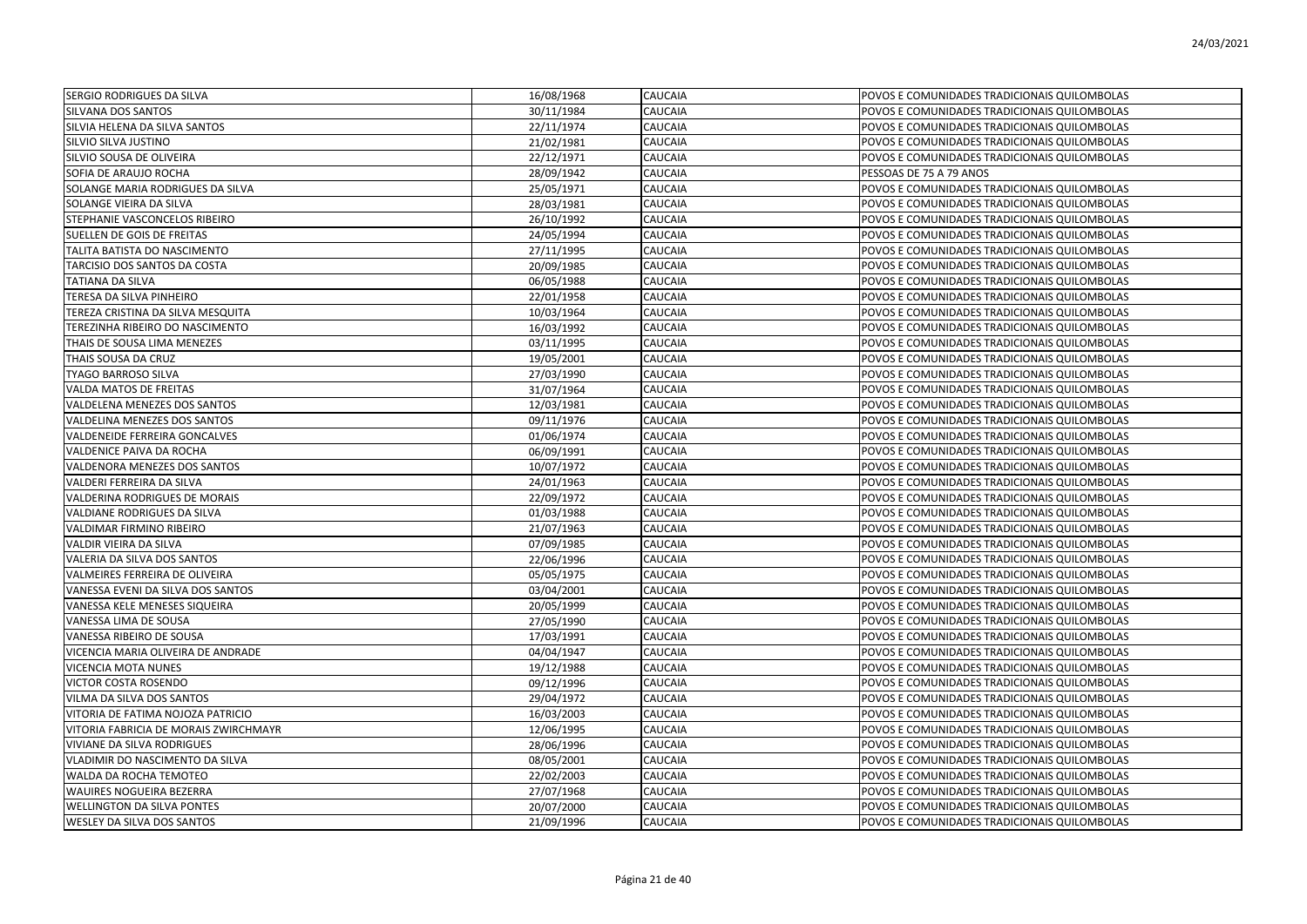| <b>WILLIAN TEMOTEO DE AGUIAR</b>    | 06/01/1975 | <b>CAUCAIA</b>   | POVOS E COMUNIDADES TRADICIONAIS QUILOMBOLAS |
|-------------------------------------|------------|------------------|----------------------------------------------|
| YAN DOS SANTOS DA SILVA             | 09/06/2001 | CAUCAIA          | POVOS E COMUNIDADES TRADICIONAIS QUILOMBOLAS |
| ZACARIAS VIRGILIO TOME              | 02/01/1933 | CAUCAIA          | PESSOAS DE 80 A 89 ANOS OU MAIS              |
| SAMARA ALVES DE SOUZA               | 05/12/1986 | CEDRO            | POVOS E COMUNIDADES TRADICIONAIS QUILOMBOLAS |
| <b>ERMERSON COSTA MATOS</b>         | 03/09/1977 | CHOROZINHO       | POVOS E COMUNIDADES TRADICIONAIS QUILOMBOLAS |
| DANILO GOMES DE OLIVEIRA            | 26/06/1999 | COREAÚ           | POVOS E COMUNIDADES TRADICIONAIS QUILOMBOLAS |
| ALAN KAIO GOMES DA SILVA            | 24/03/1996 | CRATEÚS          | TRABALHADORES DA SAÚDE                       |
| ANTONIA LUZANIRA DA SILVA PRUDENCIO | 15/11/1972 | <b>CRATEÚS</b>   | POVOS E COMUNIDADES TRADICIONAIS QUILOMBOLAS |
| ANTONIA NEIDE INACIO DA SILVA       | 13/10/1967 | CRATEÚS          | POVOS E COMUNIDADES TRADICIONAIS QUILOMBOLAS |
| ANTONIO FRANCISCO DE SOUZA          | 16/01/1967 | <b>CRATEÚS</b>   | POVOS E COMUNIDADES TRADICIONAIS QUILOMBOLAS |
| ANTONIO LEONARDO INACIO DA SILVA    | 24/07/1992 | <b>CRATEÚS</b>   | POVOS E COMUNIDADES TRADICIONAIS QUILOMBOLAS |
| ANTONIZA GOMES DA SILVA             | 31/07/1970 | CRATEÚS          | POVOS E COMUNIDADES TRADICIONAIS QUILOMBOLAS |
| FELIPE CARDOSO MARTINS              | 16/02/1990 | CRATEÚS          | POVOS E COMUNIDADES TRADICIONAIS QUILOMBOLAS |
| FRANCISCA FERNANDA GOMES DE SOUZA   | 03/02/2000 | CRATEÚS          | POVOS E COMUNIDADES TRADICIONAIS QUILOMBOLAS |
| FRANCISCA GOMES DA SILVA SOUZA      | 22/07/1967 | CRATEÚS          | POVOS E COMUNIDADES TRADICIONAIS QUILOMBOLAS |
| FRANCISCO FELIPE MARQUES PINHEIRO   | 29/07/1994 | CRATEÚS          | POVOS E COMUNIDADES TRADICIONAIS QUILOMBOLAS |
| FRANCISCO GOMES DE SOUSA            | 05/05/1972 | <b>CRATEÚS</b>   | POVOS E COMUNIDADES TRADICIONAIS QUILOMBOLAS |
| JOAO ANTONIO GOMES DA SILVA         | 24/06/1965 | <b>CRATEÚS</b>   | POVOS E COMUNIDADES TRADICIONAIS QUILOMBOLAS |
| JOAO ANTONIO GOMES DA SILVA FILHO   | 06/01/1995 | <b>CRATEÚS</b>   | POVOS E COMUNIDADES TRADICIONAIS QUILOMBOLAS |
| LUIZ GOMES DA SILVA                 | 30/06/1942 | CRATEÚS          | PESSOAS DE 75 A 79 ANOS                      |
| MANOEL GOMES DA PAZ                 | 26/01/1953 | CRATEÚS          | POVOS E COMUNIDADES TRADICIONAIS QUILOMBOLAS |
| MARIA VITORIA GOMES DE SOUSA        | 15/06/1999 | CRATEÚS          | POVOS E COMUNIDADES TRADICIONAIS QUILOMBOLAS |
| NORMA CHIRLEY CAVALCANTE BARBOSA    |            | CRATEÚS          | POVOS E COMUNIDADES TRADICIONAIS QUILOMBOLAS |
|                                     | 13/04/1967 | <b>CRATEÚS</b>   |                                              |
| RITA NUNES DA SILVA                 | 01/01/1951 |                  | POVOS E COMUNIDADES TRADICIONAIS QUILOMBOLAS |
| ANA CELIA RODRIGUES DA SILVA        | 25/09/1992 | CRATO            | POVOS E COMUNIDADES TRADICIONAIS QUILOMBOLAS |
| ANTONIO PEREIRA SILVA               | 15/07/1932 | CRATO            | PESSOAS DE 80 A 89 ANOS OU MAIS              |
| MARIA APARECIDA PEREIRA SILVA       | 09/04/1980 | CRATO            | POVOS E COMUNIDADES TRADICIONAIS QUILOMBOLAS |
| VALESKA LEITE PEREIRA               | 11/09/1977 | CRATO            | TRABALHADORES DA SAÚDE                       |
| ANTONIO WELLISON ALVES SOUSA        | 14/11/2002 | CROATÁ           | POVOS E COMUNIDADES TRADICIONAIS QUILOMBOLAS |
| EDDILSON ALVES DOS SANTOS           | 18/09/1974 | CROATÁ           | POVOS E COMUNIDADES TRADICIONAIS QUILOMBOLAS |
| FRANCISCA MARINA DOS SANTOS         | 19/08/2001 | CROATÁ           | POVOS E COMUNIDADES TRADICIONAIS QUILOMBOLAS |
| MARCIA LAISA DOS SANTOS             | 24/02/2002 | CROATÁ           | POVOS E COMUNIDADES TRADICIONAIS QUILOMBOLAS |
| MARIA LAENE ALVES DOS SANTOS        | 28/08/2000 | CROATÁ           | POVOS E COMUNIDADES TRADICIONAIS QUILOMBOLAS |
| RITA ALVES DOS SANTOS               | 02/03/1979 | CROATÁ           | POVOS E COMUNIDADES TRADICIONAIS QUILOMBOLAS |
| JOAO PAULO DE FRANCA OLIVEIRA       | 18/06/2001 | ERERÊ            | POVOS E COMUNIDADES TRADICIONAIS QUILOMBOLAS |
| ANTONIA ANGELA ALVES DE LIMA        | 21/08/1982 | <b>EUSÉBIO</b>   | POVOS E COMUNIDADES TRADICIONAIS QUILOMBOLAS |
| FRANCISCA SILVENIR MOREIRA DA CRUZ  | 18/03/1969 | <b>EUSÉBIO</b>   | POVOS E COMUNIDADES TRADICIONAIS QUILOMBOLAS |
| LEANDERSON FERREIRA DE SOUZA        | 09/09/1986 | EUSÉBIO          | POVOS E COMUNIDADES TRADICIONAIS QUILOMBOLAS |
| MARIA LIDUINA ALVES SILVA           | 02/03/1966 | <b>EUSÉBIO</b>   | POVOS E COMUNIDADES TRADICIONAIS QUILOMBOLAS |
| ADELSON RODRIGUES DA SILVA          | 11/11/1984 | <b>FORTALEZA</b> | POVOS E COMUNIDADES TRADICIONAIS QUILOMBOLAS |
| ADRIANA GOMES PEREIRA               | 05/05/1981 | FORTALEZA        | TRABALHADORES DA SAÚDE                       |
| ADRIANA MARTIS DOS SANTOS           | 05/10/1984 | <b>FORTALEZA</b> | TRABALHADORES DA SAÚDE                       |
| AGNALDO FERREIRA LIMA               | 20/08/1968 | <b>FORTALEZA</b> | POVOS E COMUNIDADES TRADICIONAIS QUILOMBOLAS |
| AILSON ARAUJO                       | 20/01/1974 | <b>FORTALEZA</b> | POVOS E COMUNIDADES TRADICIONAIS QUILOMBOLAS |
| ALEXANDRE MARQUES DE HOLANDA        | 14/03/1975 | <b>FORTALEZA</b> | POVOS E COMUNIDADES TRADICIONAIS QUILOMBOLAS |
| ALEXANDRE SOARES DA SILVA           | 29/08/1981 | FORTALEZA        | POVOS E COMUNIDADES TRADICIONAIS QUILOMBOLAS |
| AMANDA DE FREITAS BEZERRA           | 04/12/2001 | <b>FORTALEZA</b> | POVOS E COMUNIDADES TRADICIONAIS QUILOMBOLAS |
| <b>AMANDA DE SOUSA</b>              | 03/03/2000 | <b>FORTALEZA</b> | POVOS E COMUNIDADES TRADICIONAIS QUILOMBOLAS |
|                                     |            |                  |                                              |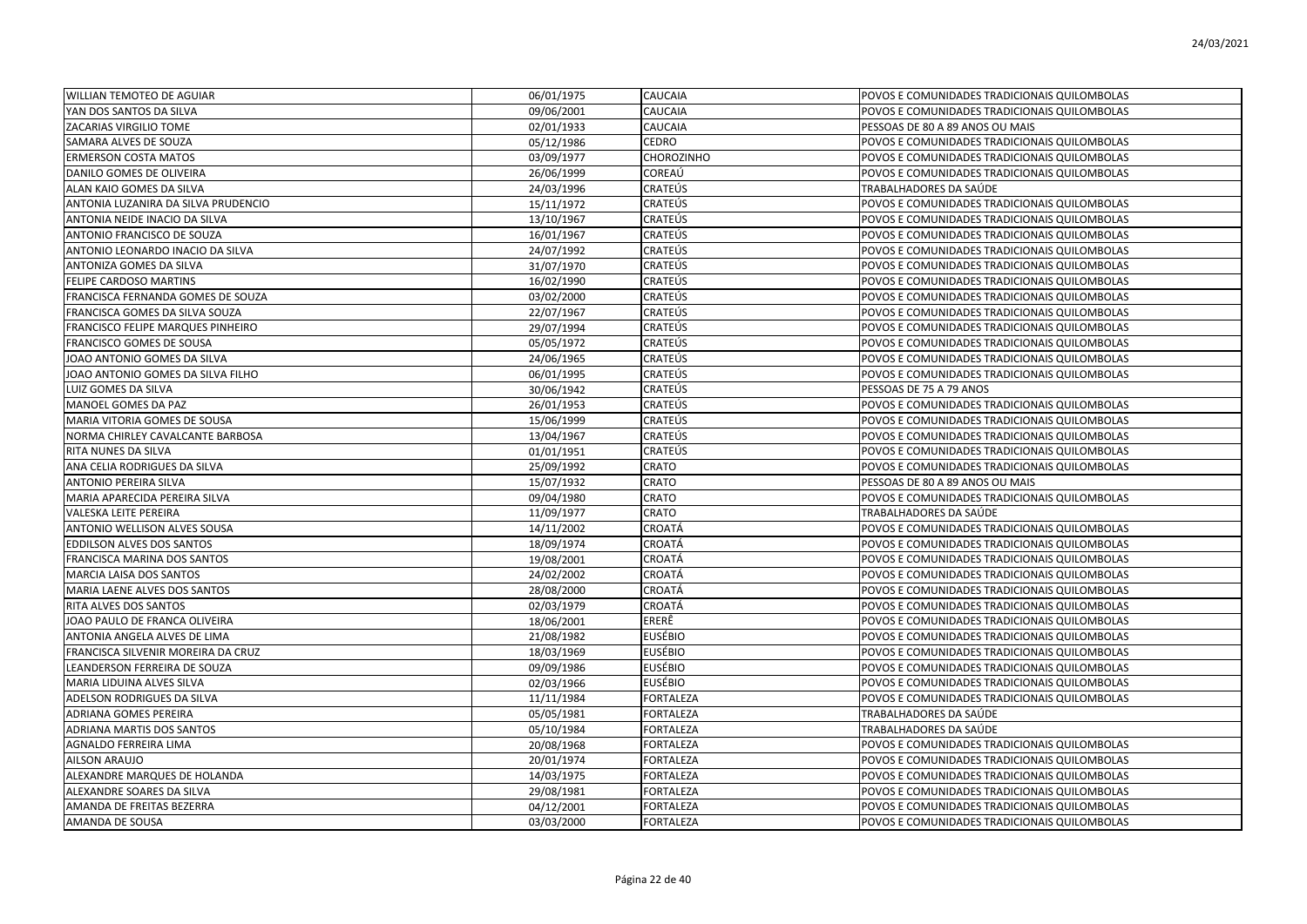| AMANDA OLIVEIRA DE SOUZA          | 02/01/1995 | <b>FORTALEZA</b> | POVOS E COMUNIDADES TRADICIONAIS QUILOMBOLAS |
|-----------------------------------|------------|------------------|----------------------------------------------|
| ANA CARLA GONCALVES DIAS          | 05/04/1979 | FORTALEZA        | POVOS E COMUNIDADES TRADICIONAIS QUILOMBOLAS |
| ANA MOMTEIRO DIAS                 | 29/09/1968 | <b>FORTALEZA</b> | POVOS E COMUNIDADES TRADICIONAIS QUILOMBOLAS |
| ANA PAULA DA SILVA ROCHA          | 09/02/1984 | <b>FORTALEZA</b> | POVOS E COMUNIDADES TRADICIONAIS QUILOMBOLAS |
| ANDRE ANDRADE BEZERRA             | 06/01/1957 | <b>FORTALEZA</b> | TRABALHADORES DA SAÚDE                       |
| ANDRE FERREIRA DA PONTE           | 30/11/1973 | <b>FORTALEZA</b> | POVOS E COMUNIDADES TRADICIONAIS QUILOMBOLAS |
| ANDREIA MARIA BARBOSA DA SILVA    | 05/12/1973 | <b>FORTALEZA</b> | POVOS E COMUNIDADES TRADICIONAIS QUILOMBOLAS |
| ANDREIA SOARES DE SOUSA           | 22/05/1979 | <b>FORTALEZA</b> | POVOS E COMUNIDADES TRADICIONAIS QUILOMBOLAS |
| <b>ANELISE MONTEIRO DIAS</b>      | 13/08/1967 | <b>FORTALEZA</b> | POVOS E COMUNIDADES TRADICIONAIS QUILOMBOLAS |
| ANTONIA HELENA DOS SANTOS SILVA   | 15/04/1964 | <b>FORTALEZA</b> | POVOS E COMUNIDADES TRADICIONAIS QUILOMBOLAS |
| ANTONIA SILVA DE ALMEIDA          | 06/11/1958 | FORTALEZA        | POVOS E COMUNIDADES TRADICIONAIS QUILOMBOLAS |
| ANTONIMAR MARTINS DE LIMA         | 28/04/1958 | <b>FORTALEZA</b> | POVOS E COMUNIDADES TRADICIONAIS QUILOMBOLAS |
| ANTONIO CEZAR DA PAZ PEREIRA      | 19/12/1967 | <b>FORTALEZA</b> | POVOS E COMUNIDADES TRADICIONAIS QUILOMBOLAS |
| ANTONIO CLEUTON JORGE DE OLIVEIRA | 20/01/1988 | FORTALEZA        | POVOS E COMUNIDADES TRADICIONAIS QUILOMBOLAS |
| <b>ANTONIO CORDEIRO GOMES</b>     | 21/09/1954 | <b>FORTALEZA</b> | POVOS E COMUNIDADES TRADICIONAIS QUILOMBOLAS |
| ANTONIO EDIVALDO DA SILVA         | 15/02/1973 | <b>FORTALEZA</b> | POVOS E COMUNIDADES TRADICIONAIS QUILOMBOLAS |
| ANTONIO GLEYDSON LOBO RAMOS       | 29/12/1994 | <b>FORTALEZA</b> | PESSOAS COM DEFICIÊNCIA INSTITUCIONALIZADA   |
| ANTONIO HELIO ALVES BEZERRA       | 16/09/1957 | <b>FORTALEZA</b> | POVOS E COMUNIDADES TRADICIONAIS QUILOMBOLAS |
| ANTONIO HUMBERTO BERNADO VIDAL    | 16/05/1956 | <b>FORTALEZA</b> | POVOS E COMUNIDADES TRADICIONAIS QUILOMBOLAS |
| ANTONIO IRANIR FERREIRA           | 11/06/1958 | <b>FORTALEZA</b> | POVOS E COMUNIDADES TRADICIONAIS QUILOMBOLAS |
| ANTONIO JACINTO DOS SANTOS        | 02/07/1957 | <b>FORTALEZA</b> | POVOS E COMUNIDADES TRADICIONAIS QUILOMBOLAS |
| ANTONIO MANOEL DA SILVA           | 12/08/1954 | <b>FORTALEZA</b> | POVOS E COMUNIDADES TRADICIONAIS QUILOMBOLAS |
| ANTONIO MARCOS PEREIRA DA COSTA   | 16/05/1985 | FORTALEZA        | POVOS E COMUNIDADES TRADICIONAIS QUILOMBOLAS |
| ANTONIO VALDIBERTO DOS SANTOS     | 09/06/1983 | <b>FORTALEZA</b> | POVOS E COMUNIDADES TRADICIONAIS QUILOMBOLAS |
| ANTONIO VIANA LIMA                | 23/10/1957 | <b>FORTALEZA</b> | POVOS E COMUNIDADES TRADICIONAIS QUILOMBOLAS |
| ARNOBIO RODRIGUES DA SILVA        | 23/04/1942 | <b>FORTALEZA</b> | PESSOAS DE 75 A 79 ANOS                      |
| AUREA MARIA FERREIRA MONTEIRO     | 22/07/1966 | <b>FORTALEZA</b> | POVOS E COMUNIDADES TRADICIONAIS QUILOMBOLAS |
| BENEDITA CELIA ALVES SOUZA        | 25/09/1981 | <b>FORTALEZA</b> | POVOS E COMUNIDADES TRADICIONAIS QUILOMBOLAS |
| BENILDE RODRIGUES CASTRO FREITAS  | 02/05/1956 | <b>FORTALEZA</b> | POVOS E COMUNIDADES TRADICIONAIS QUILOMBOLAS |
| BRENO DE SOUSA MELO               | 12/04/1995 | <b>FORTALEZA</b> | POVOS E COMUNIDADES TRADICIONAIS QUILOMBOLAS |
| BRUNO DE SOUZA DOS SANTOS         | 08/05/1985 | <b>FORTALEZA</b> | POVOS E COMUNIDADES TRADICIONAIS QUILOMBOLAS |
| <b>BRUNO MENDONCA MARTINS</b>     | 27/09/2001 | FORTALEZA        | POVOS E COMUNIDADES TRADICIONAIS QUILOMBOLAS |
| CALOS ANDRE VASCONCELOS FERNANDES | 28/09/1974 | <b>FORTALEZA</b> | POVOS E COMUNIDADES TRADICIONAIS QUILOMBOLAS |
| CARLOS ALESSANDRO SOARES FURTADO  | 09/01/1982 | <b>FORTALEZA</b> | POVOS E COMUNIDADES TRADICIONAIS QUILOMBOLAS |
| CARLOS FABIO MOTA TEIXEIRA        | 18/11/1955 | <b>FORTALEZA</b> | POVOS E COMUNIDADES TRADICIONAIS QUILOMBOLAS |
| CARLOS REGIS SILVA FERREIRA       | 10/02/1965 | <b>FORTALEZA</b> | POVOS E COMUNIDADES TRADICIONAIS QUILOMBOLAS |
| CIRLEIDE RODRIGUES DA SILVA       | 27/01/1963 | FORTALEZA        | POVOS E COMUNIDADES TRADICIONAIS QUILOMBOLAS |
| CLAUDETE BRENA DE SOUSA PEREIRA   | 04/06/1994 | FORTALEZA        | POVOS E COMUNIDADES TRADICIONAIS QUILOMBOLAS |
| CLEITON GEORGE COSTA FONSECA      | 15/07/1986 | <b>FORTALEZA</b> | POVOS E COMUNIDADES TRADICIONAIS QUILOMBOLAS |
| COSMA CELIA PACHECO PINTO         | 30/01/1979 | <b>FORTALEZA</b> | TRABALHADORES DA SAÚDE                       |
| CRISTIANA TEODOSIO                | 10/11/1990 | FORTALEZA        | POVOS E COMUNIDADES TRADICIONAIS QUILOMBOLAS |
| CRISTIANE GOMES DE LIMA           | 24/12/1985 | <b>FORTALEZA</b> | POVOS E COMUNIDADES TRADICIONAIS QUILOMBOLAS |
| CRISTINA ELIZABETHE GOMES RIBEIRO | 30/06/1970 | <b>FORTALEZA</b> | POVOS E COMUNIDADES TRADICIONAIS QUILOMBOLAS |
| DAIRES PEREIRA ALVES              | 02/05/1993 | <b>FORTALEZA</b> | POVOS E COMUNIDADES TRADICIONAIS QUILOMBOLAS |
| DAMIAO LOPES DA SILVA             | 18/05/1961 | FORTALEZA        | POVOS E COMUNIDADES TRADICIONAIS QUILOMBOLAS |
| DARLYANE LIMA DA SILVA            | 19/05/1990 | FORTALEZA        | POVOS E COMUNIDADES TRADICIONAIS QUILOMBOLAS |
| DAVI MONTENEGRO DE LIMA           | 26/07/2001 | FORTALEZA        | POVOS E COMUNIDADES TRADICIONAIS QUILOMBOLAS |
| DAVID BECKHAM NOBRE SOUSA         | 18/08/2002 | <b>FORTALEZA</b> | POVOS E COMUNIDADES TRADICIONAIS QUILOMBOLAS |
|                                   |            |                  |                                              |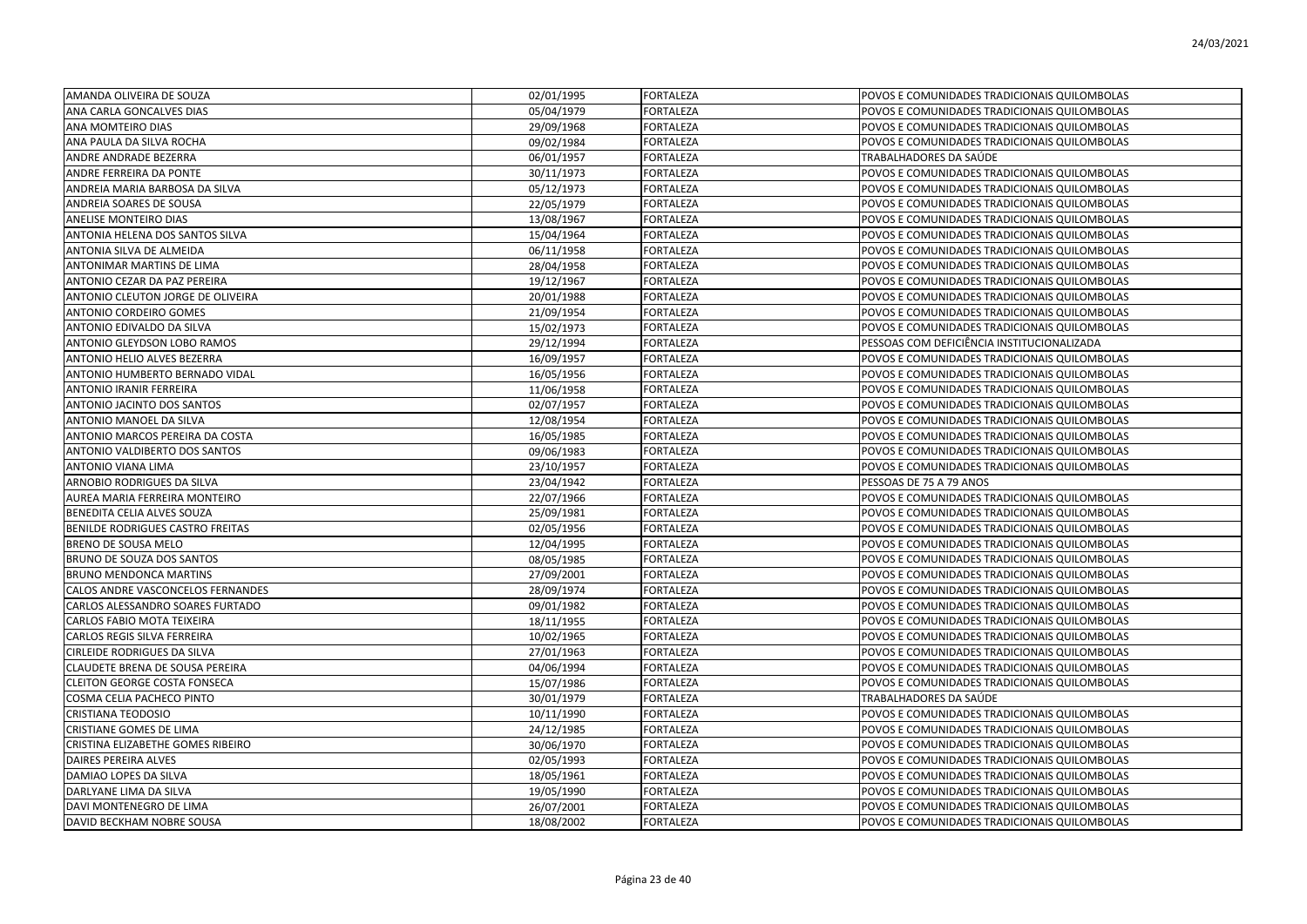| DAYANE CIBELE FREITAS DO NASCIMENTO    | 10/12/1996 | <b>FORTALEZA</b> | POVOS E COMUNIDADES TRADICIONAIS QUILOMBOLAS |
|----------------------------------------|------------|------------------|----------------------------------------------|
| <b>DEUSDEDIT SALES</b>                 | 04/09/1949 | FORTALEZA        | POVOS E COMUNIDADES TRADICIONAIS QUILOMBOLAS |
| DIEGO OLIVEIRA DO NASCIMENTO           | 02/06/1990 | FORTALEZA        | POVOS E COMUNIDADES TRADICIONAIS QUILOMBOLAS |
| <b>DIMAS DA GUIA MOREIRA</b>           | 30/08/1973 | FORTALEZA        | POVOS E COMUNIDADES TRADICIONAIS QUILOMBOLAS |
| DJALMA AZEVEDO SILVA                   | 26/11/1980 | <b>FORTALEZA</b> | TRABALHADORES DA SAÚDE                       |
| DOUGLAS DAMASO DOS SANTOS              | 22/07/1949 | <b>FORTALEZA</b> | POVOS E COMUNIDADES TRADICIONAIS QUILOMBOLAS |
| DULCE MARIA DE LUCENA AGUIAR           | 18/08/1958 | <b>FORTALEZA</b> | TRABALHADORES DA SAÚDE                       |
| <b>EDEMILSON MENDES DA COSTA</b>       | 10/10/1953 | <b>FORTALEZA</b> | POVOS E COMUNIDADES TRADICIONAIS QUILOMBOLAS |
| <b>EDENILDO XAVIER</b>                 | 20/07/1989 | <b>FORTALEZA</b> | POVOS E COMUNIDADES TRADICIONAIS QUILOMBOLAS |
| <b>EDNA SOARES CAETANO</b>             | 13/08/1984 | <b>FORTALEZA</b> | POVOS E COMUNIDADES TRADICIONAIS QUILOMBOLAS |
| <b>EDSON FERREIRA COSTA</b>            | 29/04/1978 | FORTALEZA        | POVOS E COMUNIDADES TRADICIONAIS QUILOMBOLAS |
| EJANIA MARIA LIMA DA SILVA             | 02/02/1966 | <b>FORTALEZA</b> | TRABALHADORES DA SAÚDE                       |
| <b>ELIANE PEREIRA MARTINS</b>          | 12/04/1957 | <b>FORTALEZA</b> | POVOS E COMUNIDADES TRADICIONAIS QUILOMBOLAS |
| <b>ELIANEIDE MAIA</b>                  | 15/04/1967 | <b>FORTALEZA</b> | POVOS E COMUNIDADES TRADICIONAIS QUILOMBOLAS |
| ELISANGELA MARQUES DA COSTA            | 05/05/1975 | <b>FORTALEZA</b> | POVOS E COMUNIDADES TRADICIONAIS QUILOMBOLAS |
| <b>ELISEU ALVES PEREIRA</b>            | 28/03/1956 | <b>FORTALEZA</b> | POVOS E COMUNIDADES TRADICIONAIS QUILOMBOLAS |
| ELIZANGELA VALERIA MELO DE OLIVEIRA    | 10/08/1977 | <b>FORTALEZA</b> | POVOS E COMUNIDADES TRADICIONAIS QUILOMBOLAS |
| ELLEN DE LIMA E SILVA                  | 26/06/1994 | FORTALEZA        | POVOS E COMUNIDADES TRADICIONAIS QUILOMBOLAS |
| ELOY VITORIA VALE PEREIRA              | 17/09/1996 | <b>FORTALEZA</b> | POVOS E COMUNIDADES TRADICIONAIS QUILOMBOLAS |
| EMANUEL MONTEIRO DOS SANTOS QUEIROZ    | 07/09/1998 | FORTALEZA        | TRABALHADORES DA SAÚDE                       |
| <b>EMANUELLA DA SILVA RODRIGUES</b>    | 28/09/1988 | <b>FORTALEZA</b> | POVOS E COMUNIDADES TRADICIONAIS QUILOMBOLAS |
| <b>ERICK RUFINO DUARTE</b>             | 02/12/2000 | <b>FORTALEZA</b> | POVOS E COMUNIDADES TRADICIONAIS QUILOMBOLAS |
| <b>ERIVANDO FIDELES DE SOUZA</b>       | 27/07/1972 | FORTALEZA        | POVOS E COMUNIDADES TRADICIONAIS QUILOMBOLAS |
| EUZENIRA PEREIRA VICTOR DE CARVALHO    | 19/07/1987 | <b>FORTALEZA</b> | POVOS E COMUNIDADES TRADICIONAIS QUILOMBOLAS |
| EVANDRO GALDINO DO NASCIMENTO          | 03/09/1954 | <b>FORTALEZA</b> | POVOS E COMUNIDADES TRADICIONAIS QUILOMBOLAS |
| EVILANE OLIVEIRA BARROSO ARAGAO        | 18/09/1985 | <b>FORTALEZA</b> | POVOS E COMUNIDADES TRADICIONAIS QUILOMBOLAS |
| EZIANE LIMA DO NASCIMENTO              | 04/03/1996 | <b>FORTALEZA</b> | TRABALHADORES DA SAÚDE                       |
| <b>FABIO DOS SANTOS ROSA</b>           | 15/02/1978 | <b>FORTALEZA</b> | POVOS E COMUNIDADES TRADICIONAIS QUILOMBOLAS |
| FATIMA MARIA PEREIRA ABREU             | 02/10/1984 | FORTALEZA        | POVOS E COMUNIDADES TRADICIONAIS QUILOMBOLAS |
| <b>FAUSTO PINHEIRO JUNIOR</b>          | 09/04/1958 | <b>FORTALEZA</b> | POVOS E COMUNIDADES TRADICIONAIS QUILOMBOLAS |
| FERNANDA DA SILVA GARCA                | 26/10/1985 | <b>FORTALEZA</b> | POVOS E COMUNIDADES TRADICIONAIS QUILOMBOLAS |
| FLEUBA MARIA MENESES SOUSA             | 27/07/1973 | FORTALEZA        | POVOS E COMUNIDADES TRADICIONAIS QUILOMBOLAS |
| FRANCISCA EDNA BENTO DA SILVA          | 15/10/1958 | <b>FORTALEZA</b> | POVOS E COMUNIDADES TRADICIONAIS QUILOMBOLAS |
| FRANCISCA LUCIA RIBEIRO DA SILVA       | 03/02/1954 | <b>FORTALEZA</b> | POVOS E COMUNIDADES TRADICIONAIS QUILOMBOLAS |
| FRANCISCA MARLEUDA DA SILVA AQUINO     | 24/04/1961 | <b>FORTALEZA</b> | POVOS E COMUNIDADES TRADICIONAIS QUILOMBOLAS |
| <b>FRANCISCA MATIAS DA SILVA</b>       | 08/08/1959 | <b>FORTALEZA</b> | POVOS E COMUNIDADES TRADICIONAIS QUILOMBOLAS |
| FRANCISCA VILANE AMARAL DA COSTA       | 27/01/1978 | FORTALEZA        | TRABALHADORES DA SAÚDE                       |
| FRANCISCO ANDERSON FERNANDES MOREIRA   | 07/11/1990 | FORTALEZA        | POVOS E COMUNIDADES TRADICIONAIS QUILOMBOLAS |
| FRANCISCO CARLOS DO NASCIMENTO NUNES   | 20/11/1997 | FORTALEZA        | POVOS E COMUNIDADES TRADICIONAIS QUILOMBOLAS |
| FRANCISCO CHAGAS LAUREANO FILHO        | 12/04/1949 | <b>FORTALEZA</b> | POVOS E COMUNIDADES TRADICIONAIS QUILOMBOLAS |
| FRANCISCO CLAUDIO OLIVEIRA BARBOSA     | 05/03/1946 | FORTALEZA        | PESSOAS DE 75 A 79 ANOS                      |
| <b>FRANCISCO CLEBIO MARTINS</b>        | 09/11/1959 | <b>FORTALEZA</b> | PESSOAS COM 60 ANOS INSTITUCIONALIZADOS      |
| FRANCISCO DE ASSIS POLONGO DE MESQUITA | 16/08/1955 | <b>FORTALEZA</b> | POVOS E COMUNIDADES TRADICIONAIS QUILOMBOLAS |
| <b>FRANCISCO DE MORAIS RODRIGUES</b>   | 01/03/1968 | <b>FORTALEZA</b> | POVOS E COMUNIDADES TRADICIONAIS QUILOMBOLAS |
| <b>FRANCISCO DEIVES SIFOROSA</b>       | 12/12/1989 | <b>FORTALEZA</b> | TRABALHADORES DA SAÚDE                       |
| <b>FRANCISCO EDER SILVA SOARES</b>     | 14/10/1984 | FORTALEZA        | POVOS E COMUNIDADES TRADICIONAIS QUILOMBOLAS |
| <b>FRANCISCO EVALDO BRITO MENDES</b>   | 20/09/1972 | FORTALEZA        | TRABALHADORES DA SAÚDE                       |
| <b>FRANCISCO FERREIRA GOMES</b>        | 28/12/1954 | <b>FORTALEZA</b> | POVOS E COMUNIDADES TRADICIONAIS QUILOMBOLAS |
|                                        |            |                  |                                              |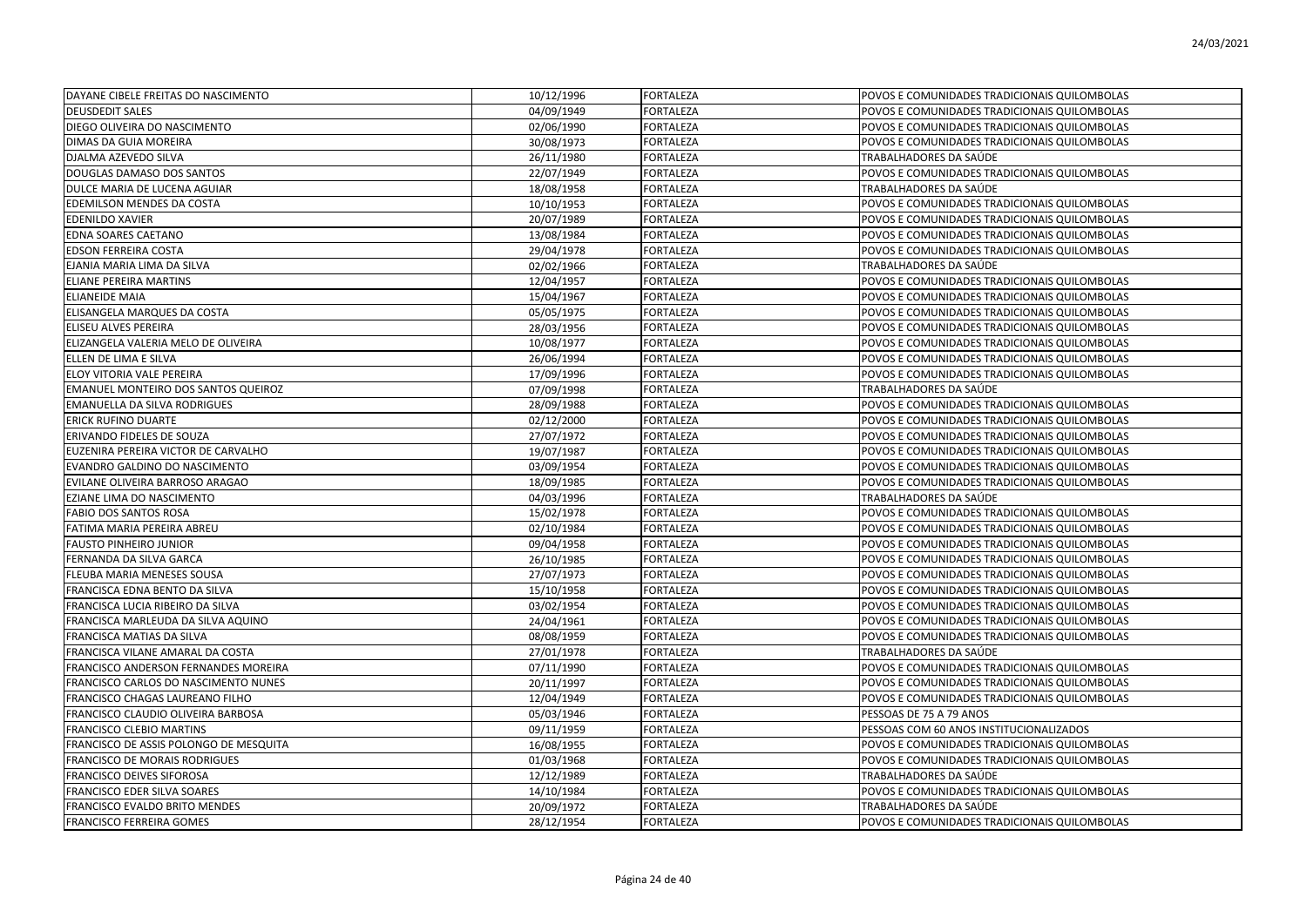| <b>FRANCISCO GABRIEL MACEDO DA SILVA</b>  | 19/07/1996 | <b>FORTALEZA</b> | POVOS E COMUNIDADES TRADICIONAIS QUILOMBOLAS |
|-------------------------------------------|------------|------------------|----------------------------------------------|
| <b>FRANCISCO HELDER DA SILVA OLIVEIRA</b> | 03/05/1985 | <b>FORTALEZA</b> | POVOS E COMUNIDADES TRADICIONAIS QUILOMBOLAS |
| FRANCISCO IGOR NASCIMENTO DE BRITO        | 09/03/1987 | FORTALEZA        | POVOS E COMUNIDADES TRADICIONAIS QUILOMBOLAS |
| FRANCISCO INACIO DA SILVA                 | 22/01/1958 | FORTALEZA        | PESSOAS COM 60 ANOS INSTITUCIONALIZADOS      |
| FRANCISCO IVO DE LIMA                     | 18/05/1959 | <b>FORTALEZA</b> | POVOS E COMUNIDADES TRADICIONAIS QUILOMBOLAS |
| FRANCISCO JEFFERSON JARDELINO DOS SANTOS  | 18/11/1980 | <b>FORTALEZA</b> | POVOS E COMUNIDADES TRADICIONAIS QUILOMBOLAS |
| <b>FRANCISCO JOSE PEREIRA DAS CHAGAS</b>  | 16/04/1969 | <b>FORTALEZA</b> | POVOS E COMUNIDADES TRADICIONAIS QUILOMBOLAS |
| FRANCISCO JOSE SILVA                      | 24/03/1947 | <b>FORTALEZA</b> | PESSOAS COM 60 ANOS INSTITUCIONALIZADOS      |
| FRANCISCO JUCELINO SOUSA PINTO            | 04/09/1974 | <b>FORTALEZA</b> | POVOS E COMUNIDADES TRADICIONAIS QUILOMBOLAS |
| FRANCISCO LINDELVANIO PEREIRA DA SILVA    | 02/06/1981 | <b>FORTALEZA</b> | POVOS E COMUNIDADES TRADICIONAIS QUILOMBOLAS |
| <b>FRANCISCO LUCIANO ALVES</b>            | 28/11/1952 | <b>FORTALEZA</b> | POVOS E COMUNIDADES TRADICIONAIS QUILOMBOLAS |
| <b>FRANCISCO MARCOS MATOS</b>             | 27/12/1987 | <b>FORTALEZA</b> | POVOS E COMUNIDADES TRADICIONAIS QUILOMBOLAS |
| FRANCISCO SERGIO PEREIRA NASCIMENTO       | 07/11/1988 | <b>FORTALEZA</b> | PESSOAS COM DEFICIÊNCIA INSTITUCIONALIZADA   |
| FRANCISCO STENIO SANTOS COUTINHO          | 07/06/1979 | <b>FORTALEZA</b> | POVOS E COMUNIDADES TRADICIONAIS QUILOMBOLAS |
| FRANCISCO TADEU MENDES PARRIAO            | 06/03/1984 | <b>FORTALEZA</b> | POVOS E COMUNIDADES TRADICIONAIS QUILOMBOLAS |
| FRANCISCO VANDEILSON DA SILVA GOMES       | 29/06/2002 | <b>FORTALEZA</b> | POVOS E COMUNIDADES TRADICIONAIS QUILOMBOLAS |
| FRANK JULIO TEIXERA MOREIRA               | 18/06/1993 | <b>FORTALEZA</b> | POVOS E COMUNIDADES TRADICIONAIS QUILOMBOLAS |
| GABRIEL ANGELO SOUSA DA COSTA             | 17/01/2002 | <b>FORTALEZA</b> | POVOS E COMUNIDADES TRADICIONAIS QUILOMBOLAS |
| <b>GERALDO FELIPE VITALIANO</b>           | 15/07/1958 | <b>FORTALEZA</b> | POVOS E COMUNIDADES TRADICIONAIS QUILOMBOLAS |
| GERARDO ANTONIO MOURA ABREU               | 16/04/1960 | FORTALEZA        | POVOS E COMUNIDADES TRADICIONAIS QUILOMBOLAS |
| GERARDO DOMINGO DE OLIVEIRA               | 13/06/1958 | <b>FORTALEZA</b> | POVOS E COMUNIDADES TRADICIONAIS QUILOMBOLAS |
| <b>GERLANO DO NASCIMENTO BARROS</b>       | 07/11/1988 | <b>FORTALEZA</b> | POVOS E COMUNIDADES TRADICIONAIS QUILOMBOLAS |
| GESSICA MARIA DE SOUSA NASCIMENTO         | 03/05/1991 | FORTALEZA        | POVOS E COMUNIDADES TRADICIONAIS QUILOMBOLAS |
| GILBERTO ALEXANDRE DA SILVA               | 02/11/1960 | <b>FORTALEZA</b> | POVOS E COMUNIDADES TRADICIONAIS QUILOMBOLAS |
| <b>GILRAI COSTA LIMA SILVA</b>            | 04/06/1987 | <b>FORTALEZA</b> | POVOS E COMUNIDADES TRADICIONAIS QUILOMBOLAS |
| <b>GLAILSON DA SILVA MARINHO</b>          | 16/06/1992 | <b>FORTALEZA</b> | POVOS E COMUNIDADES TRADICIONAIS QUILOMBOLAS |
| <b>GLEICIANE CORDEIRO DANIEL</b>          | 19/05/1983 | FORTALEZA        | POVOS E COMUNIDADES TRADICIONAIS QUILOMBOLAS |
| <b>GLEISON SOUZA MARTINS</b>              | 08/04/1989 | FORTALEZA        | POVOS E COMUNIDADES TRADICIONAIS QUILOMBOLAS |
| GLEYCE KELLYANE TEIXEIRA LIMA             | 04/10/1995 | FORTALEZA        | POVOS E COMUNIDADES TRADICIONAIS QUILOMBOLAS |
| <b>GLISLIANE ALVES TEIXEIRA</b>           | 10/07/1985 | <b>FORTALEZA</b> | POVOS E COMUNIDADES TRADICIONAIS QUILOMBOLAS |
| GONCALINHA ELOI AZEVEDO                   | 16/12/1980 | <b>FORTALEZA</b> | POVOS E COMUNIDADES TRADICIONAIS QUILOMBOLAS |
| <b>GRACIELE RICARDO DO NASCIMENTO</b>     | 30/10/1988 | <b>FORTALEZA</b> | POVOS E COMUNIDADES TRADICIONAIS QUILOMBOLAS |
| <b>GUTEMBERG FREITAS DE OLIVEIRA</b>      | 10/08/1976 | <b>FORTALEZA</b> | POVOS E COMUNIDADES TRADICIONAIS QUILOMBOLAS |
| <b>HEBERSON PEREIRA FEITOSA</b>           | 16/02/1993 | <b>FORTALEZA</b> | POVOS E COMUNIDADES TRADICIONAIS QUILOMBOLAS |
| HELIO DE SOUZA FERREIRA                   | 17/10/1980 | <b>FORTALEZA</b> | POVOS E COMUNIDADES TRADICIONAIS QUILOMBOLAS |
| HELIO FIRMINO DE OLIVEIRA                 | 04/12/1954 | FORTALEZA        | POVOS E COMUNIDADES TRADICIONAIS QUILOMBOLAS |
| HENRIQUE JUNIOR CAETANO DA SILVA          | 31/03/1978 | <b>FORTALEZA</b> | POVOS E COMUNIDADES TRADICIONAIS QUILOMBOLAS |
| <b>HUGO ARAUJO</b>                        | 18/02/1993 | <b>FORTALEZA</b> | POVOS E COMUNIDADES TRADICIONAIS QUILOMBOLAS |
| <b>INA ARAUJO LOPES</b>                   | 30/08/1969 | FORTALEZA        | POVOS E COMUNIDADES TRADICIONAIS QUILOMBOLAS |
| <b>IRENE SOARES MONTEIRO</b>              | 11/09/1976 | <b>FORTALEZA</b> | POVOS E COMUNIDADES TRADICIONAIS QUILOMBOLAS |
| <b>ITALO MARCOS PEREIRA MAGALHAES</b>     | 17/04/1997 | <b>FORTALEZA</b> | POVOS E COMUNIDADES TRADICIONAIS QUILOMBOLAS |
| <b>IVANEIDE MARIA CHAVES MENESES</b>      | 11/06/1962 | <b>FORTALEZA</b> | POVOS E COMUNIDADES TRADICIONAIS QUILOMBOLAS |
| IVONE SILVA DE OLIVEIRA                   | 04/05/1964 | FORTALEZA        | POVOS E COMUNIDADES TRADICIONAIS QUILOMBOLAS |
| JAIMILSON FAUSTINO DA SILVA               | 22/07/1991 | FORTALEZA        | POVOS E COMUNIDADES TRADICIONAIS QUILOMBOLAS |
| JEAN CARLOS MEDEIROS SILVA                | 28/08/1977 | <b>FORTALEZA</b> | POVOS E COMUNIDADES TRADICIONAIS QUILOMBOLAS |
| JEFFERSON RIBEIRO DE SOUSA                | 14/06/1992 | FORTALEZA        | POVOS E COMUNIDADES TRADICIONAIS QUILOMBOLAS |
| JOANA LESSA LOPES                         | 30/03/1957 | FORTALEZA        | POVOS E COMUNIDADES TRADICIONAIS QUILOMBOLAS |
| JOAO BATISTA DE OLIVEIRA NETO             | 02/07/1976 | <b>FORTALEZA</b> | POVOS E COMUNIDADES TRADICIONAIS QUILOMBOLAS |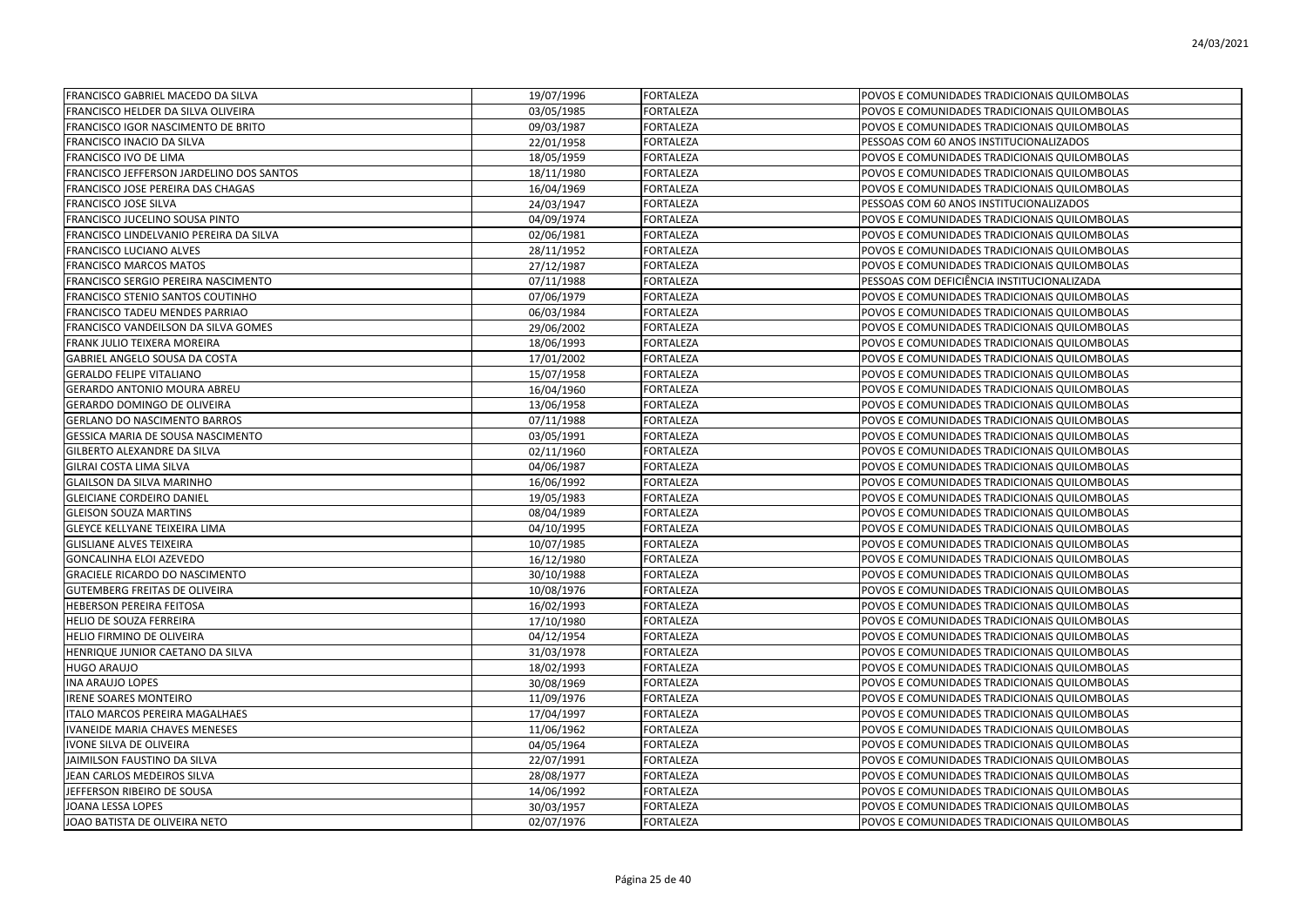| JOAO BATISTA FARIAS                 | 16/12/1962 | <b>FORTALEZA</b> | POVOS E COMUNIDADES TRADICIONAIS QUILOMBOLAS |
|-------------------------------------|------------|------------------|----------------------------------------------|
| JOAO CARDOSO DOS SANTOS             | 29/08/1943 | FORTALEZA        | PESSOAS DE 75 A 79 ANOS                      |
| JOAO CARDOSO DOS SANTOS             | 29/08/1943 | FORTALEZA        | PESSOAS DE 75 A 79 ANOS                      |
| JOAO PEREIRA DA SILVA               | 24/06/1960 | FORTALEZA        | POVOS E COMUNIDADES TRADICIONAIS QUILOMBOLAS |
| JOAO RAIMUNDO DA SILVA              | 19/12/1953 | FORTALEZA        | POVOS E COMUNIDADES TRADICIONAIS QUILOMBOLAS |
| JOAO VALDECIDACODTA                 | 12/07/1961 | FORTALEZA        | POVOS E COMUNIDADES TRADICIONAIS QUILOMBOLAS |
| JOEL DA SILVA BRASIL                | 08/04/1961 | FORTALEZA        | POVOS E COMUNIDADES TRADICIONAIS QUILOMBOLAS |
| JORGE ADRIANO DE MELO               | 24/01/1970 | FORTALEZA        | POVOS E COMUNIDADES TRADICIONAIS QUILOMBOLAS |
| <b>JORGE TEIXEIRA TORRES</b>        | 19/10/1959 | FORTALEZA        | POVOS E COMUNIDADES TRADICIONAIS QUILOMBOLAS |
| JOSE AGUINALDO GERMANO              | 04/06/1968 | FORTALEZA        | POVOS E COMUNIDADES TRADICIONAIS QUILOMBOLAS |
| JOSE AIRTON GASPAR ROCHA            | 22/06/1969 | FORTALEZA        | POVOS E COMUNIDADES TRADICIONAIS QUILOMBOLAS |
| JOSE ALDENISIO LEITAO DE ALMEIDA    | 08/01/1958 | FORTALEZA        | PESSOAS COM 60 ANOS INSTITUCIONALIZADOS      |
| JOSE AMERICO NETO                   | 14/07/1946 | <b>FORTALEZA</b> | POVOS E COMUNIDADES TRADICIONAIS QUILOMBOLAS |
| JOSE ANTON DA SILVA                 | 25/12/1956 | FORTALEZA        | POVOS E COMUNIDADES TRADICIONAIS QUILOMBOLAS |
| JOSE ARIMATEIA DOS SANTOS OLIVEIRA  | 27/03/1969 | FORTALEZA        | POVOS E COMUNIDADES TRADICIONAIS QUILOMBOLAS |
| JOSE ARQUIMEDES DOS SANTOS          | 14/09/1962 | FORTALEZA        | POVOS E COMUNIDADES TRADICIONAIS QUILOMBOLAS |
| <b>JOSE BATISTA SOBRINHO</b>        | 03/02/1950 | <b>FORTALEZA</b> | POVOS E COMUNIDADES TRADICIONAIS QUILOMBOLAS |
| JOSE BONIFACIO BARBOSA              | 25/05/1953 | FORTALEZA        | POVOS E COMUNIDADES TRADICIONAIS QUILOMBOLAS |
| JOSE DE SOUSA                       | 02/07/1950 | FORTALEZA        | POVOS E COMUNIDADES TRADICIONAIS QUILOMBOLAS |
| JOSE GALDINO DA SILVA               | 22/11/1957 | FORTALEZA        | POVOS E COMUNIDADES TRADICIONAIS QUILOMBOLAS |
| JOSE IVAN GOMES FONSECA             | 22/01/1959 | FORTALEZA        | TRABALHADORES DA SAÚDE                       |
| JOSE LEANDRO ALVES GALENO           | 26/09/1989 | FORTALEZA        | POVOS E COMUNIDADES TRADICIONAIS QUILOMBOLAS |
| JOSE LEONARDO DA SILVA              | 22/01/1998 | FORTALEZA        | POVOS E COMUNIDADES TRADICIONAIS QUILOMBOLAS |
| JOSE MARCOS DA SILVA                | 29/11/1953 | FORTALEZA        | POVOS E COMUNIDADES TRADICIONAIS QUILOMBOLAS |
| JOSE MARIA DA SILVA                 | 22/10/1964 | <b>FORTALEZA</b> | POVOS E COMUNIDADES TRADICIONAIS QUILOMBOLAS |
| JOSE MARIA DE OLIVEIRA MOTA         | 27/12/1965 | <b>FORTALEZA</b> | POVOS E COMUNIDADES TRADICIONAIS QUILOMBOLAS |
| JOSE MARIA FERREIRA COSTA           | 11/01/1951 | FORTALEZA        | POVOS E COMUNIDADES TRADICIONAIS QUILOMBOLAS |
| JOSE NAILSON DE SOUZA               | 13/02/1969 | FORTALEZA        | POVOS E COMUNIDADES TRADICIONAIS QUILOMBOLAS |
| JOSE OSMAR DO NASCIMENTO LAURENTINO | 27/11/1957 | FORTALEZA        | POVOS E COMUNIDADES TRADICIONAIS QUILOMBOLAS |
| JOSE PEREIRA DOS SANTOS             | 24/05/1949 | FORTALEZA        | POVOS E COMUNIDADES TRADICIONAIS QUILOMBOLAS |
| <b>JOSE PINTO NUNES</b>             | 19/03/1955 | <b>FORTALEZA</b> | POVOS E COMUNIDADES TRADICIONAIS QUILOMBOLAS |
| JOSE RICARDO BARROS DE SOUSA        | 22/07/1983 | FORTALEZA        | POVOS E COMUNIDADES TRADICIONAIS QUILOMBOLAS |
| JOSE VANDEBERGUE GOMES DOS SANTOS   | 05/09/1961 | FORTALEZA        | POVOS E COMUNIDADES TRADICIONAIS QUILOMBOLAS |
| JOSE VENANCIO NUNES FILHO           | 14/11/1962 | <b>FORTALEZA</b> | POVOS E COMUNIDADES TRADICIONAIS QUILOMBOLAS |
| JOSE WILSON DA SILV                 | 11/09/1956 | <b>FORTALEZA</b> | POVOS E COMUNIDADES TRADICIONAIS QUILOMBOLAS |
| JOSEFA FERREIRA DA SILVA            | 02/09/1946 | FORTALEZA        | POVOS E COMUNIDADES TRADICIONAIS QUILOMBOLAS |
| JULIANA DA SILVA SOARES             | 10/05/1996 | FORTALEZA        | POVOS E COMUNIDADES TRADICIONAIS QUILOMBOLAS |
| JULIANA DOS SANTOS DE OLIVEIRA      | 05/12/1988 | FORTALEZA        | POVOS E COMUNIDADES TRADICIONAIS QUILOMBOLAS |
| <b>JURANDIR FERREIRA CORDEIRO</b>   | 11/11/1965 | <b>FORTALEZA</b> | POVOS E COMUNIDADES TRADICIONAIS QUILOMBOLAS |
| JUSCELINO ABREU DA SILVA            | 09/11/1959 | FORTALEZA        | POVOS E COMUNIDADES TRADICIONAIS QUILOMBOLAS |
| KARISLENY CAETANO DE OLIVEIRA       | 24/05/1989 | FORTALEZA        | POVOS E COMUNIDADES TRADICIONAIS QUILOMBOLAS |
| KEILA MARIA SILVA COELHO            | 31/10/1980 | <b>FORTALEZA</b> | TRABALHADORES DA SAÚDE                       |
| <b>KENNEDY DA SILVA RODRIGUES</b>   | 06/09/1994 | <b>FORTALEZA</b> | POVOS E COMUNIDADES TRADICIONAIS QUILOMBOLAS |
| LEIDE DAIANA FERREIRA MONTEIRO      | 13/02/1990 | FORTALEZA        | POVOS E COMUNIDADES TRADICIONAIS QUILOMBOLAS |
| LEVI MARTINS DE SOUSA               | 14/08/1960 | FORTALEZA        | POVOS E COMUNIDADES TRADICIONAIS QUILOMBOLAS |
| LINDOMAR VIEIRA LIMA                | 31/10/1974 | FORTALEZA        | POVOS E COMUNIDADES TRADICIONAIS QUILOMBOLAS |
| LUIS CARLOS VIEIRA DA SILVA         | 30/08/1968 | FORTALEZA        | POVOS E COMUNIDADES TRADICIONAIS QUILOMBOLAS |
| LUIS PAULO COSTA SILVA              | 12/02/1996 | <b>FORTALEZA</b> | POVOS E COMUNIDADES TRADICIONAIS QUILOMBOLAS |
|                                     |            |                  |                                              |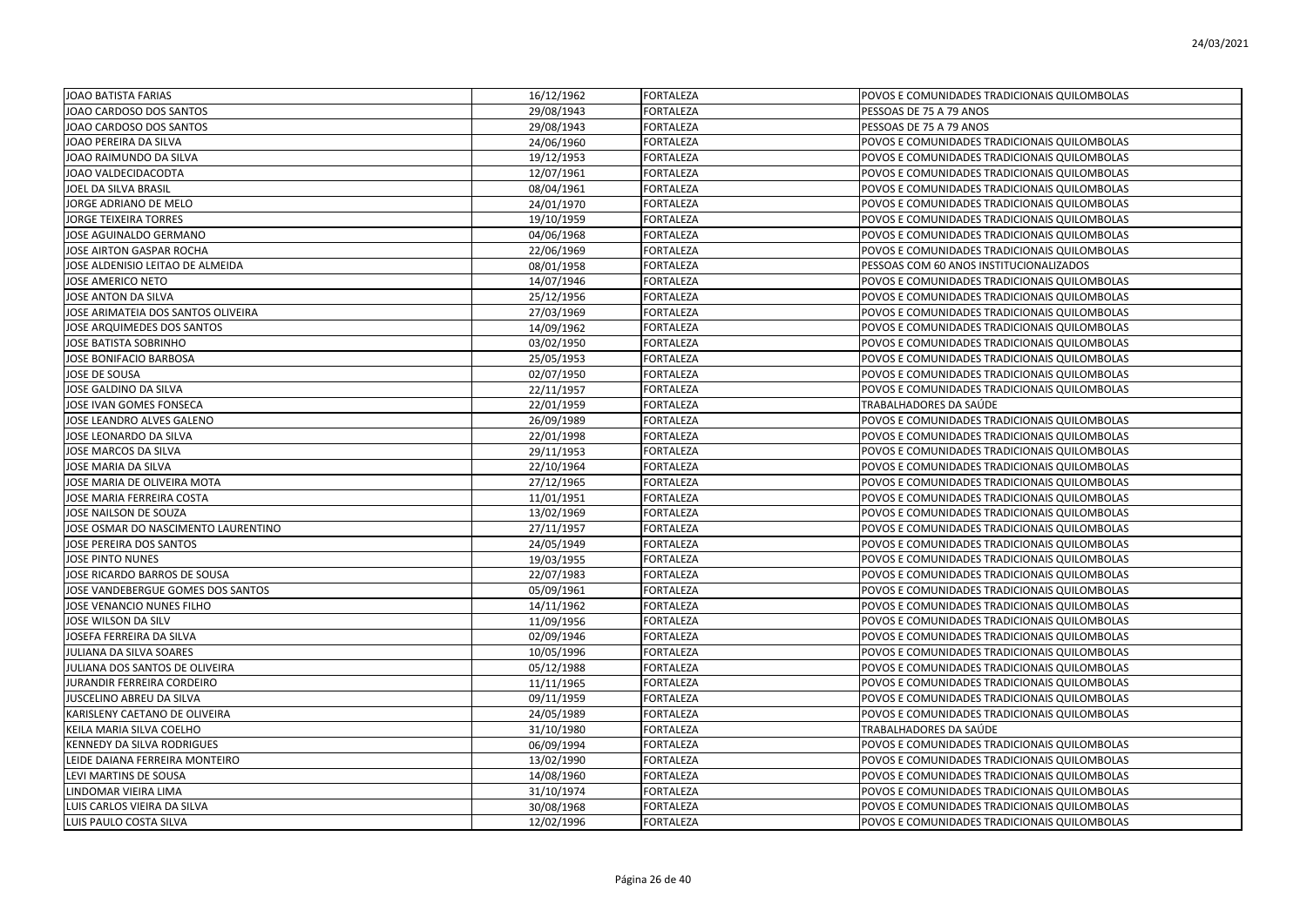| LUIZ HUMBERTO FACANHA DA SILVA               | 05/09/1977 | <b>FORTALEZA</b> | POVOS E COMUNIDADES TRADICIONAIS QUILOMBOLAS |
|----------------------------------------------|------------|------------------|----------------------------------------------|
| <b>MANOEL AMERICO FILHO</b>                  | 25/12/1941 | <b>FORTALEZA</b> | PESSOAS DE 75 A 79 ANOS                      |
| <b>MARCELIA MOREIRA BATISTA</b>              | 17/10/1985 | <b>FORTALEZA</b> | TRABALHADORES DA SAÚDE                       |
| MARCELO FERREIRA DE SOUSA                    | 12/02/1969 | FORTALEZA        | POVOS E COMUNIDADES TRADICIONAIS QUILOMBOLAS |
| MARCOS ANDRE GOMES DE MATOS                  | 19/08/1977 | <b>FORTALEZA</b> | POVOS E COMUNIDADES TRADICIONAIS QUILOMBOLAS |
| MARCOS AURELIO ALVES DE SOUZA                | 06/02/1989 | <b>FORTALEZA</b> | POVOS E COMUNIDADES TRADICIONAIS QUILOMBOLAS |
| <b>MARCOS MARTINS</b>                        | 03/05/1965 | <b>FORTALEZA</b> | POVOS E COMUNIDADES TRADICIONAIS QUILOMBOLAS |
| MARDONIO FURTUOSO DE PAIVA                   | 25/12/1966 | <b>FORTALEZA</b> | POVOS E COMUNIDADES TRADICIONAIS QUILOMBOLAS |
| MARGARIDA DE SOUSA PAIVA                     | 08/01/1977 | <b>FORTALEZA</b> | POVOS E COMUNIDADES TRADICIONAIS QUILOMBOLAS |
| MARGARIDA DOS SANTOS OLIVEIRA                | 04/08/1946 | <b>FORTALEZA</b> | POVOS E COMUNIDADES TRADICIONAIS QUILOMBOLAS |
| <b>MARIA ALCIONE PIRES DA MOTA</b>           | 06/11/1986 | <b>FORTALEZA</b> | POVOS E COMUNIDADES TRADICIONAIS QUILOMBOLAS |
| MARIA ALRECI DA SILVA                        | 07/05/1961 | FORTALEZA        | POVOS E COMUNIDADES TRADICIONAIS QUILOMBOLAS |
| MARIA AMELIA NOGUEIRA AMORIM E SILVA         | 16/03/1992 | FORTALEZA        | TRABALHADORES DA SAÚDE                       |
| MARIA ANTONIETA ACARIO GOMES DE MELO         | 02/02/1965 | <b>FORTALEZA</b> | POVOS E COMUNIDADES TRADICIONAIS QUILOMBOLAS |
| MARIA ARAUJO DO AMARAL                       | 05/08/1953 | FORTALEZA        | POVOS E COMUNIDADES TRADICIONAIS QUILOMBOLAS |
| MARIA AURIDECI DA SILVA                      | 12/03/1979 | <b>FORTALEZA</b> | POVOS E COMUNIDADES TRADICIONAIS QUILOMBOLAS |
| MARIA AUXILIADORA DE LISBOA                  | 06/07/1968 | <b>FORTALEZA</b> | POVOS E COMUNIDADES TRADICIONAIS QUILOMBOLAS |
| MARIA CATARINA DE SOUSA PEREIRA              | 27/12/1942 | <b>FORTALEZA</b> | PESSOAS DE 75 A 79 ANOS                      |
| MARIA CECILIA LOPES DO NASCIMENTO            | 22/11/1960 | <b>FORTALEZA</b> | POVOS E COMUNIDADES TRADICIONAIS QUILOMBOLAS |
| MARIA CINTIA DOS SANTOS                      | 18/12/1977 | FORTALEZA        | TRABALHADORES DA SAÚDE                       |
| MARIA CLEIDE SIMAO FREIRE                    | 27/04/1952 | <b>FORTALEZA</b> | POVOS E COMUNIDADES TRADICIONAIS QUILOMBOLAS |
| MARIA CONCEICAO SOUSA DA SILVA               | 25/03/1969 | <b>FORTALEZA</b> | POVOS E COMUNIDADES TRADICIONAIS QUILOMBOLAS |
| MARIA DA CONCEICAO BARBOSA DE SOUSA DA PONTE | 08/02/1981 | <b>FORTALEZA</b> | POVOS E COMUNIDADES TRADICIONAIS QUILOMBOLAS |
| MARIA DA CONCEICAO ESTEVAM DA SILVA          | 18/03/1951 | <b>FORTALEZA</b> | POVOS E COMUNIDADES TRADICIONAIS QUILOMBOLAS |
| MARIA DA GLORIA BENEVIDES CAVALCANTE         | 21/12/1962 | <b>FORTALEZA</b> | POVOS E COMUNIDADES TRADICIONAIS QUILOMBOLAS |
| MARIA DAS DORES FREITAS DA ROCHA             | 29/05/1979 | <b>FORTALEZA</b> | POVOS E COMUNIDADES TRADICIONAIS QUILOMBOLAS |
| MARIA DAS GRACAS ALVES DA SILVA              | 09/11/1964 | FORTALEZA        | POVOS E COMUNIDADES TRADICIONAIS QUILOMBOLAS |
| MARIA DAS GRACAS ALVES DE SOUZA              | 24/06/1950 | <b>FORTALEZA</b> | POVOS E COMUNIDADES TRADICIONAIS QUILOMBOLAS |
| MARIA DE FATIMA D SOUSA NASCIMENTO           | 20/03/1960 | FORTALEZA        | POVOS E COMUNIDADES TRADICIONAIS QUILOMBOLAS |
| MARIA DE FATIMA MACEDO SOUSA                 | 25/12/1964 | <b>FORTALEZA</b> | POVOS E COMUNIDADES TRADICIONAIS QUILOMBOLAS |
| MARIA DE JESUS CORDEIRO DOS SANTOS           | 18/05/1957 | <b>FORTALEZA</b> | POVOS E COMUNIDADES TRADICIONAIS QUILOMBOLAS |
| MARIA DE LOURDES CRUZ DE MATOS               | 20/04/1947 | <b>FORTALEZA</b> | POVOS E COMUNIDADES TRADICIONAIS QUILOMBOLAS |
| MARIA DE NAZARE DE MATOS SANTOS              | 16/12/1990 | <b>FORTALEZA</b> | POVOS E COMUNIDADES TRADICIONAIS QUILOMBOLAS |
| MARIA DE OLIVEIRA GONDIM                     | 01/05/1954 | <b>FORTALEZA</b> | POVOS E COMUNIDADES TRADICIONAIS QUILOMBOLAS |
| MARIA DO O DA CONCEICAO OLIVEIRA             | 27/12/1979 | <b>FORTALEZA</b> | POVOS E COMUNIDADES TRADICIONAIS QUILOMBOLAS |
| MARIA DO SOCORRO DINIZ                       | 28/10/1990 | FORTALEZA        | POVOS E COMUNIDADES TRADICIONAIS QUILOMBOLAS |
| MARIA DO SOCORRO FERNANDES                   | 09/03/1976 | <b>FORTALEZA</b> | POVOS E COMUNIDADES TRADICIONAIS QUILOMBOLAS |
| MARIA DO SOCORRO NOGUEIRA LIMA               | 13/09/1954 | <b>FORTALEZA</b> | POVOS E COMUNIDADES TRADICIONAIS QUILOMBOLAS |
| MARIA DO SOCORRO OLIVEIRA FURTADO            | 16/01/1969 | <b>FORTALEZA</b> | POVOS E COMUNIDADES TRADICIONAIS QUILOMBOLAS |
| MARIA DULCE FACUNDO DA SILVA                 | 26/08/1942 | <b>FORTALEZA</b> | PESSOAS DE 75 A 79 ANOS                      |
| MARIA ELIETE DE LIMA E SILVA                 | 14/11/1972 | <b>FORTALEZA</b> | TRABALHADORES DA SAÚDE                       |
| MARIA FERNANDA DE ARAUJO DIAS                | 12/06/1952 | <b>FORTALEZA</b> | POVOS E COMUNIDADES TRADICIONAIS QUILOMBOLAS |
| MARIA FERNANDES DA SILVA                     | 24/09/1952 | FORTALEZA        | POVOS E COMUNIDADES TRADICIONAIS QUILOMBOLAS |
| MARIA GERCIANA OLIVEIRA FEITOSA              | 16/02/1967 | FORTALEZA        | POVOS E COMUNIDADES TRADICIONAIS QUILOMBOLAS |
| MARIA GORETE DE CARVALHO                     | 16/04/1960 | FORTALEZA        | PESSOAS COM 60 ANOS INSTITUCIONALIZADOS      |
| MARIA HILDA SOUSA SILVA                      | 06/11/1962 | <b>FORTALEZA</b> | POVOS E COMUNIDADES TRADICIONAIS QUILOMBOLAS |
| MARIA IVANETE PINHEIRO DE FREITAS            | 10/08/1992 | <b>FORTALEZA</b> | POVOS E COMUNIDADES TRADICIONAIS QUILOMBOLAS |
| MARIA JOSE DE OLIVEIRA LIMA                  | 31/10/1948 | <b>FORTALEZA</b> | POVOS E COMUNIDADES TRADICIONAIS QUILOMBOLAS |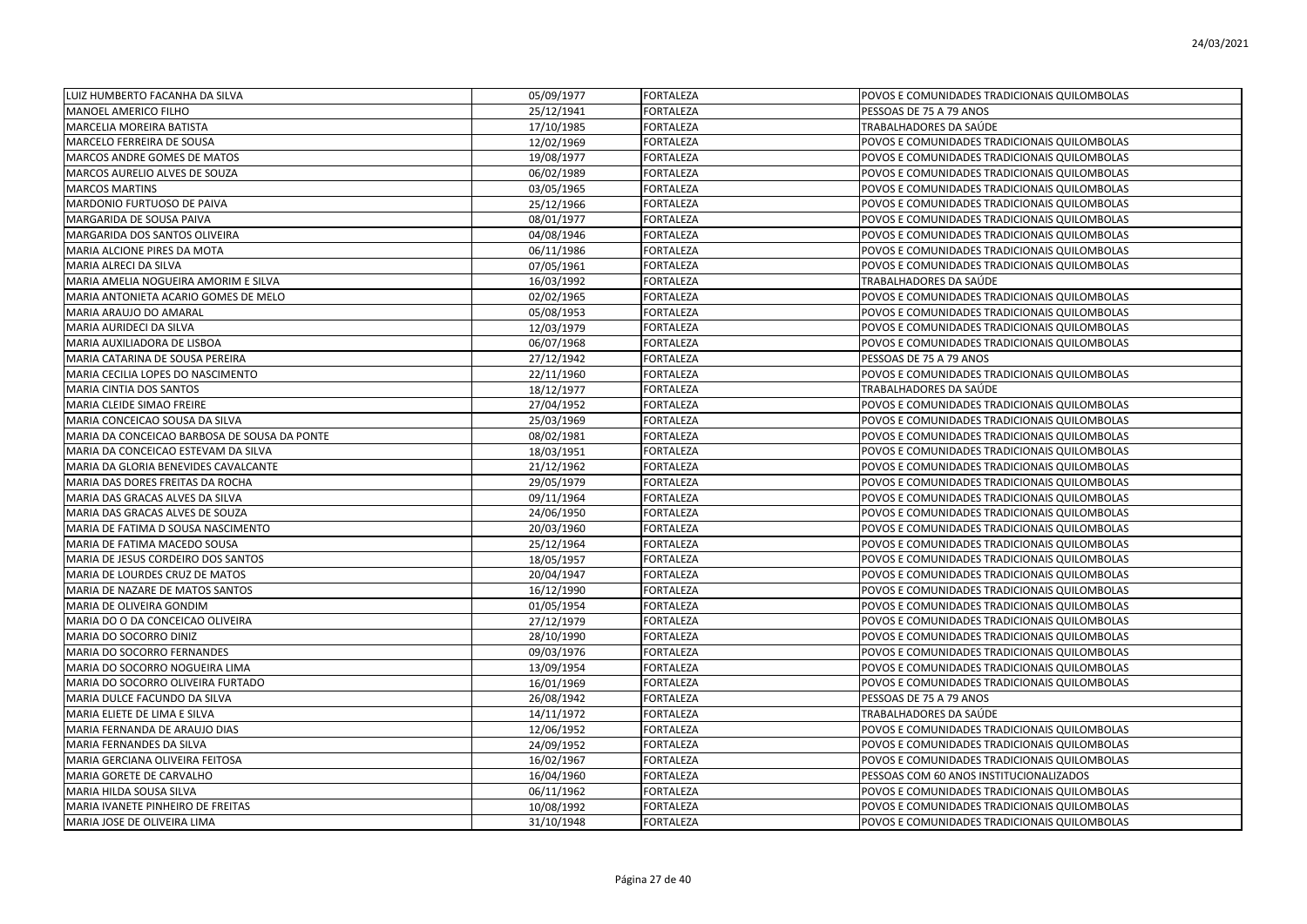| MARIA JOSE GOMES DA SILVA                  | 21/04/1965 | <b>FORTALEZA</b> | POVOS E COMUNIDADES TRADICIONAIS QUILOMBOLAS |
|--------------------------------------------|------------|------------------|----------------------------------------------|
| MARIA KLEDMA OLIVEIRA                      | 02/04/1958 | FORTALEZA        | POVOS E COMUNIDADES TRADICIONAIS QUILOMBOLAS |
| MARIA LA SALETE FELIX                      | 23/07/1961 | <b>FORTALEZA</b> | POVOS E COMUNIDADES TRADICIONAIS QUILOMBOLAS |
| MARIA LOPES MONTENEGRO                     | 24/06/1953 | <b>FORTALEZA</b> | POVOS E COMUNIDADES TRADICIONAIS QUILOMBOLAS |
| MARIA LOPIS DE OLIVEIRA BARROSO            | 23/07/1939 | <b>FORTALEZA</b> | PESSOAS DE 80 A 89 ANOS OU MAIS              |
| <b>MARIA LUCIENE JACINTO</b>               | 09/09/1972 | <b>FORTALEZA</b> | TRABALHADORES DA SAÚDE                       |
| MARIA LUCY PEREIRA DUARTE                  | 06/07/1959 | <b>FORTALEZA</b> | POVOS E COMUNIDADES TRADICIONAIS QUILOMBOLAS |
| MARIA LUZANIRA AGOSTINHO DE MORAIS         | 06/02/1961 | <b>FORTALEZA</b> | POVOS E COMUNIDADES TRADICIONAIS QUILOMBOLAS |
| MARIA MARLENE PAULINO DE SOUZA             | 06/05/1970 | <b>FORTALEZA</b> | POVOS E COMUNIDADES TRADICIONAIS QUILOMBOLAS |
| MARIA MICHELLE MENDONCA DE LIMA            | 16/02/1983 | FORTALEZA        | TRABALHADORES DA SAÚDE                       |
| MARIA MIRIAN FAUSTINO DA SILVA             | 20/12/1964 | FORTALEZA        | POVOS E COMUNIDADES TRADICIONAIS QUILOMBOLAS |
| <b>MARIA NECI SILVA</b>                    | 09/11/1950 | <b>FORTALEZA</b> | POVOS E COMUNIDADES TRADICIONAIS QUILOMBOLAS |
| MARIA OSCARINA MOURA CASTRO                | 01/10/1967 | <b>FORTALEZA</b> | POVOS E COMUNIDADES TRADICIONAIS QUILOMBOLAS |
| MARIA ROCICLEIDE BIZERRIL DA SILVA         | 19/10/1964 | FORTALEZA        | POVOS E COMUNIDADES TRADICIONAIS QUILOMBOLAS |
| MARIA ROSILENE PINTO DA SILVA              | 19/09/1987 | <b>FORTALEZA</b> | TRABALHADORES DA SAÚDE                       |
| MARIA SOCORRO BERTO ALVES MOURA            | 06/08/1970 | <b>FORTALEZA</b> | TRABALHADORES DA SAÚDE                       |
| <b>MARIA SUELIR TARGINO</b>                | 17/11/1976 | <b>FORTALEZA</b> | POVOS E COMUNIDADES TRADICIONAIS QUILOMBOLAS |
| MARIA SUERDA MONTEIRO DIAS                 | 23/05/1947 | <b>FORTALEZA</b> | POVOS E COMUNIDADES TRADICIONAIS QUILOMBOLAS |
| MARIA VALDENIA RODRIGUES DOS SANTOS        | 02/08/1961 | FORTALEZA        | POVOS E COMUNIDADES TRADICIONAIS QUILOMBOLAS |
| MARIA VALDIRENE RODRIGUES DOS SANTOS       | 03/06/1990 | FORTALEZA        | POVOS E COMUNIDADES TRADICIONAIS QUILOMBOLAS |
| MARIA VANDERLEIA DIAS                      | 27/04/1965 | <b>FORTALEZA</b> | POVOS E COMUNIDADES TRADICIONAIS QUILOMBOLAS |
| MARIA VERILENE CHAGAS DA CRUZ              | 17/07/1998 | <b>FORTALEZA</b> | POVOS E COMUNIDADES TRADICIONAIS QUILOMBOLAS |
| MARIA VIRGINIA DE FREITAS ALBINO VITORIANO | 15/02/1961 | FORTALEZA        | PESSOAS COM 60 ANOS INSTITUCIONALIZADOS      |
| MARIA ZUILA MARQUES DE OLIVEIRA            | 17/05/1947 | <b>FORTALEZA</b> | POVOS E COMUNIDADES TRADICIONAIS QUILOMBOLAS |
| MARIANA MAIA DA CUNHA                      | 15/01/1960 | <b>FORTALEZA</b> | POVOS E COMUNIDADES TRADICIONAIS QUILOMBOLAS |
| MARILENE PENHA DE SOUSA                    | 14/01/1982 | <b>FORTALEZA</b> | POVOS E COMUNIDADES TRADICIONAIS QUILOMBOLAS |
| MARILENE SARAIVA MASCARENHAS               | 24/01/1983 | <b>FORTALEZA</b> | POVOS E COMUNIDADES TRADICIONAIS QUILOMBOLAS |
| MARINA CAVALCANTE ROSENDO                  | 18/10/1988 | <b>FORTALEZA</b> | POVOS E COMUNIDADES TRADICIONAIS QUILOMBOLAS |
| <b>MARLY SEVERIANO</b>                     | 15/05/1955 | <b>FORTALEZA</b> | POVOS E COMUNIDADES TRADICIONAIS QUILOMBOLAS |
| <b>MARTINS BISPO</b>                       | 14/01/1956 | <b>FORTALEZA</b> | POVOS E COMUNIDADES TRADICIONAIS QUILOMBOLAS |
| MONICA DE LIMA SILVA                       | 16/09/1978 | <b>FORTALEZA</b> | POVOS E COMUNIDADES TRADICIONAIS QUILOMBOLAS |
| MOZART MOREIRA DA SILVA                    | 23/02/1956 | <b>FORTALEZA</b> | POVOS E COMUNIDADES TRADICIONAIS QUILOMBOLAS |
| NACELIO SANTIAGO DA SILVA                  | 09/04/1984 | <b>FORTALEZA</b> | POVOS E COMUNIDADES TRADICIONAIS QUILOMBOLAS |
| NAGILA GOMES DA SILVA CARNEIRO             | 03/11/1992 | <b>FORTALEZA</b> | POVOS E COMUNIDADES TRADICIONAIS QUILOMBOLAS |
| NATACHA BARBOSA DA SILVA                   | 29/06/1999 | <b>FORTALEZA</b> | POVOS E COMUNIDADES TRADICIONAIS QUILOMBOLAS |
| OSMARINA DE OLIVEIRA GOMES                 | 25/07/1965 | FORTALEZA        | POVOS E COMUNIDADES TRADICIONAIS QUILOMBOLAS |
| PATRICIA GONCALVES VIEIRA                  | 18/09/1990 | FORTALEZA        | TRABALHADORES DA SAÚDE                       |
| PAULO HENRIQUE GOMES COSTA                 | 16/12/1999 | <b>FORTALEZA</b> | POVOS E COMUNIDADES TRADICIONAIS QUILOMBOLAS |
| PAULO RICARDO MUNIZ DA COSTA               | 08/12/1965 | <b>FORTALEZA</b> | POVOS E COMUNIDADES TRADICIONAIS QUILOMBOLAS |
| PAULO ROBERTO CAMINHA DE QUEIROZ           | 07/02/1965 | <b>FORTALEZA</b> | POVOS E COMUNIDADES TRADICIONAIS QUILOMBOLAS |
| PAULO SERGIO ALVES DE OLIVEIRA             | 07/11/1969 | <b>FORTALEZA</b> | POVOS E COMUNIDADES TRADICIONAIS QUILOMBOLAS |
| PEDRO AGNALDO R DE LIMA                    | 28/06/1979 | <b>FORTALEZA</b> | POVOS E COMUNIDADES TRADICIONAIS QUILOMBOLAS |
| PEDRO WALLISON COUTINHO RAULINO            | 12/03/1993 | <b>FORTALEZA</b> | POVOS E COMUNIDADES TRADICIONAIS QUILOMBOLAS |
| PEDRO YTALO SILVA SOUZA                    | 23/03/2001 | <b>FORTALEZA</b> | POVOS E COMUNIDADES TRADICIONAIS QUILOMBOLAS |
| RACHEL SILVA DE OLIVEIRA                   | 06/11/1982 | FORTALEZA        | POVOS E COMUNIDADES TRADICIONAIS QUILOMBOLAS |
| RAIANE TEIXEIRA BEZERRA                    | 22/03/1996 | FORTALEZA        | POVOS E COMUNIDADES TRADICIONAIS QUILOMBOLAS |
| RAIMUNDA FERREIRA CORDEIRO                 | 28/01/1928 | FORTALEZA        | PESSOAS DE 90 ANOS OU MAIS                   |
| <b>RAIMUNDA MARIA</b>                      | 16/06/1937 | <b>FORTALEZA</b> | PESSOAS DE 80 A 89 ANOS OU MAIS              |
|                                            |            |                  |                                              |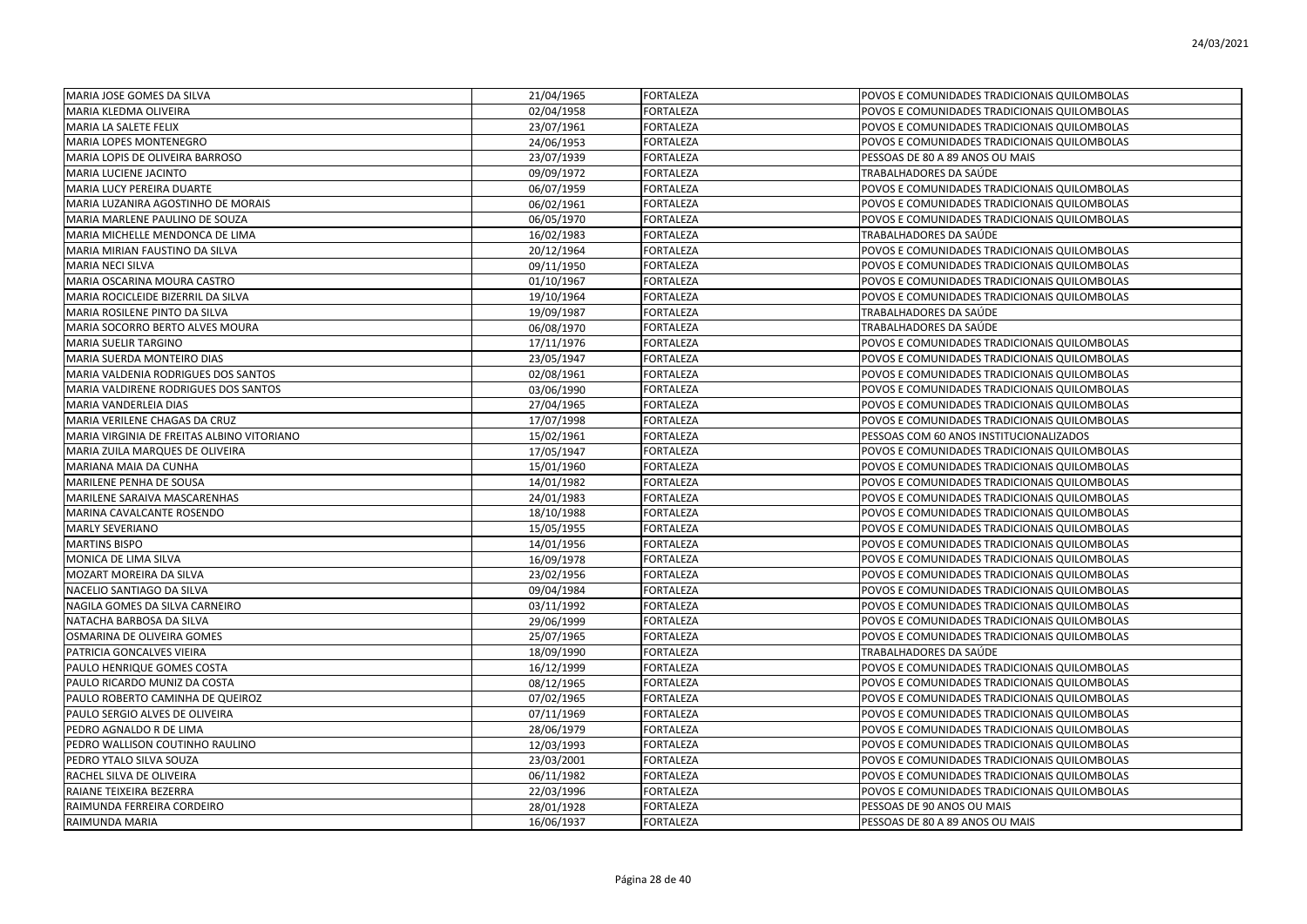| RAIMUNDO DA SILVA                      | 18/10/1954 | <b>FORTALEZA</b>           | POVOS E COMUNIDADES TRADICIONAIS QUILOMBOLAS |
|----------------------------------------|------------|----------------------------|----------------------------------------------|
| RAIMUNDO EDMAR RODRIGUES GONDIM        | 02/07/1945 | FORTALEZA                  | PESSOAS DE 75 A 79 ANOS                      |
| RAIMUNDO EDUARDO MONTENEGRO            | 02/02/1936 | <b>FORTALEZA</b>           | PESSOAS DE 80 A 89 ANOS OU MAIS              |
| RAIMUNDO FRANCISCO DE OLIVEIRA         | 19/05/1948 | <b>FORTALEZA</b>           | POVOS E COMUNIDADES TRADICIONAIS QUILOMBOLAS |
| RAIMUNDO IVAN ARAUJO DE OLIVEIRA       | 10/05/1948 | FORTALEZA                  | POVOS E COMUNIDADES TRADICIONAIS QUILOMBOLAS |
| RAIMUNDO NONATO COELHO                 | 14/11/1954 | <b>FORTALEZA</b>           | POVOS E COMUNIDADES TRADICIONAIS QUILOMBOLAS |
| RAIMUNDO ODECIO AGUIAR                 | 04/12/1958 | <b>FORTALEZA</b>           | PESSOAS COM 60 ANOS INSTITUCIONALIZADOS      |
| RAQUEL MAVGUINIER TRAVASSOS            | 31/07/1953 | <b>FORTALEZA</b>           | TRABALHADORES DA SAÚDE                       |
| RAYANE BARBOSA DE ABREU                | 02/01/1995 | <b>FORTALEZA</b>           | POVOS E COMUNIDADES TRADICIONAIS QUILOMBOLAS |
| REGINA LUCIA CASTRO DE ARAUJO          | 19/05/1958 | FORTALEZA                  | POVOS E COMUNIDADES TRADICIONAIS QUILOMBOLAS |
| REINALDO MARTINS FILHO                 | 05/11/1955 | FORTALEZA                  | POVOS E COMUNIDADES TRADICIONAIS QUILOMBOLAS |
| RITA RIBEIRO DE ARAUJO                 | 06/10/1967 | <b>FORTALEZA</b>           | POVOS E COMUNIDADES TRADICIONAIS QUILOMBOLAS |
| ROBERLANIO DA SILVA QUEIROZ            | 06/01/1995 | FORTALEZA                  | POVOS E COMUNIDADES TRADICIONAIS QUILOMBOLAS |
| ROBSON RUAN BEZERRA DA SILVA           | 28/05/1998 | <b>FORTALEZA</b>           | POVOS E COMUNIDADES TRADICIONAIS QUILOMBOLAS |
| RODRIGO SILVA DOS SANTOS               | 18/01/1987 | <b>FORTALEZA</b>           | POVOS E COMUNIDADES TRADICIONAIS QUILOMBOLAS |
| RONALD SILVA DE OLIVEIRA               | 25/04/1989 | <b>FORTALEZA</b>           | POVOS E COMUNIDADES TRADICIONAIS QUILOMBOLAS |
| RONELIA XAVIER DO NASCIMENTO           | 15/01/1957 | <b>FORTALEZA</b>           | POVOS E COMUNIDADES TRADICIONAIS QUILOMBOLAS |
| SAMUEL DE PAIVA ARAUJO                 | 14/02/1986 | <b>FORTALEZA</b>           | POVOS E COMUNIDADES TRADICIONAIS QUILOMBOLAS |
| SANDRA MARIA CHAGAS DA SILVA ABREU     | 24/05/1973 | FORTALEZA                  | POVOS E COMUNIDADES TRADICIONAIS QUILOMBOLAS |
| <b>SARA MARTINS FERREIRA</b>           | 04/08/1975 | <b>FORTALEZA</b>           | POVOS E COMUNIDADES TRADICIONAIS QUILOMBOLAS |
| SHEILA ALINE CARVALHO DE LIMA          | 09/12/1984 | <b>FORTALEZA</b>           | POVOS E COMUNIDADES TRADICIONAIS QUILOMBOLAS |
| SHIRLANIA DE FREITAS NASCIMENTO        | 19/03/1984 | FORTALEZA                  | POVOS E COMUNIDADES TRADICIONAIS QUILOMBOLAS |
| SONIA MARIA DUARTE                     | 31/12/1970 | <b>FORTALEZA</b>           | POVOS E COMUNIDADES TRADICIONAIS QUILOMBOLAS |
| TANIA MARIA DE OLIVEIRA SOARES DA CRUZ | 16/02/1969 | <b>FORTALEZA</b>           | TRABALHADORES DA SAÚDE                       |
| <b>TAYNARA PEREIRA COSTA</b>           | 24/10/1992 | <b>FORTALEZA</b>           | TRABALHADORES DA SAÚDE                       |
| TEREZA DOS SANTOS XAVIER               | 15/06/1947 | <b>FORTALEZA</b>           | POVOS E COMUNIDADES TRADICIONAIS QUILOMBOLAS |
| TEREZINHA RODRIGUES MARTINS            | 22/02/1960 | FORTALEZA                  | POVOS E COMUNIDADES TRADICIONAIS QUILOMBOLAS |
| TIFFANY BRUNA DA SILVA SOARES          | 12/03/1999 | <b>FORTALEZA</b>           | TRABALHADORES DA SAÚDE                       |
| VALDECILA FREITAS DO NASCIMENTO        | 21/07/1964 | <b>FORTALEZA</b>           | POVOS E COMUNIDADES TRADICIONAIS QUILOMBOLAS |
| VALDILEIDE DO NASCIMENTO PINHEIRO      | 28/01/1985 | FORTALEZA                  | POVOS E COMUNIDADES TRADICIONAIS QUILOMBOLAS |
| <b>VALMIR MAIA DOS SANTOS</b>          | 30/07/1962 | <b>FORTALEZA</b>           | POVOS E COMUNIDADES TRADICIONAIS QUILOMBOLAS |
| VANDECLESIO PEREIRA BATISTA            | 06/04/1993 | <b>FORTALEZA</b>           | POVOS E COMUNIDADES TRADICIONAIS QUILOMBOLAS |
| VANDO PEREIRA VANDERLEY                | 15/06/1939 | <b>FORTALEZA</b>           | PESSOAS DE 80 A 89 ANOS OU MAIS              |
| VANIA MARIA CAVACANTE DOS SANTOS       | 17/04/1972 | <b>FORTALEZA</b>           | TRABALHADORES DA SAÚDE                       |
| VERA LUCIA BEZERRA DE SOUZA            | 20/12/1962 | <b>FORTALEZA</b>           | POVOS E COMUNIDADES TRADICIONAIS QUILOMBOLAS |
| VICTORIA KEDYNNA DE LIMA MAGALHES P    | 11/11/1999 | FORTALEZA                  | POVOS E COMUNIDADES TRADICIONAIS QUILOMBOLAS |
| <b>VITOR RODRIGUES DA ROCHA</b>        | 25/03/1958 | <b>FORTALEZA</b>           | POVOS E COMUNIDADES TRADICIONAIS QUILOMBOLAS |
| VIVIANE MARIA ESMERALDO BRUNO          | 13/05/1984 | <b>FORTALEZA</b>           | POVOS E COMUNIDADES TRADICIONAIS QUILOMBOLAS |
| <b>WALCINEIDE VIANA BARBOSA</b>        | 28/01/1957 | FORTALEZA                  | POVOS E COMUNIDADES TRADICIONAIS QUILOMBOLAS |
| WALDEMIR CANDIDO DA SILVA              | 07/10/1997 | <b>FORTALEZA</b>           | POVOS E COMUNIDADES TRADICIONAIS QUILOMBOLAS |
| WENDERSON HENRIQUE CARNEIRO PEREIRA    | 14/09/1988 | <b>FORTALEZA</b>           | POVOS E COMUNIDADES TRADICIONAIS QUILOMBOLAS |
| YAGO BRUNO FERREIRA DA SILVA COSTA     | 04/07/1993 | <b>FORTALEZA</b>           | POVOS E COMUNIDADES TRADICIONAIS QUILOMBOLAS |
| YASMIM OLIVEIRA MAGALHAES              | 29/04/2002 | <b>FORTALEZA</b>           | POVOS E COMUNIDADES TRADICIONAIS QUILOMBOLAS |
| YSLANI OLIVEIRA DA COSTA               | 10/02/1998 | FORTALEZA                  | POVOS E COMUNIDADES TRADICIONAIS QUILOMBOLAS |
| ZACARIAS BARBOSA DOS SANTOS            | 16/11/1962 | <b>FORTALEZA</b>           | POVOS E COMUNIDADES TRADICIONAIS QUILOMBOLAS |
| ZELINA FERNANDES MOREIRA               | 01/12/1960 | FORTALEZA                  | POVOS E COMUNIDADES TRADICIONAIS QUILOMBOLAS |
| FRANCISCA RAIMUNDA RIBEIRO VIEIRA      | 30/06/1952 | GRANJA                     | POVOS E COMUNIDADES TRADICIONAIS QUILOMBOLAS |
| <b>ANTONIO CARLOS RIBEIRO</b>          | 22/03/1979 | <b>GUARACIABA DO NORTE</b> | POVOS E COMUNIDADES TRADICIONAIS QUILOMBOLAS |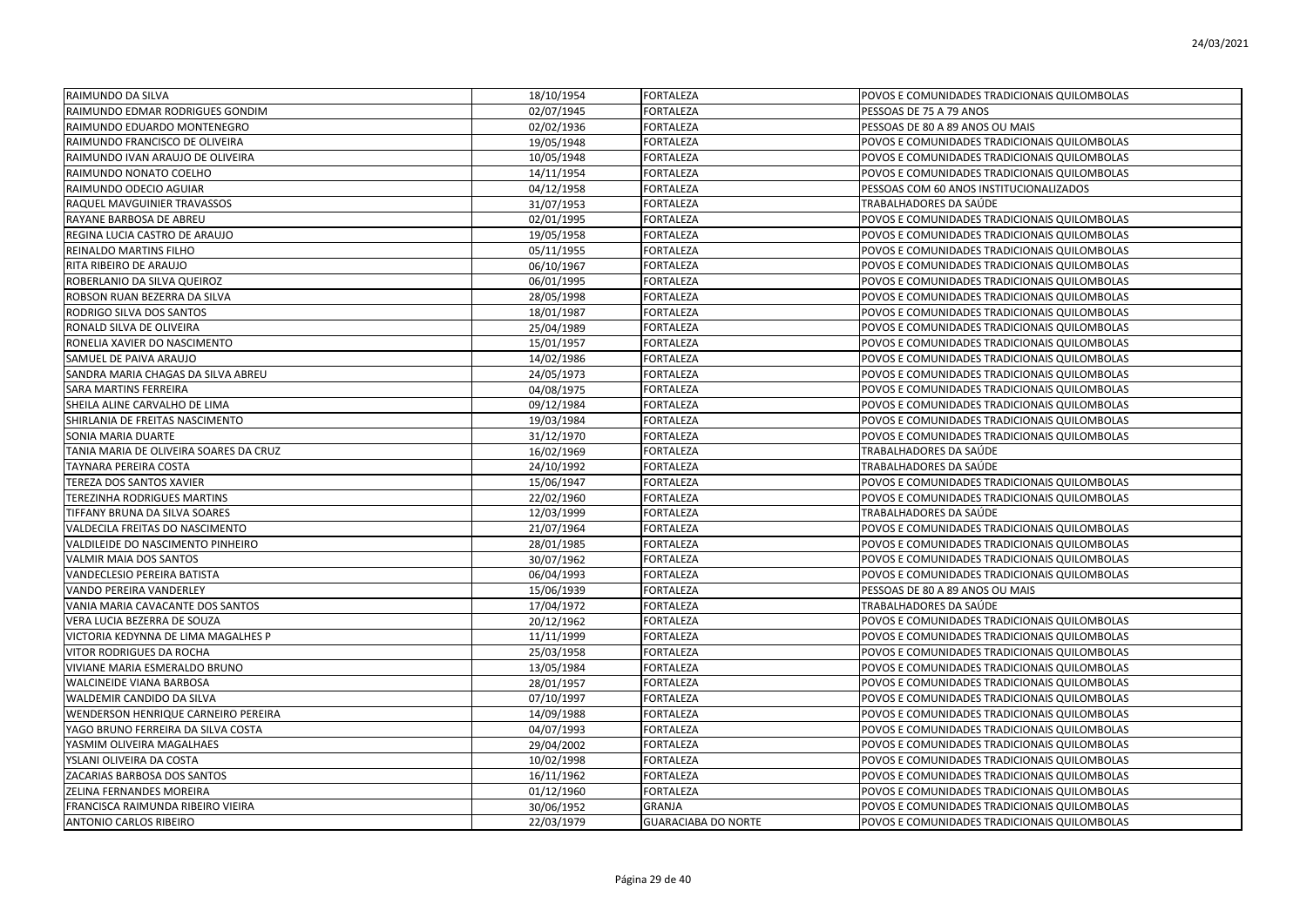| MARIA NEUMA DE SOUSA PAIVA          | 03/01/1959 | <b>GUARACIABA DO NORTE</b> | POVOS E COMUNIDADES TRADICIONAIS QUILOMBOLAS |
|-------------------------------------|------------|----------------------------|----------------------------------------------|
| MELQUIADES DO NASCIMENTO PAIVA      | 10/12/1954 | <b>GUARACIABA DO NORTE</b> | POVOS E COMUNIDADES TRADICIONAIS QUILOMBOLAS |
| ALANA DA SILVA LIMA                 | 01/08/1985 | HORIZONTE                  | POVOS E COMUNIDADES TRADICIONAIS QUILOMBOLAS |
| ALDENIA AGOSTINHO DO NASCIMENTO     | 13/12/1989 | <b>HORIZONTE</b>           | POVOS E COMUNIDADES TRADICIONAIS QUILOMBOLAS |
| ANTONIA THEUMA GADELHA DA SILVA     | 27/10/1986 | HORIZONTE                  | POVOS E COMUNIDADES TRADICIONAIS QUILOMBOLAS |
| ANTONIO BANDEIRA LIMA               | 17/12/1956 | HORIZONTE                  | POVOS E COMUNIDADES TRADICIONAIS QUILOMBOLAS |
| <b>BRUNA SILVA RAMOS</b>            | 24/07/1985 | <b>HORIZONTE</b>           | POVOS E COMUNIDADES TRADICIONAIS QUILOMBOLAS |
| DAYANE NUNES DA SILVA               | 04/09/2001 | HORIZONTE                  | POVOS E COMUNIDADES TRADICIONAIS QUILOMBOLAS |
| ELIANA RODRIGUES DA SILVA           | 06/04/1996 | HORIZONTE                  | POVOS E COMUNIDADES TRADICIONAIS QUILOMBOLAS |
| ERIKA MARIA DE FRANCA DA SILVA      | 02/06/1999 | HORIZONTE                  | POVOS E COMUNIDADES TRADICIONAIS QUILOMBOLAS |
| FATIMA INES DA SILVA                | 11/08/1988 | HORIZONTE                  | POVOS E COMUNIDADES TRADICIONAIS QUILOMBOLAS |
| FRANCISCA HELENA NUNES DA CRUZ      | 06/08/1976 | HORIZONTE                  | POVOS E COMUNIDADES TRADICIONAIS QUILOMBOLAS |
| FRANCISCA MARLEIDE DO NASCIMENTO    | 10/05/1985 | HORIZONTE                  | POVOS E COMUNIDADES TRADICIONAIS QUILOMBOLAS |
| FRANCISCO ALBERTO LIMA DE SOUSA     | 26/10/1979 | HORIZONTE                  | POVOS E COMUNIDADES TRADICIONAIS QUILOMBOLAS |
| FRANCISCO CHAGAS PEREIRA DA SILVA   | 09/03/1958 | HORIZONTE                  | POVOS E COMUNIDADES TRADICIONAIS QUILOMBOLAS |
| FRANCISCO DANILO NUNES DA SILVA     | 22/05/1997 | <b>HORIZONTE</b>           | POVOS E COMUNIDADES TRADICIONAIS QUILOMBOLAS |
| FRANCISCO EDEJUNHO DE QUEIROZ SILVA | 21/10/1987 | HORIZONTE                  | POVOS E COMUNIDADES TRADICIONAIS QUILOMBOLAS |
| FRANCISCO HAROLDO DA SILVA          | 17/04/1963 | <b>HORIZONTE</b>           | POVOS E COMUNIDADES TRADICIONAIS QUILOMBOLAS |
| FRANCISCO WELVIS PAULINO LIMA       | 29/10/1992 | HORIZONTE                  | POVOS E COMUNIDADES TRADICIONAIS QUILOMBOLAS |
| FRANCISCO WENDSON FELIPE DA SILVA   | 19/12/1994 | <b>HORIZONTE</b>           | POVOS E COMUNIDADES TRADICIONAIS QUILOMBOLAS |
| JAMIRYS DA SILVA ROCHA              | 14/10/1998 | HORIZONTE                  | POVOS E COMUNIDADES TRADICIONAIS QUILOMBOLAS |
| JOABE SILVA DO NASCIMENTO           | 17/01/1980 | <b>HORIZONTE</b>           | POVOS E COMUNIDADES TRADICIONAIS QUILOMBOLAS |
| JOELMA RAMALHO DA SILVA OLIVEIRA    | 05/11/1977 | HORIZONTE                  | POVOS E COMUNIDADES TRADICIONAIS QUILOMBOLAS |
| JOSE AIRTON BARBOSA DA CRUZ         | 09/01/1971 | <b>HORIZONTE</b>           | POVOS E COMUNIDADES TRADICIONAIS QUILOMBOLAS |
| JOSE GADELHA DA SILVA               | 29/08/1948 | HORIZONTE                  | POVOS E COMUNIDADES TRADICIONAIS QUILOMBOLAS |
| KATIANA CHAGAS DA SILVA             | 09/09/1979 | HORIZONTE                  | POVOS E COMUNIDADES TRADICIONAIS QUILOMBOLAS |
| LIANA PEREIRA DA SILVA              | 21/10/2000 | <b>HORIZONTE</b>           | POVOS E COMUNIDADES TRADICIONAIS QUILOMBOLAS |
| LORENA ARAUJO DE LIMA               | 27/10/1993 | HORIZONTE                  | POVOS E COMUNIDADES TRADICIONAIS QUILOMBOLAS |
| LUANA RODRIGUES DA SILVA            | 12/11/1994 | <b>HORIZONTE</b>           | POVOS E COMUNIDADES TRADICIONAIS QUILOMBOLAS |
| LUIZ HENRIQUE MONTEIRO DA SILVA     | 09/12/1990 | HORIZONTE                  | POVOS E COMUNIDADES TRADICIONAIS QUILOMBOLAS |
| MANOEL AUGUSTO DA SILVA NETO        | 13/08/1975 | <b>HORIZONTE</b>           | POVOS E COMUNIDADES TRADICIONAIS QUILOMBOLAS |
| MANOEL JORGE DA SILVA               | 11/08/1976 | HORIZONTE                  | POVOS E COMUNIDADES TRADICIONAIS QUILOMBOLAS |
| MARIA CHAGAS DA SILVA ROCHA         | 01/11/1967 | <b>HORIZONTE</b>           | POVOS E COMUNIDADES TRADICIONAIS QUILOMBOLAS |
| MARIA JULIA DA SILVA                | 10/07/1955 | HORIZONTE                  | POVOS E COMUNIDADES TRADICIONAIS QUILOMBOLAS |
| MARIA LIDUINA DA SILVA              | 05/06/1954 | HORIZONTE                  | POVOS E COMUNIDADES TRADICIONAIS QUILOMBOLAS |
| MARIA LUCINEIDE SILVA               | 24/03/1960 | <b>HORIZONTE</b>           | POVOS E COMUNIDADES TRADICIONAIS QUILOMBOLAS |
| MARIANE GONCALVES CRUZ              | 16/01/2001 | HORIZONTE                  | POVOS E COMUNIDADES TRADICIONAIS QUILOMBOLAS |
| MARIO CESAR DA SILVA                | 22/06/1970 | HORIZONTE                  | POVOS E COMUNIDADES TRADICIONAIS QUILOMBOLAS |
| OSCAR SOUSA DA SILVA                | 03/02/1953 | <b>HORIZONTE</b>           | POVOS E COMUNIDADES TRADICIONAIS QUILOMBOLAS |
| PAULO MORAIS                        | 02/08/1986 | HORIZONTE                  | POVOS E COMUNIDADES TRADICIONAIS QUILOMBOLAS |
| REGINA CELIA SOARES DE ALMEIDA      | 22/01/1974 | HORIZONTE                  | POVOS E COMUNIDADES TRADICIONAIS QUILOMBOLAS |
| REGINA CLAUDIA CHAGAS DA SILVA      | 19/01/1980 | <b>HORIZONTE</b>           | POVOS E COMUNIDADES TRADICIONAIS QUILOMBOLAS |
| SUSANA RAMALHO DE OLIVEIRA DE MELO  | 26/11/1995 | HORIZONTE                  | POVOS E COMUNIDADES TRADICIONAIS QUILOMBOLAS |
| TATIANA BARROS DA SILVA             | 07/11/1985 | HORIZONTE                  | POVOS E COMUNIDADES TRADICIONAIS QUILOMBOLAS |
| TATIANA RAMALHO DA SILVA            | 24/08/1987 | HORIZONTE                  | POVOS E COMUNIDADES TRADICIONAIS QUILOMBOLAS |
| <b>WANDELEY FERREIRA LOPES</b>      | 24/11/1988 | HORIZONTE                  | POVOS E COMUNIDADES TRADICIONAIS QUILOMBOLAS |
| RAYANA LIMA MACIEL                  | 05/02/1999 | <b>IBICUITINGA</b>         | TRABALHADORES DA SAÚDE                       |
| <b>EMANOEL VIANA BEZERRA</b>        | 24/12/2000 | ICÓ                        | POVOS E COMUNIDADES TRADICIONAIS QUILOMBOLAS |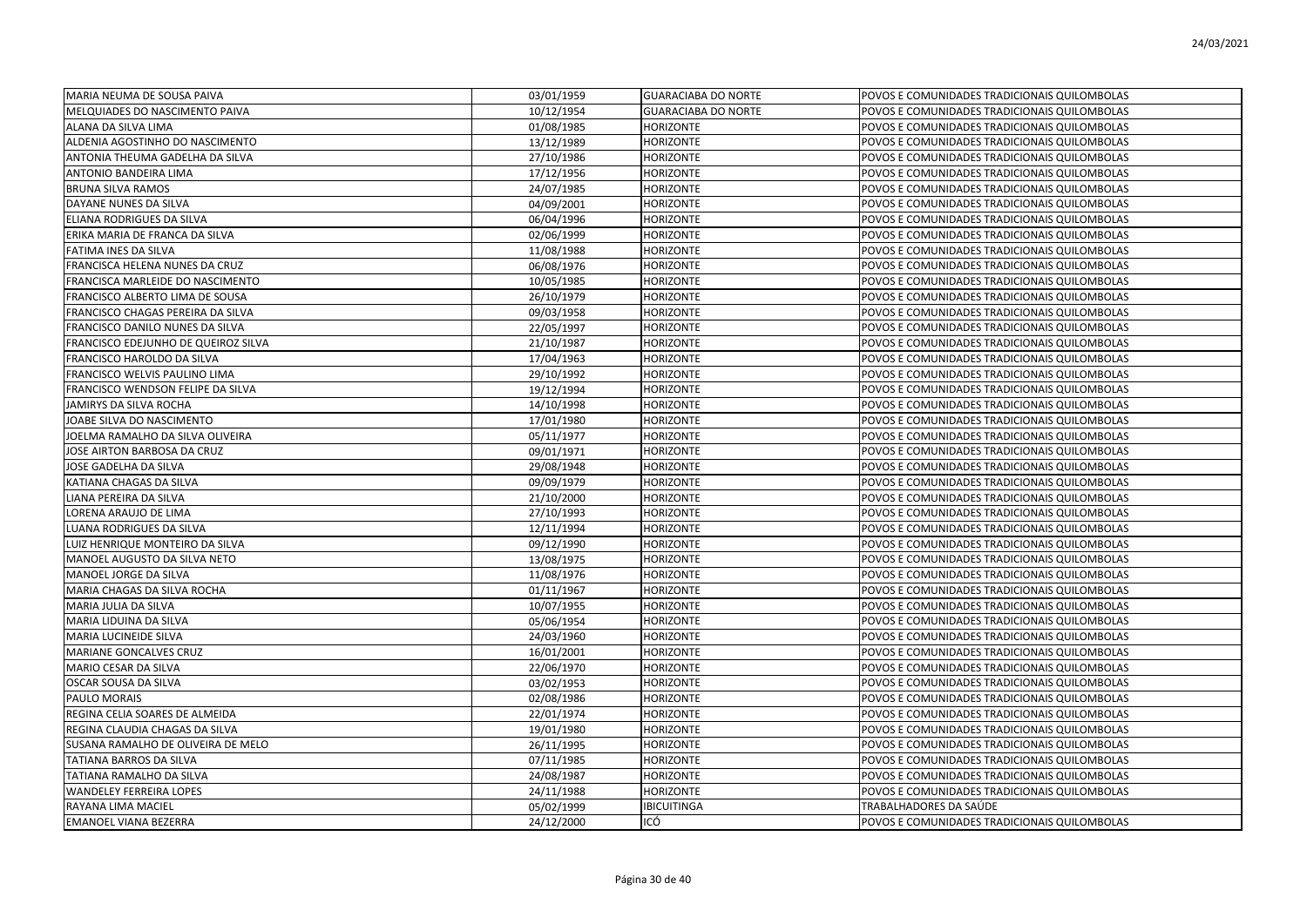| <b>EDINETE PEREIRA GOMES</b>        | 18/10/1993 | <b>IPUEIRAS</b>          | POVOS E COMUNIDADES TRADICIONAIS QUILOMBOLAS |
|-------------------------------------|------------|--------------------------|----------------------------------------------|
| MARIA DAS GRACAS PEREIRA            | 04/03/1950 | <b>IPUEIRAS</b>          | POVOS E COMUNIDADES TRADICIONAIS QUILOMBOLAS |
| ANTONIA MARYLANDE FREITAS DA SILVA  | 12/03/1984 | <b>IRACEMA</b>           | POVOS E COMUNIDADES TRADICIONAIS QUILOMBOLAS |
| <b>ANTONIO MAIA NEGREIROS</b>       | 17/07/1975 | <b>IRACEMA</b>           | POVOS E COMUNIDADES TRADICIONAIS QUILOMBOLAS |
| CLAUDIANA PEREIRA MAGALHAES         | 15/01/1990 | <b>IRACEMA</b>           | POVOS E COMUNIDADES TRADICIONAIS QUILOMBOLAS |
| DAMIAO CARNEIRO MAGALHAES           | 04/04/1982 | <b>IRACEMA</b>           | POVOS E COMUNIDADES TRADICIONAIS QUILOMBOLAS |
| JEANE FERREIRA DA SILVA             | 02/10/1991 | <b>IRACEMA</b>           | POVOS E COMUNIDADES TRADICIONAIS QUILOMBOLAS |
| MARIA DO CARMO BEZERRA DE MOURA     | 16/07/1988 | <b>IRACEMA</b>           | POVOS E COMUNIDADES TRADICIONAIS QUILOMBOLAS |
| MARIA GORETE MAGALHAES AGUIAR       | 20/02/1961 | <b>IRACEMA</b>           | POVOS E COMUNIDADES TRADICIONAIS QUILOMBOLAS |
| MARIA NILZETE MAGALHAES DE MOURA    | 31/08/1963 | <b>IRACEMA</b>           | POVOS E COMUNIDADES TRADICIONAIS QUILOMBOLAS |
| PAULO LIMA DE AGUIAR                | 05/04/1959 | <b>IRACEMA</b>           | POVOS E COMUNIDADES TRADICIONAIS QUILOMBOLAS |
| VALDECIO DE ASSIS JACOB             | 17/03/1993 | <b>IRACEMA</b>           | POVOS E COMUNIDADES TRADICIONAIS QUILOMBOLAS |
| CARLOS EDUARDO LIMA DE BARROS       | 12/08/1991 | <b>ITAICABA</b>          | POVOS E COMUNIDADES TRADICIONAIS QUILOMBOLAS |
| NEYARA FELIPE CAVALCANTE            | 08/11/1990 | <b>ITAITINGA</b>         | POVOS E COMUNIDADES TRADICIONAIS QUILOMBOLAS |
| ZEQUEU CLEMENTINO DA SILVA          | 11/01/1962 | <b>ITAITINGA</b>         | POVOS E COMUNIDADES TRADICIONAIS QUILOMBOLAS |
| ANA REJANE COELHO DE LIMA           | 15/06/1992 | <b>ITAPIPOCA</b>         | POVOS E COMUNIDADES TRADICIONAIS QUILOMBOLAS |
| <b>ANTONIO RODRIGUES ALVES</b>      | 20/01/1991 | <b>ITAPIPOCA</b>         | POVOS E COMUNIDADES TRADICIONAIS QUILOMBOLAS |
| AURILA MARIA DE SOUSA SALES         | 28/05/1971 | <b>ITAPIPOCA</b>         | POVOS E COMUNIDADES TRADICIONAIS QUILOMBOLAS |
| FRANCISCO DE PAIVA SOUSA            | 23/05/1952 | <b>ITAPIPOCA</b>         | POVOS E COMUNIDADES TRADICIONAIS QUILOMBOLAS |
| <b>FRANCISCO ERANDI SOUSA</b>       | 02/07/1980 | <b>ITAPIPOCA</b>         | POVOS E COMUNIDADES TRADICIONAIS QUILOMBOLAS |
| HELENA GRAZIELLY DE ARAUJO BATISTA  | 17/06/1988 | <b>ITAPIPOCA</b>         | TRABALHADORES DA SAÚDE                       |
| JANE KELLY MARQUES SOUSA            | 15/10/1997 | <b>ITAPIPOCA</b>         | POVOS E COMUNIDADES TRADICIONAIS QUILOMBOLAS |
| JOSE ARISTAL ALVES                  | 02/04/1966 | <b>ITAPIPOCA</b>         | POVOS E COMUNIDADES TRADICIONAIS QUILOMBOLAS |
| MARCOS DE LIMA SANTOS               | 30/06/1980 | <b>ITAPIPOCA</b>         | POVOS E COMUNIDADES TRADICIONAIS QUILOMBOLAS |
| MARIA LUCILENE DE SOUSA             | 08/08/1983 | <b>ITAPIPOCA</b>         | POVOS E COMUNIDADES TRADICIONAIS QUILOMBOLAS |
| MARIA NAIANE DE SOUSA ALENCAR       | 21/09/1992 | <b>ITAPIPOCA</b>         | POVOS E COMUNIDADES TRADICIONAIS QUILOMBOLAS |
| MARIA NAYARA DE SOUSA ALENCAR       | 21/09/1992 | <b>ITAPIPOCA</b>         | POVOS E COMUNIDADES TRADICIONAIS QUILOMBOLAS |
| PEDRO NECO TOME                     | 06/01/1932 | <b>ITAPIPOCA</b>         | PESSOAS DE 80 A 89 ANOS OU MAIS              |
| RAIMUNDO ADAILTON DE SOUSA          | 26/06/1974 | <b>ITAPIPOCA</b>         | POVOS E COMUNIDADES TRADICIONAIS QUILOMBOLAS |
| ZILDA SOARES MARQUES SOUSA          | 06/11/1962 | <b>ITAPIPOCA</b>         | POVOS E COMUNIDADES TRADICIONAIS QUILOMBOLAS |
| ALCIONEIDE MOURA DA SILVA           | 23/12/1986 | <b>JAGUARIBARA</b>       | POVOS E COMUNIDADES TRADICIONAIS QUILOMBOLAS |
| LUCELIA DA SILVA DIOGENES           | 20/05/1998 | <b>JAGUARIBARA</b>       | POVOS E COMUNIDADES TRADICIONAIS QUILOMBOLAS |
| JOSE MILTON BEZZERRA                | 01/11/1983 | <b>JAGUARIBE</b>         | POVOS E COMUNIDADES TRADICIONAIS QUILOMBOLAS |
| JOSE MICHAEL LOPES SOMBRA           | 02/12/1993 | <b>JAGUARUANA</b>        | POVOS E COMUNIDADES TRADICIONAIS QUILOMBOLAS |
| MARISMAR SEVERO GOMES DOS SANTOS    | 03/02/1971 | JARDIM                   | POVOS E COMUNIDADES TRADICIONAIS QUILOMBOLAS |
| JOSE DIEGO DE SOUZA PEREIRA         | 05/04/2002 | <b>JUAZEIRO DO NORTE</b> | POVOS E COMUNIDADES TRADICIONAIS QUILOMBOLAS |
| RAIMUNDO PEDRO PRIMO FILHO          | 02/02/1974 | JUAZEIRO DO NORTE        | POVOS E COMUNIDADES TRADICIONAIS QUILOMBOLAS |
| <b>WELLITON OLIVEIRA NASCIMENTO</b> | 04/09/1986 | <b>JUAZEIRO DO NORTE</b> | POVOS E COMUNIDADES TRADICIONAIS QUILOMBOLAS |
| JOSE ELIVALDO COSTA                 | 28/07/1995 | LAVRAS DA MANGABEIRA     | POVOS E COMUNIDADES TRADICIONAIS QUILOMBOLAS |
| ANA OLIVEIRA DE MELO                | 14/11/1958 | MARACANAÚ                | POVOS E COMUNIDADES TRADICIONAIS QUILOMBOLAS |
| ANDREZA CASSIANO PEREIRA            | 21/11/2000 | MARACANAÚ                | POVOS E COMUNIDADES TRADICIONAIS QUILOMBOLAS |
| ANTONIA ABREU DE SOUSA              | 16/06/1947 | MARACANAÚ                | POVOS E COMUNIDADES TRADICIONAIS QUILOMBOLAS |
| ANTONIO LEANDRO DE FREITAS NETO     | 20/09/1973 | MARACANAÚ                | POVOS E COMUNIDADES TRADICIONAIS QUILOMBOLAS |
| ANTONIO REGIS LIMA BARBOSA          | 06/01/1991 | MARACANAÚ                | POVOS E COMUNIDADES TRADICIONAIS QUILOMBOLAS |
| CARLOS LAECIO PEREIRA DE OLIVEIRA   | 17/03/1969 | MARACANAÚ                | POVOS E COMUNIDADES TRADICIONAIS QUILOMBOLAS |
| CAROLINA TABOSA LIMA                | 26/12/1990 | MARACANAÚ                | TRABALHADORES DA SAÚDE                       |
| DAISE PEREIRA MESQUITA RAMOS        | 01/10/1985 | MARACANAÚ                | POVOS E COMUNIDADES TRADICIONAIS QUILOMBOLAS |
| ELENIER PAULO DE ARAUJO             | 03/01/1970 | MARACANAÚ                | POVOS E COMUNIDADES TRADICIONAIS QUILOMBOLAS |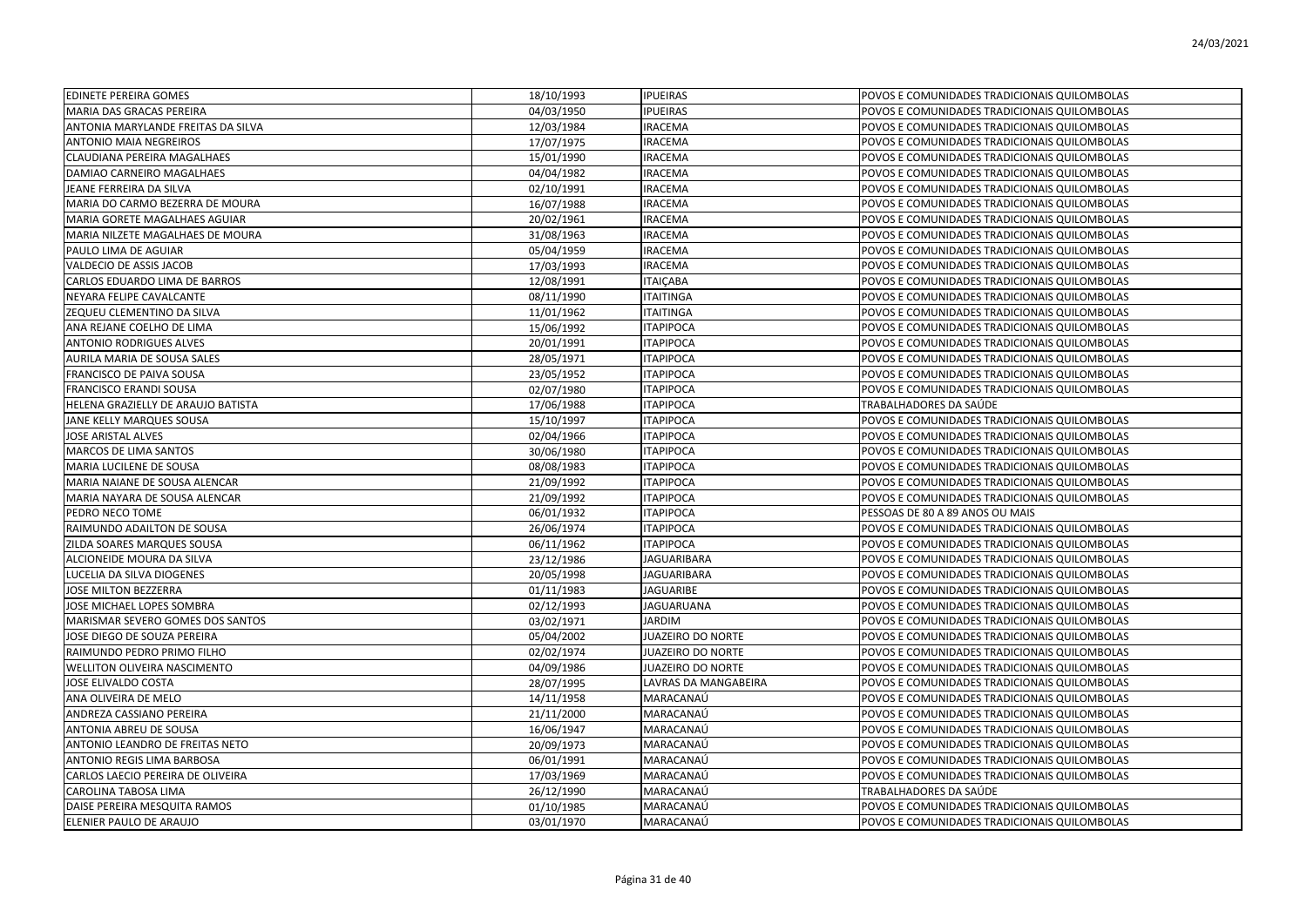| EVALDO UMBELINO DO CARMO               | 06/01/1950 | MARACANAÚ         | POVOS E COMUNIDADES TRADICIONAIS QUILOMBOLAS |
|----------------------------------------|------------|-------------------|----------------------------------------------|
| FRANCISCA EMILIENE MENDES MENEZES      | 12/11/1980 | MARACANAÚ         | POVOS E COMUNIDADES TRADICIONAIS QUILOMBOLAS |
| FRANCISCO CRISTINO OLIVEIRA DOS SANTOS | 07/02/1978 | MARACANAÚ         | POVOS E COMUNIDADES TRADICIONAIS QUILOMBOLAS |
| FRANCISCO JOSE PESSOA ARAUJO           | 17/04/1987 | MARACANAÚ         | POVOS E COMUNIDADES TRADICIONAIS QUILOMBOLAS |
| <b>IGUARACIRA ARAUJO SILVA</b>         | 10/07/1962 | MARACANAÚ         | POVOS E COMUNIDADES TRADICIONAIS QUILOMBOLAS |
| JACKLINE LUCIO DE SOUZA SILVA          | 12/11/1964 | MARACANAÚ         | POVOS E COMUNIDADES TRADICIONAIS QUILOMBOLAS |
| JOSE GOMES DE MELO                     | 16/01/1954 | MARACANAÚ         | POVOS E COMUNIDADES TRADICIONAIS QUILOMBOLAS |
| JURANDI PEDRO VIEIRA                   | 02/05/1974 | MARACANAÚ         | POVOS E COMUNIDADES TRADICIONAIS QUILOMBOLAS |
| LUCAS BARBOSA VIDAL                    | 02/01/1991 | MARACANAÚ         | POVOS E COMUNIDADES TRADICIONAIS QUILOMBOLAS |
| MARCIO JOSE CRUZ DE ANDRADE            | 18/04/1980 | MARACANAÚ         | POVOS E COMUNIDADES TRADICIONAIS QUILOMBOLAS |
| MARIA FERREIRA DE LIMA                 | 17/09/1960 | MARACANAÚ         | POVOS E COMUNIDADES TRADICIONAIS QUILOMBOLAS |
| MARIANA OLIVEIRA DE MELO               | 04/02/1990 | MARACANAÚ         | TRABALHADORES DA SAÚDE                       |
| MARTA NEIVA PEREIRA FREITAS            | 12/04/1982 | MARACANAÚ         | POVOS E COMUNIDADES TRADICIONAIS QUILOMBOLAS |
| MIRTES FERREIRA DA COSTA               | 16/11/1954 | MARACANAÚ         | POVOS E COMUNIDADES TRADICIONAIS QUILOMBOLAS |
| SERGIO RICARDO PEREIRA DA SILVA        | 25/08/1960 | MARACANAÚ         | POVOS E COMUNIDADES TRADICIONAIS QUILOMBOLAS |
| SILVANA MARA SOARES DANTAS             | 29/12/1966 | MARACANAÚ         | POVOS E COMUNIDADES TRADICIONAIS QUILOMBOLAS |
| SILVIO JOSE SOARES DANTAS              | 16/11/1963 | MARACANAÚ         | POVOS E COMUNIDADES TRADICIONAIS QUILOMBOLAS |
| <b>TICIANO SALES D</b>                 | 15/05/1981 | MARACANAÚ         | POVOS E COMUNIDADES TRADICIONAIS QUILOMBOLAS |
| VALDIANA FAUSTINO SOUSA                | 28/04/1978 | MARACANAÚ         | POVOS E COMUNIDADES TRADICIONAIS QUILOMBOLAS |
| VIRGINIA MARTINS DE LIMA               | 17/04/1966 | MARACANAÚ         | POVOS E COMUNIDADES TRADICIONAIS QUILOMBOLAS |
| ADRIANA MACHADO DA SILVA               | 11/11/1989 | MARANGUAPE        | POVOS E COMUNIDADES TRADICIONAIS QUILOMBOLAS |
| ALESSANDRA DE OLIVEIRA SOUSA           | 16/10/1998 | MARANGUAPE        | POVOS E COMUNIDADES TRADICIONAIS QUILOMBOLAS |
| ANA MAEIRE RAZ DOS SANTOS              | 14/08/1982 | MARANGUAPE        | POVOS E COMUNIDADES TRADICIONAIS QUILOMBOLAS |
| ANTONIO GONCALVES DOS SANTOS           | 24/05/1955 | MARANGUAPE        | POVOS E COMUNIDADES TRADICIONAIS QUILOMBOLAS |
| ELIAS PEREIRA DA SILVA                 | 25/12/1961 | MARANGUAPE        | POVOS E COMUNIDADES TRADICIONAIS QUILOMBOLAS |
| ELIZEUDA DOS ANJOS                     | 14/08/1985 | MARANGUAPE        | POVOS E COMUNIDADES TRADICIONAIS QUILOMBOLAS |
| EULINO BARBOSA PRATA                   | 11/03/1974 | MARANGUAPE        | POVOS E COMUNIDADES TRADICIONAIS QUILOMBOLAS |
| FRANCISCA APARECIDA UCHOA MARTINS      | 23/11/1977 | MARANGUAPE        | POVOS E COMUNIDADES TRADICIONAIS QUILOMBOLAS |
| FRANCISCO ALAILSON DE SOUSA            | 02/07/1982 | MARANGUAPE        | POVOS E COMUNIDADES TRADICIONAIS QUILOMBOLAS |
| FRANCISCO IDAILTON DA SILVA OLIVEIRA   | 23/10/1977 | MARANGUAPE        | POVOS E COMUNIDADES TRADICIONAIS QUILOMBOLAS |
| FRANCISCO JACSON SILVA SALES           | 08/10/1988 | MARANGUAPE        | POVOS E COMUNIDADES TRADICIONAIS QUILOMBOLAS |
| FRANCISCO JOSINEI RODRIGUES SILVA      | 25/08/1995 | MARANGUAPE        | POVOS E COMUNIDADES TRADICIONAIS QUILOMBOLAS |
| FRANCISCO JURLEN RODRIGUES DA SILVA    | 29/12/1989 | MARANGUAPE        | POVOS E COMUNIDADES TRADICIONAIS QUILOMBOLAS |
| GILSELIA VIEIRA SOARES DA SILVA        | 15/08/1959 | MARANGUAPE        | POVOS E COMUNIDADES TRADICIONAIS QUILOMBOLAS |
| ITALO SOBRINHO VASCONCELOS DA SILVA    | 23/04/1995 | MARANGUAPE        | POVOS E COMUNIDADES TRADICIONAIS QUILOMBOLAS |
| JOAO DA COSTA LEMOS                    | 01/09/1976 | MARANGUAPE        | POVOS E COMUNIDADES TRADICIONAIS QUILOMBOLAS |
| JOSE ARIMAR DE SOUSA                   | 10/12/1947 | MARANGUAPE        | POVOS E COMUNIDADES TRADICIONAIS QUILOMBOLAS |
| JOSE EDILSON FERREIRA DA SILVA         | 05/11/1962 | MARANGUAPE        | POVOS E COMUNIDADES TRADICIONAIS QUILOMBOLAS |
| JOSILENE RODRIGUES DA SILVA            | 27/07/1992 | MARANGUAPE        | POVOS E COMUNIDADES TRADICIONAIS QUILOMBOLAS |
| LUCIANO MARQUES MACIEL                 | 07/01/1981 | MARANGUAPE        | POVOS E COMUNIDADES TRADICIONAIS QUILOMBOLAS |
| LUIS MANOEL DOS ANJOS                  | 06/02/1963 | MARANGUAPE        | POVOS E COMUNIDADES TRADICIONAIS QUILOMBOLAS |
| MAGNA DA SILVA PRATA                   | 30/04/1988 | MARANGUAPE        | POVOS E COMUNIDADES TRADICIONAIS QUILOMBOLAS |
| MARCOS ANTONIO FELIX BARBOSA           | 25/08/1991 | MARANGUAPE        | POVOS E COMUNIDADES TRADICIONAIS QUILOMBOLAS |
| MARIA EDENISE MACIEL                   | 16/10/1970 | MARANGUAPE        | POVOS E COMUNIDADES TRADICIONAIS QUILOMBOLAS |
| MARIA ELIZONETE SIMPLICIO E CASTRO     | 05/02/1987 | MARANGUAPE        | POVOS E COMUNIDADES TRADICIONAIS QUILOMBOLAS |
| MARIA FATIMA SOUSA SILVA               | 11/12/1953 | MARANGUAPE        | POVOS E COMUNIDADES TRADICIONAIS QUILOMBOLAS |
| MARIA HELENA GOES MARQUES              | 17/08/1961 | MARANGUAPE        | POVOS E COMUNIDADES TRADICIONAIS QUILOMBOLAS |
| MARIA ISABEL SILVA SALES               | 19/06/1990 | <b>MARANGUAPE</b> | POVOS E COMUNIDADES TRADICIONAIS QUILOMBOLAS |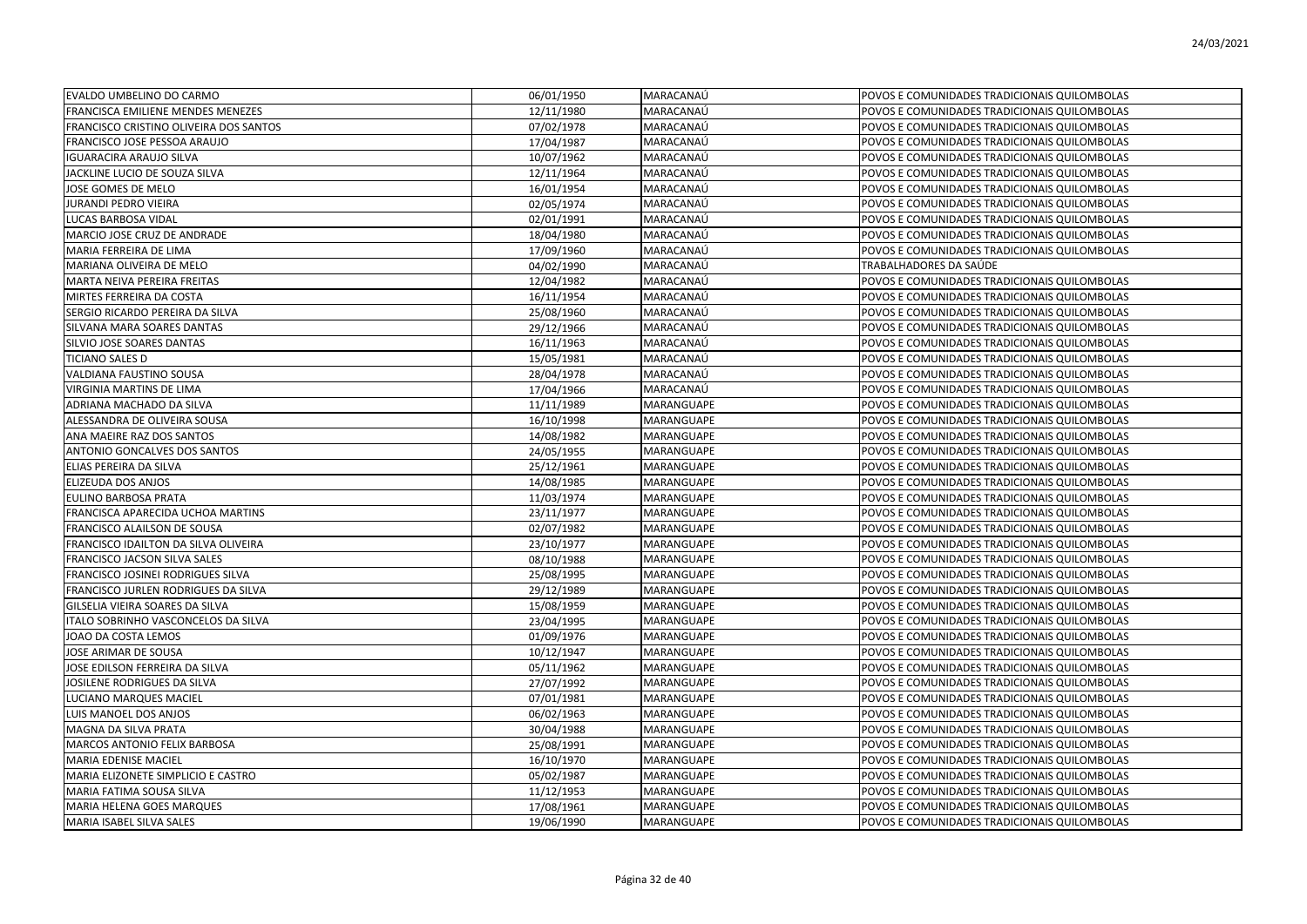| MARIA IVANILE BRAGA DE SOUSA          | 07/09/1955 | MARANGUAPE  | POVOS E COMUNIDADES TRADICIONAIS QUILOMBOLAS |
|---------------------------------------|------------|-------------|----------------------------------------------|
| MARIA JUSCILEUDE RODRIGUES LIMA       | 11/02/1971 | MARANGUAPE  | POVOS E COMUNIDADES TRADICIONAIS QUILOMBOLAS |
| MARIA SALES DOS ANJOS                 | 01/04/1979 | MARANGUAPE  | POVOS E COMUNIDADES TRADICIONAIS QUILOMBOLAS |
| MARIA ZUILA LIMA DA SILVA             | 15/02/1963 | MARANGUAPE  | POVOS E COMUNIDADES TRADICIONAIS QUILOMBOLAS |
| MIGUEL DE SOUSA NARCISO               | 14/04/1965 | MARANGUAPE  | POVOS E COMUNIDADES TRADICIONAIS QUILOMBOLAS |
| MILIANE FERREIRA DA SILVA             | 26/01/1993 | MARANGUAPE  | POVOS E COMUNIDADES TRADICIONAIS QUILOMBOLAS |
| NATALIA RODRIGUES PRATA               | 31/10/1997 | MARANGUAPE  | POVOS E COMUNIDADES TRADICIONAIS QUILOMBOLAS |
| ROSELIA FELIX BARBOSA                 | 08/03/1964 | MARANGUAPE  | POVOS E COMUNIDADES TRADICIONAIS QUILOMBOLAS |
| VALDENICE COUTO PEREIRA               | 11/04/1978 | MARANGUAPE  | POVOS E COMUNIDADES TRADICIONAIS QUILOMBOLAS |
| SAMUEL LEITE AGUIAR                   | 09/11/2000 | MAURITI     | POVOS E COMUNIDADES TRADICIONAIS QUILOMBOLAS |
| FRANCISCO FABIO SARAIVA               | 23/09/1977 | MORADA NOVA | POVOS E COMUNIDADES TRADICIONAIS QUILOMBOLAS |
| SERGIANE SILVA GOMES                  | 27/05/1991 | MORADA NOVA | POVOS E COMUNIDADES TRADICIONAIS QUILOMBOLAS |
| AIRTO RODRIGUES DA COSTA              | 13/05/1984 | MORAÚJO     | POVOS E COMUNIDADES TRADICIONAIS QUILOMBOLAS |
| ANDRE CARDOSO CARNEIRO                | 05/07/1988 | MORAÚJO     | POVOS E COMUNIDADES TRADICIONAIS QUILOMBOLAS |
| ANTONIA MAIRLA SILVA COSTA            | 05/02/1988 | MORAÚJO     | POVOS E COMUNIDADES TRADICIONAIS QUILOMBOLAS |
| ANTONIA MARIA RODRIGUES DA SILVA      | 13/06/2002 | MORAÚJO     | POVOS E COMUNIDADES TRADICIONAIS QUILOMBOLAS |
| ANTONIA MEU TE RODRIGUES DE SENA      | 18/08/1975 | MORAÚJO     | POVOS E COMUNIDADES TRADICIONAIS QUILOMBOLAS |
| ANTONIA RODRIGUES DA COSTA            | 29/01/1983 | MORAÚJO     | POVOS E COMUNIDADES TRADICIONAIS QUILOMBOLAS |
| ANTONIA RODRIGUES DO NASCIMENTO       | 14/05/1975 | MORAÚJO     | POVOS E COMUNIDADES TRADICIONAIS QUILOMBOLAS |
| ANTONIO CARTOS DO NASCIMENTO          | 23/01/1980 | MORAÚJO     | POVOS E COMUNIDADES TRADICIONAIS QUILOMBOLAS |
| ANTONIO HILARIO SILVA DA COSTA        | 18/10/1986 | MORAÚJO     | POVOS E COMUNIDADES TRADICIONAIS QUILOMBOLAS |
| ANTONIO RODRIGUES DA COSTA            | 17/12/1976 | MORAÚJO     | POVOS E COMUNIDADES TRADICIONAIS QUILOMBOLAS |
| APARECIDA SILVA COSTA                 | 07/02/2000 | MORAÚJO     | POVOS E COMUNIDADES TRADICIONAIS QUILOMBOLAS |
| BENEDITO FERREIRA DA SILVA            | 01/04/1973 | MORAÚJO     | POVOS E COMUNIDADES TRADICIONAIS QUILOMBOLAS |
| CARLINDA SILVA COSTA                  | 16/08/2002 | MORAÚJO     | POVOS E COMUNIDADES TRADICIONAIS QUILOMBOLAS |
| CLEIDIANA DA SILVA ANGELO             | 25/09/1989 | MORAÚJO     | POVOS E COMUNIDADES TRADICIONAIS QUILOMBOLAS |
| ECICLER GALVAO MOREIRA                | 04/07/1990 | MORAÚJO     | POVOS E COMUNIDADES TRADICIONAIS QUILOMBOLAS |
| ELANE GALVAO LIMA                     | 06/02/1995 | MORAÚJO     | POVOS E COMUNIDADES TRADICIONAIS QUILOMBOLAS |
| ELIENE LUCAS GALVAO                   | 13/11/1967 | MORAÚJO     | POVOS E COMUNIDADES TRADICIONAIS QUILOMBOLAS |
| ELIEUDA DA SILVA COSTA                | 11/08/1992 | MORAÚJO     | POVOS E COMUNIDADES TRADICIONAIS QUILOMBOLAS |
| EMANUELA VIEIRA DO NASCIMENTO         | 10/06/1990 | MORAÚJO     | POVOS E COMUNIDADES TRADICIONAIS QUILOMBOLAS |
| FABIANA GALDINO MOURA                 | 17/06/1987 | MORAÚJO     | POVOS E COMUNIDADES TRADICIONAIS QUILOMBOLAS |
| FERNANDA GOMES GALVAO                 | 23/02/2002 | MORAÚJO     | POVOS E COMUNIDADES TRADICIONAIS QUILOMBOLAS |
| <b>FRANCISCA ALCANTARA COSTA</b>      | 01/06/1970 | MORAÚJO     | POVOS E COMUNIDADES TRADICIONAIS QUILOMBOLAS |
| FRANCISCA ELIANA DE JESUS COSTA SILVA | 19/12/1996 | MORAÚJO     | POVOS E COMUNIDADES TRADICIONAIS QUILOMBOLAS |
| FRANCISCA IARA DA COSTA NASCIMENTO    | 06/01/2003 | MORAÚJO     | POVOS E COMUNIDADES TRADICIONAIS QUILOMBOLAS |
| FRANCISCO COSTA DO NASCIMENTO         | 29/10/1995 | MORAÚJO     | POVOS E COMUNIDADES TRADICIONAIS QUILOMBOLAS |
| FRANCISCO MARCOS DA SILVA NASCIMENTO  | 24/09/1989 | MORAÚJO     | POVOS E COMUNIDADES TRADICIONAIS QUILOMBOLAS |
| GUIOMAR DE SENA OLIVEIRA              | 28/10/1988 | MORAÚJO     | POVOS E COMUNIDADES TRADICIONAIS QUILOMBOLAS |
| INACIA JOSE DA SILVA                  | 02/02/1963 | MORAÚJO     | POVOS E COMUNIDADES TRADICIONAIS QUILOMBOLAS |
| IRAMAR LUCIA DE AGUIAR                | 08/01/1981 | MORAÚJO     | POVOS E COMUNIDADES TRADICIONAIS QUILOMBOLAS |
| JOAQUIM LOURENCO DE SOUSA             | 10/02/1964 | MORAÚJO     | POVOS E COMUNIDADES TRADICIONAIS QUILOMBOLAS |
| JOSE MARIA SILVA DOS SANTOS           | 05/01/1980 | MORAÚJO     | POVOS E COMUNIDADES TRADICIONAIS QUILOMBOLAS |
| LIDUINA ANTONIA MOREIRA               | 17/12/1967 | MORAÚJO     | POVOS E COMUNIDADES TRADICIONAIS QUILOMBOLAS |
| LINO RODRIGUES DA COSTA               | 09/01/1978 | MORAÚJO     | POVOS E COMUNIDADES TRADICIONAIS QUILOMBOLAS |
| LIVRAMENTA RODRIGUES DE OLIVEIRA      | 05/07/1965 | MORAÚJO     | POVOS E COMUNIDADES TRADICIONAIS QUILOMBOLAS |
| MARIA CLEIA DE SOUZA                  | 29/05/1985 | MORAÚJO     | POVOS E COMUNIDADES TRADICIONAIS QUILOMBOLAS |
| MARIA DA PIEDADE NASCIMENTO SILVA     | 20/12/1985 | MORAÚJO     | POVOS E COMUNIDADES TRADICIONAIS QUILOMBOLAS |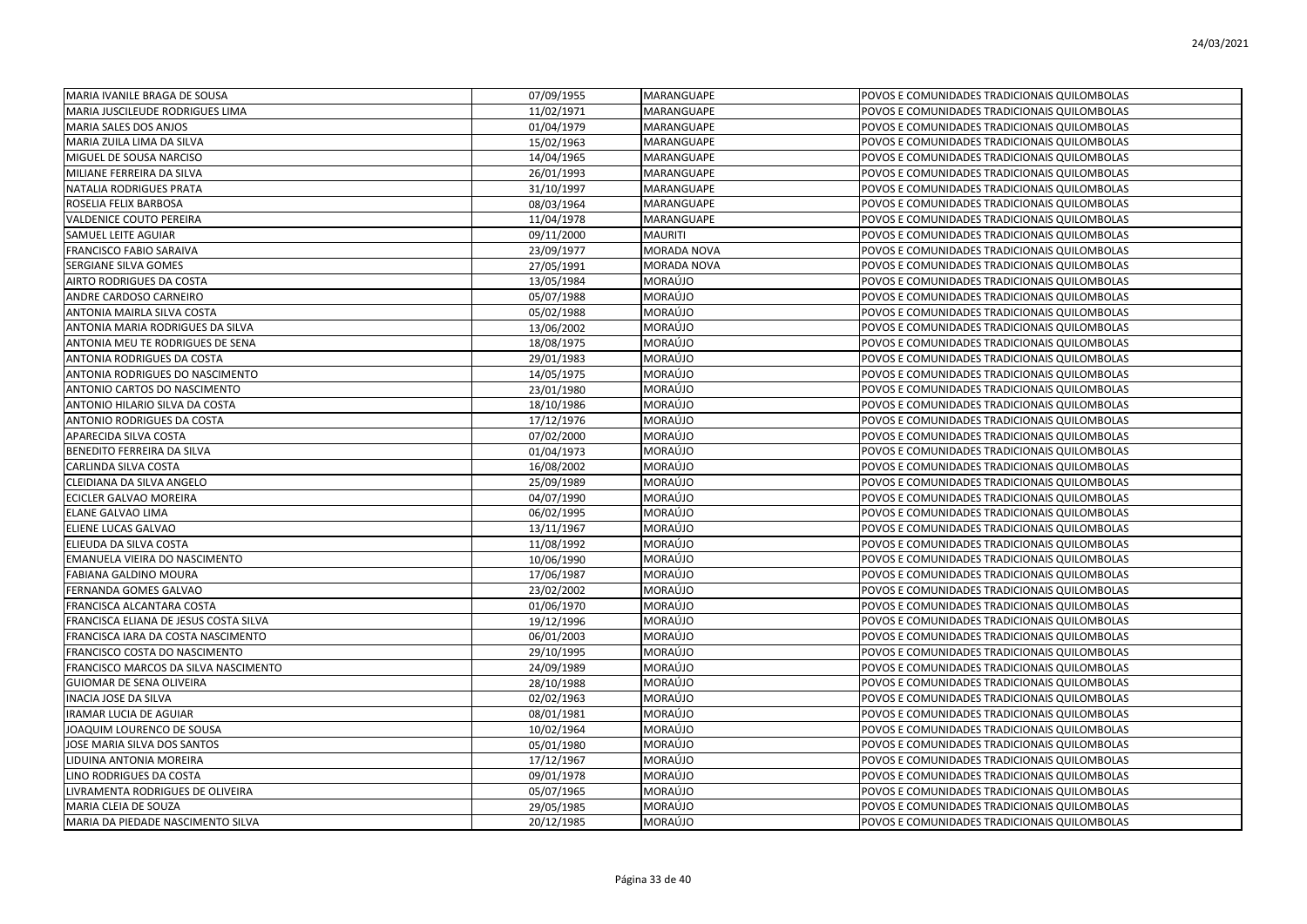| MARIA DE FATIMA COSTA DE SOUSA RODRIGUES | 01/03/1993 | MORAÚJO          | POVOS E COMUNIDADES TRADICIONAIS QUILOMBOLAS |
|------------------------------------------|------------|------------------|----------------------------------------------|
| MARIA DE FATIMA MOREIRA                  | 13/05/1983 | MORAÚJO          | POVOS E COMUNIDADES TRADICIONAIS QUILOMBOLAS |
| MARIA ELIANE DO NASCIMENTO               | 11/03/1978 | MORAÚJO          | POVOS E COMUNIDADES TRADICIONAIS QUILOMBOLAS |
| MARIA JOCILANE NASCIMENTO DA SILVA       | 06/02/2000 | MORAÚJO          | POVOS E COMUNIDADES TRADICIONAIS QUILOMBOLAS |
| MARIA MAKCUANA GOMES SANTOS NASCIMENTO   | 17/05/1995 | MORAÚJO          | POVOS E COMUNIDADES TRADICIONAIS QUILOMBOLAS |
| MARIA NASCIMENTO SILVA                   | 07/11/1976 | MORAÚJO          | POVOS E COMUNIDADES TRADICIONAIS QUILOMBOLAS |
| MARIA RAFAELA GOMES RODRIGUES COSTA      | 22/10/1994 | MORAÚJO          | POVOS E COMUNIDADES TRADICIONAIS QUILOMBOLAS |
| MARTA FERREIRA DA SILVA                  | 20/01/1972 | MORAÚJO          | POVOS E COMUNIDADES TRADICIONAIS QUILOMBOLAS |
| PEDRO FERREIRA DA SILVA                  | 10/11/1945 | MORAÚJO          | PESSOAS DE 75 A 79 ANOS                      |
| RAIMUNDO NONATO DE AGUIAR                | 10/04/1988 | MORAÚJO          | POVOS E COMUNIDADES TRADICIONAIS QUILOMBOLAS |
| SALETE LUCAS DE AGUIAR                   | 16/03/1975 | MORAÚJO          | POVOS E COMUNIDADES TRADICIONAIS QUILOMBOLAS |
| <b>VICENTE FERREIRA</b>                  | 19/12/1989 | MORAÚJO          | POVOS E COMUNIDADES TRADICIONAIS QUILOMBOLAS |
| <b>VLADINA RODRIGUES DA COSTA</b>        | 15/02/1998 | MORAÚJO          | POVOS E COMUNIDADES TRADICIONAIS QUILOMBOLAS |
| <b>ANTONIO CESAR SILVA LOPES</b>         | 16/07/1971 | <b>MORRINHOS</b> | POVOS E COMUNIDADES TRADICIONAIS QUILOMBOLAS |
| FRANCISCO ARCANJO ARAUJO                 | 31/12/1954 | <b>MORRINHOS</b> | POVOS E COMUNIDADES TRADICIONAIS QUILOMBOLAS |
| FRANCISCO FERNANDES ARAUJO               | 07/05/1976 | <b>MORRINHOS</b> | POVOS E COMUNIDADES TRADICIONAIS QUILOMBOLAS |
| <b>FRANCISCO RODRIGUES FELIZ</b>         | 15/07/1993 | <b>MORRINHOS</b> | POVOS E COMUNIDADES TRADICIONAIS QUILOMBOLAS |
| JOANA PAULA DO NASCIMENTO                | 09/07/1980 | <b>MORRINHOS</b> | POVOS E COMUNIDADES TRADICIONAIS QUILOMBOLAS |
| JOSE VALDENI FAUSTINO                    | 10/10/1974 | <b>MORRINHOS</b> | POVOS E COMUNIDADES TRADICIONAIS QUILOMBOLAS |
| LUZIA TEREZA SECUNDO                     | 13/12/1977 | <b>MORRINHOS</b> | POVOS E COMUNIDADES TRADICIONAIS QUILOMBOLAS |
| MARIA CELESTE SULANE DO NASCIMENTO       | 28/04/1999 | <b>MORRINHOS</b> | POVOS E COMUNIDADES TRADICIONAIS QUILOMBOLAS |
| MARIA CLAUDIANA DE ARAUJO                | 28/06/1988 | <b>MORRINHOS</b> | POVOS E COMUNIDADES TRADICIONAIS QUILOMBOLAS |
| <b>MARIA CRISTIANE ARAUJO</b>            | 18/09/1982 | <b>MORRINHOS</b> | POVOS E COMUNIDADES TRADICIONAIS QUILOMBOLAS |
| MARIA DAS DORES ARAUJO                   | 02/06/1956 | <b>MORRINHOS</b> | POVOS E COMUNIDADES TRADICIONAIS QUILOMBOLAS |
| MARIA FABIANA ARAUJO                     | 27/10/1993 | <b>MORRINHOS</b> | POVOS E COMUNIDADES TRADICIONAIS QUILOMBOLAS |
| MARIA INACIA MENEZES ARAUJO              | 17/07/1981 | <b>MORRINHOS</b> | POVOS E COMUNIDADES TRADICIONAIS QUILOMBOLAS |
| MARIA LILIANE ARAUJO DO NASCIMENTO       | 16/01/2000 | <b>MORRINHOS</b> | POVOS E COMUNIDADES TRADICIONAIS QUILOMBOLAS |
| MARIA SHEILIANE ARAUJO                   | 10/05/2000 | <b>MORRINHOS</b> | POVOS E COMUNIDADES TRADICIONAIS QUILOMBOLAS |
| MARIA SOCORRO DO NASCIMENTO              | 26/01/1983 | <b>MORRINHOS</b> | POVOS E COMUNIDADES TRADICIONAIS QUILOMBOLAS |
| MARIA SONIA DO NASCIMENTO                | 23/10/1977 | <b>MORRINHOS</b> | POVOS E COMUNIDADES TRADICIONAIS QUILOMBOLAS |
| MARIA TAMIRES MENEZES ARAUJO             | 09/09/2000 | <b>MORRINHOS</b> | POVOS E COMUNIDADES TRADICIONAIS QUILOMBOLAS |
| MARIA VIVIANE ARAUJO                     | 11/02/1985 | <b>MORRINHOS</b> | POVOS E COMUNIDADES TRADICIONAIS QUILOMBOLAS |
| MARIA ZILA DO NASCIMENTO ARCANJO         | 23/05/1975 | <b>MORRINHOS</b> | POVOS E COMUNIDADES TRADICIONAIS QUILOMBOLAS |
| ANTONIA CLECIANE DO NASCIMENTO LIMA      | 16/11/1998 | <b>MUCAMBO</b>   | POVOS E COMUNIDADES TRADICIONAIS QUILOMBOLAS |
| ARNALDO CORDEIRO DE SOUSA                | 05/10/1997 | <b>MUCAMBO</b>   | POVOS E COMUNIDADES TRADICIONAIS QUILOMBOLAS |
| CLARICE CORDEIRO BERNARDO JORGE          | 17/02/2000 | <b>MUCAMBO</b>   | POVOS E COMUNIDADES TRADICIONAIS QUILOMBOLAS |
| ELIZANGELA CORDEIRO DE SOUSA             | 28/11/1998 | <b>MUCAMBO</b>   | POVOS E COMUNIDADES TRADICIONAIS QUILOMBOLAS |
| FABRICIO BERNARDO CORDERO JORGE          | 18/11/2001 | <b>MUCAMBO</b>   | POVOS E COMUNIDADES TRADICIONAIS QUILOMBOLAS |
| FRANCISCA DAS CHAGAS CORDEIRO DE SOUSA   | 22/09/1995 | <b>MUCAMBO</b>   | POVOS E COMUNIDADES TRADICIONAIS QUILOMBOLAS |
| FRANCISCO ANDERSON DA SILVA              | 07/10/1990 | <b>MUCAMBO</b>   | POVOS E COMUNIDADES TRADICIONAIS QUILOMBOLAS |
| FRANCISCO ARMANDO CORDEIRO DE SOUSA      | 21/08/1999 | <b>MUCAMBO</b>   | POVOS E COMUNIDADES TRADICIONAIS QUILOMBOLAS |
| <b>ISRAEL DO NASCIMENTO</b>              | 31/08/2001 | <b>MUCAMBO</b>   | POVOS E COMUNIDADES TRADICIONAIS QUILOMBOLAS |
| JANILDON CORDEIRO DE SOUSA               | 07/01/1985 | <b>MUCAMBO</b>   | POVOS E COMUNIDADES TRADICIONAIS QUILOMBOLAS |
| MARIA ALICE CORDEIRO                     | 07/12/1981 | <b>MUCAMBO</b>   | POVOS E COMUNIDADES TRADICIONAIS QUILOMBOLAS |
| MARIA AMPARO DA SILVA                    | 29/06/1992 | <b>MUCAMBO</b>   | POVOS E COMUNIDADES TRADICIONAIS QUILOMBOLAS |
| MARIA CORDEIRO DE SOUSA                  | 25/08/1988 | <b>MUCAMBO</b>   | POVOS E COMUNIDADES TRADICIONAIS QUILOMBOLAS |
| MARIA IVONE DO NASCIMENTO                | 07/09/1969 | <b>MUCAMBO</b>   | POVOS E COMUNIDADES TRADICIONAIS QUILOMBOLAS |
| MARIA NEUDA CORDEIRO                     | 09/03/1980 | <b>MUCAMBO</b>   | POVOS E COMUNIDADES TRADICIONAIS QUILOMBOLAS |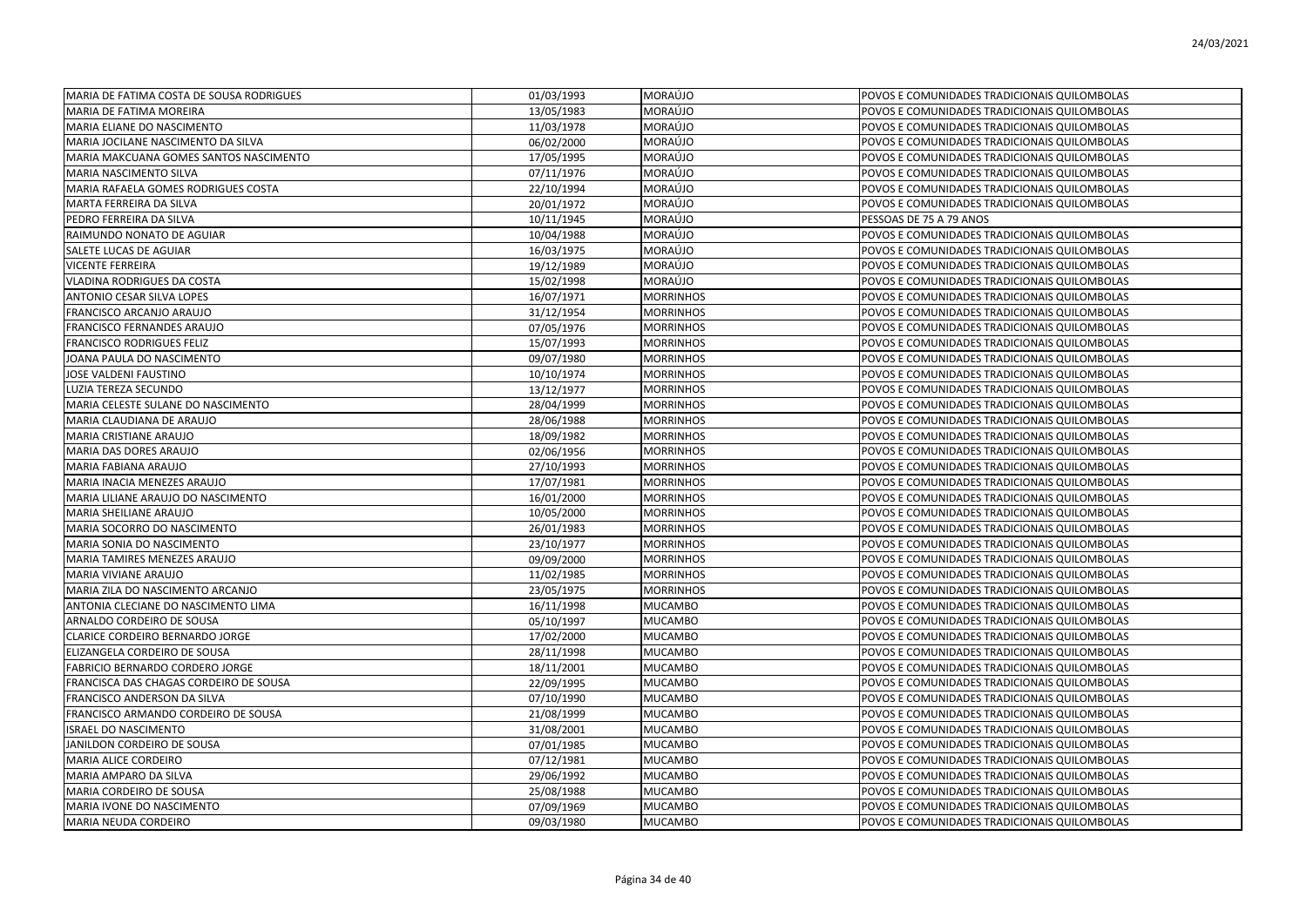| <b>MOACIR BERNARDO JORGE</b>           | 17/01/1975 | <b>MUCAMBO</b>     | POVOS E COMUNIDADES TRADICIONAIS QUILOMBOLAS |
|----------------------------------------|------------|--------------------|----------------------------------------------|
| PEDRO GEISON DA SILVA                  | 11/10/1998 | <b>MUCAMBO</b>     | POVOS E COMUNIDADES TRADICIONAIS QUILOMBOLAS |
| RAIMUNDA CORDEIRO                      | 02/07/1959 | <b>MUCAMBO</b>     | POVOS E COMUNIDADES TRADICIONAIS QUILOMBOLAS |
| SANDRA MARIA DO NASCIMENTO CORDEIRO    | 09/08/1979 | <b>MUCAMBO</b>     | POVOS E COMUNIDADES TRADICIONAIS QUILOMBOLAS |
| RITA GERALDO ROQUE                     | 25/08/1967 | MULUNGU            | POVOS E COMUNIDADES TRADICIONAIS QUILOMBOLAS |
| <b>CLEBER FARIAS BATISTA</b>           | 08/11/1987 | <b>NOVA RUSSAS</b> | POVOS E COMUNIDADES TRADICIONAIS QUILOMBOLAS |
| LUIZ BATISTA DA COSTA                  | 09/07/1955 | <b>OCARA</b>       | POVOS E COMUNIDADES TRADICIONAIS QUILOMBOLAS |
| MARIA CELIA OLIVEIRA DA COSTA          | 08/07/1961 | <b>OCARA</b>       | POVOS E COMUNIDADES TRADICIONAIS QUILOMBOLAS |
| ALEX SANDRO DE SOUZA COSTA             | 11/06/1971 | <b>PACAJUS</b>     | POVOS E COMUNIDADES TRADICIONAIS QUILOMBOLAS |
| ANA CIBELE DA SILVA FELIX              | 23/07/2001 | <b>PACAJUS</b>     | POVOS E COMUNIDADES TRADICIONAIS QUILOMBOLAS |
| ANTONIO DIEGO BARBOSA PAULO            | 14/06/1995 | PACAJUS            | POVOS E COMUNIDADES TRADICIONAIS QUILOMBOLAS |
| ANTONIO FRANCISCO DE PAULO             | 30/08/1966 | PACAJUS            | POVOS E COMUNIDADES TRADICIONAIS QUILOMBOLAS |
| CARLA MARIA DA SILVA PAULA             | 16/07/1997 | <b>PACAJUS</b>     | POVOS E COMUNIDADES TRADICIONAIS QUILOMBOLAS |
| CHEILA MARIA DA SILVA                  | 30/03/1973 | PACAJUS            | POVOS E COMUNIDADES TRADICIONAIS QUILOMBOLAS |
| CONCEICAO DE MARIA AGUIAR              | 29/08/1959 | PACAJUS            | POVOS E COMUNIDADES TRADICIONAIS QUILOMBOLAS |
| DAMIAO BENTO DA SILVA                  | 24/07/1946 | <b>PACAJUS</b>     | POVOS E COMUNIDADES TRADICIONAIS QUILOMBOLAS |
| EDIMAR DANTAS DE PAULA                 | 07/11/1976 | <b>PACAJUS</b>     | POVOS E COMUNIDADES TRADICIONAIS QUILOMBOLAS |
| ELIZA RAQUEL DOS SANTOS COUTINHO       | 04/04/2002 | <b>PACAJUS</b>     | POVOS E COMUNIDADES TRADICIONAIS QUILOMBOLAS |
| FABIANA MARIA DE PAULA SILVA           | 15/05/1995 | <b>PACAJUS</b>     | POVOS E COMUNIDADES TRADICIONAIS QUILOMBOLAS |
| FERNANDA PAULA DA SILVA                | 06/08/1986 | PACAJUS            | POVOS E COMUNIDADES TRADICIONAIS QUILOMBOLAS |
| FRANCISCA LUCIA DA SILVA               | 10/01/1971 | <b>PACAJUS</b>     | POVOS E COMUNIDADES TRADICIONAIS QUILOMBOLAS |
| FRANCISCO ALVES DA SILVA               | 04/10/1979 | <b>PACAJUS</b>     | POVOS E COMUNIDADES TRADICIONAIS QUILOMBOLAS |
| FRANCISCO DAS CHAGAS DA SILVA          | 13/04/1951 | PACAJUS            | PESSOAS COM 60 ANOS INSTITUCIONALIZADOS      |
| FRANCISCO DIONISIO DA SILVA            | 09/10/1965 | <b>PACAJUS</b>     | POVOS E COMUNIDADES TRADICIONAIS QUILOMBOLAS |
| FRANCISCO JONATAS VIEIRA DO NASCIMENTO | 16/05/2000 | <b>PACAJUS</b>     | POVOS E COMUNIDADES TRADICIONAIS QUILOMBOLAS |
| <b>FRANCISCO JOSE DA SILVA</b>         | 11/08/1976 | <b>PACAJUS</b>     | POVOS E COMUNIDADES TRADICIONAIS QUILOMBOLAS |
| <b>FRANCISCO JOSE SOUSA</b>            | 06/01/1982 | <b>PACAJUS</b>     | POVOS E COMUNIDADES TRADICIONAIS QUILOMBOLAS |
| FRANCISCO MARCILIO DO NASCIMENTO       | 14/03/1986 | PACAJUS            | POVOS E COMUNIDADES TRADICIONAIS QUILOMBOLAS |
| GEOVANA CRISTINA DA SILVA              | 10/03/2001 | <b>PACAJUS</b>     | POVOS E COMUNIDADES TRADICIONAIS QUILOMBOLAS |
| <b>GEOVANI MONTEIRO SILVA</b>          | 07/08/1964 | PACAJUS            | POVOS E COMUNIDADES TRADICIONAIS QUILOMBOLAS |
| GILSON MONTEIRO DA SILVA               | 22/07/1988 | <b>PACAJUS</b>     | POVOS E COMUNIDADES TRADICIONAIS QUILOMBOLAS |
| <b>ISADORA LINHARES PORTELINHA</b>     | 21/09/1999 | <b>PACAJUS</b>     | POVOS E COMUNIDADES TRADICIONAIS QUILOMBOLAS |
| JAILSON DE PAULA DO NASCIMENTO         | 18/03/2003 | <b>PACAJUS</b>     | POVOS E COMUNIDADES TRADICIONAIS QUILOMBOLAS |
| JANNYELLE MENEZES BARBOSA              | 04/05/1990 | <b>PACAJUS</b>     | POVOS E COMUNIDADES TRADICIONAIS QUILOMBOLAS |
| JEFERSON SANTOS ASSUNCAO               | 08/02/1998 | <b>PACAJUS</b>     | POVOS E COMUNIDADES TRADICIONAIS QUILOMBOLAS |
| JOAO LENO FREIRES DA SILVA             | 30/09/1993 | PACAJUS            | POVOS E COMUNIDADES TRADICIONAIS QUILOMBOLAS |
| JOICILENE DA SILVA OLIVEIRA            | 28/07/1995 | <b>PACAJUS</b>     | POVOS E COMUNIDADES TRADICIONAIS QUILOMBOLAS |
| JOSE DONIZETE ROCHA XAVIER             | 17/01/1965 | <b>PACAJUS</b>     | TRABALHADORES DA SAÚDE                       |
| JOSE MARIA DA SILVA                    | 06/01/1952 | PACAJUS            | POVOS E COMUNIDADES TRADICIONAIS QUILOMBOLAS |
| JUCELIA ALVES DA SILVA                 | 20/12/1991 | <b>PACAJUS</b>     | POVOS E COMUNIDADES TRADICIONAIS QUILOMBOLAS |
| KEILA KELLY DA SILVA                   | 02/03/2000 | <b>PACAJUS</b>     | POVOS E COMUNIDADES TRADICIONAIS QUILOMBOLAS |
| KILVIA KELLY DA SILVA                  | 20/07/1996 | <b>PACAJUS</b>     | POVOS E COMUNIDADES TRADICIONAIS QUILOMBOLAS |
| LEONARDO NOGUEIRA CANTUDO              | 21/03/1999 | <b>PACAJUS</b>     | POVOS E COMUNIDADES TRADICIONAIS QUILOMBOLAS |
| LUIZ DA SILVA PAULO                    | 07/09/1992 | PACAJUS            | POVOS E COMUNIDADES TRADICIONAIS QUILOMBOLAS |
| LUIZ VIEIRA DO NASCIMENTO              | 11/09/1964 | PACAJUS            | POVOS E COMUNIDADES TRADICIONAIS QUILOMBOLAS |
| LUIZA PEQUENO DA SILVA                 | 06/10/1954 | PACAJUS            | POVOS E COMUNIDADES TRADICIONAIS QUILOMBOLAS |
| MAILSON DO NASCIMENTO                  | 24/01/1994 | PACAJUS            | POVOS E COMUNIDADES TRADICIONAIS QUILOMBOLAS |
| <b>MARCELO PEREIRA DE ASSIS</b>        | 23/09/1981 | <b>PACAJUS</b>     | POVOS E COMUNIDADES TRADICIONAIS QUILOMBOLAS |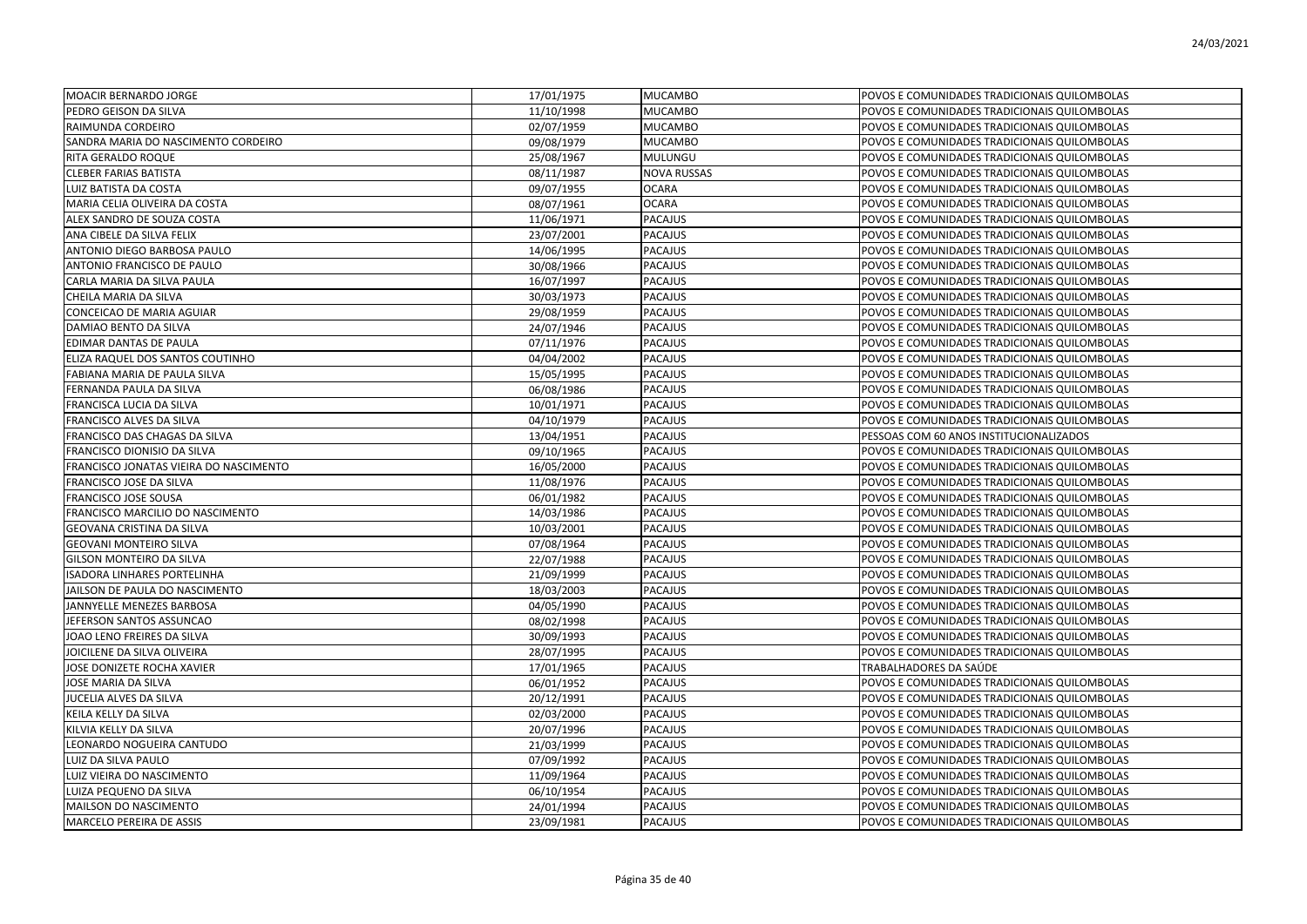| MARIA CARVALHO DA SILVA                   | 28/11/1949 | <b>PACAJUS</b>  | POVOS E COMUNIDADES TRADICIONAIS QUILOMBOLAS |
|-------------------------------------------|------------|-----------------|----------------------------------------------|
| MARIA DA CONCEICAO NOGUEIRA DE CARVALHO   | 26/01/1973 | PACAJUS         | POVOS E COMUNIDADES TRADICIONAIS QUILOMBOLAS |
| MARIA DAS GRACAS DA SILVA                 | 27/05/1964 | <b>PACAJUS</b>  | POVOS E COMUNIDADES TRADICIONAIS QUILOMBOLAS |
| MARIA DE FATIMA CHAGAS DA SILVA           | 13/05/1971 | <b>PACAJUS</b>  | POVOS E COMUNIDADES TRADICIONAIS QUILOMBOLAS |
| MARIA DO SOCORRO DA SILVA                 | 13/04/1971 | <b>PACAJUS</b>  | POVOS E COMUNIDADES TRADICIONAIS QUILOMBOLAS |
| MARIA ECILIA DE PAULA DO NASCIMENTO       | 12/03/1967 | <b>PACAJUS</b>  | POVOS E COMUNIDADES TRADICIONAIS QUILOMBOLAS |
| MARIA ESTELA DA SILVA                     | 10/02/1956 | PACAJUS         | POVOS E COMUNIDADES TRADICIONAIS QUILOMBOLAS |
| MARIA HELENA DA SILVA                     | 12/08/2000 | <b>PACAJUS</b>  | POVOS E COMUNIDADES TRADICIONAIS QUILOMBOLAS |
| MARIA JOANA DA SILVA                      | 25/06/1951 | PACAJUS         | POVOS E COMUNIDADES TRADICIONAIS QUILOMBOLAS |
| MARIA JOSE DA SILVA PAULA                 | 08/01/1950 | <b>PACAJUS</b>  | POVOS E COMUNIDADES TRADICIONAIS QUILOMBOLAS |
| MARIA LUIZA DA SILVA MARQUES              | 08/04/1957 | PACAJUS         | POVOS E COMUNIDADES TRADICIONAIS QUILOMBOLAS |
| MARIA MARLENE BARBOSA DE PAULO            | 29/09/1973 | PACAJUS         | POVOS E COMUNIDADES TRADICIONAIS QUILOMBOLAS |
| MARIA NAYENE CAVALCANTE FERREIRA          | 08/01/1993 | <b>PACAJUS</b>  | POVOS E COMUNIDADES TRADICIONAIS QUILOMBOLAS |
| MARIA VANDA DA SILVA SANTOS               | 13/04/1953 | PACAJUS         | POVOS E COMUNIDADES TRADICIONAIS QUILOMBOLAS |
| MARIANA DA SILVA PAULA                    | 14/12/1994 | PACAJUS         | POVOS E COMUNIDADES TRADICIONAIS QUILOMBOLAS |
| MARISA MONTEIRO DA SILVA                  | 02/01/1996 | <b>PACAJUS</b>  | POVOS E COMUNIDADES TRADICIONAIS QUILOMBOLAS |
| MARTA MARIA DA SILVA                      | 13/04/1969 | <b>PACAJUS</b>  | POVOS E COMUNIDADES TRADICIONAIS QUILOMBOLAS |
| MAURO ALBERTO PAULINO DA SILVA            | 01/09/1986 | <b>PACAJUS</b>  | POVOS E COMUNIDADES TRADICIONAIS QUILOMBOLAS |
| NAIARA LIMA DA SILVA                      | 19/12/1996 | <b>PACAJUS</b>  | POVOS E COMUNIDADES TRADICIONAIS QUILOMBOLAS |
| PAULO RICARDO DA SILVA                    | 16/09/1992 | PACAJUS         | POVOS E COMUNIDADES TRADICIONAIS QUILOMBOLAS |
| RAIMUNDO MARQUES DA SILVA                 | 29/10/1954 | <b>PACAJUS</b>  | POVOS E COMUNIDADES TRADICIONAIS QUILOMBOLAS |
| RENATA PAULA SILVA                        | 12/06/1996 | <b>PACAJUS</b>  | POVOS E COMUNIDADES TRADICIONAIS QUILOMBOLAS |
| RICARDO BENTO DA SILVA                    | 16/06/1986 | PACAJUS         | POVOS E COMUNIDADES TRADICIONAIS QUILOMBOLAS |
| ROZIANE PEREIRA DA SILVA                  | 24/03/1986 | <b>PACAJUS</b>  | POVOS E COMUNIDADES TRADICIONAIS QUILOMBOLAS |
| SAMUEL DA SILVA MARQUES                   | 15/05/1999 | <b>PACAJUS</b>  | POVOS E COMUNIDADES TRADICIONAIS QUILOMBOLAS |
| SELMA ALVES DA SILVA                      | 19/03/1980 | <b>PACAJUS</b>  | POVOS E COMUNIDADES TRADICIONAIS QUILOMBOLAS |
| SUSANE MARIA DA SILVA                     | 12/09/1998 | <b>PACAJUS</b>  | POVOS E COMUNIDADES TRADICIONAIS QUILOMBOLAS |
| TAYUANNE BEZERRA SILVA                    | 11/10/2000 | PACAJUS         | POVOS E COMUNIDADES TRADICIONAIS QUILOMBOLAS |
| VALDENI DA MOTA SILVA                     | 20/08/2002 | <b>PACAJUS</b>  | POVOS E COMUNIDADES TRADICIONAIS QUILOMBOLAS |
| FRANCISCA VALBIA SALES                    | 29/10/1967 | PACATUBA        | POVOS E COMUNIDADES TRADICIONAIS QUILOMBOLAS |
| FRANCISCO ALVES DA SILVA                  | 09/12/1942 | PACATUBA        | PESSOAS DE 75 A 79 ANOS                      |
| <b>JOSE ROCHA</b>                         | 17/06/1950 | PACATUBA        | POVOS E COMUNIDADES TRADICIONAIS QUILOMBOLAS |
| PAULA ROBERTA LEAL DO NASCIMENTO          | 30/05/1980 | <b>PACATUBA</b> | POVOS E COMUNIDADES TRADICIONAIS QUILOMBOLAS |
| ANA ALYNE ABREU DA SILVA                  | 22/08/2001 | PACUJÁ          | POVOS E COMUNIDADES TRADICIONAIS QUILOMBOLAS |
| ANA VLADIA SOUSA DA SILVA                 | 03/05/1990 | PACUJÁ          | POVOS E COMUNIDADES TRADICIONAIS QUILOMBOLAS |
| ANELI SILVA DO NASCIMENTO                 | 13/02/1969 | PACUJÁ          | POVOS E COMUNIDADES TRADICIONAIS QUILOMBOLAS |
| ANTONIO ANDRE RODRIGUES DOS SANTOS        | 20/01/1996 | PACUJÁ          | POVOS E COMUNIDADES TRADICIONAIS QUILOMBOLAS |
| ANTONIO GENTIL DO NASCIMENTO              | 01/02/1959 | PACUJÁ          | POVOS E COMUNIDADES TRADICIONAIS QUILOMBOLAS |
| CARLOS EDUARDO SANTOS NUNES               | 01/06/1998 | PACUJÁ          | POVOS E COMUNIDADES TRADICIONAIS QUILOMBOLAS |
| CARLOS HENRIQUE SILVA DO NASCIMENTO       | 30/01/1997 | PACUJÁ          | POVOS E COMUNIDADES TRADICIONAIS QUILOMBOLAS |
| CLEOVANE SILVA DE SOUSA                   | 25/05/1985 | PACUJÁ          | POVOS E COMUNIDADES TRADICIONAIS QUILOMBOLAS |
| CONCEICAO DE MARIA DO NASCIMENTO          | 08/12/1999 | PACUJÁ          | POVOS E COMUNIDADES TRADICIONAIS QUILOMBOLAS |
| EDMILSON AZEVEDO CORDEIRO                 | 27/09/1986 | PACUJÁ          | POVOS E COMUNIDADES TRADICIONAIS QUILOMBOLAS |
| EDNARA NASCIMENTO ARCANJO                 | 18/05/1998 | PACUJÁ          | POVOS E COMUNIDADES TRADICIONAIS QUILOMBOLAS |
| ENEDINA MESQUITA DA SILVA                 | 14/05/1954 | PACUJÁ          | POVOS E COMUNIDADES TRADICIONAIS QUILOMBOLAS |
| FRANCISCA TAIS CORDEIRO DO NASCIMENTO     | 01/04/1999 | PACUJÁ          | POVOS E COMUNIDADES TRADICIONAIS QUILOMBOLAS |
| FRANCISCO ANTONIO GONCALVES DO NASCIMENTO | 04/11/1995 | PACUJÁ          | POVOS E COMUNIDADES TRADICIONAIS QUILOMBOLAS |
| FRANCISCO REGINALDO CORDEIRO              | 23/03/1976 | PACUJÁ          | POVOS E COMUNIDADES TRADICIONAIS QUILOMBOLAS |
|                                           |            |                 |                                              |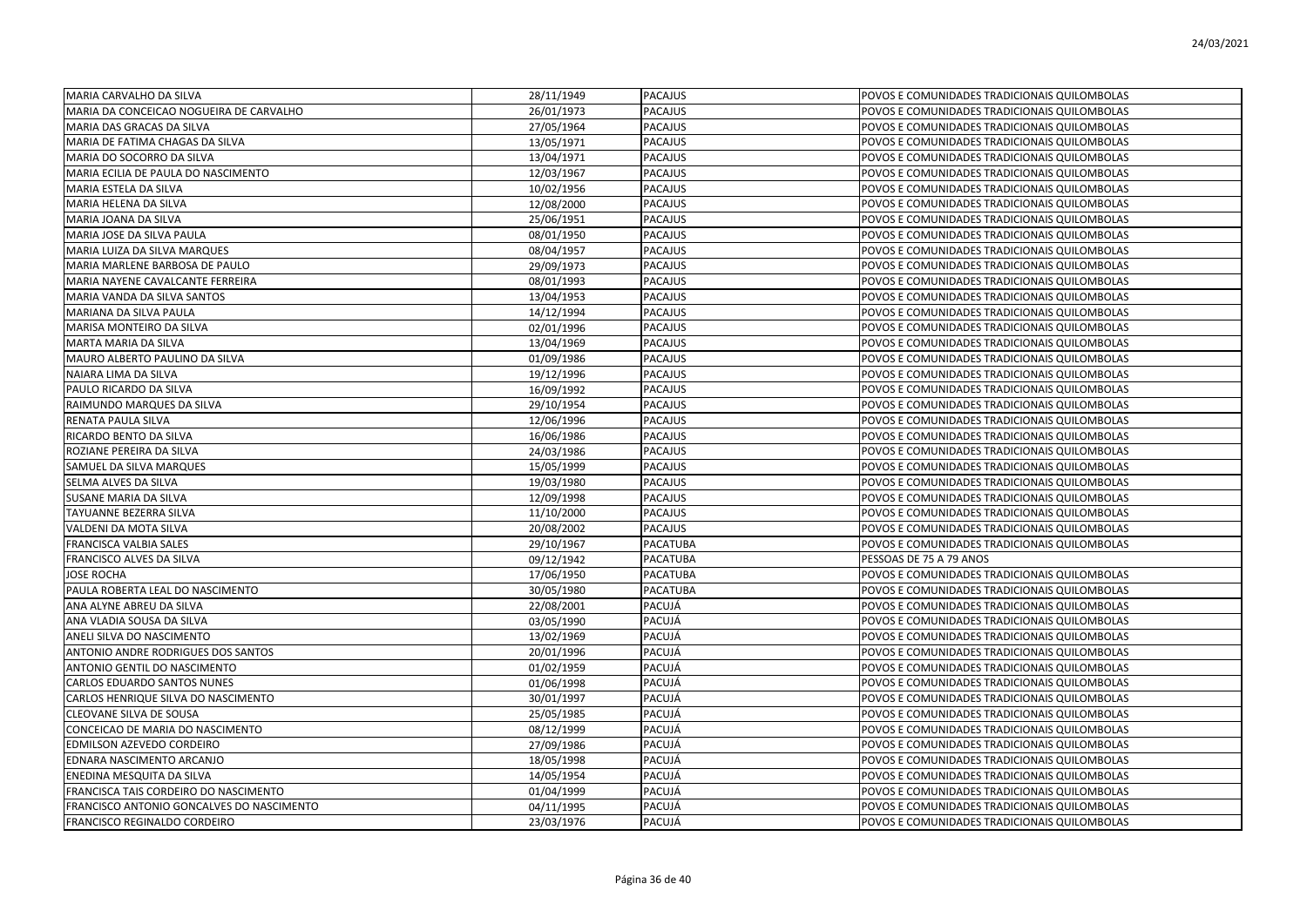| <b>GERARDO ERASMO DO NASCIMENTO</b>    | 06/03/1964 | PACUJÁ                 | POVOS E COMUNIDADES TRADICIONAIS QUILOMBOLAS |
|----------------------------------------|------------|------------------------|----------------------------------------------|
| HELENA CORDEIRO DE SOUSA               | 26/04/1973 | PACUJÁ                 | POVOS E COMUNIDADES TRADICIONAIS QUILOMBOLAS |
| IZABEL CORDEIRO DO NASCIMENTO          | 17/11/2001 | PACUJÁ                 | POVOS E COMUNIDADES TRADICIONAIS QUILOMBOLAS |
| JANAYNA DO NASCIMENTO CORDEIRO         | 19/12/1996 | PACUJÁ                 | POVOS E COMUNIDADES TRADICIONAIS QUILOMBOLAS |
| JEFERSON MESQUITA                      | 17/11/1996 | PACUJÁ                 | POVOS E COMUNIDADES TRADICIONAIS QUILOMBOLAS |
| JOAO ALISON DO NASCIMENTO SOUSA        | 30/11/1999 | PACUJÁ                 | POVOS E COMUNIDADES TRADICIONAIS QUILOMBOLAS |
| JOAO FAGNER CORDEIRO                   | 15/10/1988 | PACUJÁ                 | POVOS E COMUNIDADES TRADICIONAIS QUILOMBOLAS |
| JOAO FRANCISCO CORDEIRO                | 09/03/1955 | PACUJÁ                 | POVOS E COMUNIDADES TRADICIONAIS QUILOMBOLAS |
| JOAQUINA MARIA DE JESUS                | 12/05/1944 | PACUJÁ                 | PESSOAS DE 75 A 79 ANOS                      |
| JONAS DO NASCIMENTO CORDEIRO           | 16/09/1998 | PACUJÁ                 | POVOS E COMUNIDADES TRADICIONAIS QUILOMBOLAS |
| JOSE CALISTO DE ABREU                  | 14/08/1943 | PACUJÁ                 | PESSOAS DE 75 A 79 ANOS                      |
| JOSE FRANCISCO CORDEIRO                | 30/11/1963 | PACUJÁ                 | POVOS E COMUNIDADES TRADICIONAIS QUILOMBOLAS |
| JOSE JOAO DE ABREU                     | 01/10/1964 | PACUJÁ                 | POVOS E COMUNIDADES TRADICIONAIS QUILOMBOLAS |
| JOSELI DO NASCIMENTO CORDEIRO          | 15/04/1991 | PACUJÁ                 | POVOS E COMUNIDADES TRADICIONAIS QUILOMBOLAS |
| JULIANA SILVA DO NASCIMENTO            | 27/10/2001 | PACUJÁ                 | POVOS E COMUNIDADES TRADICIONAIS QUILOMBOLAS |
| LEIDIANE RODRIGUES DOS SANTOS          | 22/09/1992 | PACUJÁ                 | POVOS E COMUNIDADES TRADICIONAIS QUILOMBOLAS |
| LUCAS CORDEIRO DO NASCIMENTO           | 15/09/1995 | PACUJÁ                 | POVOS E COMUNIDADES TRADICIONAIS QUILOMBOLAS |
| LUCIELMA SANTOS NUNES                  | 10/06/1977 | PACUJÁ                 | POVOS E COMUNIDADES TRADICIONAIS QUILOMBOLAS |
| MANOEL CARLOS SILVA DO NASCIMENTO      | 26/06/1988 | PACUJÁ                 | POVOS E COMUNIDADES TRADICIONAIS QUILOMBOLAS |
| MARIA CANDIDA DO NASCIMENTO            | 04/11/1963 | PACUJÁ                 | POVOS E COMUNIDADES TRADICIONAIS QUILOMBOLAS |
| MARIA CERLI DO NASCIMENTO              | 12/02/1976 | PACUJÁ                 | POVOS E COMUNIDADES TRADICIONAIS QUILOMBOLAS |
| MARIA DE FATIMA DO NASCIMENTO CORDEIRO | 01/01/1952 | PACUJÁ                 | POVOS E COMUNIDADES TRADICIONAIS QUILOMBOLAS |
| MARIA JOSIANE DE SOUSA                 | 09/01/1990 | PACUJÁ                 | POVOS E COMUNIDADES TRADICIONAIS QUILOMBOLAS |
| MARIA LAIS CORDEIRO DO NASCIMENTO      | 17/05/1997 | PACUJÁ                 | POVOS E COMUNIDADES TRADICIONAIS QUILOMBOLAS |
| MARIA VLADIANE SOUSA DA SILVA          | 20/05/1993 | PACUJÁ                 | POVOS E COMUNIDADES TRADICIONAIS QUILOMBOLAS |
| MARTA CRISTINA DE ABREU                | 18/02/1974 | PACUJÁ                 | POVOS E COMUNIDADES TRADICIONAIS QUILOMBOLAS |
| PAULO HENRIQUE SOUSA DA SILVA          | 14/02/1997 | PACUJÁ                 | POVOS E COMUNIDADES TRADICIONAIS QUILOMBOLAS |
| SABRINA SANTOS CORDEIRO                | 04/03/2002 | PACUJÁ                 | POVOS E COMUNIDADES TRADICIONAIS QUILOMBOLAS |
| SARA MARIA SANTOS CORDEIRO             | 01/09/1998 | PACUJÁ                 | POVOS E COMUNIDADES TRADICIONAIS QUILOMBOLAS |
| SEBASTIANA CORDEIRO MESQUITA           | 09/05/1959 | PACUJÁ                 | POVOS E COMUNIDADES TRADICIONAIS QUILOMBOLAS |
| TEONILIA DO NASCIMENTO CORDEIRO        | 25/12/1982 | PACUJÁ                 | POVOS E COMUNIDADES TRADICIONAIS QUILOMBOLAS |
| BRUNA LARISSA DA ROCHA SANTOS          | 09/07/1995 | PARAIPABA              | POVOS E COMUNIDADES TRADICIONAIS QUILOMBOLAS |
| MAURITANIA NUNES NOGUEIRA              | 23/05/1990 | PEREIRO                | POVOS E COMUNIDADES TRADICIONAIS QUILOMBOLAS |
| FRANCINELIA FAUSTINO DA SILVA          | 14/07/1988 | PINDORETAMA            | POVOS E COMUNIDADES TRADICIONAIS QUILOMBOLAS |
| ROBSON FRANCISCO FERREIRA LIRA         | 14/07/1996 | PINDORETAMA            | POVOS E COMUNIDADES TRADICIONAIS QUILOMBOLAS |
| MAIMUNDO NONATO DOSANTOS               | 14/12/1959 | PIQUET CARNEIRO        | POVOS E COMUNIDADES TRADICIONAIS QUILOMBOLAS |
| <b>GLEIDE FERREIRA DA COSTA</b>        | 17/07/1974 | PIRES FERREIRA         | POVOS E COMUNIDADES TRADICIONAIS QUILOMBOLAS |
| FRANCISCA JOSEFA DA CONCEICAO          | 17/08/1961 | PORTEIRAS              | POVOS E COMUNIDADES TRADICIONAIS QUILOMBOLAS |
| JAKELINE GOMES DOS SANTOS              | 19/03/1998 | PORTEIRAS              | POVOS E COMUNIDADES TRADICIONAIS QUILOMBOLAS |
| MARIA JOSEFA DA CONCEICAO              | 18/09/1958 | PORTEIRAS              | POVOS E COMUNIDADES TRADICIONAIS QUILOMBOLAS |
| FRANCISCO FEITOSA DA SILVA             | 26/02/1964 | POTENGI                | POVOS E COMUNIDADES TRADICIONAIS QUILOMBOLAS |
| <b>GUILHERME FEITOSA DE SOUSA</b>      | 21/06/2000 | POTENGI                | POVOS E COMUNIDADES TRADICIONAIS QUILOMBOLAS |
| LUCIENE DE SOUSA FERNANDES             | 15/07/1969 | POTENGI                | POVOS E COMUNIDADES TRADICIONAIS QUILOMBOLAS |
| ROMARIO FEITOSA DE SOUSA               | 17/01/1989 | POTENGI                | POVOS E COMUNIDADES TRADICIONAIS QUILOMBOLAS |
| ANTONIA MOREIRA DE MELO                | 17/04/1964 | QUITERIANÓPOLIS        | POVOS E COMUNIDADES TRADICIONAIS QUILOMBOLAS |
| FRANCISCA MOREIRA DE MELO              | 07/05/1992 | QUITERIANÓPOLIS        | POVOS E COMUNIDADES TRADICIONAIS QUILOMBOLAS |
| FRANCISCO ANTUNES DE OLIVEIRA          | 29/11/1975 | <b>QUITERIANÓPOLIS</b> | POVOS E COMUNIDADES TRADICIONAIS QUILOMBOLAS |
| FRANCISCO CANDIDO DE MELO              | 01/10/1965 | <b>QUITERIANÓPOLIS</b> | POVOS E COMUNIDADES TRADICIONAIS QUILOMBOLAS |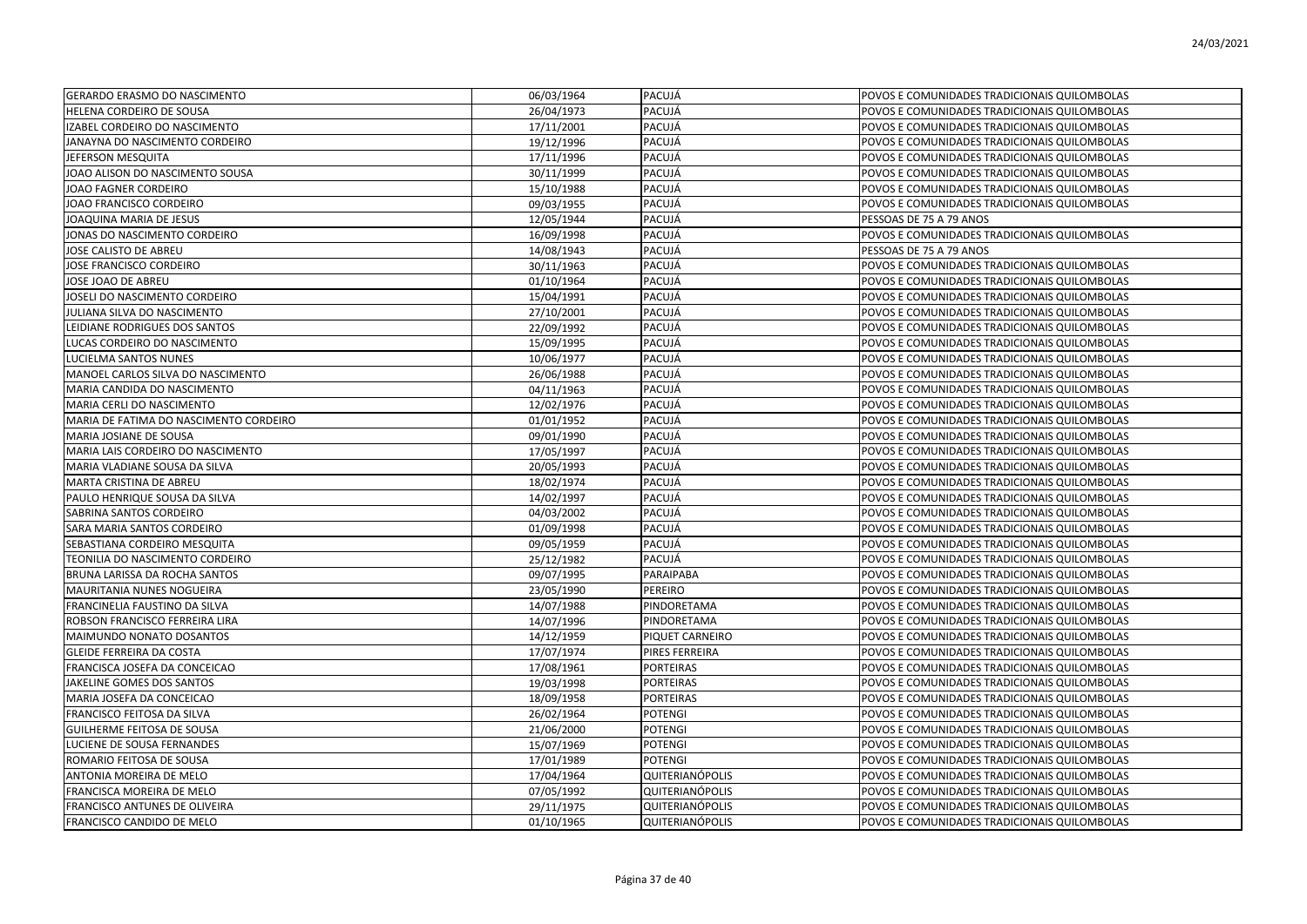| MARIA MOREIRA DE MELO                  | 26/02/1987 | <b>QUITERIANÓPOLIS</b>  | POVOS E COMUNIDADES TRADICIONAIS QUILOMBOLAS |
|----------------------------------------|------------|-------------------------|----------------------------------------------|
| NATHANAEL MELO ANTUNES                 | 17/11/1996 | QUITERIANÓPOLIS         | POVOS E COMUNIDADES TRADICIONAIS QUILOMBOLAS |
| NILCERLY MELO DE OLIVEIRA              | 01/06/1974 | QUITERIANÓPOLIS         | POVOS E COMUNIDADES TRADICIONAIS QUILOMBOLAS |
| <b>VICENTE MOREIRA SOBRAL</b>          | 08/09/1956 | QUITERIANÓPOLIS         | POVOS E COMUNIDADES TRADICIONAIS QUILOMBOLAS |
| ANA MARIA DA SILVA                     | 11/05/1968 | QUIXADÁ                 | POVOS E COMUNIDADES TRADICIONAIS QUILOMBOLAS |
| ANTONIO ALBERTO PEREIRA MACIEL         | 20/12/1967 | QUIXADÁ                 | POVOS E COMUNIDADES TRADICIONAIS QUILOMBOLAS |
| ANTONIO CARLOS EUGENIO DA SILVA        | 05/08/1965 | QUIXADÁ                 | POVOS E COMUNIDADES TRADICIONAIS QUILOMBOLAS |
| ANTONIO RAIMUNDO PEEIRA DE SOUSA       | 01/05/1969 | QUIXADÁ                 | POVOS E COMUNIDADES TRADICIONAIS QUILOMBOLAS |
| CARLOS ANDRE DA SILVA                  | 10/07/2000 | QUIXADÁ                 | POVOS E COMUNIDADES TRADICIONAIS QUILOMBOLAS |
| CASSIA KELLY DA SILVA                  | 08/11/1993 | QUIXADÁ                 | POVOS E COMUNIDADES TRADICIONAIS QUILOMBOLAS |
| FRANCISCA SAMYADE SOUSA PATRICIO       | 26/05/1996 | QUIXADÁ                 | POVOS E COMUNIDADES TRADICIONAIS QUILOMBOLAS |
| FRANCISCO GENILTON DA SILVA FERREIRA   | 22/08/1989 | QUIXADÁ                 | POVOS E COMUNIDADES TRADICIONAIS QUILOMBOLAS |
| FRANCISCO RAFAEL SANTIAGO DE LIMA      | 22/05/1998 | QUIXADÁ                 | POVOS E COMUNIDADES TRADICIONAIS QUILOMBOLAS |
| RONE DA SILVA MACIEL                   | 05/06/1996 | QUIXADÁ                 | POVOS E COMUNIDADES TRADICIONAIS QUILOMBOLAS |
| TERESINHA MARIA EUGENIO DA SILVA       | 28/08/1976 | QUIXADÁ                 | POVOS E COMUNIDADES TRADICIONAIS QUILOMBOLAS |
| MICHAEL EUGENIO GUERRA ALENCAR         | 15/01/2001 | REDENÇÃO                | POVOS E COMUNIDADES TRADICIONAIS QUILOMBOLAS |
| ANTONIA EDIMARIA GOMES SIILVA          | 10/06/1986 | SALITRE                 | POVOS E COMUNIDADES TRADICIONAIS QUILOMBOLAS |
| ANTONIA SIMONE RODRIGUES DE MENEZES    | 21/12/1987 | SALITRE                 | POVOS E COMUNIDADES TRADICIONAIS QUILOMBOLAS |
| COSMA FAUSTA DE SOUZA                  | 06/12/1988 | SALITRE                 | POVOS E COMUNIDADES TRADICIONAIS QUILOMBOLAS |
| ELIENE MARIA DA CONCEICAO SILVA        | 23/03/1985 | SALITRE                 | POVOS E COMUNIDADES TRADICIONAIS QUILOMBOLAS |
| FRANCISCO IZAQUE DA FONSECA            | 28/01/1990 | SALITRE                 | POVOS E COMUNIDADES TRADICIONAIS QUILOMBOLAS |
| KAYLANE COSMA FAUSTA DO NASCIMENTO     | 01/01/2003 | SALITRE                 | POVOS E COMUNIDADES TRADICIONAIS QUILOMBOLAS |
| MARIA DIVA DO NASCIMENTO PEREIRA       | 29/07/1948 | SALITRE                 | POVOS E COMUNIDADES TRADICIONAIS QUILOMBOLAS |
| MARIA LUCINEIDE PEREIRA                | 10/10/1981 | SALITRE                 | POVOS E COMUNIDADES TRADICIONAIS QUILOMBOLAS |
| SALETE ZULMIRA DE LUNA                 | 21/04/1966 | SALITRE                 | POVOS E COMUNIDADES TRADICIONAIS QUILOMBOLAS |
| SILVANA TEREZINHA DA SILVA             | 28/03/1985 | SALITRE                 | POVOS E COMUNIDADES TRADICIONAIS QUILOMBOLAS |
| SIMONE RODRIGUES DE LUNA               | 13/12/1999 | SALITRE                 | POVOS E COMUNIDADES TRADICIONAIS QUILOMBOLAS |
| ANAGELICA MORAES GADELHA               | 22/09/1959 | SÃO GONCALO DO AMARANTE | POVOS E COMUNIDADES TRADICIONAIS QUILOMBOLAS |
| CESAR VIEIRA DA SILVA                  | 18/06/1976 | SÃO GONCALO DO AMARANTE | POVOS E COMUNIDADES TRADICIONAIS QUILOMBOLAS |
| ANTONIO VICTOR DE MESQUITA SOUSA       | 28/06/2002 | SOBRAL                  | TRABALHADORES DA SAÚDE                       |
| FRANCISCO DAS CHAGAS OLIVEIRA FILHO    | 13/04/1987 | SOBRAL                  | POVOS E COMUNIDADES TRADICIONAIS QUILOMBOLAS |
| <b>FRANCISCO JUNIOR BASCONCELOS</b>    | 01/02/1979 | SOBRAL                  | POVOS E COMUNIDADES TRADICIONAIS QUILOMBOLAS |
| FRANCISCO LAECIO CANAFISTULA COELHO    | 22/05/1994 | SOBRAL                  | POVOS E COMUNIDADES TRADICIONAIS QUILOMBOLAS |
| <b>MARIA ALAIDE RICARDO</b>            | 06/02/1954 | SOBRAL                  | POVOS E COMUNIDADES TRADICIONAIS QUILOMBOLAS |
| MARIA AUXILIADORA PEREIRA              | 22/04/1965 | SOBRAL                  | POVOS E COMUNIDADES TRADICIONAIS QUILOMBOLAS |
| MARIA FERNANDA SILVA BRAGA             | 01/09/1983 | SOBRAL                  | POVOS E COMUNIDADES TRADICIONAIS QUILOMBOLAS |
| EVALDO PEREIRA DA COSTA                | 15/04/1960 | TABULEIRO DO NORTE      | POVOS E COMUNIDADES TRADICIONAIS QUILOMBOLAS |
| ANA DA SILVA MOREIRA                   | 04/03/1981 | <b>TAMBORIL</b>         | POVOS E COMUNIDADES TRADICIONAIS QUILOMBOLAS |
| ANA LUCIA RODRIGUES RIBEIRO            | 29/09/1980 | <b>TAMBORIL</b>         | POVOS E COMUNIDADES TRADICIONAIS QUILOMBOLAS |
| ANA MARTA DO NASCIMENTO MELO           | 22/12/1999 | <b>TAMBORIL</b>         | POVOS E COMUNIDADES TRADICIONAIS QUILOMBOLAS |
| ANA NASCIMENTO DOS SANTOS              | 01/06/1995 | <b>TAMBORIL</b>         | POVOS E COMUNIDADES TRADICIONAIS QUILOMBOLAS |
| ANDRE DOS SANTOS CARVALHO              | 28/01/1986 | <b>TAMBORIL</b>         | POVOS E COMUNIDADES TRADICIONAIS QUILOMBOLAS |
| ANGELINA RODRIGUES DA SILVA COSTA      | 25/09/1974 | <b>TAMBORIL</b>         | POVOS E COMUNIDADES TRADICIONAIS QUILOMBOLAS |
| ANGELITA RODRIGUES DA SILVA CAMELO     | 16/01/1972 | <b>TAMBORIL</b>         | POVOS E COMUNIDADES TRADICIONAIS QUILOMBOLAS |
| ANTONIA IRACI RODRIGUES DE OLIVEIRA    | 20/10/1972 | <b>TAMBORIL</b>         | POVOS E COMUNIDADES TRADICIONAIS QUILOMBOLAS |
| ANTONIO CLAUDECI RODRIGUES DE OLIVEIRA | 31/05/1986 | <b>TAMBORIL</b>         | POVOS E COMUNIDADES TRADICIONAIS QUILOMBOLAS |
| ANTONIO RODRIGUES DA SILVA             | 11/06/1976 | <b>TAMBORIL</b>         | POVOS E COMUNIDADES TRADICIONAIS QUILOMBOLAS |
| <b>ANTONIO VICTOR DOS SANTOS SOUSA</b> | 15/02/1995 | <b>TAMBORIL</b>         | POVOS E COMUNIDADES TRADICIONAIS QUILOMBOLAS |
|                                        |            |                         |                                              |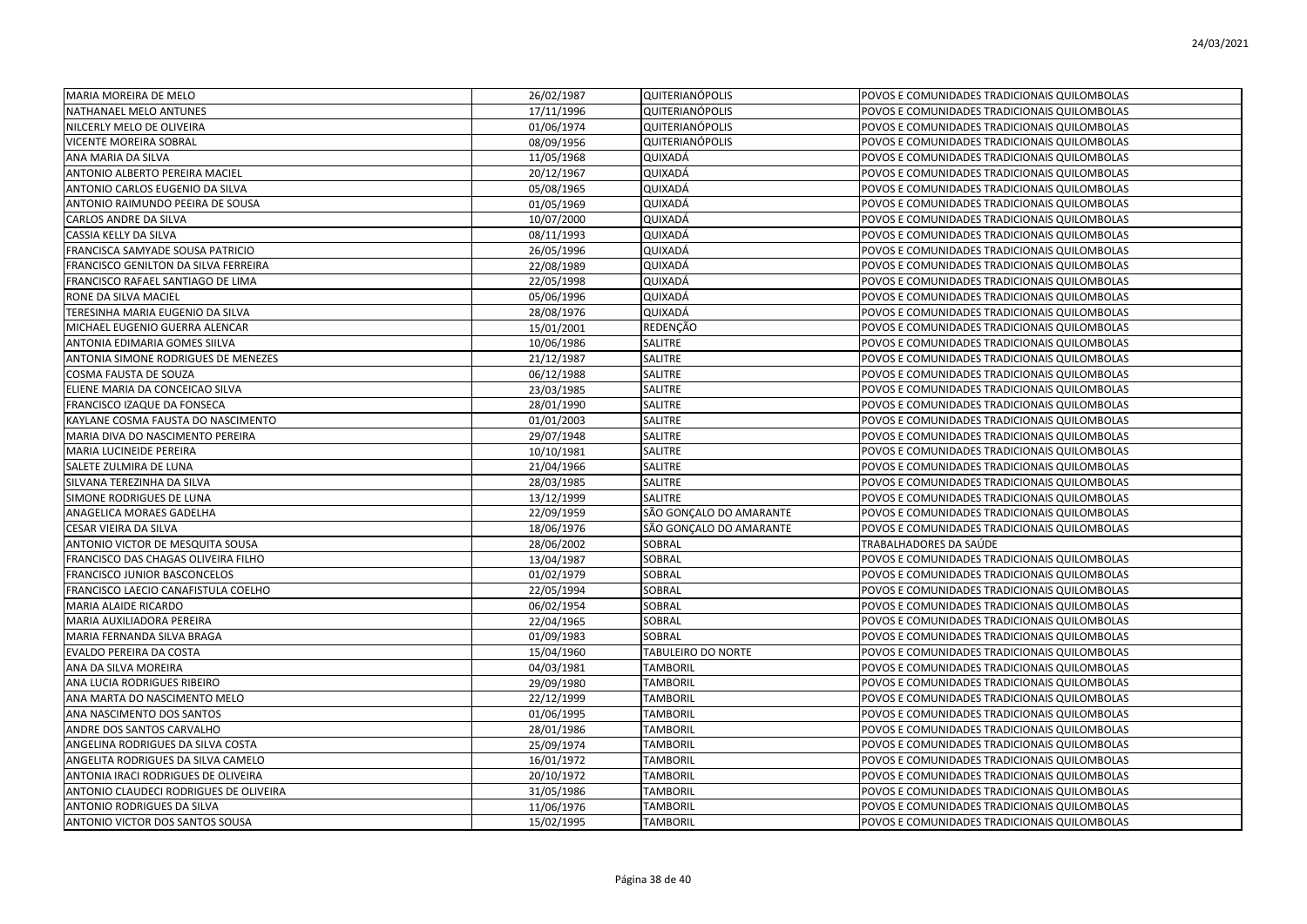| BERENICE RIBEIRO DOS SANTOS               | 19/07/1970 | <b>TAMBORIL</b> | POVOS E COMUNIDADES TRADICIONAIS QUILOMBOLAS |
|-------------------------------------------|------------|-----------------|----------------------------------------------|
| CLAUDEMIR DE SOUSA MOREIRA                | 22/08/1990 | <b>TAMBORIL</b> | POVOS E COMUNIDADES TRADICIONAIS QUILOMBOLAS |
| EDITE NASCIMENTO DOS SANTOS               | 15/09/1964 | <b>TAMBORIL</b> | POVOS E COMUNIDADES TRADICIONAIS QUILOMBOLAS |
| ELIENE DE SOUSA MOREIRA                   | 30/07/1970 | <b>TAMBORIL</b> | POVOS E COMUNIDADES TRADICIONAIS QUILOMBOLAS |
| ERIDAN DA SILVA ARAUJO                    | 23/06/1992 | <b>TAMBORIL</b> | POVOS E COMUNIDADES TRADICIONAIS QUILOMBOLAS |
| EVANILDO RIBEIRO DE OLIVEIRA              | 12/08/1971 | <b>TAMBORIL</b> | POVOS E COMUNIDADES TRADICIONAIS QUILOMBOLAS |
| FRANCISCO ALVES MOREIRA                   | 17/08/1966 | <b>TAMBORIL</b> | POVOS E COMUNIDADES TRADICIONAIS QUILOMBOLAS |
| FRANCISCO ANACELIO RODRIGUES DE OLIVEIRA  | 29/12/1987 | <b>TAMBORIL</b> | POVOS E COMUNIDADES TRADICIONAIS QUILOMBOLAS |
| FRANCISCO ANTONIO ARAUJO SILVA            | 14/08/1979 | <b>TAMBORIL</b> | POVOS E COMUNIDADES TRADICIONAIS QUILOMBOLAS |
| FRANCISCO ANTONIO ARAUJO SILVA FILHO      | 06/10/1998 | <b>TAMBORIL</b> | POVOS E COMUNIDADES TRADICIONAIS QUILOMBOLAS |
| FRANCISCO ANTONIO DE OLIVEIRA             | 20/08/1963 | <b>TAMBORIL</b> | POVOS E COMUNIDADES TRADICIONAIS QUILOMBOLAS |
| FRANCISCO ANTONIO DEABREUGOMES            | 06/01/1961 | <b>TAMBORIL</b> | POVOS E COMUNIDADES TRADICIONAIS QUILOMBOLAS |
| FRANCISCO ANTONIO MOREIRA                 | 10/08/1985 | TAMBORIL        | POVOS E COMUNIDADES TRADICIONAIS QUILOMBOLAS |
| FRANCISCO CLEMILTTON BASTOS SOARES SOUSA  | 03/04/1986 | <b>TAMBORIL</b> | POVOS E COMUNIDADES TRADICIONAIS QUILOMBOLAS |
| FRANCISCO DAS CHAGASSILVAPEREIRA          | 05/10/1999 | <b>TAMBORIL</b> | POVOS E COMUNIDADES TRADICIONAIS QUILOMBOLAS |
| FRANCISCO FERREIRA DOS SANTOS             | 11/02/1961 | <b>TAMBORIL</b> | POVOS E COMUNIDADES TRADICIONAIS QUILOMBOLAS |
| FRANCISCO PAULO DOS SANTOS RIBEIRO        | 28/09/1981 | <b>TAMBORIL</b> | POVOS E COMUNIDADES TRADICIONAIS QUILOMBOLAS |
| FRANCISCO ROGERIO DE MELO SOUZA           | 11/07/1990 | <b>TAMBORIL</b> | POVOS E COMUNIDADES TRADICIONAIS QUILOMBOLAS |
| <b>GENY DE SOUSA FEITOSA</b>              | 08/11/1991 | <b>TAMBORIL</b> | POVOS E COMUNIDADES TRADICIONAIS QUILOMBOLAS |
| <b>JANAINA SILVA ALVES</b>                | 07/04/1994 | <b>TAMBORIL</b> | POVOS E COMUNIDADES TRADICIONAIS QUILOMBOLAS |
| JOSE ANTONIO RIBEIRO                      | 27/03/1951 | <b>TAMBORIL</b> | POVOS E COMUNIDADES TRADICIONAIS QUILOMBOLAS |
| JOSE DIOGO SOUSA DE OLIVEIRA              | 14/11/1992 | <b>TAMBORIL</b> | POVOS E COMUNIDADES TRADICIONAIS QUILOMBOLAS |
| JOSEMAR FERREIRA DA SILVA                 | 14/01/1976 | <b>TAMBORIL</b> | POVOS E COMUNIDADES TRADICIONAIS QUILOMBOLAS |
| JULIO CESAR RODRIGUES DA SILVA CAMELO     | 20/08/1997 | <b>TAMBORIL</b> | POVOS E COMUNIDADES TRADICIONAIS QUILOMBOLAS |
| LUANA XIMENES DE SOUSA                    | 26/02/1993 | <b>TAMBORIL</b> | POVOS E COMUNIDADES TRADICIONAIS QUILOMBOLAS |
| LUIZ FELIPE ARAUJO FERREIRA               | 20/11/2001 | <b>TAMBORIL</b> | POVOS E COMUNIDADES TRADICIONAIS QUILOMBOLAS |
| LUIZA CASSEANO DOS SANTOS                 | 24/02/1980 | <b>TAMBORIL</b> | POVOS E COMUNIDADES TRADICIONAIS QUILOMBOLAS |
| LUZIA DE ALMEIDA SANTOS                   | 02/12/1986 | <b>TAMBORIL</b> | POVOS E COMUNIDADES TRADICIONAIS QUILOMBOLAS |
| MARIA APARECIDA PARENTE DOS SANTOS        | 20/08/1963 | <b>TAMBORIL</b> | POVOS E COMUNIDADES TRADICIONAIS QUILOMBOLAS |
| MARIA AURISTELA RAMOS DASILVA             | 03/01/1993 | <b>TAMBORIL</b> | POVOS E COMUNIDADES TRADICIONAIS QUILOMBOLAS |
| MARIA DA CONCEICAO FERREIRA MOREIRA       | 20/04/1972 | <b>TAMBORIL</b> | POVOS E COMUNIDADES TRADICIONAIS QUILOMBOLAS |
| MARIA DAS GRACA DE FREITAS SOUSA          | 12/03/1984 | <b>TAMBORIL</b> | POVOS E COMUNIDADES TRADICIONAIS QUILOMBOLAS |
| MARIA DAS GRACAS DOSSANTOS OLIVEIRA       | 06/01/1950 | <b>TAMBORIL</b> | POVOS E COMUNIDADES TRADICIONAIS QUILOMBOLAS |
| MARIA DE FATIMA DOS SANTOS RIBEIRO        | 12/09/1955 | <b>TAMBORIL</b> | POVOS E COMUNIDADES TRADICIONAIS QUILOMBOLAS |
| MARIA DENISE DOS SANTOS RIBEIRO           | 06/11/1985 | <b>TAMBORIL</b> | POVOS E COMUNIDADES TRADICIONAIS QUILOMBOLAS |
| MARIA ODETE RODRIGUES DE SOUSA            | 23/07/1966 | <b>TAMBORIL</b> | POVOS E COMUNIDADES TRADICIONAIS QUILOMBOLAS |
| MARIA PASTOURA RODRIGUES DE OLIVEIRA      | 10/09/1968 | <b>TAMBORIL</b> | POVOS E COMUNIDADES TRADICIONAIS QUILOMBOLAS |
| MARIANA OLIVEIRA DA SILVA                 | 25/10/2002 | <b>TAMBORIL</b> | POVOS E COMUNIDADES TRADICIONAIS QUILOMBOLAS |
| MARINISE DOS SANTOS RIBEIRO               | 17/04/1980 | <b>TAMBORIL</b> | POVOS E COMUNIDADES TRADICIONAIS QUILOMBOLAS |
| PALOMA FERREIRA DO NASCIMENTO             | 05/06/2002 | <b>TAMBORIL</b> | POVOS E COMUNIDADES TRADICIONAIS QUILOMBOLAS |
| RAIMUNDO DAVI RIBEIRO DOS SANTOS ARAUJO   | 18/05/2001 | <b>TAMBORIL</b> | POVOS E COMUNIDADES TRADICIONAIS QUILOMBOLAS |
| SILVIA HELENA RIBEIRO DOS SANTOS          | 30/01/1972 | <b>TAMBORIL</b> | POVOS E COMUNIDADES TRADICIONAIS QUILOMBOLAS |
| THIAGO PARENTE DOS SANTOS                 | 14/05/2002 | <b>TAMBORIL</b> | POVOS E COMUNIDADES TRADICIONAIS QUILOMBOLAS |
| VALDEMIR RIBEIRO DOS SANTOS               | 14/08/1981 | <b>TAMBORIL</b> | POVOS E COMUNIDADES TRADICIONAIS QUILOMBOLAS |
| VERA LUCIA SOARES DA SILVA                | 14/02/1971 | <b>TAMBORIL</b> | POVOS E COMUNIDADES TRADICIONAIS QUILOMBOLAS |
| VITORIA ELIDA DOS SANTOS ROMUALDO         | 21/09/1999 | <b>TAMBORIL</b> | POVOS E COMUNIDADES TRADICIONAIS QUILOMBOLAS |
| ALEX DE JESUS                             | 21/12/2001 | TIANGUÁ         | POVOS E COMUNIDADES TRADICIONAIS QUILOMBOLAS |
| <b>FRANCISCO LUCIANO DA COSTA BATISTA</b> | 06/12/1997 | <b>TRAIRI</b>   | POVOS E COMUNIDADES TRADICIONAIS QUILOMBOLAS |